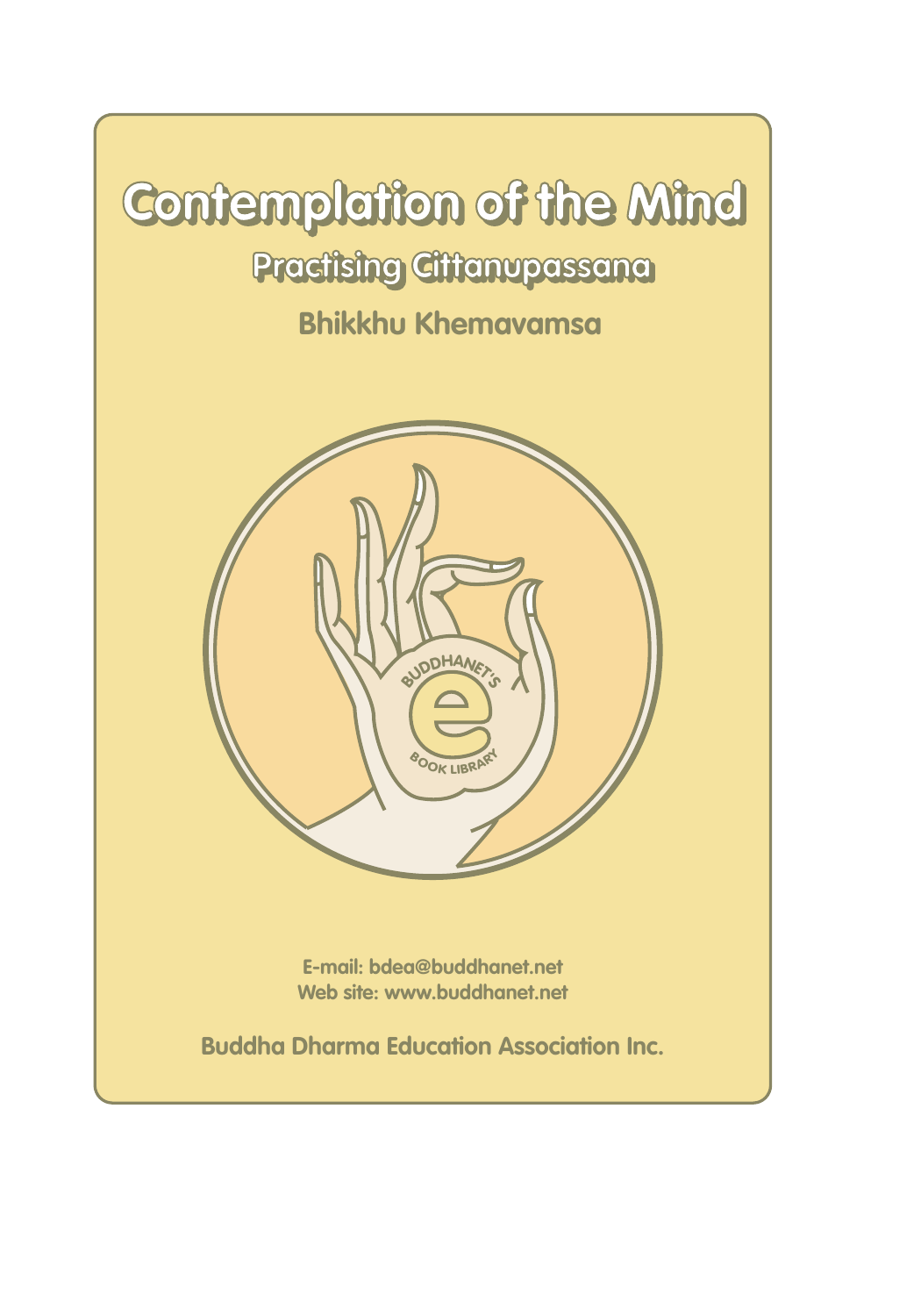## CONTEMPLATION OF THE MIND

## PRACTISING CITTANUPASSANA



**BY** 

## BHIKKHU KHEMAVAMSA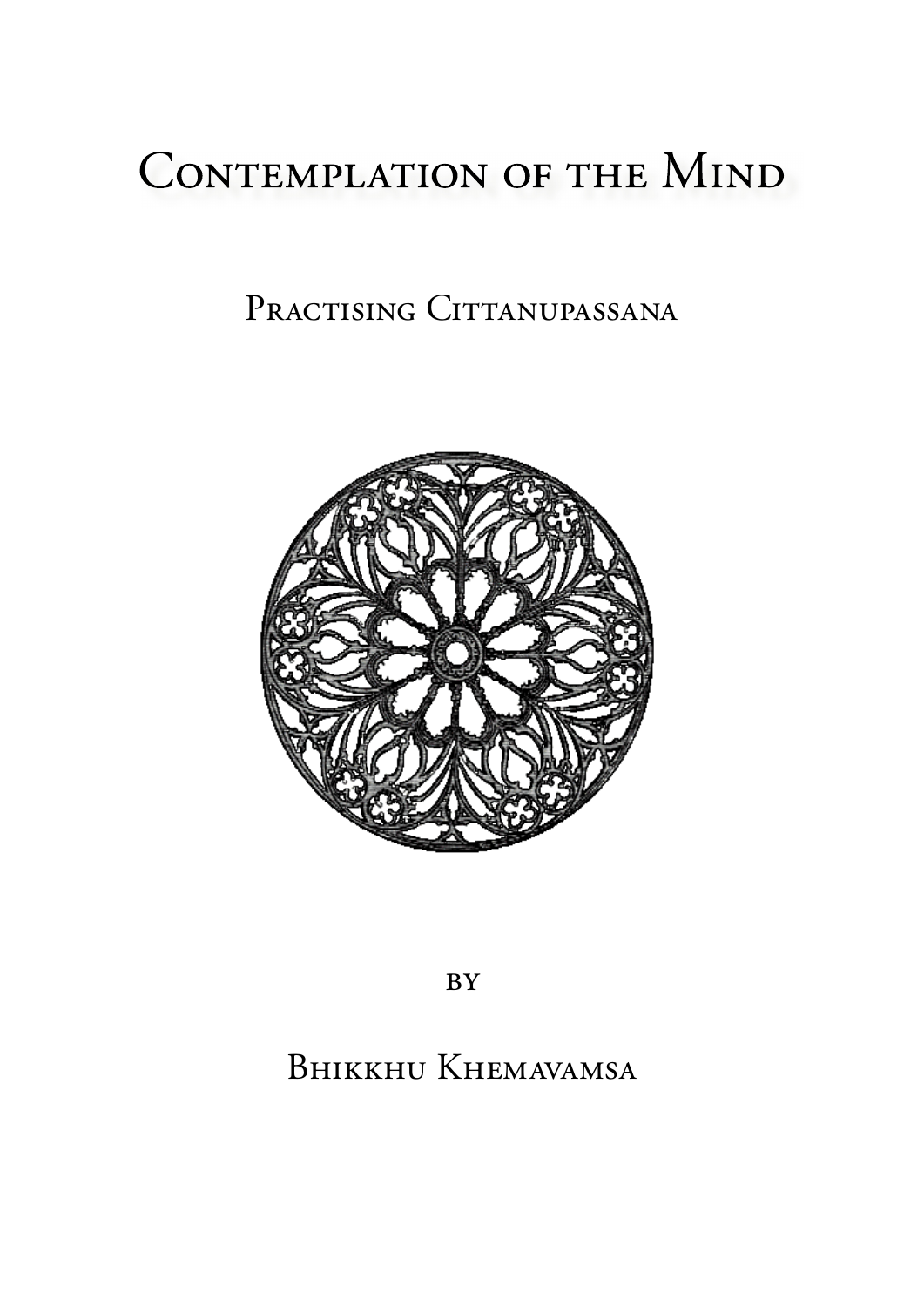#### DEDICATION

It is my great honour to dedicate this book to Shwe Oo Min Sayadaw, Sayadaw U Jotika, Sayadaw U Tejaniya and all supporters and devotees of Dhamma Sukha Tawya in Burma as well as to The Venerable Acara Suvanno Mahathera of The Buddhist Hermitage Lunas, Kedah and all supporters and devotees of The Sangha In Malaysia

## **FOR FREE DISTRIBUTION ONLY**

## *Sabbadabam Dhammadanam Jinati* **e Gift of Dhamma excels all gifts**

All commercial rights reserved. Any reproduction in whole or part, in any form, is strictly prohibited without permission from the author.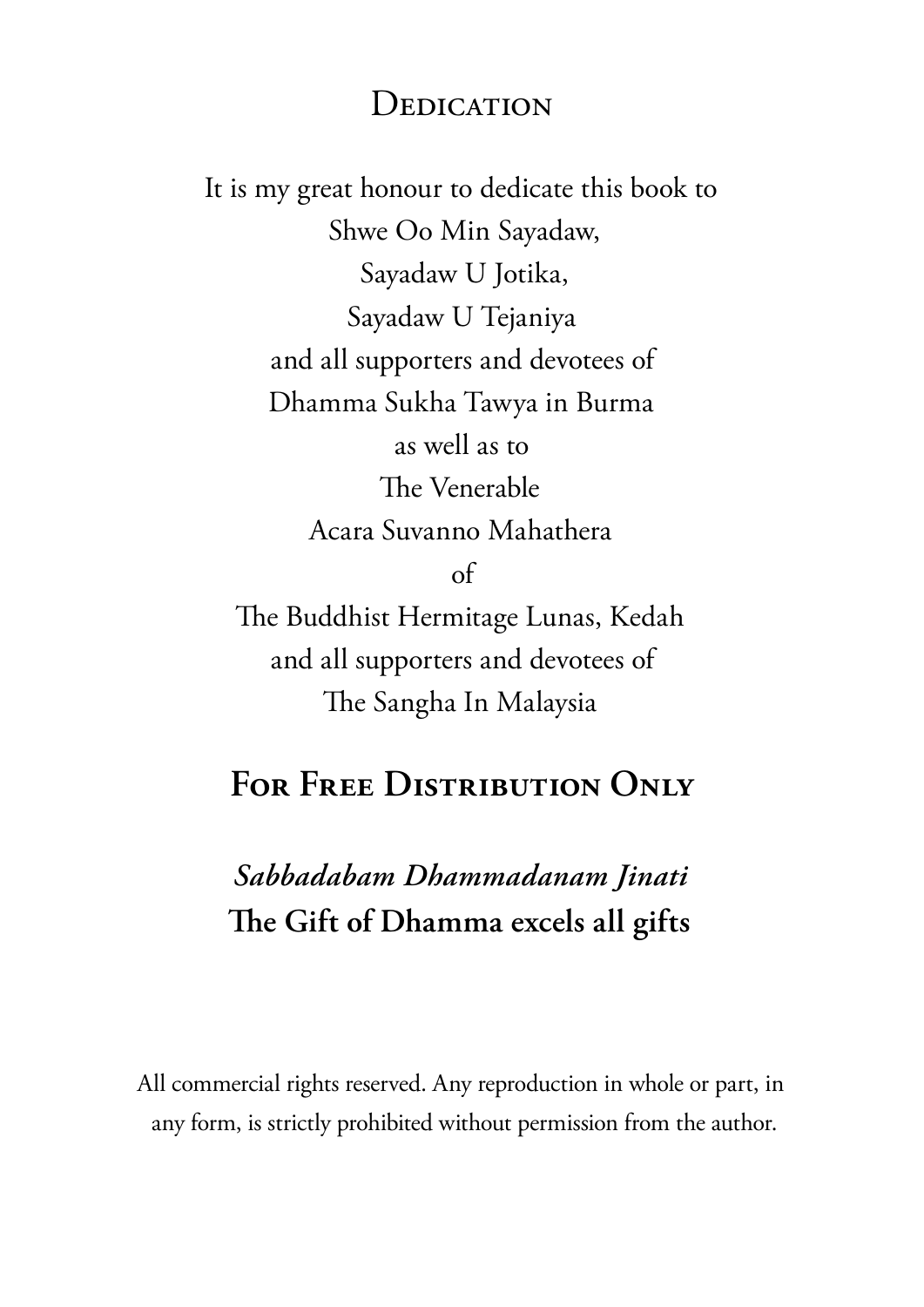

The Author Wishes to express his deep appreciation to: 'Uncle Leon' for his dedicated moral support and hard work without which this book wouldn't have been possible. And especially to Venerable Pannyavaro for his very much appreciated editing work.

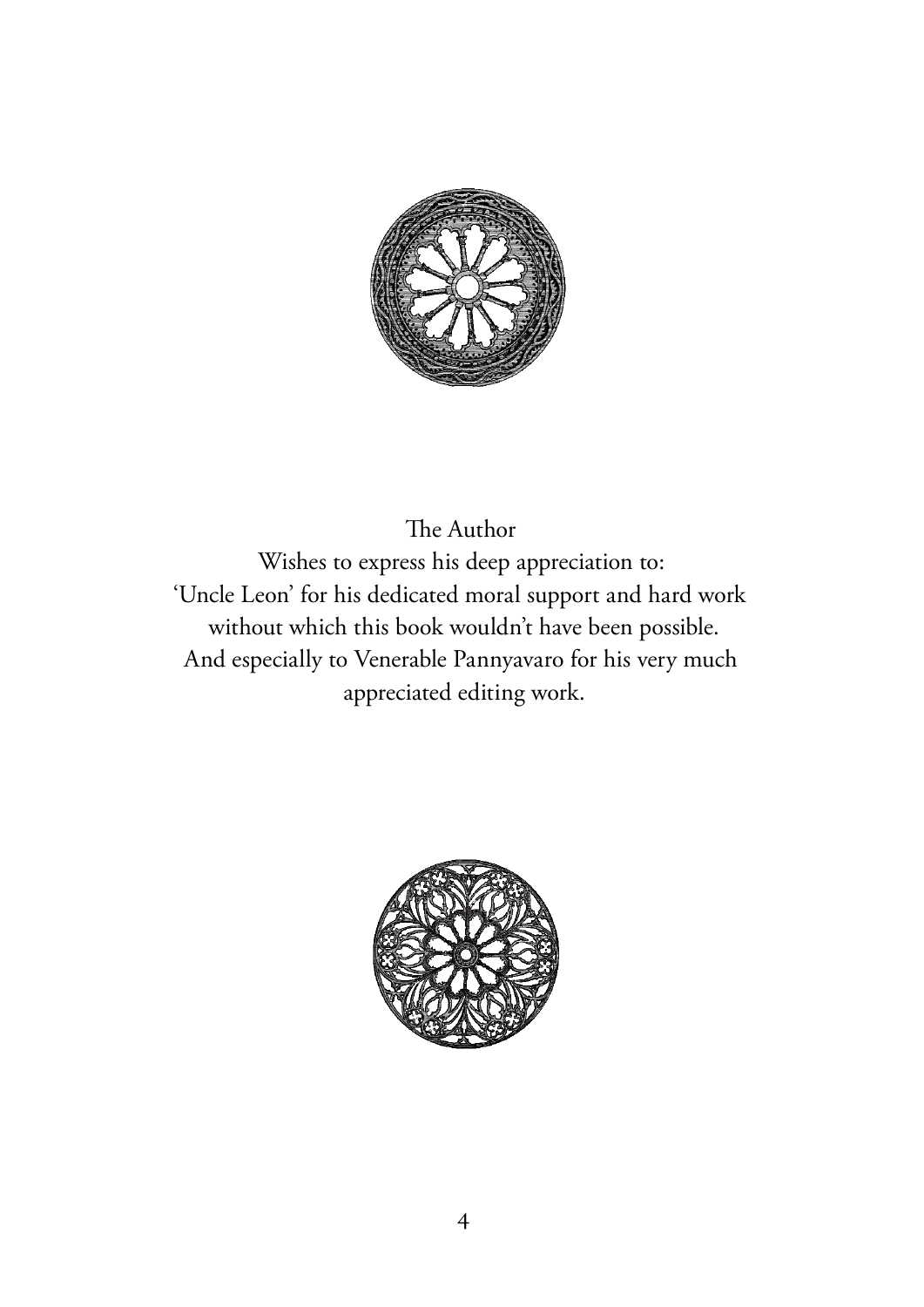## CONTENTS

## PART I

| Shwe Oo Min Dhmma Sukha Tawya — Vassa 2001  16 |    |
|------------------------------------------------|----|
|                                                |    |
|                                                |    |
|                                                |    |
|                                                |    |
|                                                |    |
|                                                |    |
|                                                |    |
|                                                |    |
|                                                |    |
|                                                | 33 |
|                                                | 35 |
|                                                | 35 |
|                                                | 36 |
|                                                | 38 |
|                                                |    |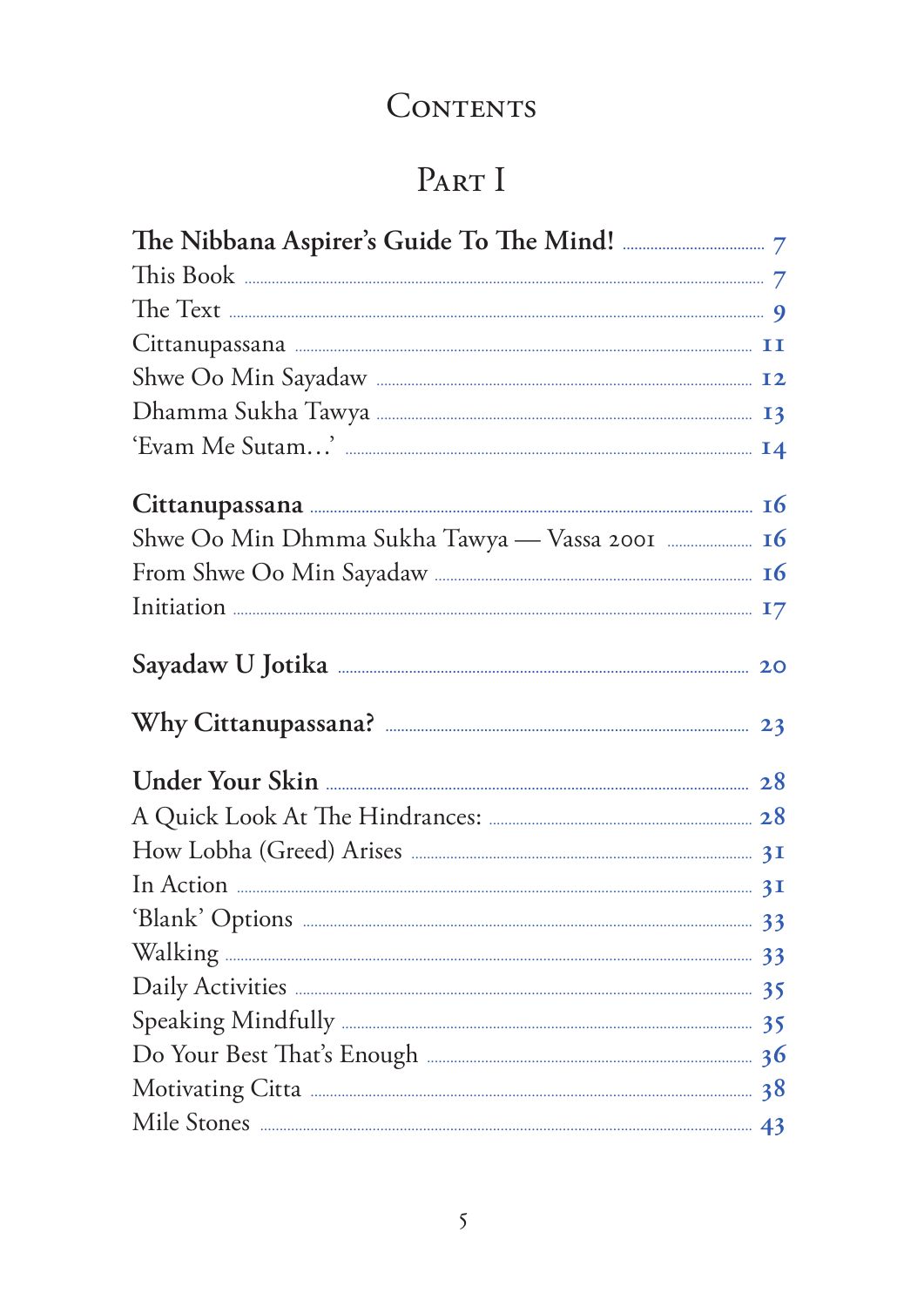| Close Encounters <b>Election</b> 48       |    |
|-------------------------------------------|----|
|                                           |    |
|                                           |    |
|                                           |    |
|                                           |    |
|                                           |    |
|                                           |    |
|                                           |    |
|                                           |    |
|                                           |    |
|                                           |    |
|                                           |    |
|                                           |    |
|                                           |    |
|                                           |    |
|                                           |    |
|                                           |    |
| That Is The Solution <b>Constructs</b> 24 |    |
|                                           |    |
| Transformer                               | 90 |

## PART II

| 2003 Somewhere in the Thai Forest <b>Election</b> Strategy 197                                                                                                                                                                       |  |
|--------------------------------------------------------------------------------------------------------------------------------------------------------------------------------------------------------------------------------------|--|
| Released from Darkness <b>Engineering Strategie Strategie Strategie Strategie Strategie Strategie Strategie Strategie Strategie Strategie Strategie Strategie Strategie Strategie Strategie Strategie Strategie Strategie Strate</b> |  |
|                                                                                                                                                                                                                                      |  |
|                                                                                                                                                                                                                                      |  |
|                                                                                                                                                                                                                                      |  |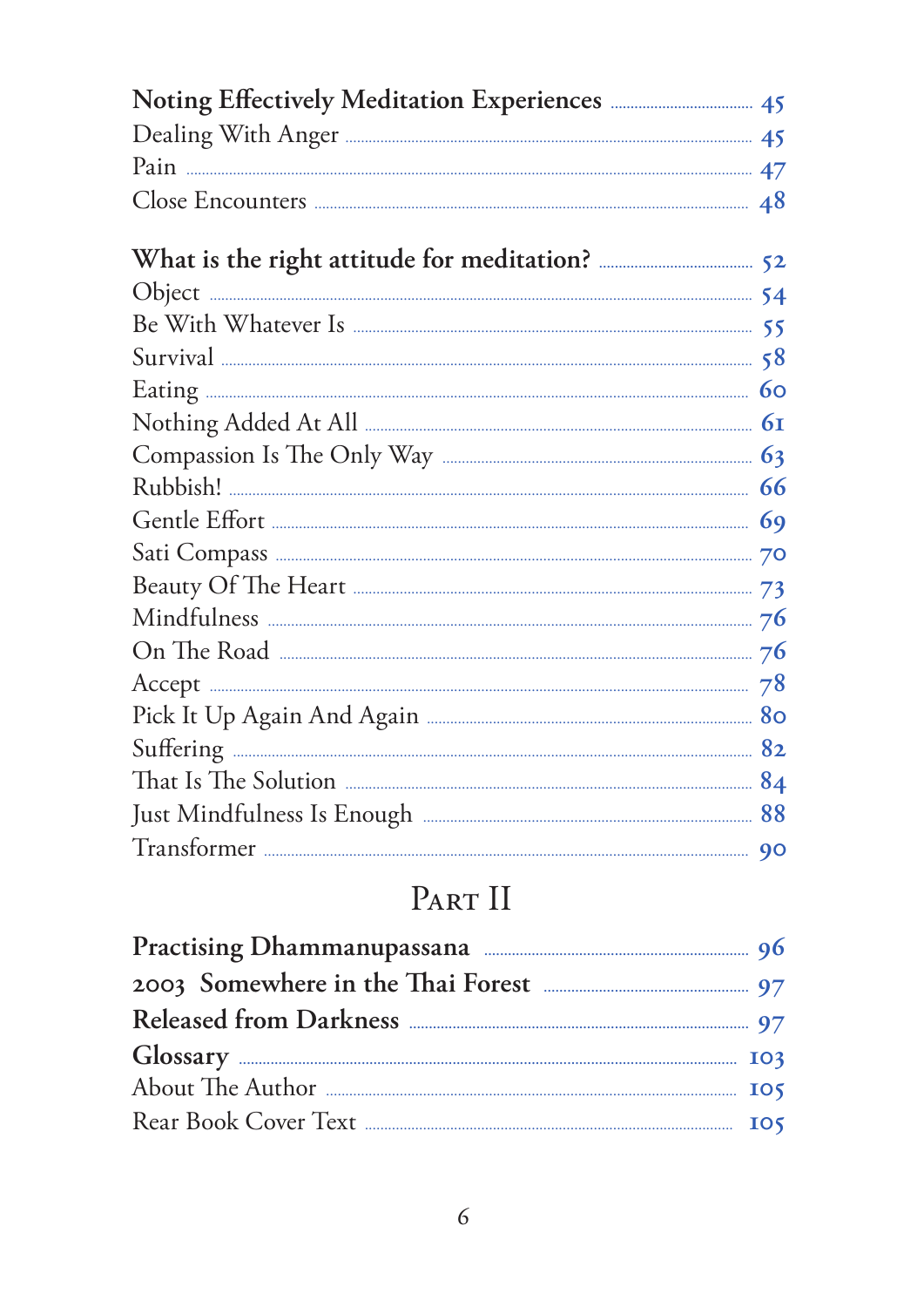### PART I

## <span id="page-6-0"></span>THE NIBBANA ASPIRER'S GUIDE TO THE MIND!

#### **This Book**

To put it simply this is a 'hands on' manual for *Satipatthana Vipassana* yogis (meditators) who are interested in emphasizing the mind in their meditation practice.

As you read through you are likely to find it different from your regular *Vipassana* practice but very interesting, beneficial and enriching. Also it could be helpful in understanding your own practice better without having to 'convert' or change the way you meditate.

This is about 'the watching of the mind by the mind' but not separating the mind from the rest of the Foundations of Mindfulness (*Kaya*-body, *Vedana*-feelings and *Dhamma-*mental objects), as this is impossible.

They arise together and are inseparable. A good meditator must be skillful with all of them. By practising *Cittanupassana* one is practising all of them because when you observe anything, all Four Foundations of Mindfulness (*Satipatthana*) are already there anyway.

'Whether you are doing *Kaya* or *Vedana* or any other combination, you have to reach the knowing mind, because this is how the Path is. There is no other way.'

Why do I like this approach? Because of the obvious distance that appears between object and observing, which leaves you without a doubt that there is 'nobody there.'

The question most yogis ask at this point is: But does it work as with the *Vipassana Nanas?*

YES IT DOES!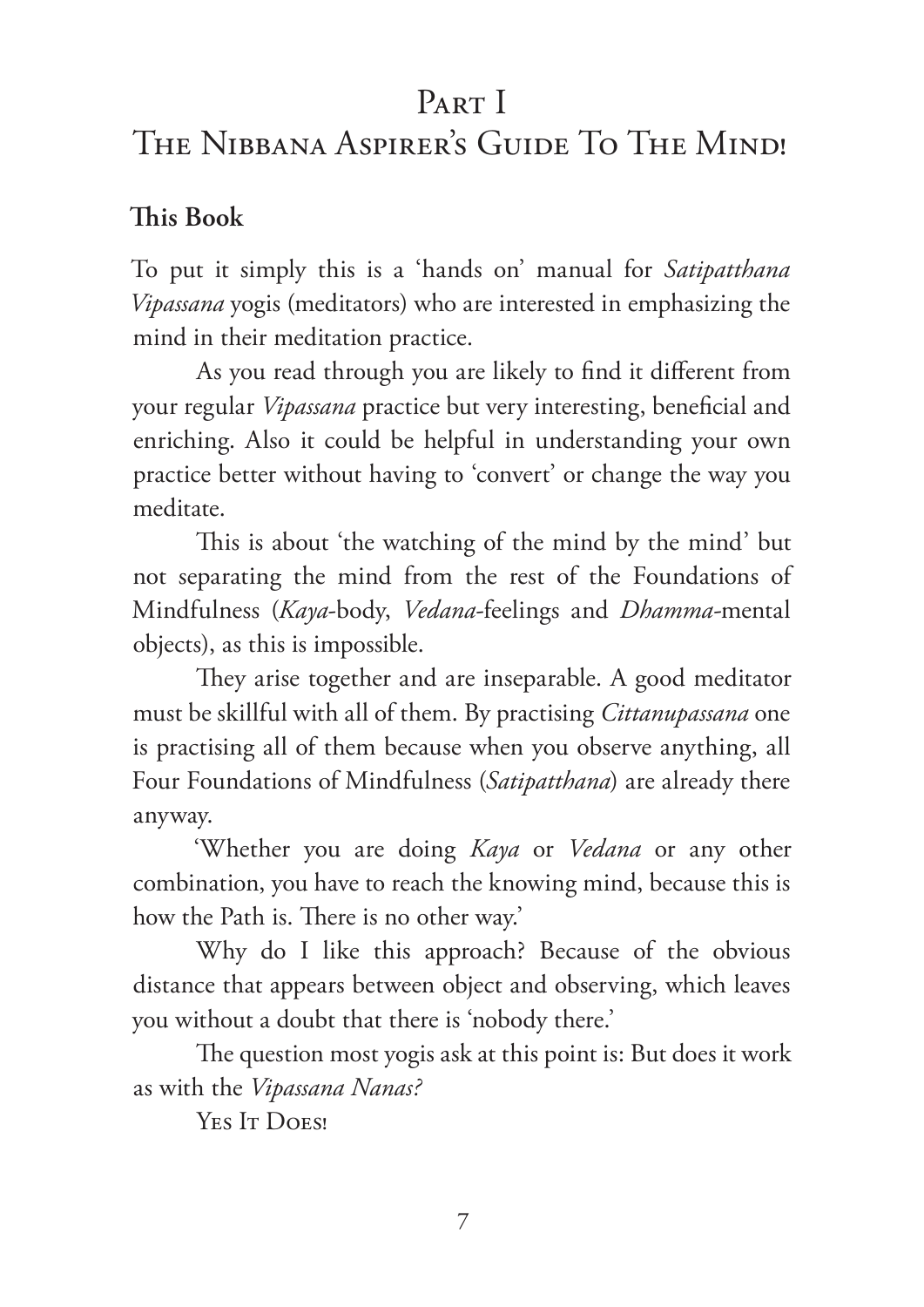As you go through these pages don't expect to understand everything at a glance. However, it will all become very clear and simple to you once you go on retreat.

I would like to make it very clear that this was written with enthusiasm but **not antagonism** towards other methods of practising *Satipatthana*, as I have an awful lot of respect for other methods too.

It was written because of appreciation and love for this very intelligent, effective and compassionate practice as taught in the style of Shwe Oo Min Sayadaw of Burma for the last fortyone years, but not as taught by any other teachers. There is a big **difference** between this practice and other approaches in teaching *Cittanupassana Vipassana*.

It is endeavouring to make this practice known to as many meditators as possible especially those who would be interested in the 'mind' aspect of *Satipatthana* as well as those who are not entirely happy with their current practice.

In case you are wandering, switching from regular *Vipassana* to *Cittanupassana* is not going to hurt your meditation. Rather it will make it richer. At least this has been my own personal experience.

It feels like a big step up from where my practice was before although I can combine the two when I want to.

There are three main reasons for putting this book together:

Demand. There is absolutely nothing like it in print. And there never has been. When I was first interested in the 'contemplation of the consciousness' practice, (at the end of my retreat with Sayadaw U Pandita, after reporting to him he said: 'I want you to turn your attention to the mind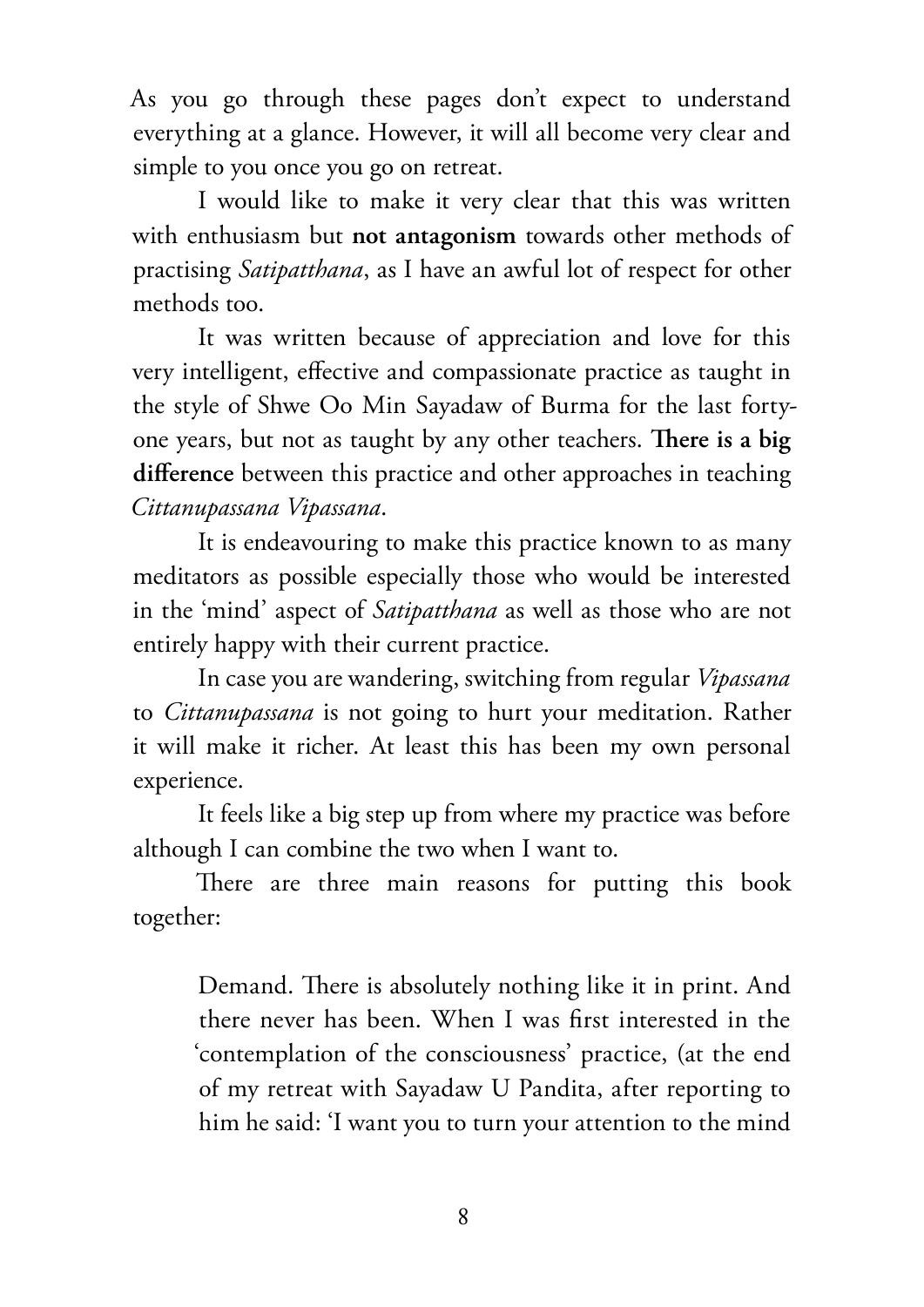<span id="page-8-0"></span>now. The body doesn't get into any finer particles.') the first thing I did was to try to find information about it.

I went to teachers and other monks, yogis and publishers and they all gave me the same answer. There is absolutely nothing about it in print. Even later when U Tejaniya, was asked about it he said: 'We don't have any booklets, this practice is so simple, no need for books!'

The second reason should be the exposing of a very unique contemporary teacher, genuinely caring and teaching by heart and experience. I believe destined to become one of the very well known Sayadaws in Burma.

I must confess that this book was not my own idea. I never intended to get into all this amazingly distracting trouble of putting this together (just think of the critics alone!) But I was eventually persuaded by a publisher acquaintance of mine.

In no way is this to introduce me, as some 'Dhamma book author' but if by any chance and coincidence you appreciate it, that'll make me very happy. It is more like a gift of *metta* to all striving meditators around the world.

#### **e Text**

Some of the text is exactly as it was said, in the interviews, some reconstructed from notes and memory, some from memory only and some was from the teacher's agreeing with what was said.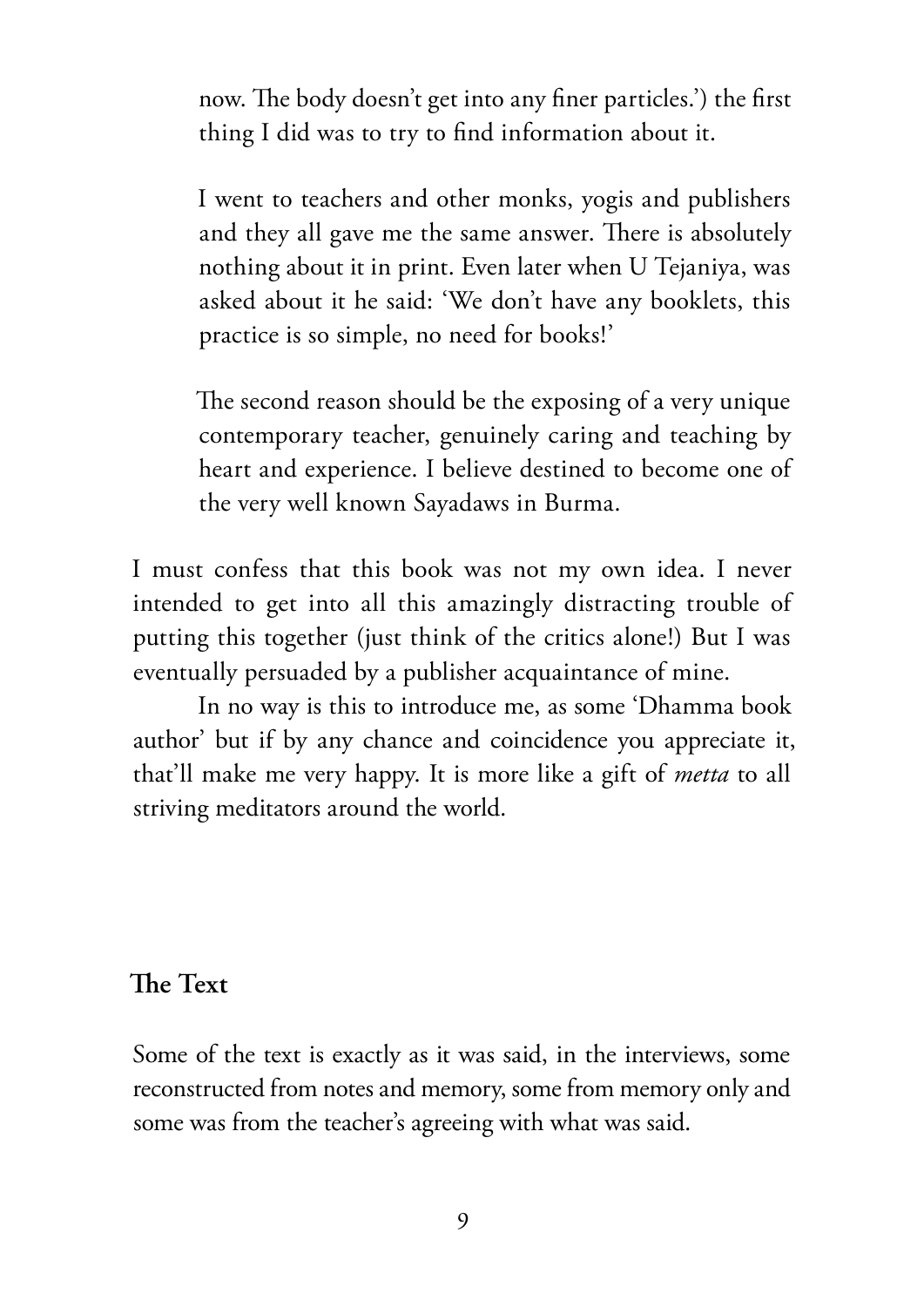But in all cases although some actual words might have been altered the meaning has been meticulously and uncompromisingly maintained. In any case if you need to blame somebody about anything at all that will be me alone.

In the text, because of effectiveness as well as for sanity's sake I'm not using 'a question and answer' format but rather the question is in the answer itself (look for it if you wish).

As you go on you will find that this helps a lot to keep the flow of understanding of this teaching without missing anything at all.

Sometimes you get the same question answered again but in different ways. That is a bonus for you. The comments, answers and instructions are not for the same level of meditators or at the same stage of progress in the retreat, but it is all displayed in such a way that it should leave you with no doubt about 'where you are.'

However everyone must keep in mind that the teacher gives different instructions and advice to different persons in the course of practice depending on their understanding and mental and physical capacity.

To many 'advanced', 'Dhamma spreading', 'know it all', or 'over fifty and idle!' meditators out there this manual might seem like some 'Teaching others how to meditate guide.'

Please make sure you understand this correctly: IT IS NOT! So save your self and others the trouble. This is a meditators aid, a simple way of understanding what this practice is about.

A qualified teacher must be approached for the purpose of getting help with this practice.

Please keep in mind that the last chapter of the book, titled 'Transformer' is not an attempt to 'guide through' or 'teach' the Vipassana Nanas (Insights). But rather it highlights some of the most colorful, deep and transforming ones while ending the book in a rather inspiring way.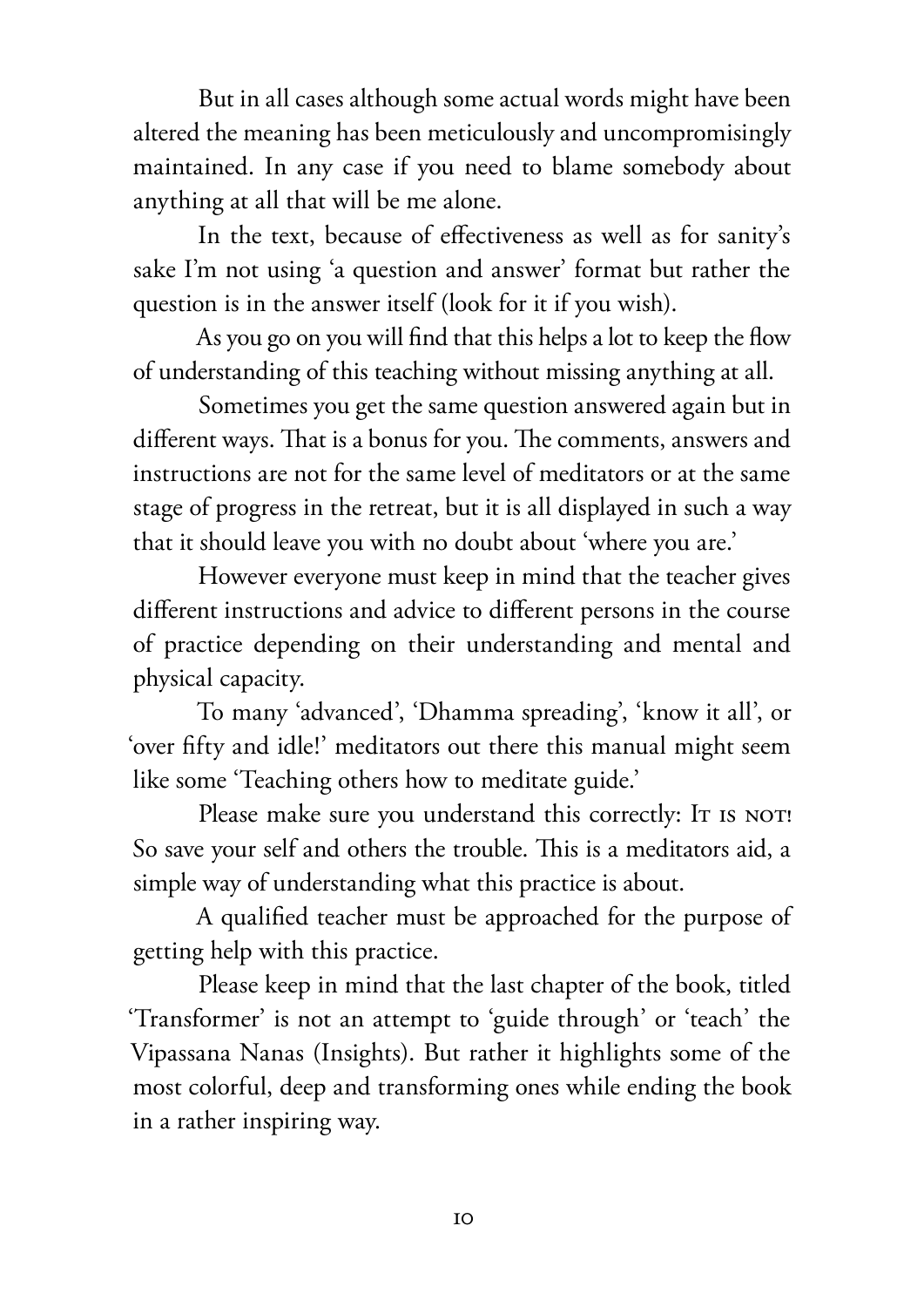#### <span id="page-10-0"></span>**Cittanupassana**

I am not going to write pages about it but only briefly define it, as you are expected to be familiar with the subject. If you are not, it'll benefit you to do some of your own investigating before going any further.

*Cittanupassana* is the 'Contemplation of the Consciousness' as mentioned in the Mahasatipatthana Sutta, or as most people understand it simply, 'the watching of the mind.'

In the Mahasatipatthana sutta The Buddha teaches the Four Foundations of Mindfulness:

Contemplation of the body (*Kayanupassana*), Contemplation of Feelings (*Vedananupassana*), Contemplation of Consciousness (*Cittanupassana*) and Contemplation of Mental Objects (*Dhammanupassana*).

**But what is Contemplation of the Consciousness in practical terms? How is one to approach and work with the mind in a way that leads to 'Liberation through Wisdom?'**

This is the question this book will try to address to the fullest.

'If you know your mind then you can use the mind to look at your body and your feelings. The body you know with your mind, the feelings you know with your mind.

It is basic to this form of meditation that you must know mind and body, but the mind is more important. That's why it's emphasized here.'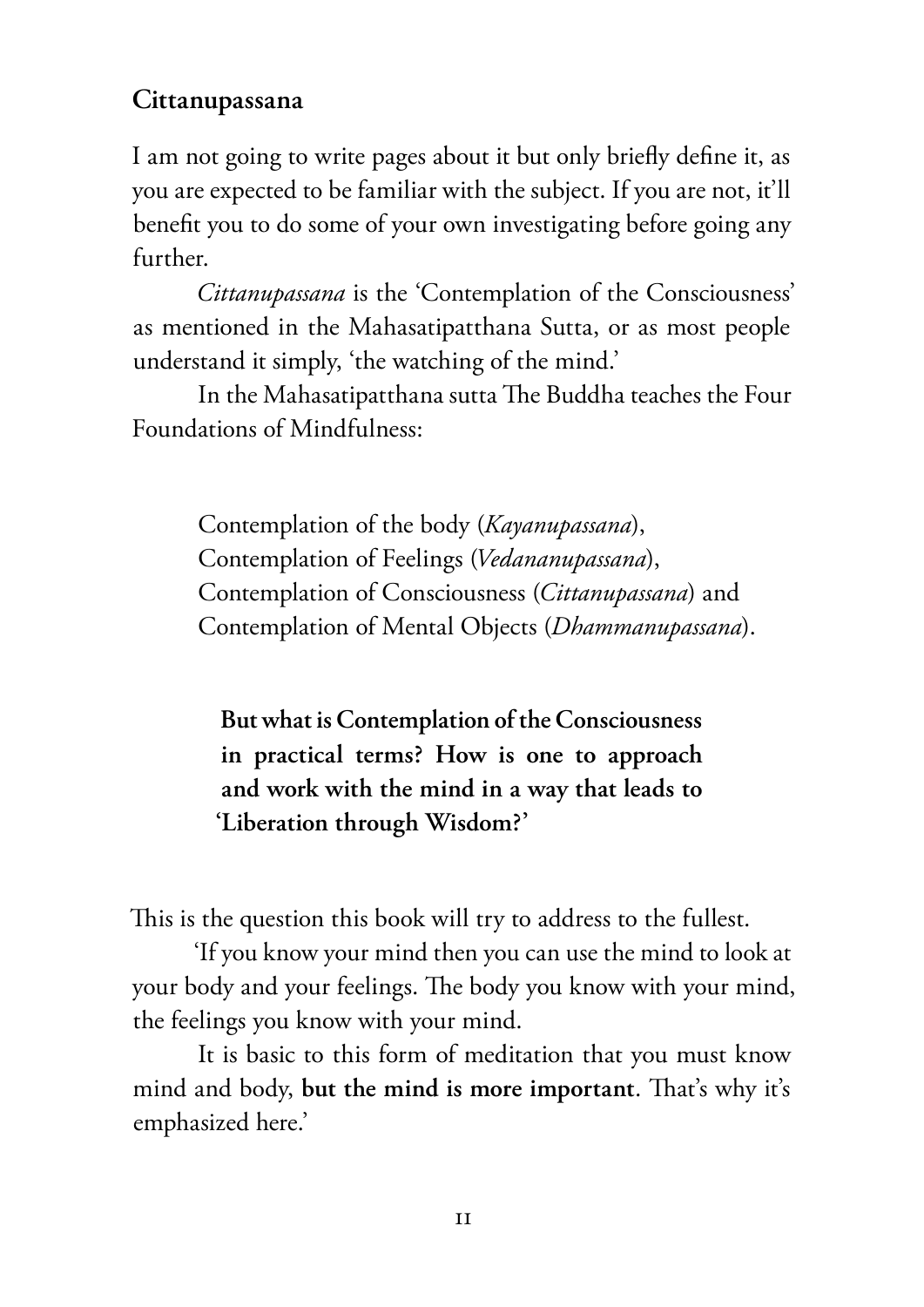The watching of the mind by the mind:

<span id="page-11-0"></span>

#### **Shwe Oo Min Sayadaw**

This is not easy. One feels not up to commenting about this Sayadaw. So this will be just an attempt to make him a little known to you if you have not yet heard of him.

The Sayadaw's monks Pali name is Ashin Kosalla and he was born or the 15th of September 1913. It is the custom in Burma that well established sayadaws are given the name of the area they live in and teach.

Most people know him as the most senior monk in the Mahasi Sayadaw's Sangha who forty years ago left the Mahasi Sangha and started teaching in a modest and frugal monastery, the way he believed it really did justice to the practice. However he says that this is not his way of teaching, but the Buddha's own.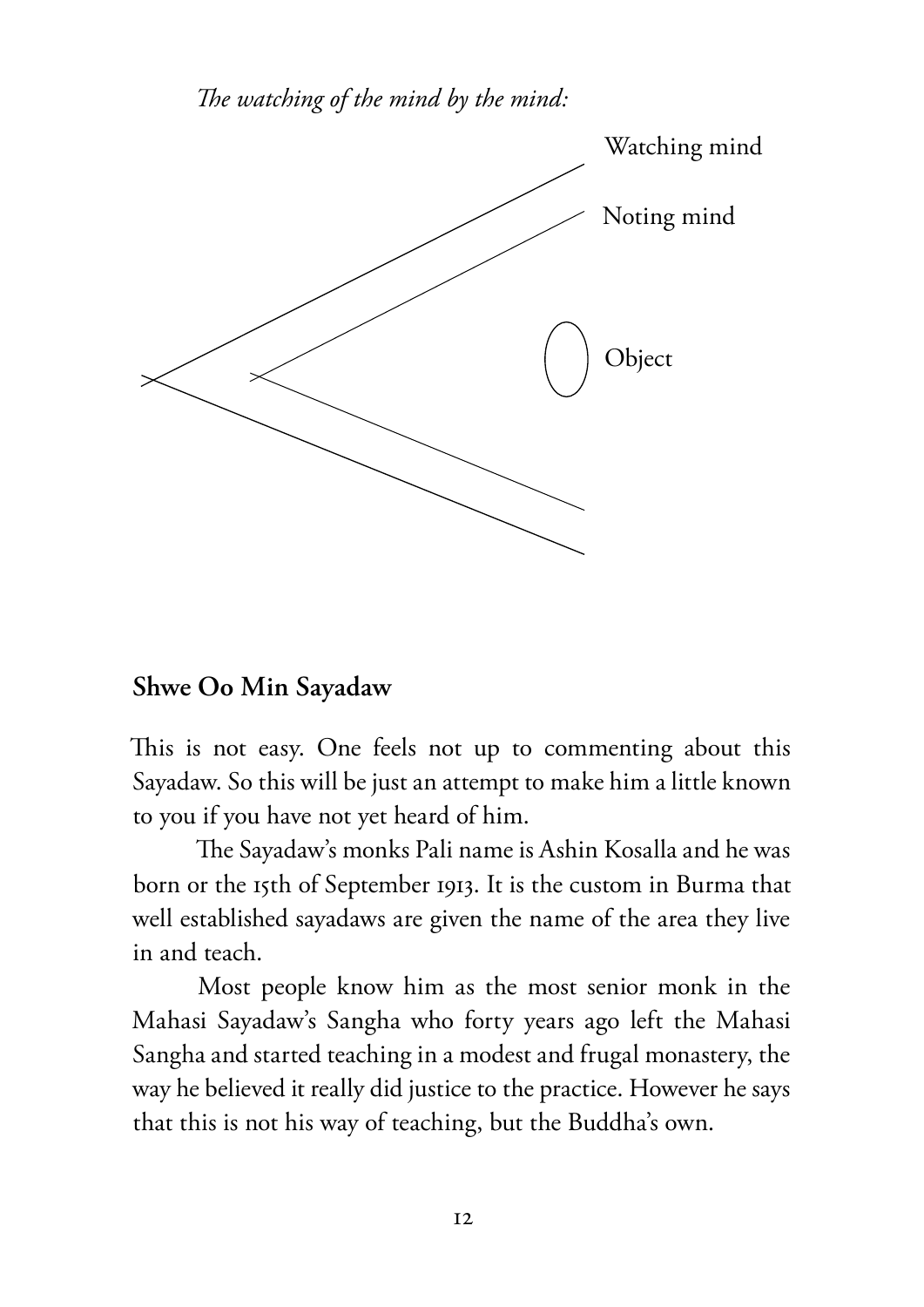<span id="page-12-0"></span>After Mahasi Sayadaw died in 1982, Shwe Oo Min Sayadaw was offered the most prestigious position of being the incumbent teacher of the Mahasi Yeiktha. He declined the offer because it would not allow him 'enough time for practising' he said!

And practice is another thing the Sayadaw is famous for. He has been practising every day of his life and he still is practising all day every day at the age of 88!

The Sayadaw is very well known and respected in Myanmar (Burma), as well as outside Myanmar for being very advanced in his practice, but there is also something very different about him that you cannot miss. He is nothing like any other well-known 'big time' sayadaws and he is not interested in being one. The absence of 'ego' on that monk is so obvious that it can be seen even in photographs!

Something else you cannot miss is that this 88 years old Dhamma teacher is always aware and sharp.

Shwe Oo Min Sayadaw does not teach any longer.

#### **Dhamma Sukha Tawya**

Dhamma Sukha Tawya translates as Dhamma happiness hermitage. It is Shwe Oo Min Sayadaw's second monastery. His International Center. Both *Vipassana* and *Cittanupassana* are taught in the center in the style of Shwe Oo Min Sayadaw.

The main characteristics of the center would be:

a) **Not** a tension factory!

b) Definitely Dhamma conscious. In other well-known centers monks and nuns who are not 'fast progressing' according to certain expectations are simply and coldly told to 'go somewhere else to practice' or are looked down on, and so on.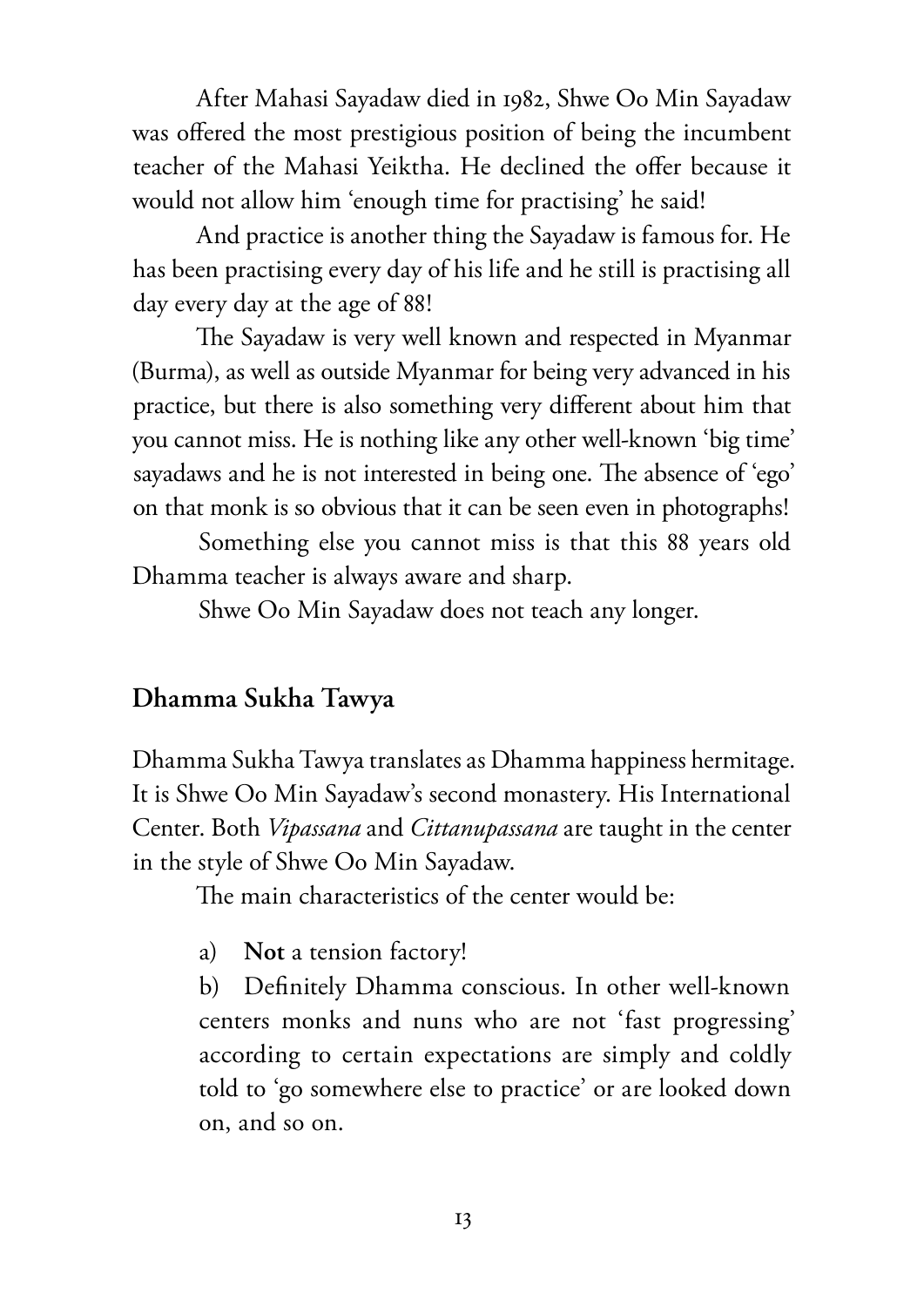<span id="page-13-0"></span>That's not the case at all in Dhamma Sukha Tawya where patience and compassion are plenty for all. They also cater especially for people with depression problems.

The schedule in this monastery is arranged in such a way that one can practice, without having to take a pause if one wishes, indefinitely.

#### **'***Evam Me Sutam***…'**

Mind is the forerunner. Everything that we know and experience is seen and touched first by the mind. It is the mind that is 'The most amazing show on Earth and Beyond', by far. And so much more interesting and exciting than anything else, in this Satipatthana practice.

So would you like to watch?

To follow, you may take with you one thing only: Awareness! You might experience some difficulty leaving everything else behind!

As for myself I am eternally grateful to those who taught me Satipatthana. The Buddha, the Dhamma, the Sangha.

#### $\ddot{\mathcal{S}}$

When we practice in a way that, what we experience is a 'pair', an object and a knowing of it, we don't experience the knowing of it as an object by itself, but very easily we take it as an 'I'.

We are told that this knowing is not an 'I' and that it is unstable; but that, is an understanding of an intellectual nature. Because it is not easy for us to experience it first hand in this way.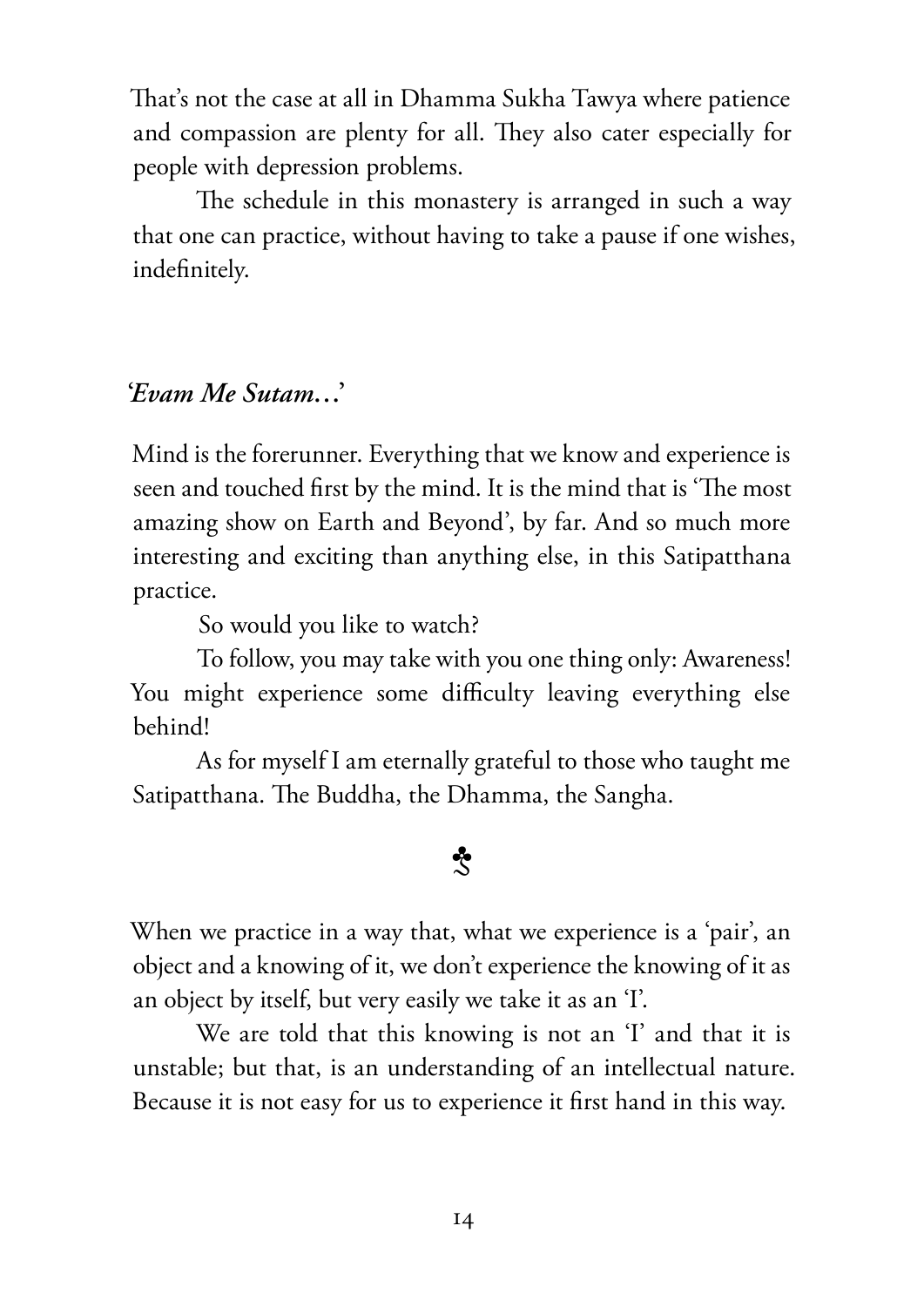When we actually practise it, is very hard to see that it is not 'I' who is 'thinking', 'paining', 'wanting', 'planning', and 'feeling angry'.

So most people don't know the knowing mind and very rarely they might get to the point where they can see the knowing mind that is aware of the object.

The only way to go beyond this kind of understanding is to experience that knowing or noting mind as object.

Only when we practice Cittanupassana we can clearly see that another knowing mind arises and becomes aware of the noting mind as its object.

And yet another knowing mind arises and is aware of all of the above! And so on.

Then we can clearly see that noting mind is object and not 'I'. The idea of 'knowing' as 'I', simply doesn't make sense any more.

And that, is not intellectual understanding, that is experiential understanding, that is Dhamma.

People who come from other kinds of practising, often find it difficult to stop having as reference point-anchor the 'rising and falling', of the abdomen.

Once you get familiar and able to see the noting mind you will find that the noting mind is just as 'big' and reliable if not bigger than the abdominal movement to have as reference pointanchor, in the practice.

The noting mind in this practice is the reference pointanchor, and all other minds are objects.

However Anapana and the 'rising and falling' of the abdomen have their use here too.

Most people ask: 'What is the difference between the Mahasi method and this one?' The method is the same the technique is different because the emphasis is on the mind.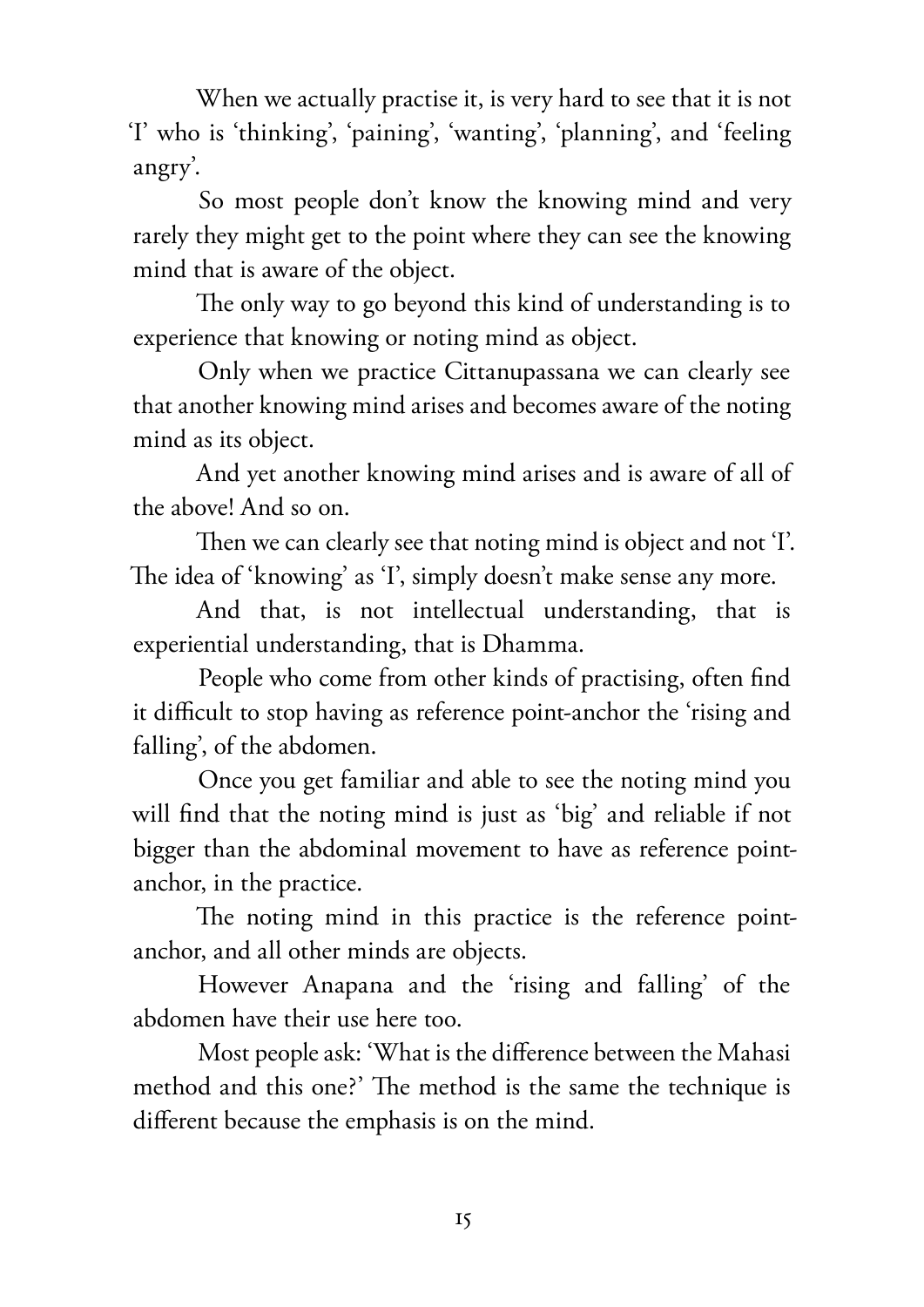#### **CITTANUPASSANA**

#### <span id="page-15-0"></span>**Shwe Oo Min Dhamma Sukha Tawya — Vassa**

There should always be the greatest effort possible without forcing, without creating tension.'

'Insight comes from the realisation that observation is going on without the observer. Witnessing is going on without the witness.'

'An ounce of practice is worth more than a ton of theory.'

#### **From Shwe Oo Min Sayadaw**

Put your mind at the solar plexus. Don't label. Just be aware of what is happening. If you hear something, just know there is hearing. If you know what sound it is you are hearing, this is not meditation.

> **It's only meditation when there are two minds: Knowing-noting mind and observing mind. If there is only one mind, 'I' is always there.** The object is not the dhamma, **e dhamma is the mind** That is being aware.

You don't need to follow the objects or identify or know them. **Awareness will do it's own work.**

Even when the person sleeps the Dhamma does not sleep, even when you are near death and you are overcome by exhaustion, the feeling of being overcome is just the feeling of being overcome, **knowing it, is separate from the sensation.**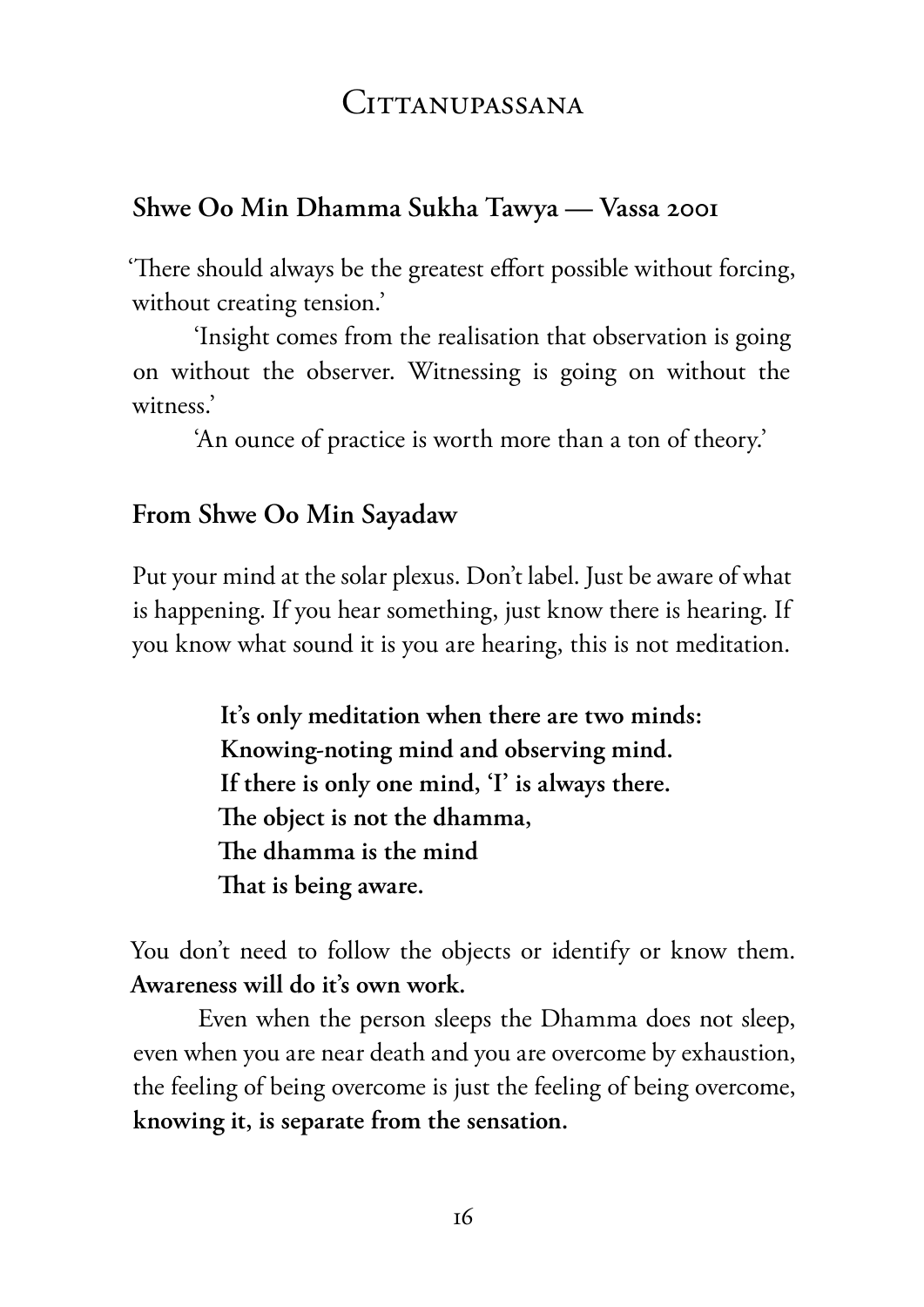#### <span id="page-16-0"></span>THE FOLLOWING INTERVIEWS WERE CONDUCTED BY THE TEACHER OF THE CENTRE - WHO HAS BEEN TRAINED AND APPOINTED PERSONALLY BY SHWE OO MIN SAYADAW HIMSELF - VIA AN INTERPRETER.

#### **Initiation**

#### 'The watching of the mind by the mind.'

With all practices, in all postures: Standing, walking sitting, lying down, eating etc.

#### **Watch the mind.**

Look into the mind, don't worry about the body so much. With daily activities watch the mind's reactions to objects. (The outside world and the inside world, so to speak, always react they are in a cause and effect relationship).

There's no need to walk and move very slowly, just the way you normally walk and move in a relaxed manner will do fine. Adapt to an easy normal pace. If it helps you, slowing down, you can by all means.

In sitting meditation stay with that 'which knows' everything. Don't try to go to objects. Let the objects come to you. Try not to react to objects. Whatever arises — greed, aversion, pain, itchiness, metta, likes or dislikes etc. — watch with equanimity, without getting involved, without clinging to it. Stay in the middle path.

As the watching mind 'looks' directly at the noting mind, passing by objects are seen as if they are being looked by the corner of the eye — not directly —

Watch the quality of the mind as it goes to objects. If you see any kind of tension in the mind relax immediately. Tension is excessive energy.

You can also start with rising and falling and as the mind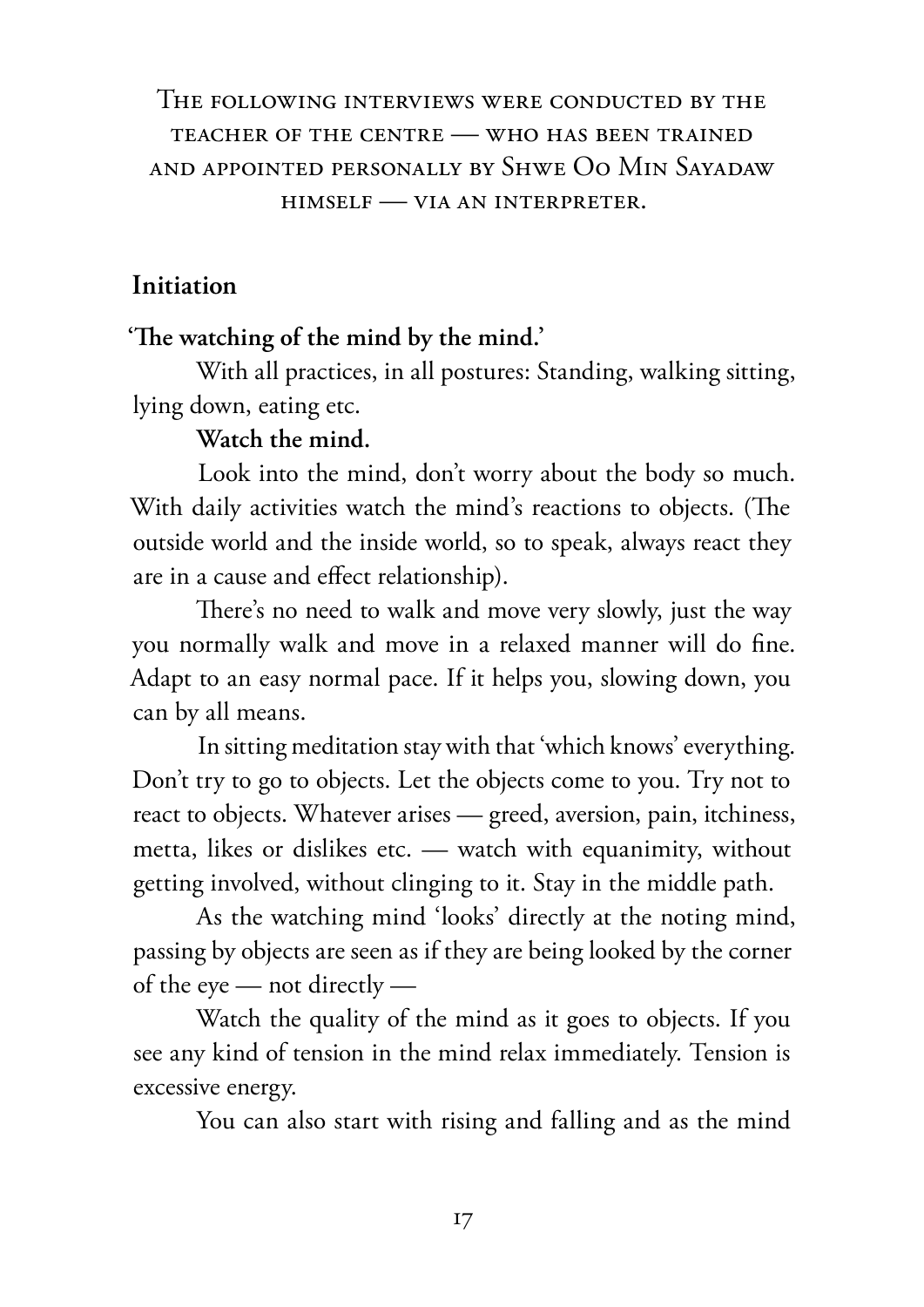goes to things observe the mind not the object. **Move with the mind** not with the object.

So don't think in terms of 'what is the object?' when you sit, but what does the mind know of as its object. Look at that knowing of the mind.

Don't fix your attention on the object of the knowing mind but look at what that mind knows next, as you let the objects come to the mind.

The next moment might be a knowing of a sound, the moment after that a knowing of a rising of the abdomen, next moment a knowing of a sensation in the body or mind etc. Follow that trail of 'knowings', from moment to moment continuously **and in a relaxed manner.**

The mind that arises and observes the knowing mind is what we call the watching mind.

It will all become clear to you once you get familiar with the practice. The knowing mind is also known as noting mind and the watching mind is also known as the observing mind.

Both these 'minds' are consciousness or *citta*.

Note the mind constantly but silently, without labelling. At all times don't worry about the body. Try to see the observer, the one who watches that mind. Be mindful at all times, **continuously**. Don't fix the mind on anything at all.

**Let the mind do the job and just watch.**

Watch that anger, watch that greed, and watch that impatience or confusion. Watch these emotions and mind states, what are they doing, as they are being watched?

If you experience pain watch the reaction of the mind to it, don't worry about the pain at all. (More about pain to come.)

Can you see what wisdom is in the mind, or *viriya*, what is concentration like in the mind or mindfulness?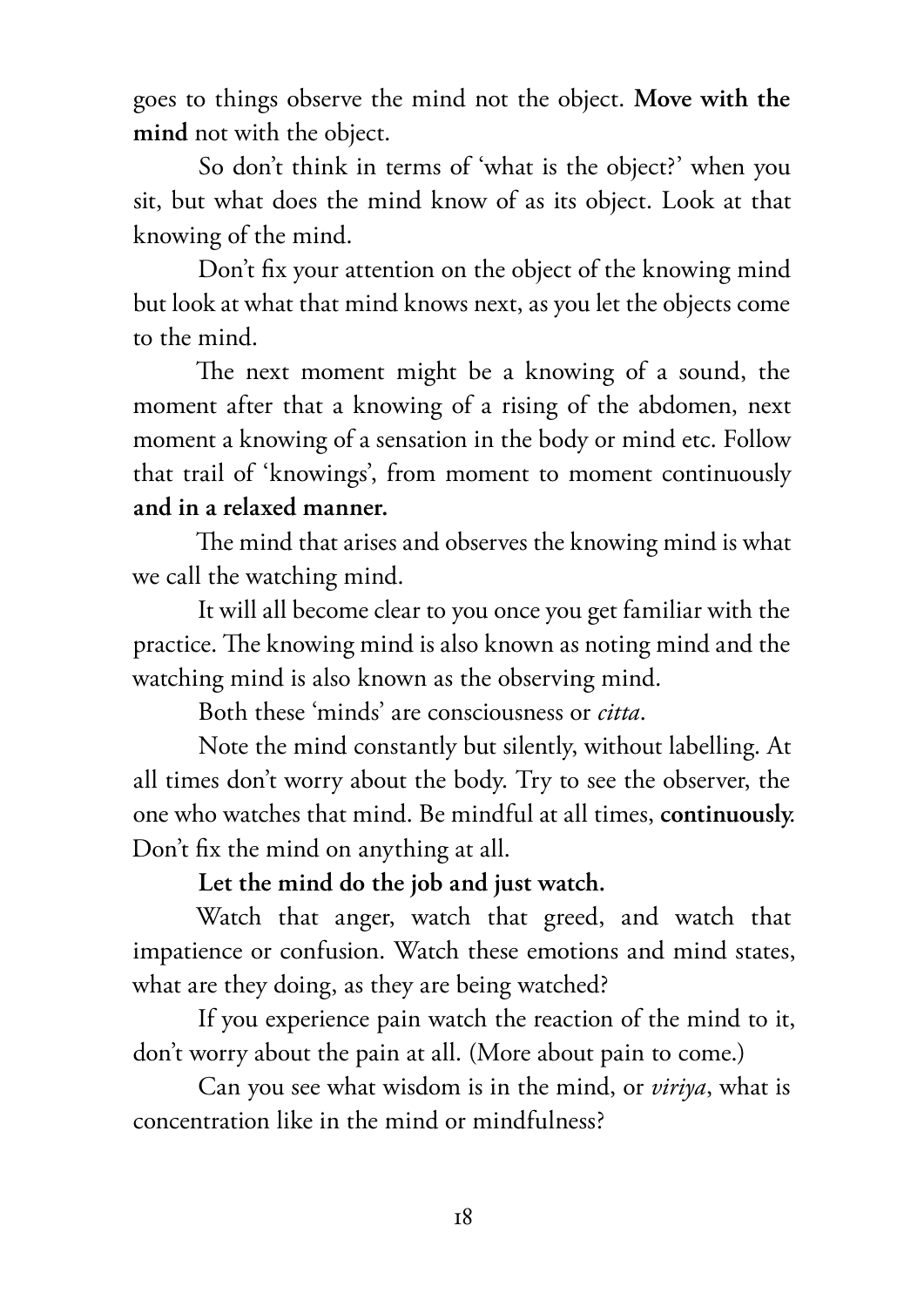It's not hard to watch, just recognise: that is the nature of this — this is what it feels like.

The mind has a strong desire to practise, what does that feel like? Eagerness to think so much is intention. Observe intention.

As you watch the invisible forces that move you every day and bounce you around, discover and face a new world appearing.

Just keep practising and all the questions you have, will be answered. Wisdom just arises by practising and answers all your questions.

Try to see why the mind is tense or relaxed, what lies underneath that?

**Do not do any labelling — labelling is a hindrance to this practice.**

Key word: Look into the mind moment to moment. When "'I'-ness" is there it's because of delusion.

When tension is there defilement creeps in strongly, but when wisdom gets strong it protects the mind.

To be able to 'see' the mind that observes the noting mind and the noting mind, you got to have the right balance, not try too hard.

The more you try to 'see' the harder it becomes.

Remember the Burmese four-fold saying: not too forcefully, not controlling or manipulating, not trying to make it happen and not causing tension: **observe it as it is.**

What it seems like is seeing it from the corner of your eye. Don't look at it forcefully with open eyes!

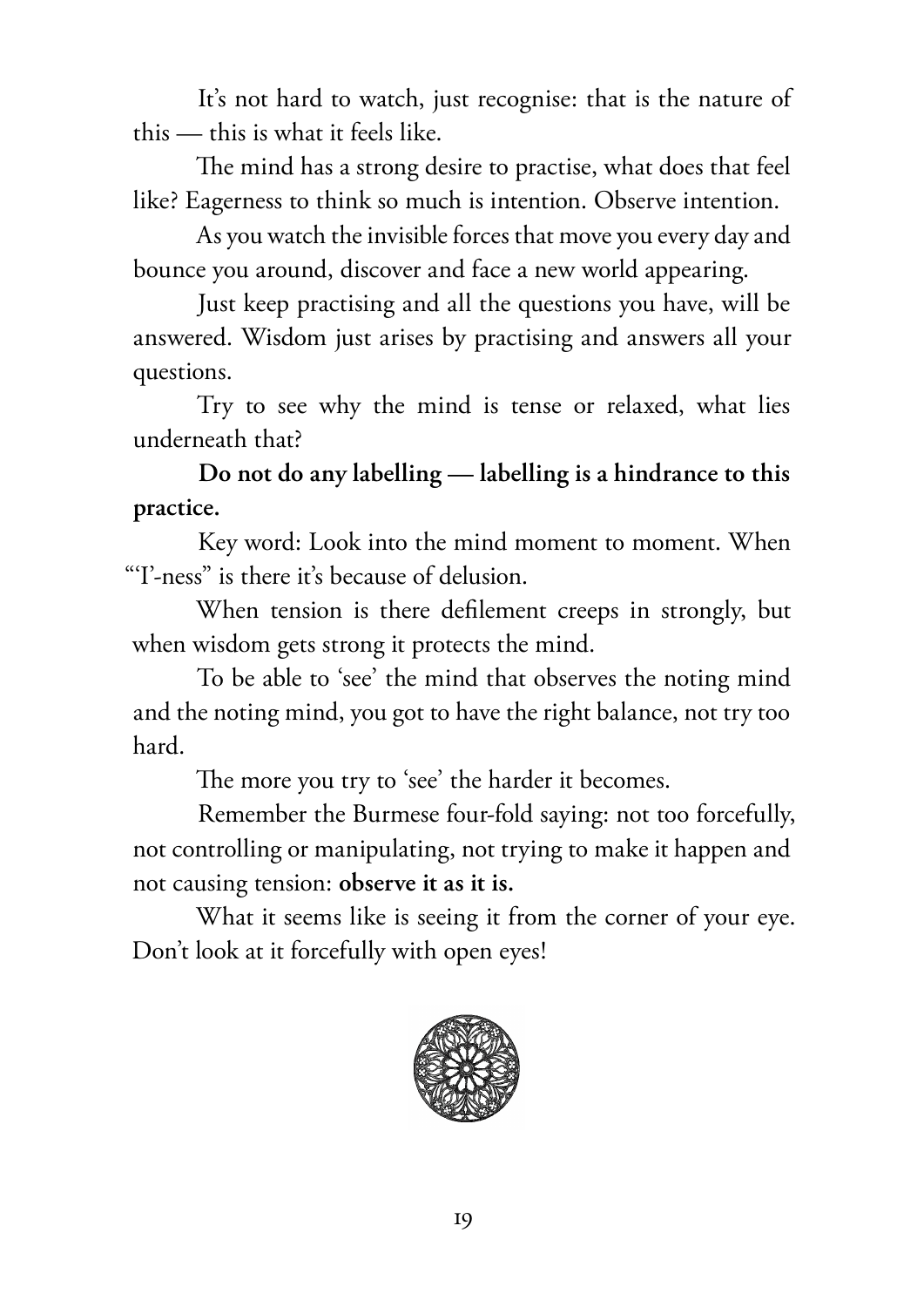## SAYADAW U JOTIKA

(Transcribed from a talk by the Sayadaw)

<span id="page-19-0"></span>**In all human activities, this meditation practice is the most important.** (But note that when we say 'without thinking about it' we don't mean absent minded.)

#### **Let's see why we don't even use noting:**

For example when we hear something and try to label: This is a 'dog bark.' To come to this conclusion we need a very complicated process in the mind.

First you hear the sound and recall from the past similar sounds that you heard, you put the two together, then the mind works very fast like a computer.

Recognises: This is the same as that, and then you recall what it was called in the past, and you remember that, that was a dog barking in the past and you bring that past to the present: This sound is a 'dog barking'.

You go through four different processes, four steps, in order to get to that.

In this meditation you stop at the first step, no more.

Even to name something you go through many-many steps like when we hear one word, if the sound is one syllable you go four full steps, if it has two syllables we go though more than four, maybe six or eight sometimes and if the sound has three or four syllables we have to go through many-many steps to get to the conclusion. The mind works very fast very hard. In this meditation practice we stop all that process we stay with the first step. That simple.

But it's not easy to do that because we have a habit of going through the whole process.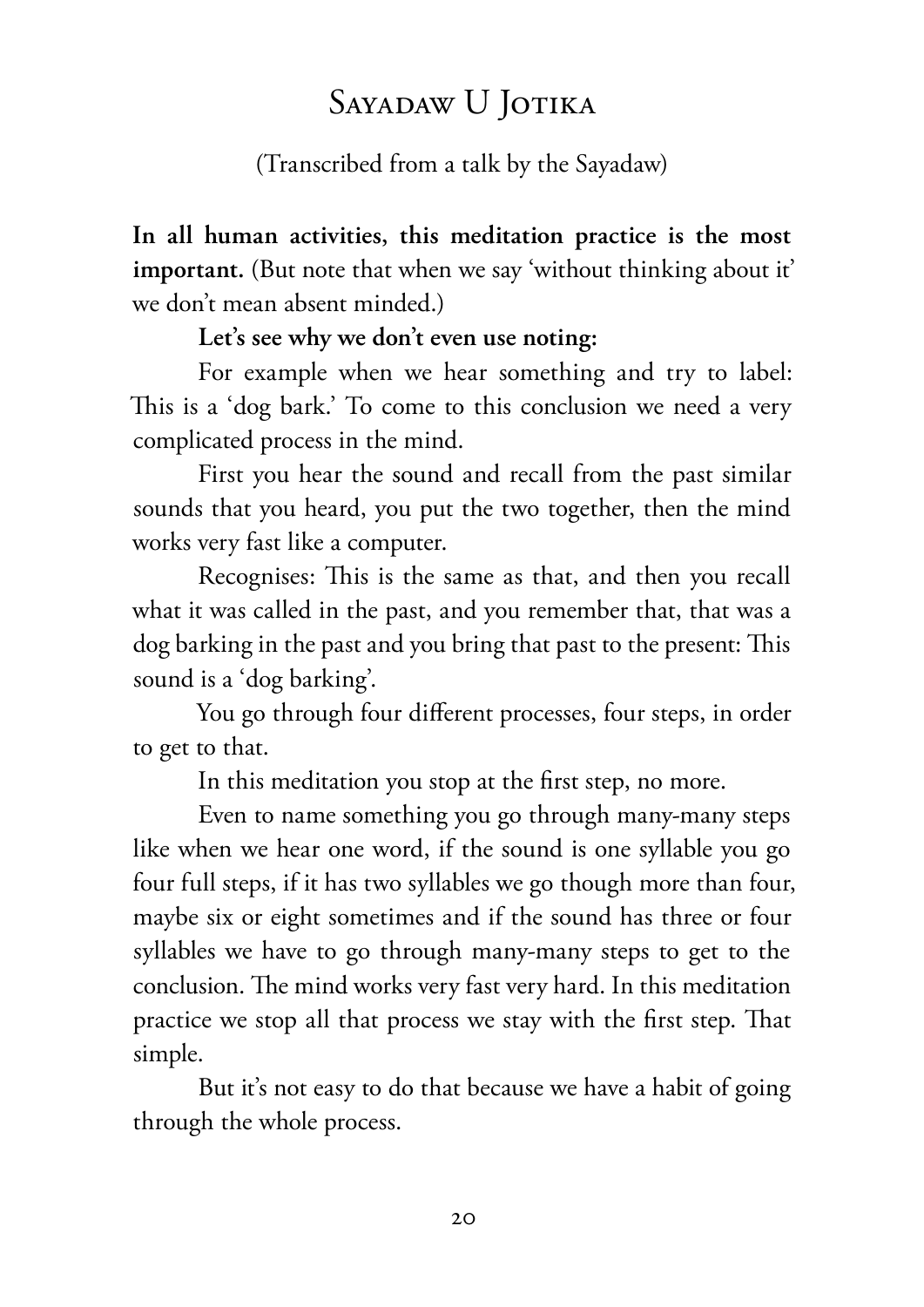#### **But as I said before if you practise it, you don't find it very difficult either.**

It is just the act of being, when you see there is just 'seeing' when you hear there is just 'hearing' when you have any sensations in the body, there is just sensations, when you taste there is just 'tasting' when you smell there is just 'smelling', when you think there is just 'thinking.'

Not even 'I' experiencing that. Because that 'I' can make things become very complicated. Of all human activity, body and mind, this is the simplest.

The act of just 'being' in all it's simplicity and naturalness with nothing added at all.

That is the most important point: **nothing added at all.** 

It's just the experience of simple 'being', experience of simple process. So in practising this meditation do not expect anything to happen.

That is also another important thing.

Especially for those of you who have been meditating for quite a while, a long time and who have had good experiences before; whenever they meditate again they always want to get to that state as quickly as possible. They expect that.

'I have been into that peaceful state before. Now I am going to sit and get there as quickly as possible'. The harder we try the harder it becomes. So don't try, don't expect. This is another paradox.

**If you really don't try anything at all you will find that you are there.**

To be as simple as possible — nothing added — sit as comfortable as possible, without overlapping anything.

The most important thing is to be balanced and to be at ease. If you can sit full lotus it's OK. I used to sit like that before but I don't try it any more. It's not necessary.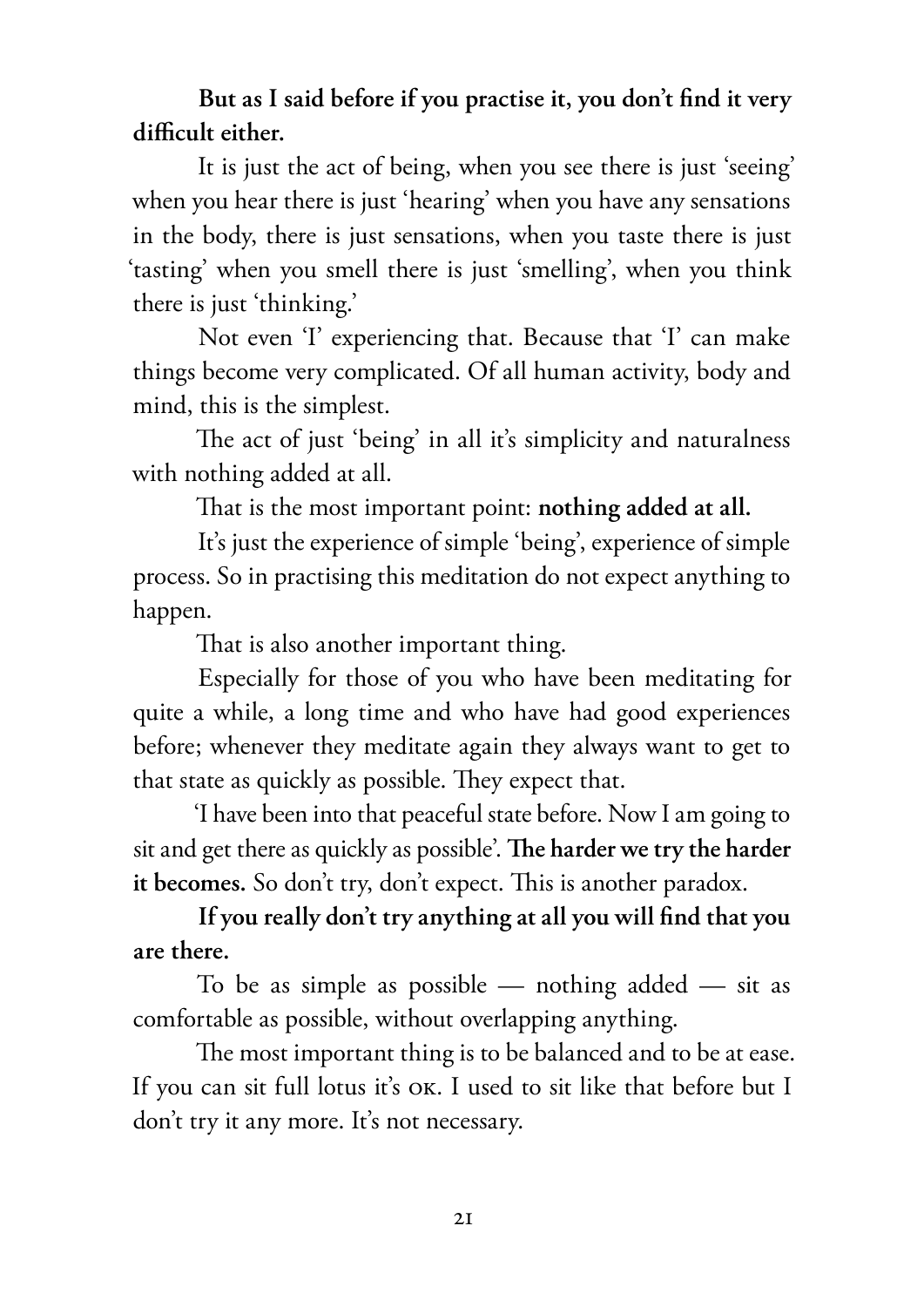

**In those detached, peaceful clear moments nothing seems to be very important. Only a few fundamental truths appear very clearly such as impermanence, egolessness, craving, suffering, greed and delusion….**

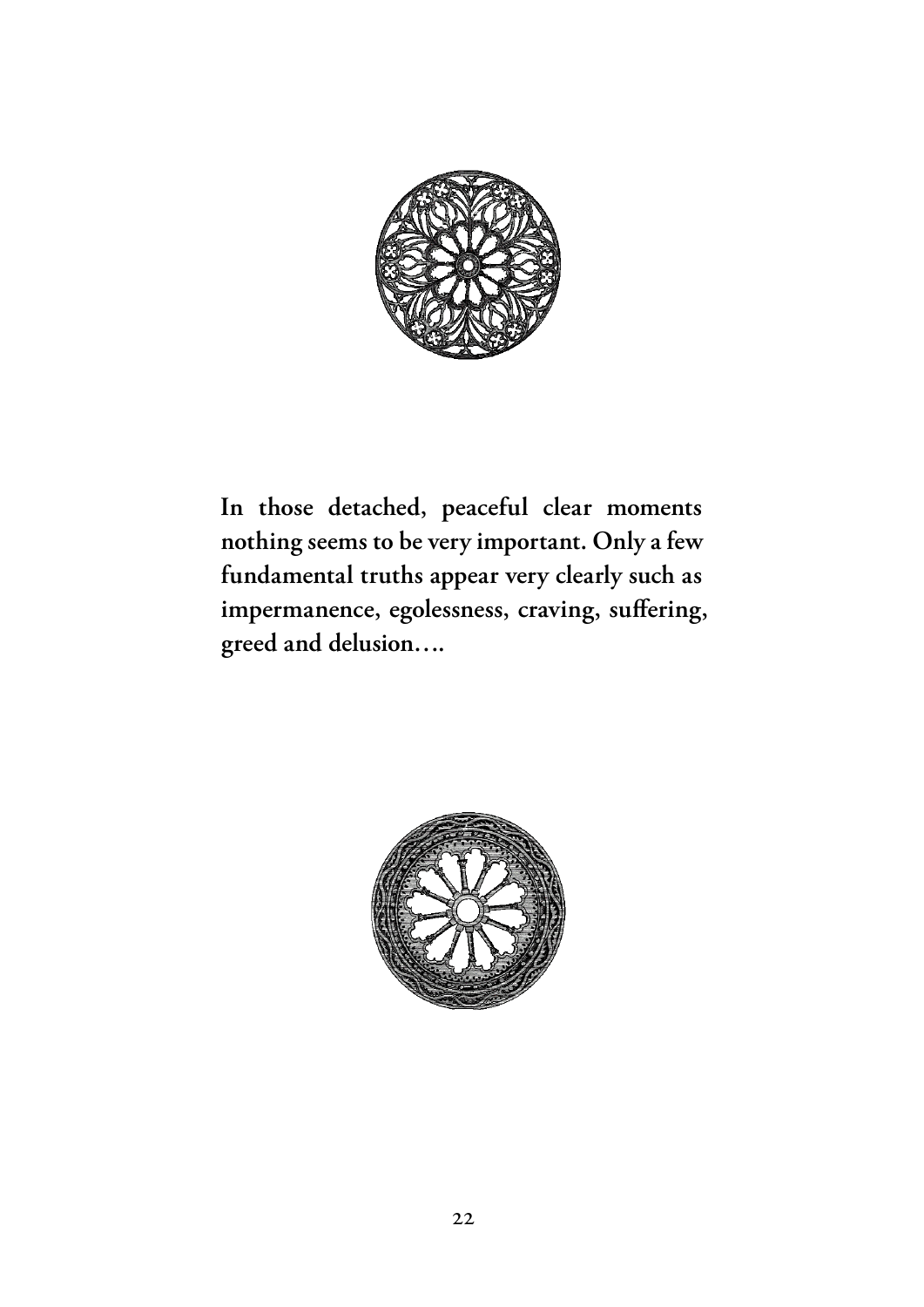### WHY CITTANUPASSANA?

<span id="page-22-0"></span>**Emphasizing the mind** is most important.

If you know your mind then you use the mind to look at your *kaya* (body) and *vedana* (feelings). The *kaya* you know with your mind, the *vedana* you also know with your mind.

If you get skilful with *Cittanupassana* then you can do *Dhammanupassana*.

The basics of *Vipassana* meditation requires that you know both the body and mind, **but the mind is more important**. So that is why it is emphasised here.

When we meditate, we use our minds — that is why we should look at our mind. *Cittanupassana* is part of the Four Foundations of Mindfulness; therefore we should know the mind. When you observe anything, all four foundations of Mindfulness (*Satipatthana*) are already there anyway.

You must know *rupa* and you must also know *nama* — only then you will have an all-rounded view and knowledge. The mind will be able to work smoothly only if you understand the nature of the mind that is working.

When you understand the nature of the *sati*, the *samadhi*, the *viriya*, then you can really ascertain whether they are working properly of not.

Next, the defilements (*kilesa*) only happen in the mind. If you are not aware of their presence in the mind, you will find you cannot meditate well.

If you don't know what attitude you are practising with and you are having the wrong attitude, you cannot achieve anything in the Dhamma.

Between the knowing mind and the object, if you don't know the mind, you cannot see true *paramattha*. If you know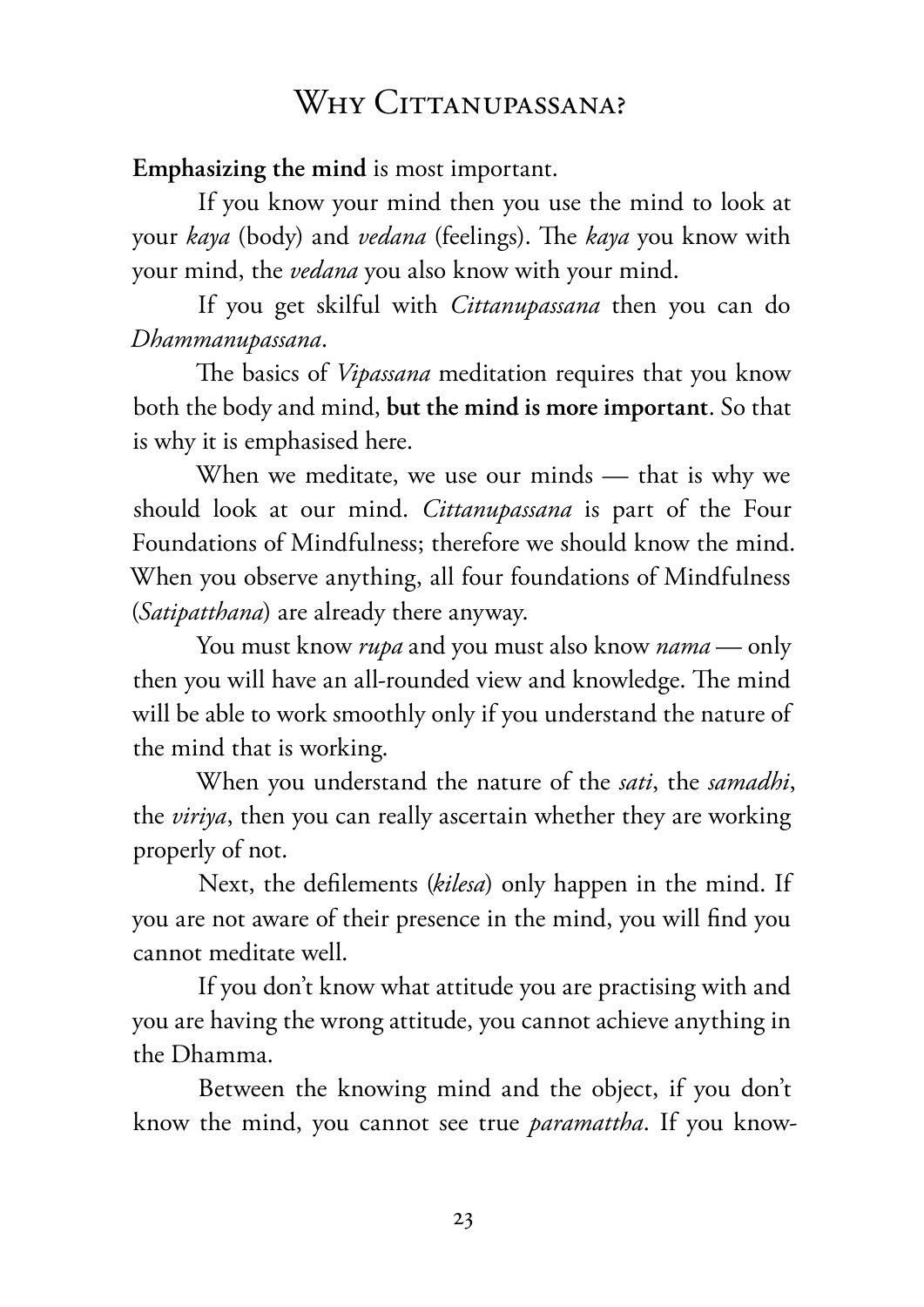observe just only the object, you cannot be completely free from concepts.

And whether you are doing *kaya* or *vedananupassana* or anything you have to reach the knowing mind because this is how the Path is. There is no other way.

The practice of the Dhamma is such that you must come to this point where you know the knowing mind, awareness; being aware of your awareness.

Every practice must come to this point.

Knowing mind is the mind that knows the object, watching mind or 'one step up mind' is the one that knows of both of them.

Most people don't know the knowing mind, and don't get to the point where they can see the knowing mind that knows the object.

These *cittas*-consciousnesses that arise one after the other and 'know' of the process of consciousness that proceed them can actually arise infinitely, according to the Abhidhamma, but to know just these two or three, is enough for you to be able to see that process and not confuse it with a 'self 'or 'personality'.

It's only when you get to the mind that you get to real *paramattha*. When you get to reality you don't see any more concepts. You see just the basic reality; only *paramattha* and you can see this only through the mind.

If you don't see how the mind works you don't know how the mind creates these concepts. **Concepts are created by the mind.**

If you do not see that the concept is created by the mind you can't stop it. (i.e. when we sit and we think that our bodies are going very big or very small and we don't know that the mind is imagining this).

About the practice, when you are very high level and your *sati* and *samadhi* is very strong then what happens is, that you are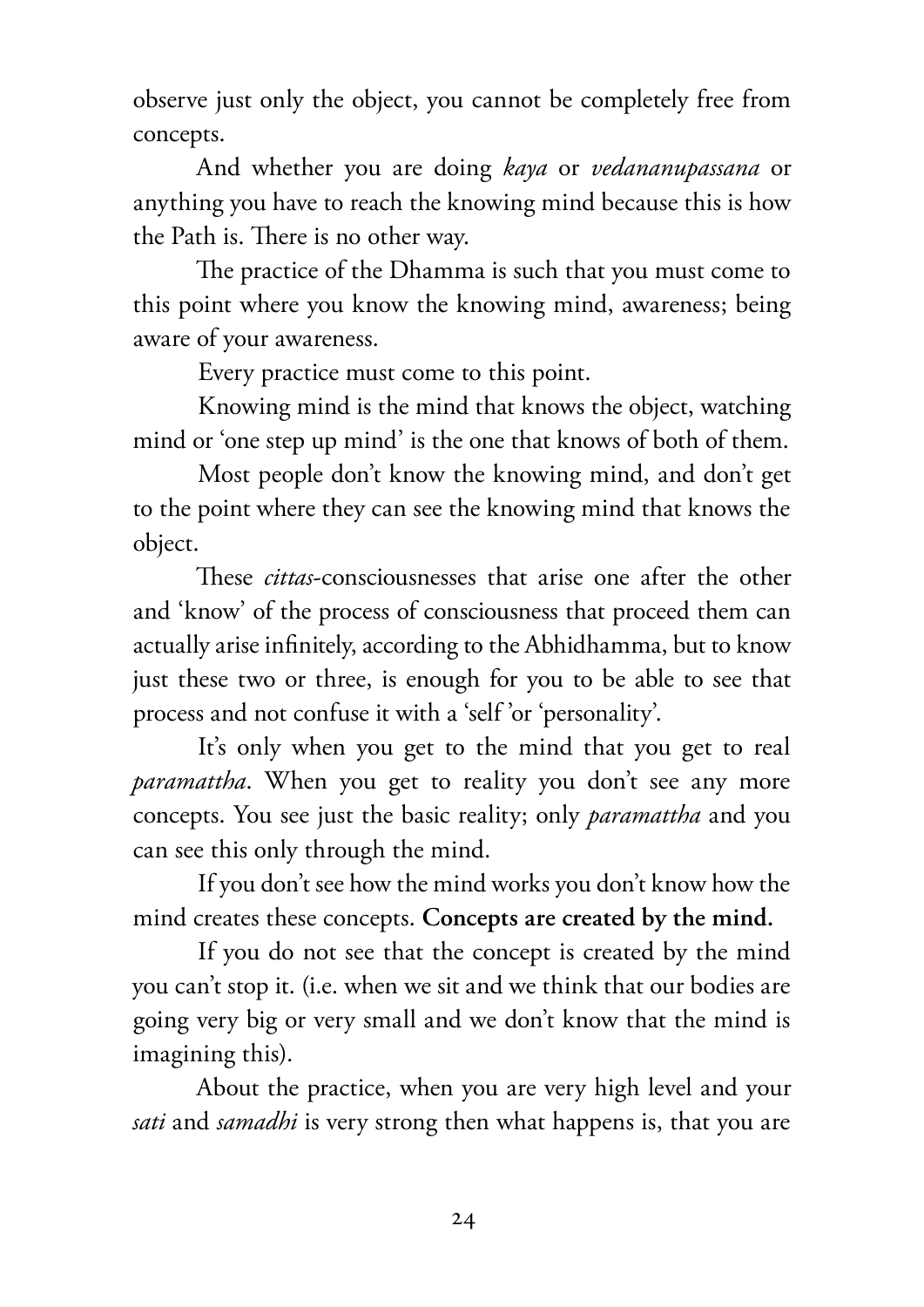looking at the knowing mind and the objects **come** to the knowing mind.

You don't have to go looking for the object. The objects keep coming to the mind.

You are aware of this, you are aware of that; i.e. the rising and falling, or watching your object, something is always there.

Of course you don't see a head or feet or hands or something like this, there is no concept involved, but some object is coming to the knowing mind.

It is not that we are aware of being aware of nothing, the object doesn't disappear. The objects are always there, we don't need to go down and focus on the objects, like you don't have to chose what object you want to know; you know the mind and the mind knows objects continuously one after the other. Objects do not stop.

#### **With** *Cittanupassana* **you have to have a teacher who teaches from experience, it can not be taught from the book.**

To teach *Cittanupassana* effectively the teacher and the student must have a close relationship and close contact and the student must be very honest and be able to explain his experiences very clearly and openly.

The kind of mind and attitude one practices with is very important.

#### *Satipatthana* **is the most important thing.**

It is the way of continuously practising and if you are practising really continuously there is no way you are not going to see the mind. Your *sati* and *samadhi* will be so strong that you are going to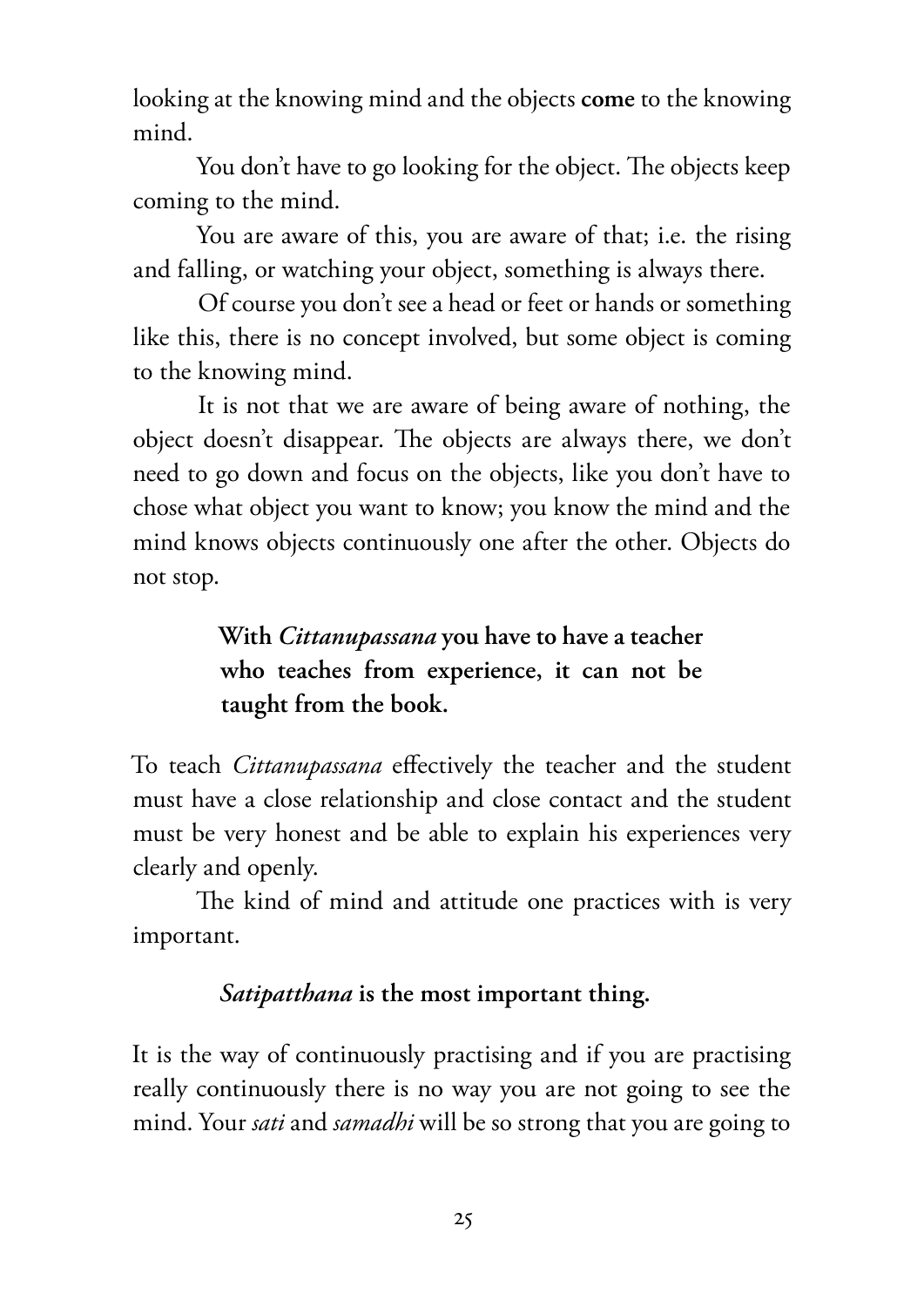know that this is the mind; **you need a lot more strength of mind to see** *citta* **than to observe** *rupa***.**

If you want to be very effective you have to practice really hard. The mind you see is very subtle and very fast. You really need to apply your self.

If the mind is really completely relaxed then the body will be relaxed too. If there is some tension in the body it means that the mind is not completely free of tension.

That is why you have to continue to watch what you can watch, that is, the tension in the body.

When the tension in the mind becomes completely zero all this will be very clear to you. (Zero is a balanced level where everything is nice and balanced and makes you feel very awake and light).

So remember, body relaxed, and mind relaxed — but alert!

**First** you have to ask the yogi to watch his mind or what does he feel in the mind. If he can feel the mind that is fine. So it is not so much to look but **feel** it and observe it like this.

Pay attention to the feeling rather and not the place (where one imagines the mind to be).

As a teacher you always have to separate the conceived reality from the absolute reality for the student. You always have to remind them that this part is concept, and that part is reality.

Ask the yogis: what is the mind doing now? Everyone can tell you what their mind is doing now. They know what the mind is doing but they can't observe it. If you know what the mind is doing, you get to learn how to observe the mind. But it's difficult to explain the whole thing, you have to let them practice, explain, practice, explain and so on.

The other thing is you have to tell them to make the *satisamadhi* strong. How you do this? **Continuous** practice. You practice continuously, moment-to-moment awareness.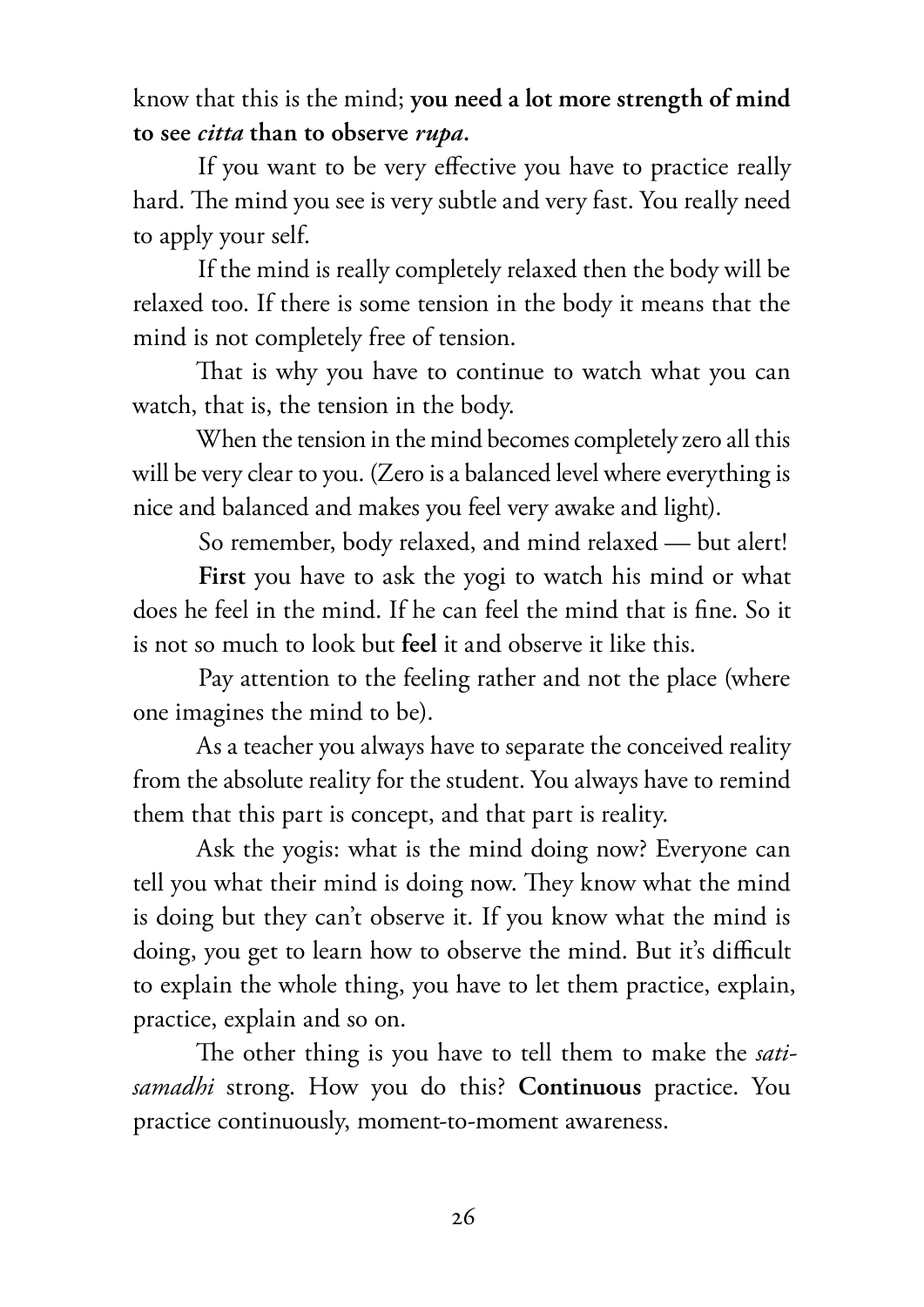Then your *sati-samadhi* become more and more continuous, your mind becomes very strong, and becomes easier to see the mind.

Actually people think that this mind is so difficult to look at, but who is 'I'? Every body goes round making this mind into 'me' and **that** makes it so difficult to look at, because of the personality in between.

If the *sati-samadhi* is weak you can't see it. If the *sati-samadhi* is strong then things become very clear. Actually there is not 'I'. It's just the mind.

You ask people: What's happening in the mind? Observing this is *Cittanupassana.* What work is the mind doing? What is the function of the mind?

If you are aware of anger for example, that is looking at the state of the mind. That is also *Cittanupassana*. Cittanupassana is the watching of the mind.

With everything we do, all activities without exception, there is the mind that knows of what we are doing, and the mind that observes that, and makes sure we don't get forgetful. 'The **watching of the mind by the mind.'** Anything to do with the mind is *Cittanupassana*!

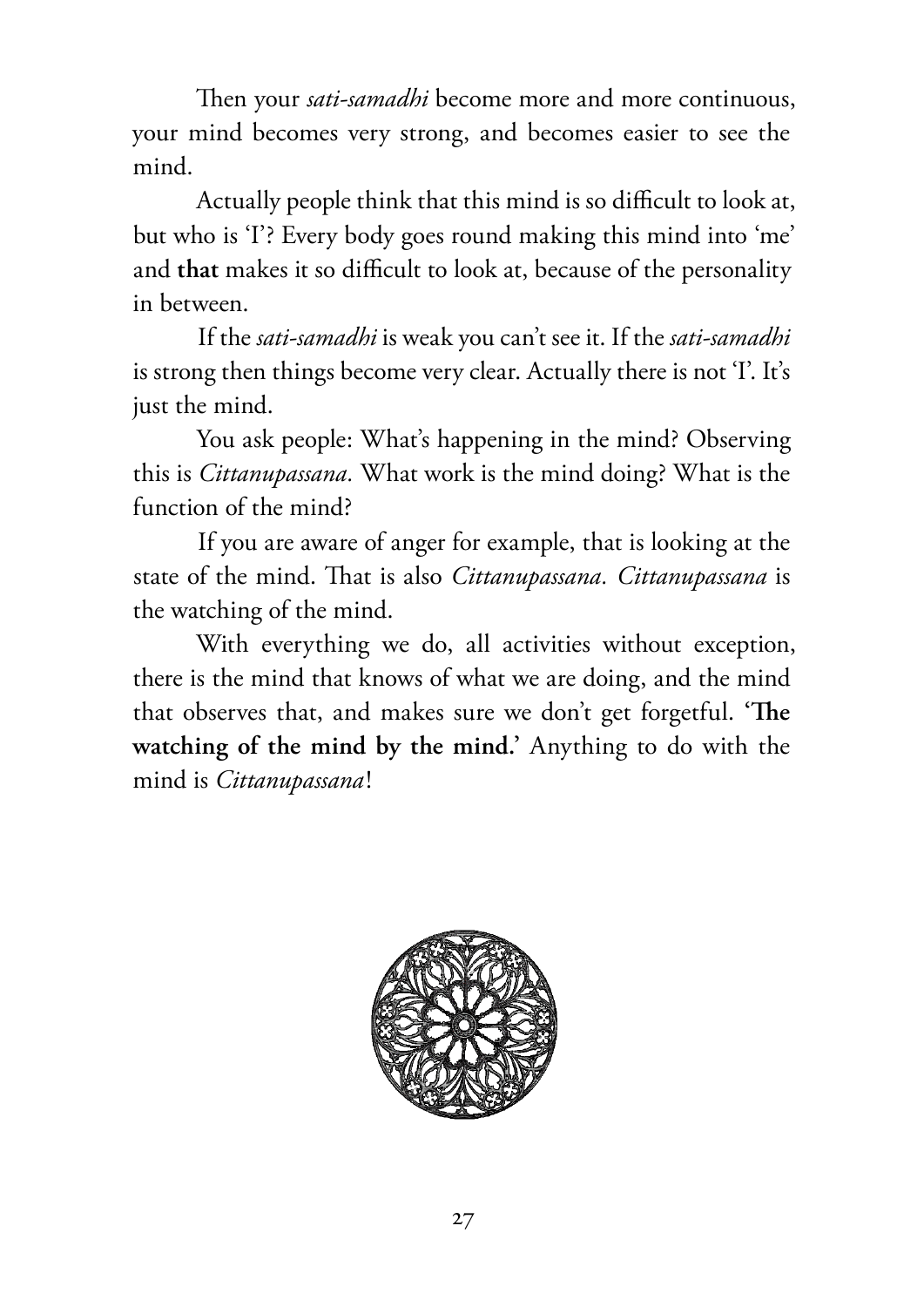## **UNDER YOUR SKIN**

#### <span id="page-27-0"></span>**A Quick Look At The Hindrances**

There are pleasant and unpleasant hindrances. For example, pleasant visual hindrances such as the Buddha or the Sangha, Temples, Teachers etc. They promote faith. But too much faith brings blind devotion unless it is balanced with wisdom.

If there was wisdom in the first place one would have ignored the encouraging images.

**Pleasant Bodily Sensations**: Just look at them until they disappear. *Piti* gives rise to joy; calm (*passadhi*) gives rise to comfort, to no pain, mental clarity inner happiness etc. (caused by *samadhi*).

Note, observe, and do not get attached.

**Unpleasant Hindrances**: sleepiness-restlessness-boredomdoubt-remorse (caused by lack of *samadhi*).

**Sleepiness**: With good *sati* look at it directly without getting involved. If *sati* is weak look at the properties of sleepiness: dark, heavy, foggy and so on.

By continuously applying your self you will be able to overcome it. Sleepiness is only a mental state.

**Restlessness**: Return to rising and falling until your mind gets calm enough to overcome it. Check for tension in your body and mind. Tension is the mother of restlessness.

BALANCING THE MIND: Restlestness and worry: Look straight into the thinking mind. That will cause it to disappear. Then turn your attention to the 'rising and falling' for three or four times and look right into the mind again checking for thinking/ restlessness. If there is restlessness turn your attention again to the 'rising and falling' for a few breaths and look again into the mind checking for thinking. Work like this again and again balancing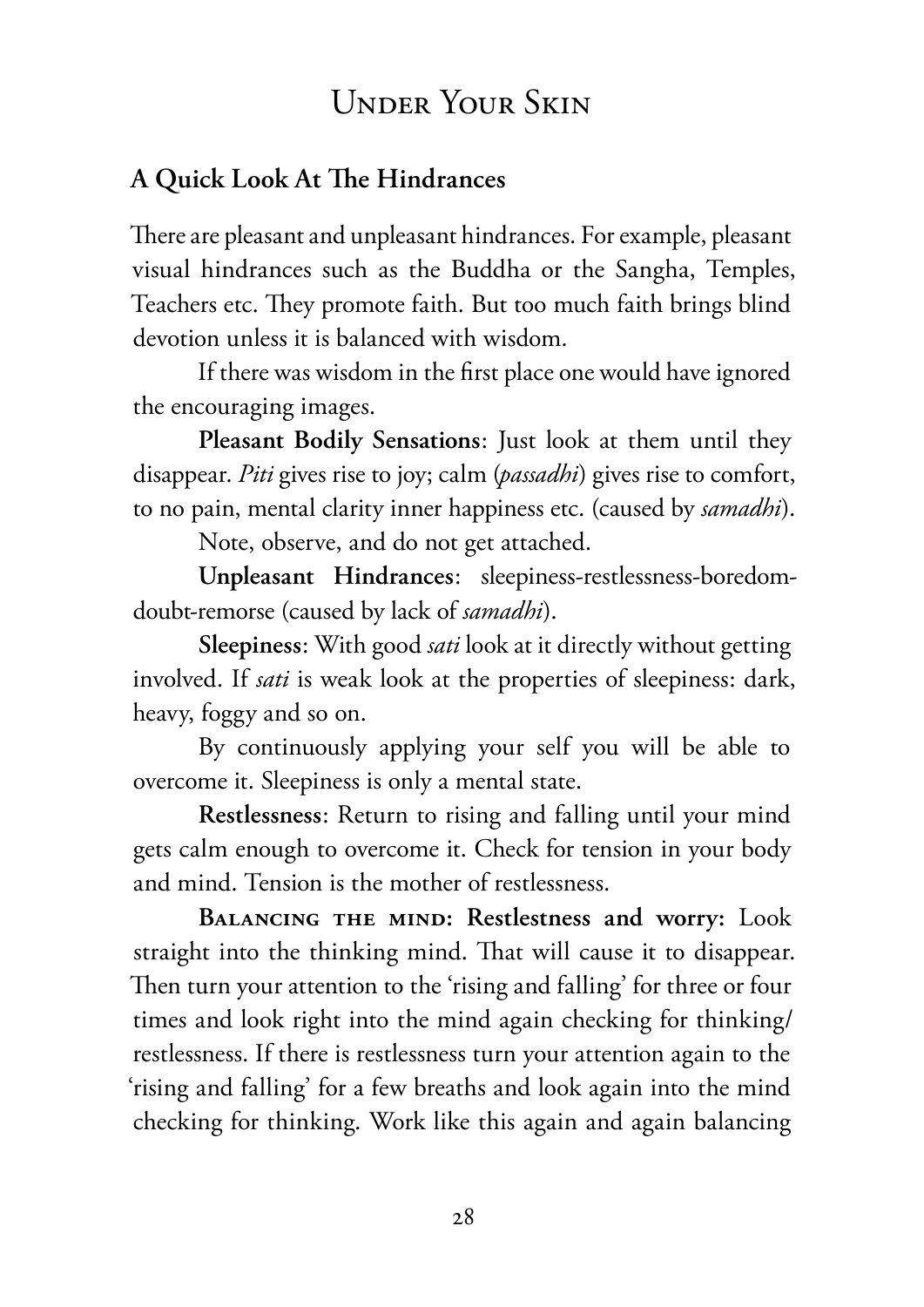the mind until thinking mind is totally overcome.

**Boredom**: Seeing repetition and getting bored. Remind your self that what you are seeing is always new.

Every breath, every thought, every image, every step or movement, you experience is brand new.

Mark the ending of experience carefully.

**Doubt**: Before anything else see the teacher because different methods apply. Look into this doubt mind, no reason to get alarmed, it's a very natural thing, but if questions arise while you are practising don't try to answer them. Leave them for later.

**Remorse**: Again, see the teacher before anything else, because different methods apply. Don't let it affect you, or the present moment.

**Doubt and Remorse** will arise when the practice is good. Look directly into the mind that's causing it.

**Sensual Desire**: Ask sensual desire: Why do you arise? Who are you?

Human life is the perfect environment for fighting and extinguishing defilement. Forget suppression, *samatha* practice and locking up yourself in a volt!

Look repeatedly at the mental feelings, and the pictures in your mind until you can understand the composition of its characteristic feeling. (Don't be surprised at this stage if the hindrance gets stronger). Also check your mental attitude: Do I desire this, or do I dislike it? Do I fear it ?

At this stage *upekkha* will arise, then as you look back at the object, it will disappear. (This will do for beginners who find out the characteristics of desire for food for example. However the same method applies to desiring all kinds of things.)

An experienced practitioner would check his mental attitude first and then check bodily sensations and would avoid looking at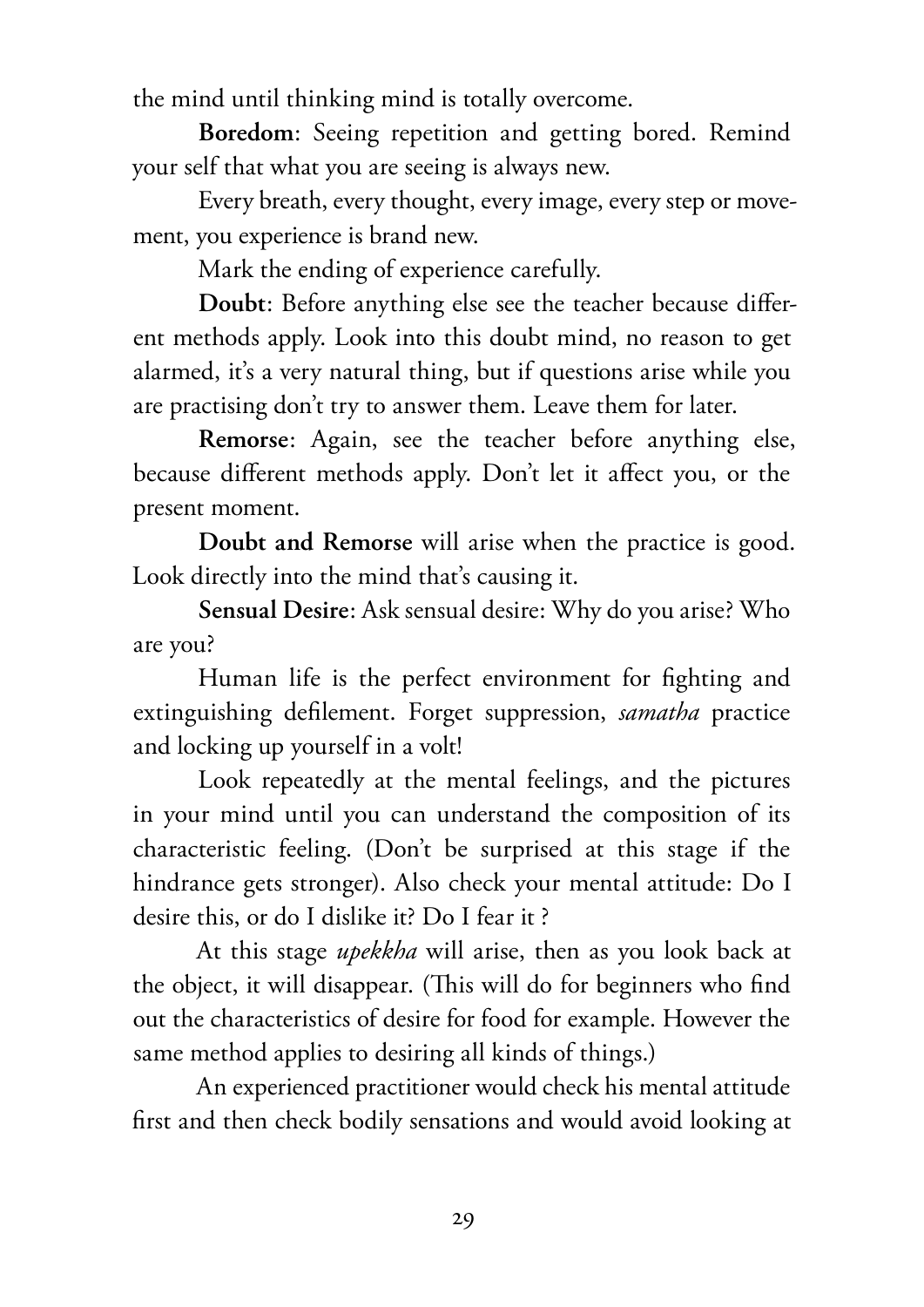the mental image. Will drop the image immediately, and again and again if necessary.

The difficulty one faces with the dropping of the image, shows the strength of the attachment.

This last method works with all sense objects.

This latest practice will help you understand how mental attitudes and mental feelings cause you to suffer.

**Sexual Desire**: In this case check your mental attitude first, then chest-heart area for mental feelings, totally ignore image and keep checking as before again.

If there is change in mental attitude you will feel it; i.e. mental heaviness, contraction (chest-heart area) or pleasantness and so on.

Also use your wisdom, see the bad side in what seems attractive and desirable, think of the results or the price you have to pay for sense pleasure. Look at what's coming, what's following pleasant feeling. Observe that feeling (This does not mean start **feeling guilty!)**

As you observe continuously, the unpleasant feeling will decrease. (Your observing has to be at present moment, but to be able to do that, your mental attitude has to be right.)

Observe sensation until it goes down to zero. This is very important, because if it doesn't work, it means *sati* is weak.

To increase *sati* look continuously into sensation area persisting, increasing *viriya*; i.e. putting out fire: if its not much, a glass of water will put it out, if your whole house is burning a glass of water its useless.

This means that you have to face the situation at the beginning and not ignore it until it's too late.

Check very carefully your attitude: If there is wrong attitude there and you are able to see it clearly, acknowledge it, **that 'seeing'**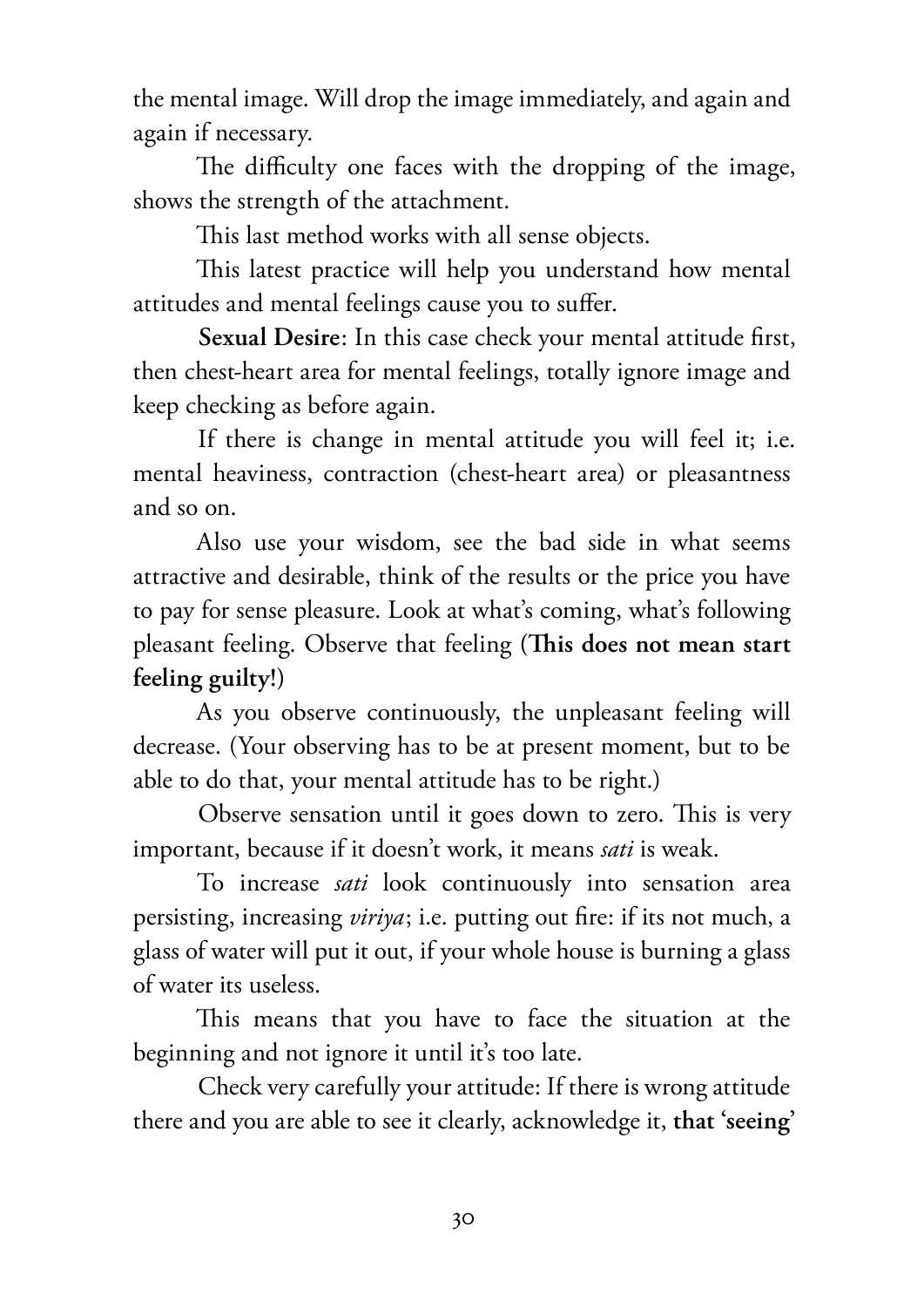<span id="page-30-0"></span>**by itself will change and turn in time that negative attitude into positive.** Do not change object until your present object zeros. If *sati* is strong, usually the mental feeling will decrease to zero, then the mental attitude will change to *upekkha*-neutral feeling, and the mental image will disappear and bodily sensation will break up or it will be just another sensation.

For a seasoned *Cittanupassana* meditator the looking at the mental attitude changing will cause the image to disappear and the bodily sensation to break up.

So **Zap** it with the X rays of your *sati*!

#### **How** *Lobha* **(Greed) Arises**

When you come into contact with objects the mind conceptualises and says to you: 'This is good , useful, harmless, you can't do without it, just this once'. Gives you all the positive qualities.

That's when *lobha* arises. That's the cause of *lobha*. If we just observe the 'seeing' process then *lobha* will not arise.

*Lobha* (greed) can not differentiate between want and need. *Dosa* (anger) cannot differentiate between right and wrong. These mind states are already in *moha* (delusion) and cannot know what is appropriate or not and cannot see causes and effects.

*Kilesa* is not mature. But if you can see your mind feeling *lobha, dosa,* comparing itself to this or that, then this mind that is aware is more mature, it has *sati***,** it is knowing, it is not blind.

**Defilements are not simple**, and they don't let you be simple. They confuse you (they are of a confusing, deluding nature) they delay you on the path, distract you and push you out of the right way.

#### **In Action**

When you start practising, it takes U Tejaniya a very short time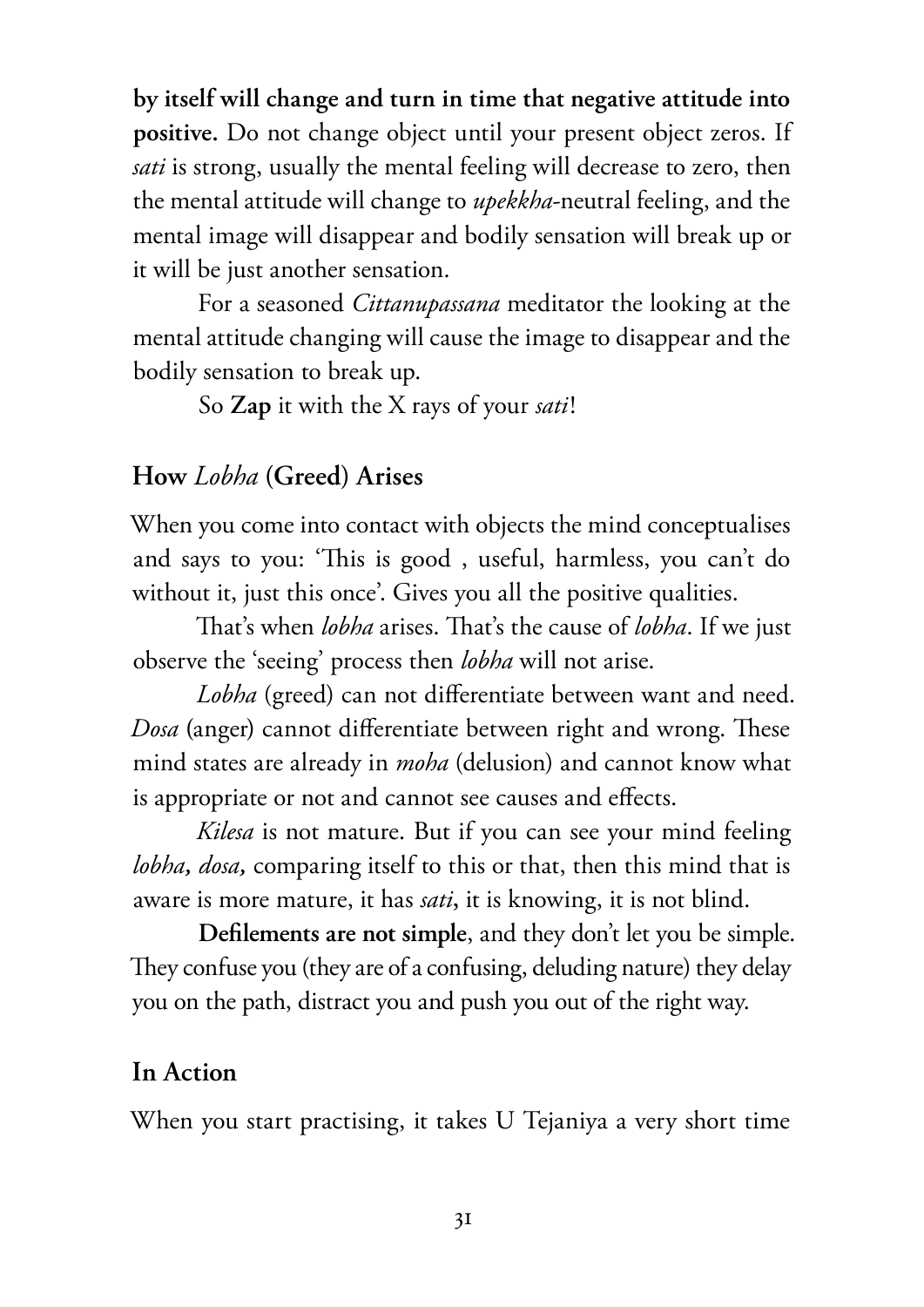to find where you are in your own practice, whatever that practice might be, and guide you very skilfully to start watching your mind (consciousness).

So assuming that you can look into your mind, *Cittanupassana* starts with observing the characteristics of the consciousness; if you recognise the work they do, that is their characteristic.

You are aware of some object and the mind that is aware of that object. You know this mind as the noting mind or consciousness or *citta*.

en another consciousness-*citta* arises which is aware-watches over the first one which is aware of object and arises with the object and because of the object. It knows what this first one is doing, knows its 'whereabouts' object and behaviour.

This consciousness is called watching mind, or one step up mind.

Once an object hits the field of awareness the noting mind is automatically there. The watching mind is watching-knowing what the noting mind is doing-experiencing.

Don't try to make your meditation experience better but be with whatever is happening completely.

#### That's the most important aspect of meditation

Very important: to live in the present moment.

**Every moment is a moment of meditation**.

When sitting, look at the defilement that tells you to move. It's like a demanding child underestimating your wisdom. Look at it. Ask: Why?

Look at all these perfect reasons that it gives you. Don't take it for real, just keep looking at it. Then if you have to move, move. There's no rule that says not to move.

Try to see the ending of the noting mind. It happens very suddenly; like a snap of the fingers.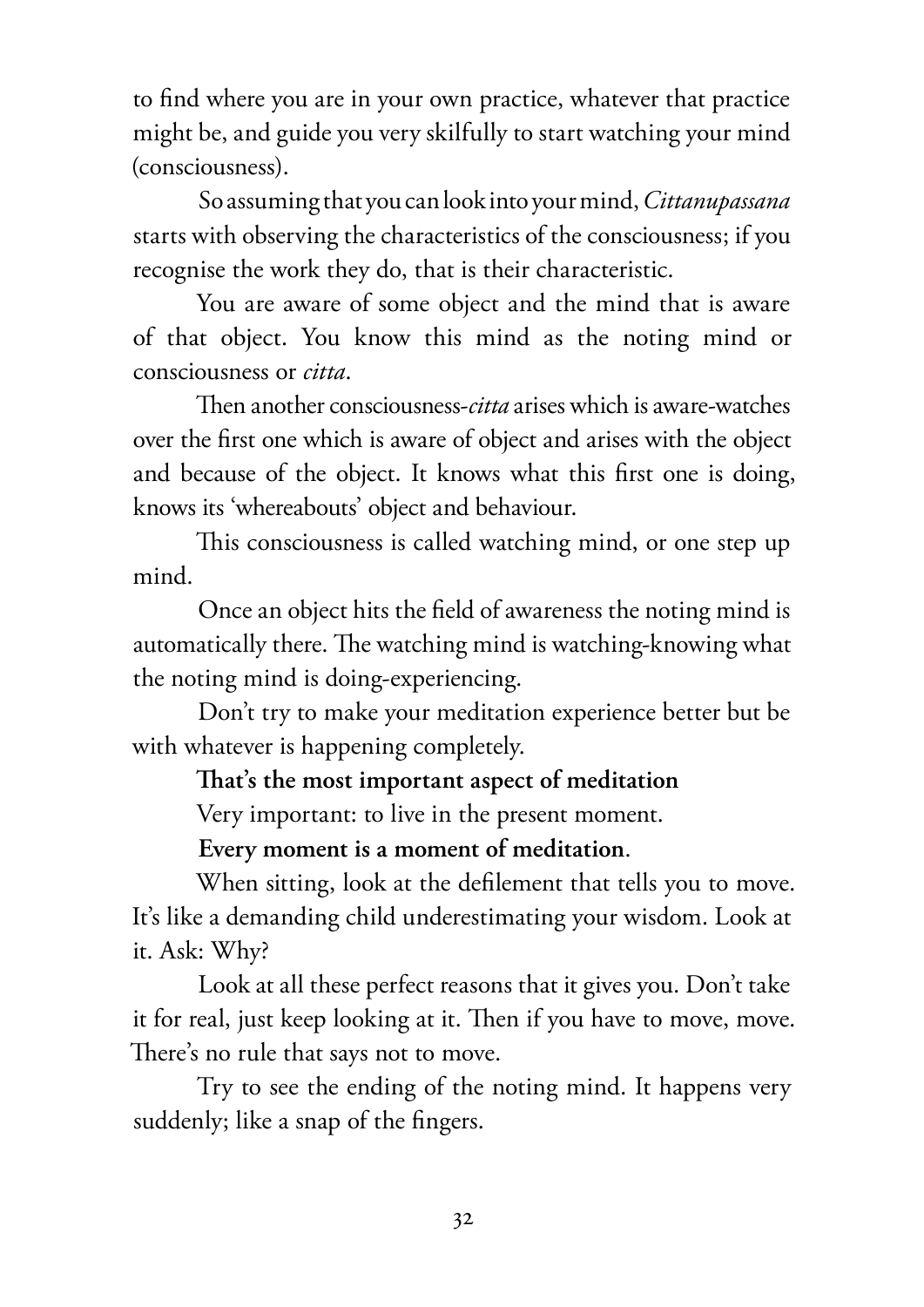<span id="page-32-0"></span>Don't get attached to happiness, to peace, to comfort, in sitting meditation. Keep your mind balanced all the time. Fly free.

You don't think, do I like this or do I not like this, but think should I do this or should I not do this.

Watch out for that liking mind!

**Don't try to stop others disturbing you, it is impossible!**

Personality is more like an idea in the mind, a thought. Which way are you going to go concept or reality?

The frowning face shows the state which the mind is into (especially in sitting).

Judging and "'I'-ness" go together. When you find you are self-judging you are caught in identification.

#### **'Blank' Options**

- Stay with the consciousness that knows of the consciousness which is aware of that blankness.
- Be aware of that neutrality as feeling.
- Don't stay with the blankness, go back to rising and falling.

When there is 'blank' as you watch your mind, don't take it as 'practice gone wrong'. Blankness is object.

Also your reaction to it, the mental state that arises because of it: 'No object, what do I do now'? It is a very obvious object, don't miss it.

#### **Walking**

The Buddha said that the *samadhi* you develop from walking meditation is much stronger than the *samadhi* that you develop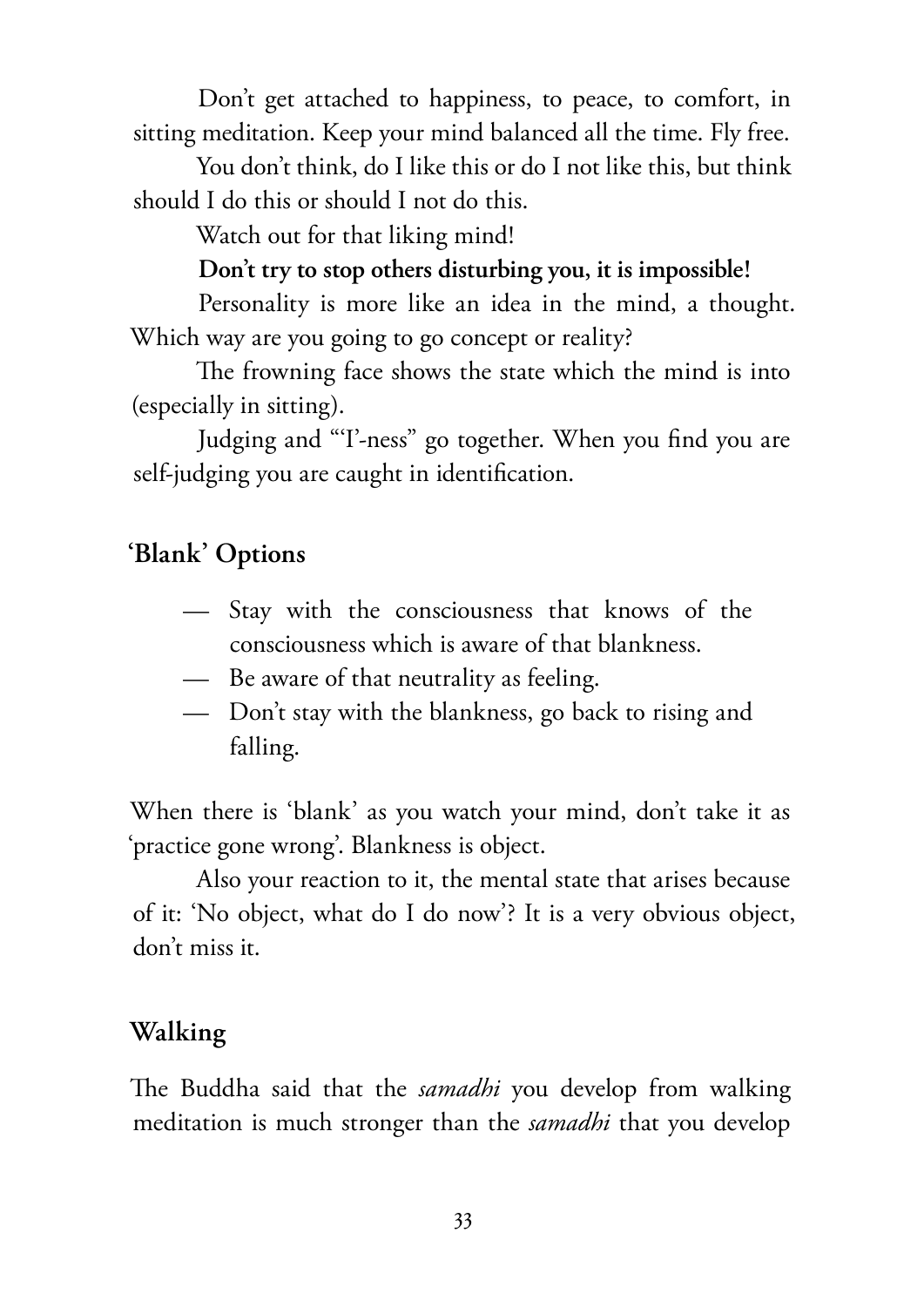from sitting meditation.

Very important to know because in the moving process if you can stay with that, the awareness is stronger.

When you walk it is the sensation that should be the object of meditation. Not the seeing of the 'lifting' of the foot in the mind.

How do you feel in the muscles? And also the mind, how do you feel in the mind?

As you do the walking meditation what is in your mind? Let the mind choose the object, and just be aware of it. What is it doing now? What does it know?

It is important to know and note what is the mind doing. You can take any object in walking meditation as long as the mind is known.

#### **Don't go to objects let them come to you.**

Do you have greed, anger, expectations, or aversion in that mind that is meditating?

If you don't see your own mind (seeing your own mind is meditating) as you are meditating, and your own attitudes, your own mindsets, opinions views and ideas in that mind, **you can't say that you are practising.**

Attention of 50% to body and 50% to mind. Gradually go to 100% mind. Use the step as an anchor, begin by putting your attention at the heel of the foot, when mental activity appears turn your attention to the mind for as long as it takes.

Deal with it until it clears, then return to your paying attention to your walking, until something appears in the mind again. Then turn your attention to the mind, observe the mind.

If some powerful, overwhelming mental state appears, stop and deal with it. Sit down on a chair if you have to, giving it of your attention **for as long as it takes** to deal with it.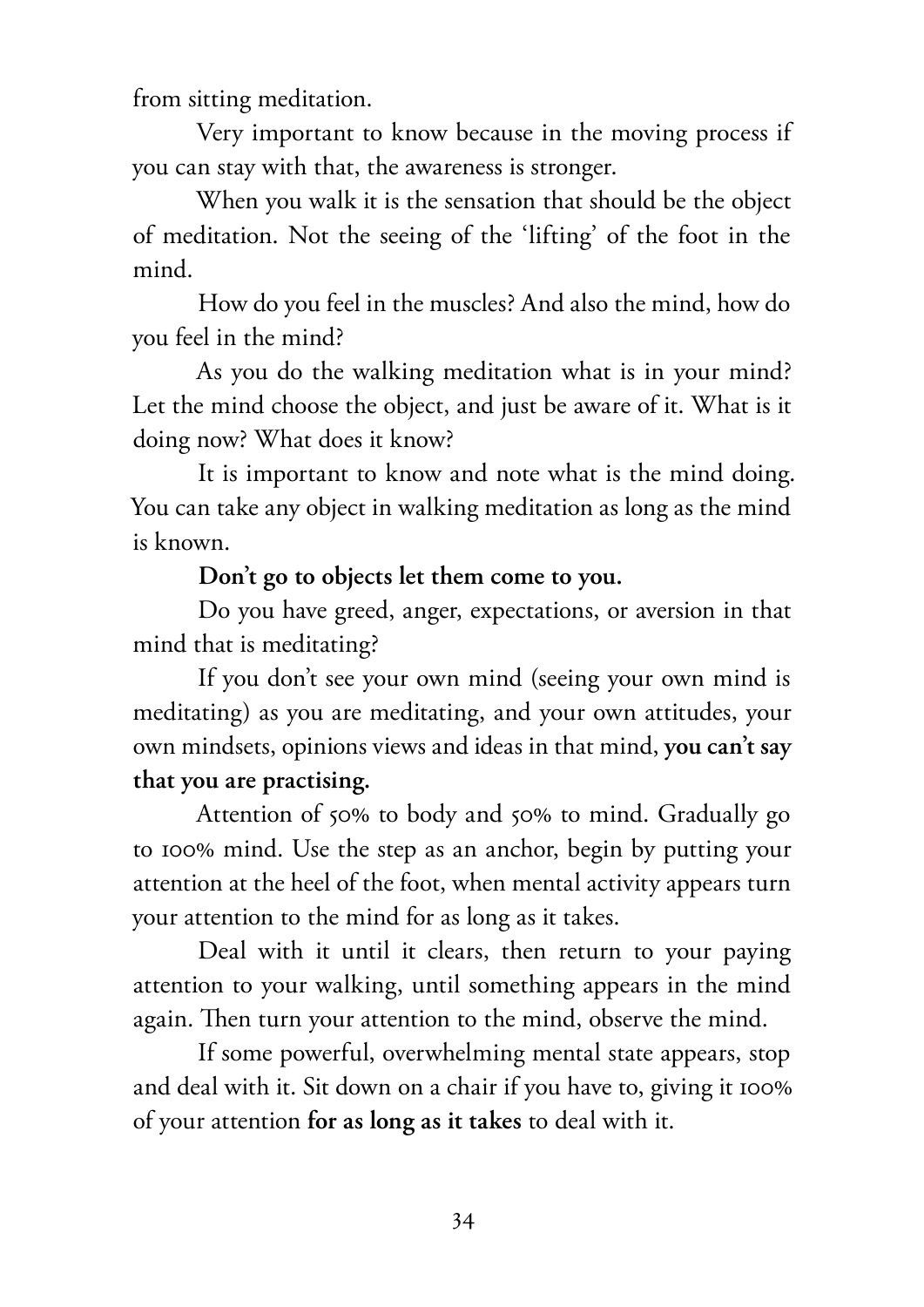#### <span id="page-34-0"></span>**Daily Activities**

**Where is awareness? What is it doing? What is it aware of? Aware of something? What does that feel like? What are the sensations involved?**

Use body movements and sensations as reference point-anchor, and observe the mind. (Mental impressions, states, reactions).

Again, when a powerful mental state appears turn your attention to it just like we said in walking.

#### **Speaking Mindfully**

#### **In the speaking process there is nobody involved!**

When you speak bring happiness to everybody. Others will respect you for it and take you seriously.

When you are mindful you are above all things and people will respect you and pay attention to what you have to say.

No talking is for beginners, the Buddha said, be mindful when you are speaking or when you are silent. So learn to speak mindfully.

Speak with awareness, listen with awareness.

As soon as you are approached by people alert yourself to be mindful with talking, **without getting emotionally involved.**

Watch out when the other person stops talking and its your turn to speak.

Don't rush into it out of control, like we usually do and lose our mindfulness.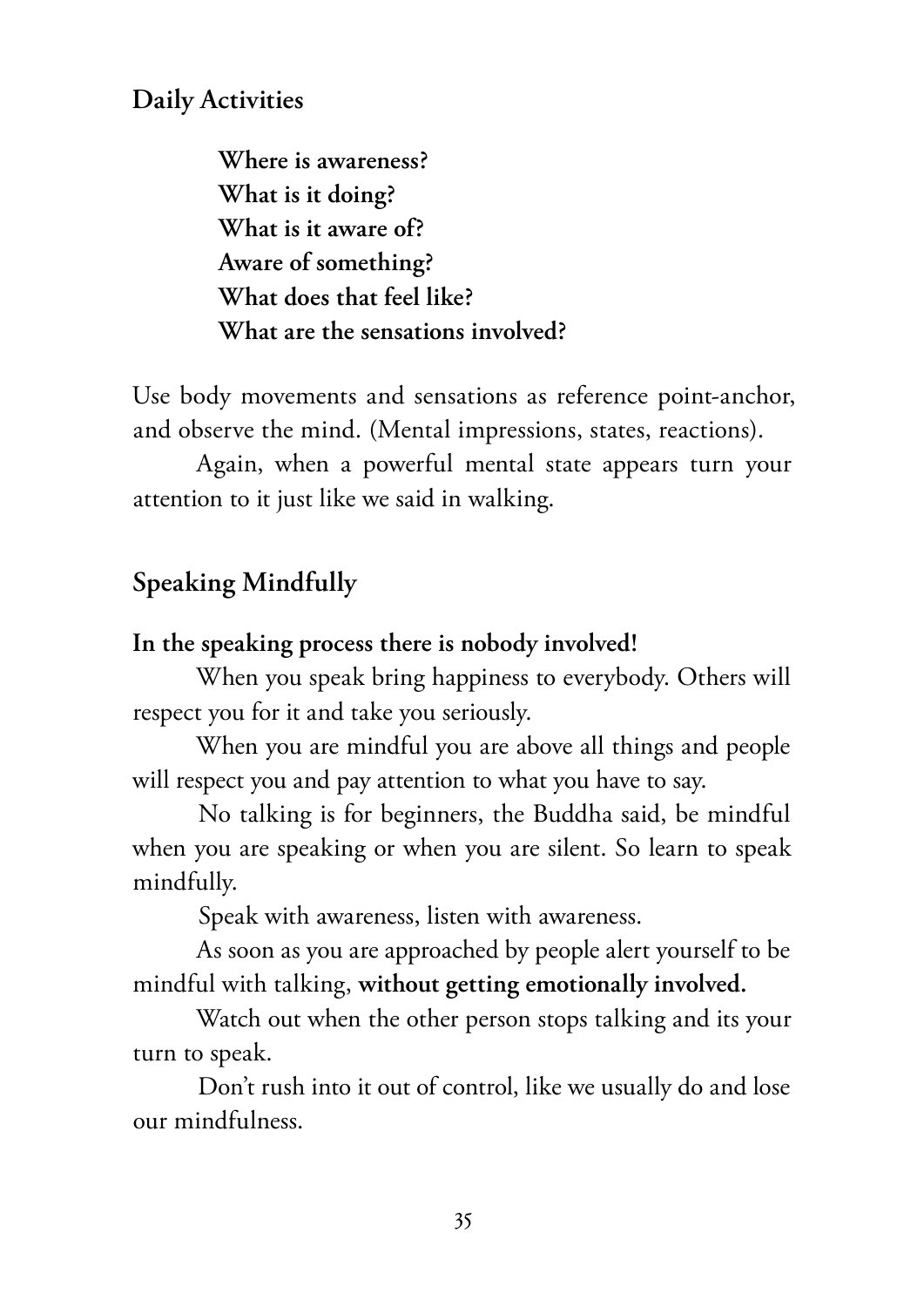<span id="page-35-0"></span>Speak slowly and short so that the other person slows down too.

Speak mindfully and to the point. Don't over speak and get carried away. In life you have to be able to do both or spend all your life in a silent meditation centre.

In order to keep mindful when you speak, **don't follow your emotions.**

The moment you start liking this or disliking that, the mind gets carried away. Every phrase you say look at the mind over and over again and check for right speech and mindfulness. The mind has to try to be aware of itself.

Try to be aware all the time of the mind watching the mind. Keep the finger on the big one!

**Keep the finger on the big one means:** Are you in control now or not? Is the mind collected or scattered? Maintain that distance between object and knowing mind. Stay with the 'one step up mind'. Apply this to all practices.

**When your mind has a lot to do, has to do more work, it progresses better.**

Watch the mind all the time. Then you will understand how it works. Then you will be able to do everything and be watching the mind: reading, writing, speaking, going out in the city, and so on. You will be an observer, watching a show!

When you feel discomfort, pain, agitation, that is the moment to look into your mind! (With all practices).

No noting! This is true Vipassana!

#### **Do Your Best That's Enough**

**Sitting is not the highest level of practice; to be able to live in the world mindfully is**.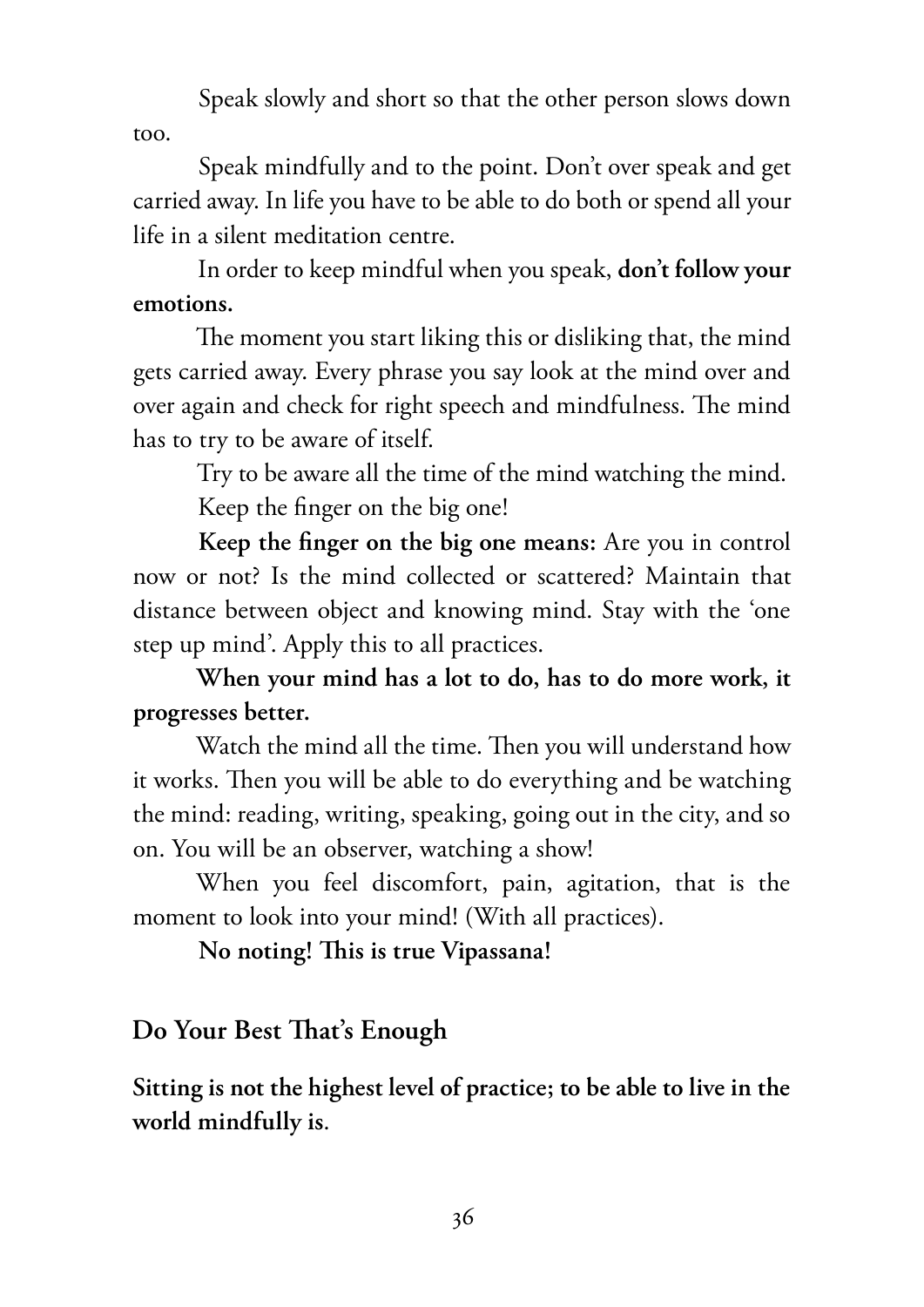No need to sit for hours on end. Sit as long as you can, do your best. That's enough.

*Vedana*, is not only pleasant or unpleasant feeling. When you smell something and you feel like you want to eat, when you see a pretty girl and you feel like you want to have it, that is also *Vedana*.

When greed arises look particularly for the specific characteristics (form, taste), that make you want it so much, look at it carefully. Do you really want it so much? Just how much? For how long?

*Viriya* is the effort you make to be constantly observing the noting mind.

When the mind is tired and not strong enough change to an easier object (in sitting). Now and then look in the mind and body, check for tension.

Use the noting mind as your reference point-anchor and the other minds as objects. In this practice the noting mind is the anchor.

Do not do a word of contemplation as you are sitting.

**It weakens the mind, it weakens** *sati* and *samadhi*. Even a 'why' or 'what' is bad enough. The mind gets tired in a way that it **loses energy and needs rebuilding**.

When it comes to knowing for yourself, you do not need to use words because you already know what it is. In fact when you start knowing really subtle sensations and mind states, no words can describe them because words are mostly for all the gross realities we know. So words are really not helpful, they can even get in the way.

Thought is immaterial, it happens in the mind. The mind is immaterial. (Immaterial here means: not of matter).

Don't negotiate with hindrances and unprofitable things. Look at them straight in the eye, look straight into that mind.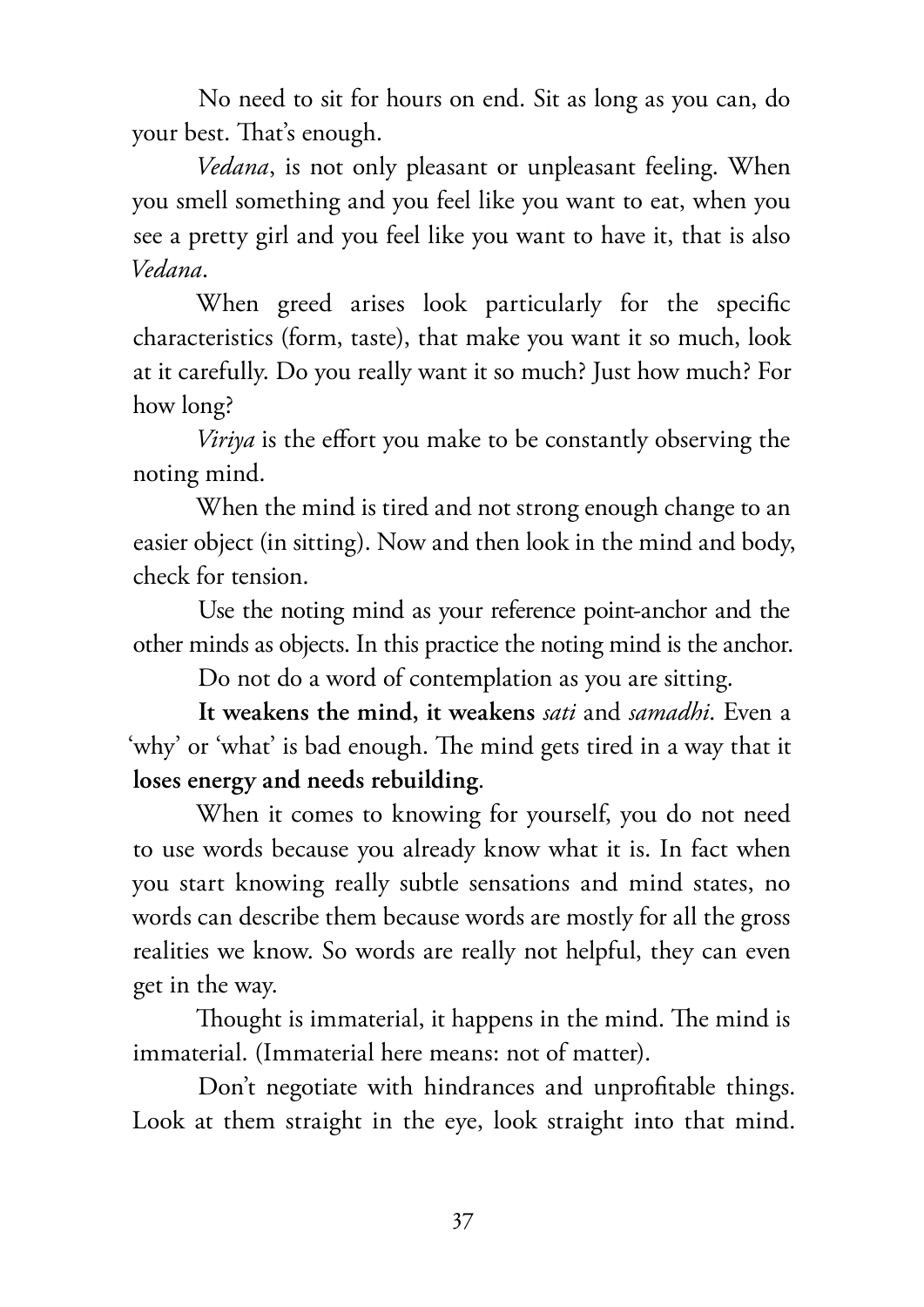Whatever it is it will disappear and won't come back. Do not put it aside.

# **Motivating** *Citta*

Motivating mind is that mind-idea that arises as you are practising and makes you feel that you must attend immediately to some kind of job, before it's too late, or because this is the best time, or before you forget and so on.

This is one of the most devastating weapons in the destructive mind's arsenal. Very effective in dragging you right away from the practice. Can you feel its powerful force?

You must be aware and take care of it as soon as you encounter it. Watch it until it disappears. Even when it seems to have gone at the back of the mind it is still there and it will come to the front again. You want it to go for good. (Back and front of the mind are just concepts).

The easier and simpler you lifestyle is, the easier it is to keep your mindfulness. Mindfulness keeps your life simple and easy, you make less mistakes, in life and you suffer less.

Meditating is knowing what is going on, being mindful. Not about trying to stop what is going on, or trying to have an experience that is not there.

The most basic and important factor in meditation is to be in the present moment and have no thoughts or words about what you are knowing**; this is** *paramattha***.**

Whatever happens in the moment is your object.

The mind cannot remain without an object to attend to, when it's not knowing anything, it tends to think and that **tires** the mind.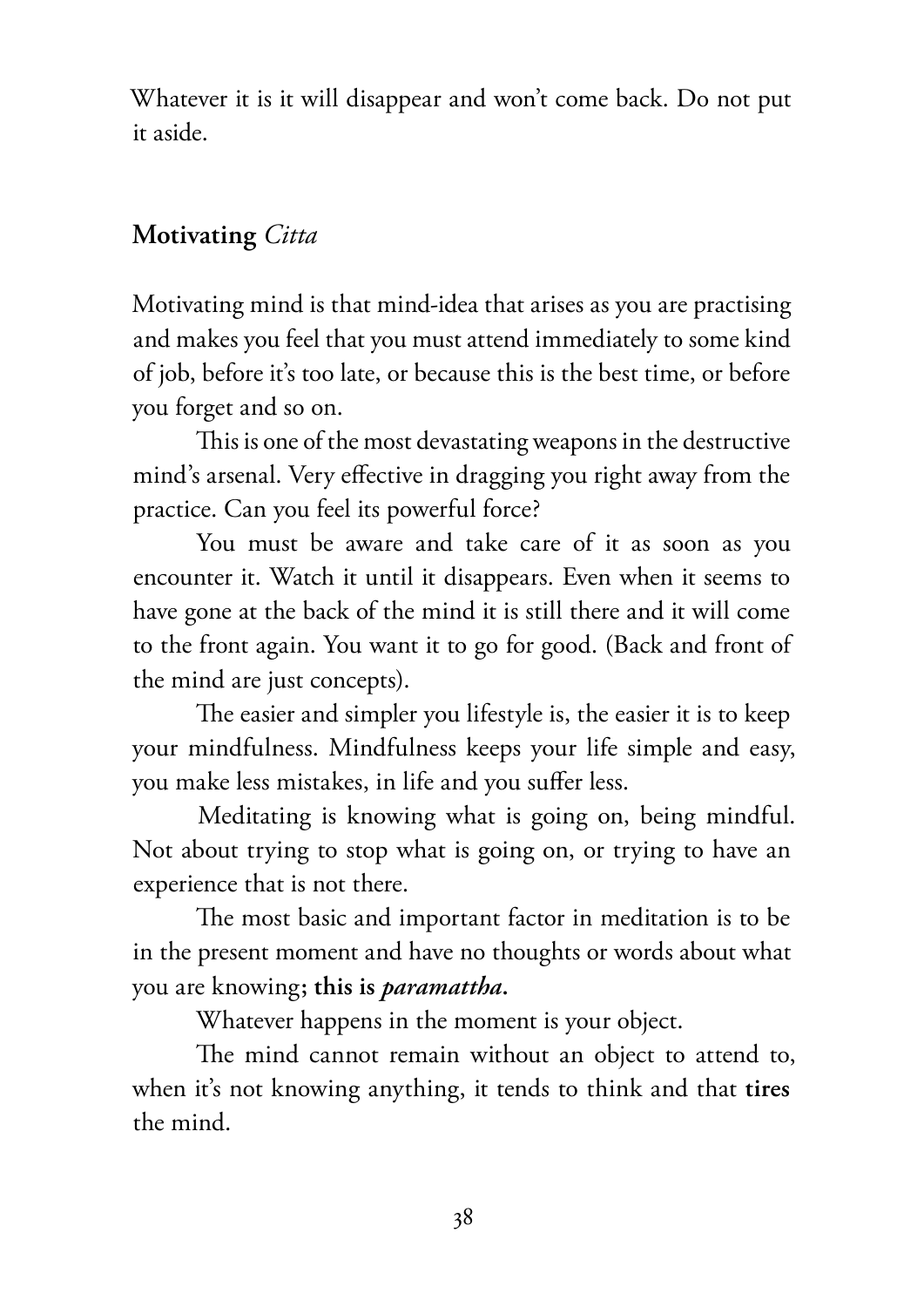Our minds are in the habit of identifying with concepts that have been given to us since we were born. These concepts hide reality from us.

When meditating, the mind is taking a rest from concepts**.**  It **gives no name** to what it is experiencing. It **only knows** what is happening directly without any thoughts about it.

#### This can be an amazing experience.

With all practices just ask: where is awareness now, what is it doing? That's *Cittanupassana* the correct way.

Another way, is to be able to watch constantly, if the mind is forgetful or collected, and this instruction comes directly from The **Buddha himself,** about the contemplation of the consciousness.

In sitting when *sati* gets stronger you'll see that the mind doesn't go anywhere, objects come to its field of awareness. But the mind moves very fast within its field of awareness.

Bored? Look at that boredom, until you can see what is behind that. Most likely it is unhappiness. Look at this unhappiness until you can see what is behind that. You will find *kilesa* there.

Once you can see *kilesa* and come face to face with it and acknowledge it, a change of attitude, will take place in the mind which will eliminate that *kilesa*. Without you having to do anything at all.

This process of contemplating like this, can take place as you keep walking or sitting down. If walking, you stop watching the step and turn your attention fully to the mind. *Kilesa* **will disappear and won't bother you again for three days!**

**You will find there are two things there:** *sati* and *kilesa*, both trying to take over the mind. So don't be surprised that in the process of contemplation, it might take you up to thirty minutes sometimes before *sati* predominates and the mind is cleared.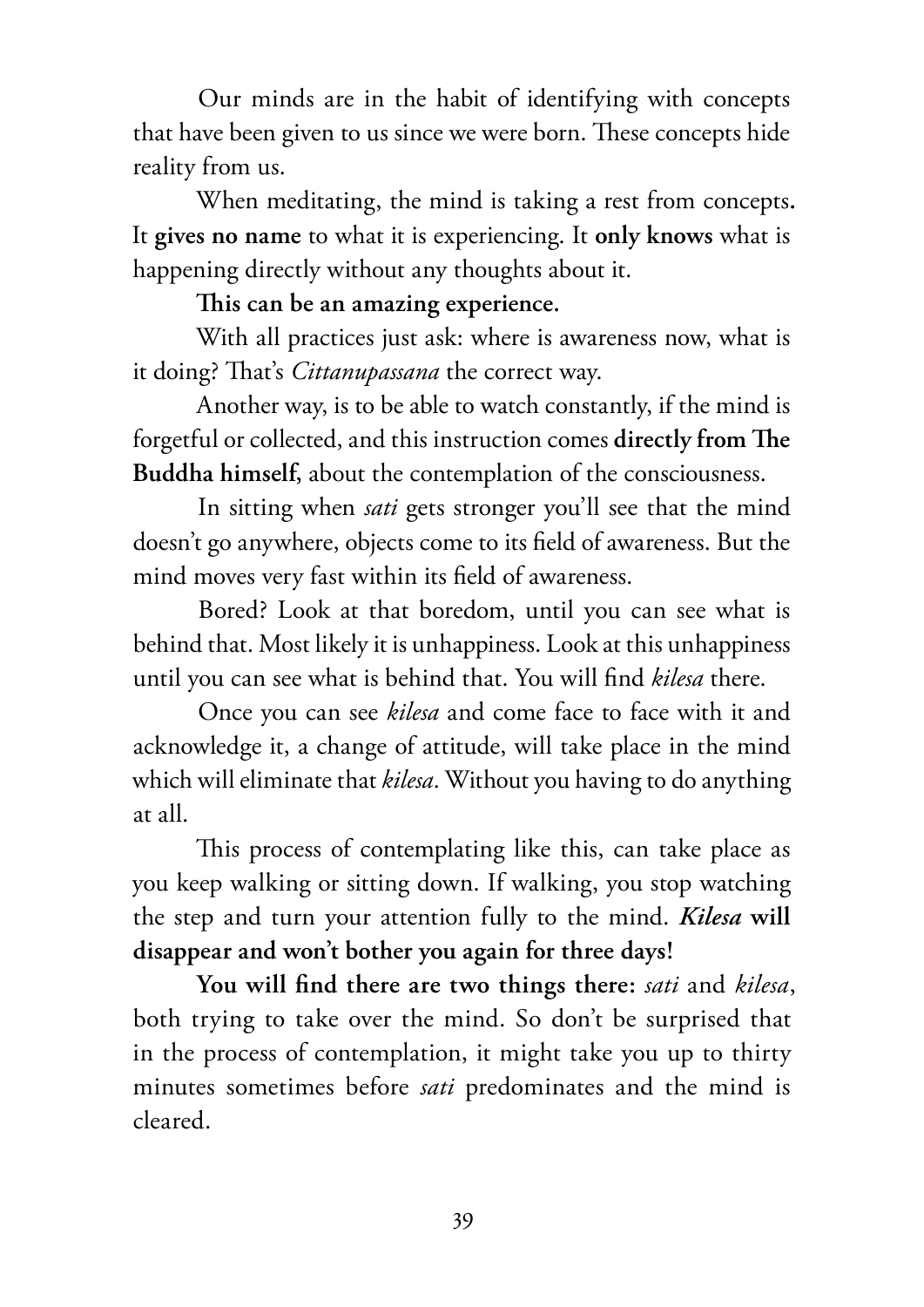Be aware: aware in every context-contact in time and whatever the experience might be **without resisting anything.**

#### This is the only spiritual exercise worth practising.

Only what you can know by feeling-sensing directly is real. Thoughts-concepts are just that, they are not reality.

The life of the spirit is the life that lives exclusively in the present, here and now, nowhere in the past or future.

The knowledge you get from meditating is so direct and simple, you need not philosophise nor analyse to know it.

#### **It just is, you just know**.

People think they know themselves well but this is not true; what they know is a lot **about** themselves. If you really know your own mind the greed, the delusion, the anger, the unwholesomeness that drives the mind, then these will slowly decrease.

When you understand your mind you are no longer at its mercy. Then you truly find lasting happiness; you know how to keep yourself happy.

You will be able to see how the mind creates its own problems and unhappiness.

It is necessary to just **look** and **know** the state of the mind. There is no need to correct, or change, or control the mind, just know what it really is.

Know your feelings, how a mind state affects you and without thinking further on the subject, just know what you can experience directly, i.e. the feeling of anger or doubt, disgust. **And when the feeling decreases see how the state of the mind has changed**.

There is **no need to justify or stop** what you are feeling. (What you can sense and know directly).

Thoughts are merely your assumptions not what you know **really or directly.**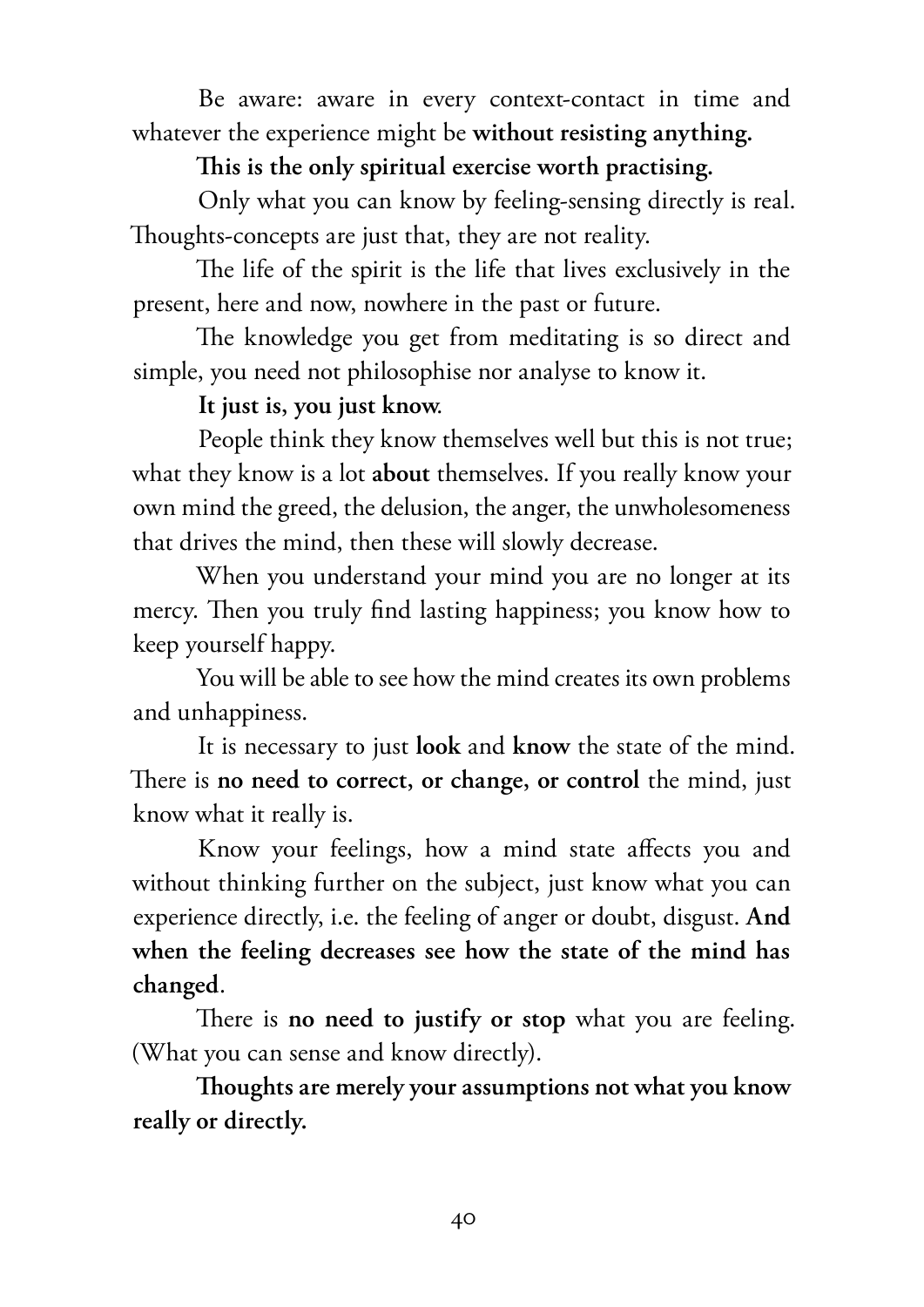When meditating, if you come across interesting experiences do not try to make them happen again. You don't want to reexperience second hand experiences. That will cause unnecessary agitation.

What you can experience is only what is happening in the present, **now**.

*Samadhi* on it's own, is not worth achieving unless it helps in getting greater *sati*.

When there is 'hearing' of something, keep your mind at the ear. You will know what it hears – no need to turn your attention out towards the object. Keep the mind at the ear and note what sensations arise at the ear.

No mind can last while you look at it. As soon as you look at it, it disappears.

Most important, the mind has to be in the present moment. Only then it can see *paramattha*. Truth. Ultimate reality.

A person with *sati* chooses simply what has better quality, whether it is his actions, words, speech or thoughts, and so the quality of his life improves.

If you do not do what you have to do with quality, it can destroy your whole life.

With *sati* you are aware, the moment you get excited, angry, upset, so it doesn't grow to extreme limits. So you regain calmness and control more quickly.

At this point in time it is good to have a teacher to guide you**.**

**Don't try to get higher and higher in the practice but first try to maintain what you got.**

When some memory (good or bad) comes what's important is that you **don't let it affect you any more**. Just stay with the present moment.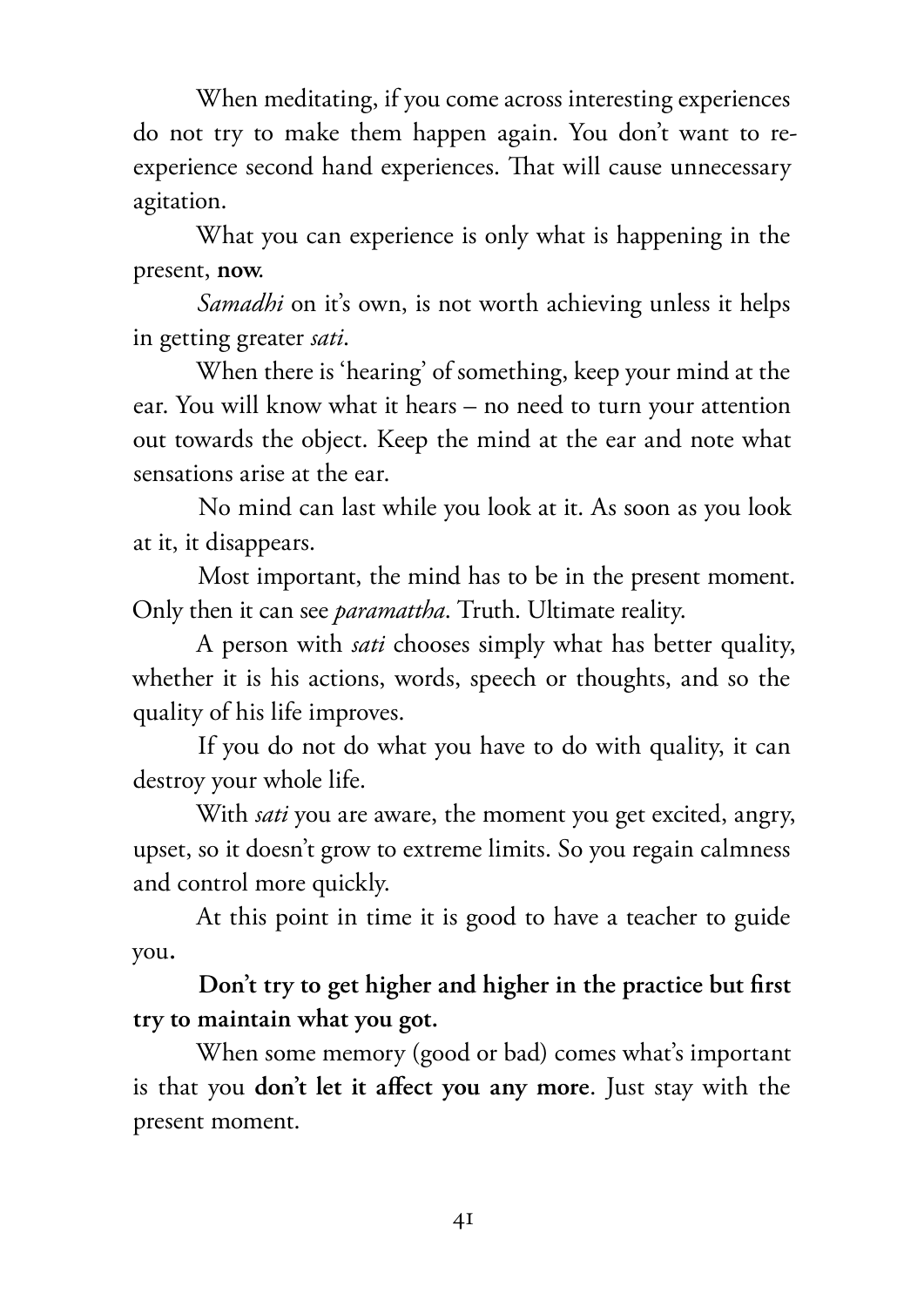With all practices: everything you do, see arising and passing away.

Where is the comfort?

Slowly if you have awareness you will automatically see.

The mind by itself will see this impermanence everywhere. This is wisdom.

This way the mind becomes mature and strong and less attached.

Maturity has nothing to do with age; some people are sixty but they are not mature yet.

Some people are thirty but they are only fifteen in the mind.

When bad, unpleasant things will come in the practice, you must keep going on so that the mind will get up to the point when wisdom wants to be free from this process.

If you want freedom from suffering first you have to see what suffering is. (Every *nama* and *rupa* is suffering).

You will not want any arising and passing away any more. You will want to be free from all that.

Just stay always in present moment and you will see; all this wisdom is in you and slowly growing and knowing what to do.

Use your mindfulness to wake up this wisdom and help it grow. To see the arising and passing away of the mind and object is important for the realisation of the three characteristics (*anicca*, *dukkha*, *anatta*).

> **Can you see that the mind that wants to be active and the mind that is sleepy are separate?**  If you are aware of these as separate, this is *Cittanupassana*. *Kilesa* mind is separate, *Viriya* mind, *Nana* mind is separate, you must always be aware of these and with *Sati* you can know it.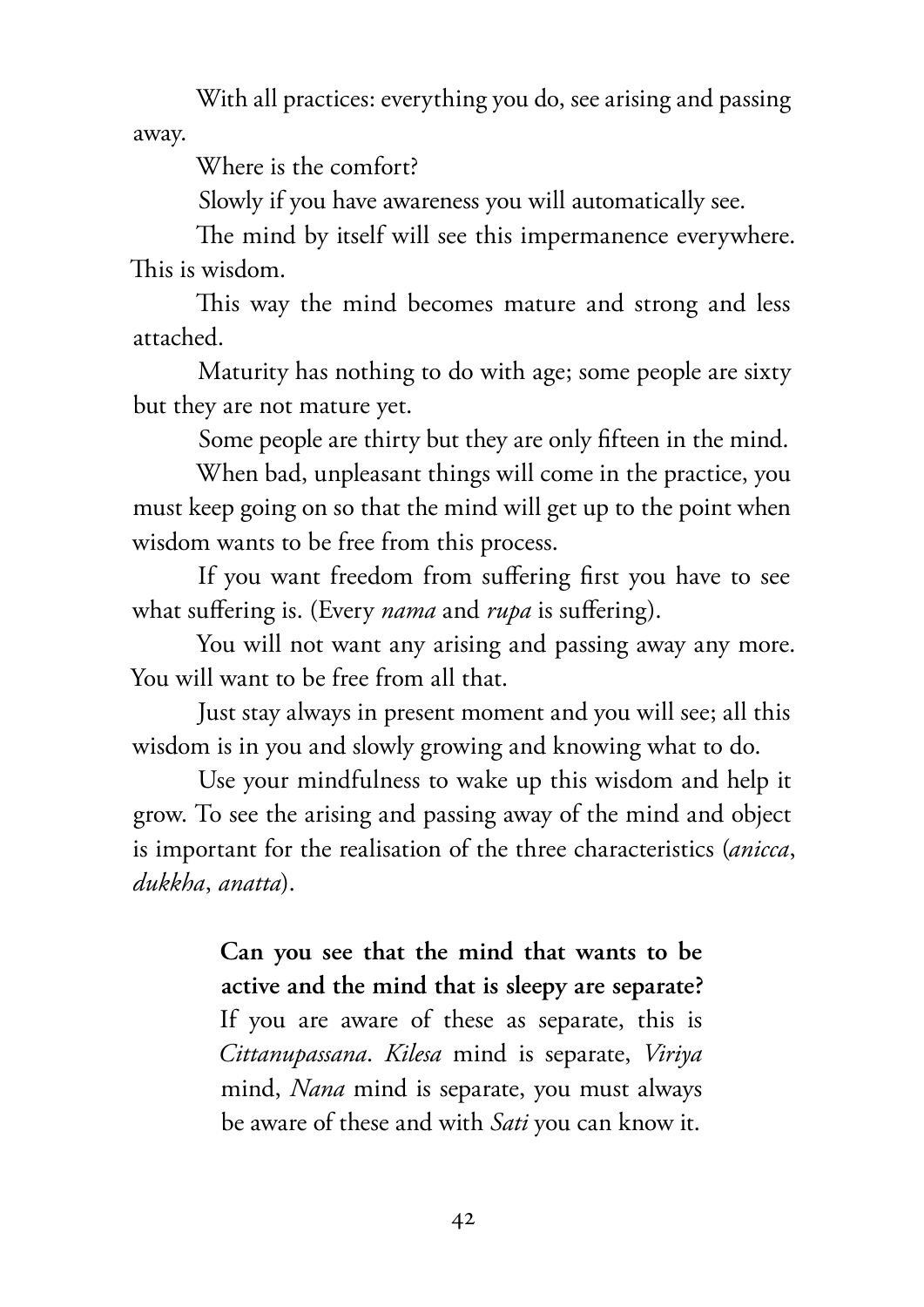### **Mile Stones**

Meditation is the way of knowing the true nature of what is happening in our bodies and our minds as it is. It's more like observation rather than investigation.

There is a sense of investigation but it must not be clouded by our opinions and judgements.

Meditation is to teach the mind to become cultured, refined and flexible. There is no expectation of the practice on you because you want to see what it presents to you, as it is.

In order to realise the Dhamma you will need to see arising and passing away eventually. But as you practice meditation you should have no expectations to see arising and passing away.

Everything is actually arising and passing away; so you just watch whatever you see. If you have expectations to see arising and passing away you won't see arising and passing away.

Don't expect *nanas* (insight knowledges) or anything. What you need to know is how to meditate the right way. If you do that, all phenomena will show their true nature to you.

Do you have greed, anger, expectations, or aversion in that mind that is meditating? Can you see in your mind as you are meditating your own attitudes, your own mindsets, views opinions and ideas in that mind? If you don't, **you are not really practising.**

**If you are practising with the wrong attitude, for example and you are not aware of it in your own mind you won't be effective in your practice**.

If you check the mind regularly then it tends to be calm because you are always checking it.

Those who practice *Cittanupassana* see the hidden side of their minds more. They see the defilements and this is important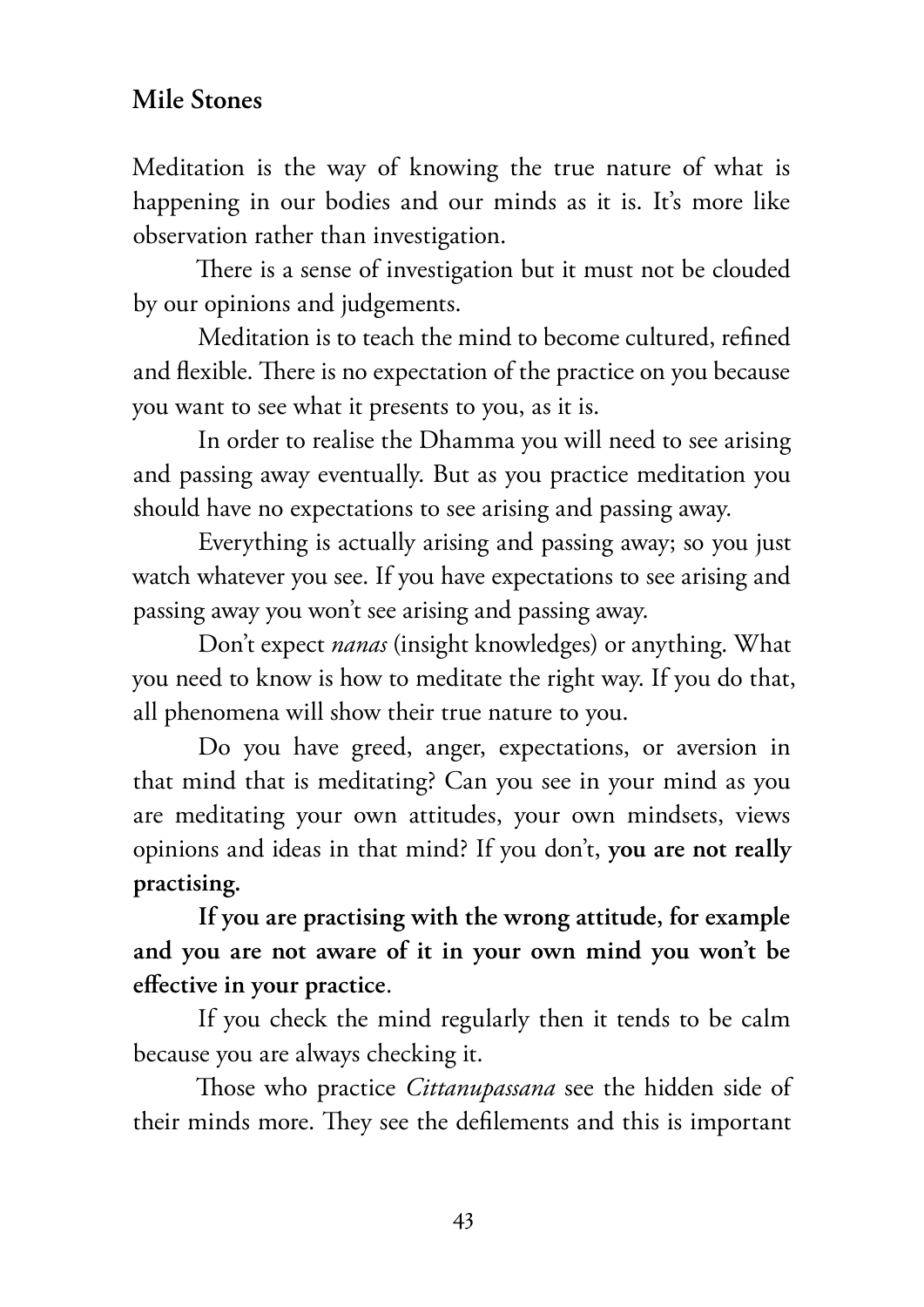because only if you see your own defilements you know how to note and deal with the defilements when they arise in the mind. This is very important. When you have no defilements and your practice is going ok that's not a problem, but if defilement arises what are you going to do?

When you come across the hindrances you must know how to handle them, how to note them effectively so that you can get past them because they are obstacles on the path. They block progress.

So to know the mind is very, very important in order to progress. If you only know the wandering mind it is not enough.

You have to practice *Cittanupassana* as well as all other Anupassanas, (Four Foundations of Mindfulness) other wise your practice is not complete.

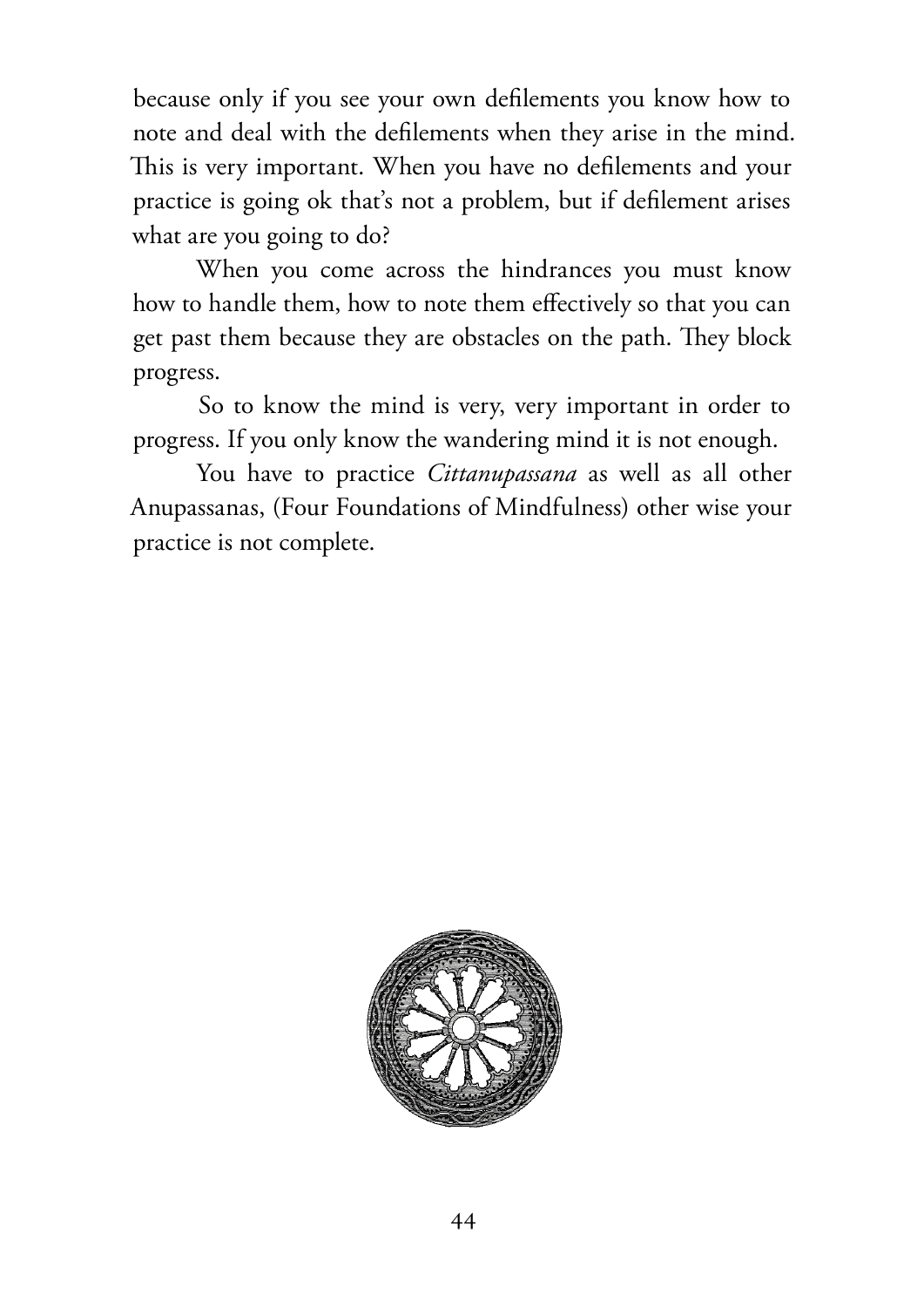# NOTING EFFECTIVELY MEDITATION EXPERIENCES

Always remember that when we say 'noting' in this practice we mean **wordlessly**.

Labelling in this practice is not used at all.

# **Dealing With Anger**

Say that you are experiencing anger. Anything to do with that anger you observe it, whether is the feelings, your body sensations, your mental activity and sensations. Any of it, if you look at it, is called noting your anger.

But if you are repeating 'anger', 'anger', 'anger', to your self, this is not called noting. Because now your mind is looking at the word 'anger,' and you are not thinking about what you are angry about any more.

You are not thinking about the story line any more.

**But you are also not looking at anything that you are experiencing directly that is related to anger in your body and your mind.**

If you are not observing any of this bodily and mental activity you are not noting, you are just repeating a word to your self.

**Noting means looking at the bodily and mental activity that is happening in the present moment.**

Others, (in the Mahayana tradition), when they feel anger they start asking: Who is angry? Who is the entity that is angry. And they forget all about anger and noting that anger!

That is not noting. You are **not noting the direct effects** of the experience you are having, **but diverting the attention to**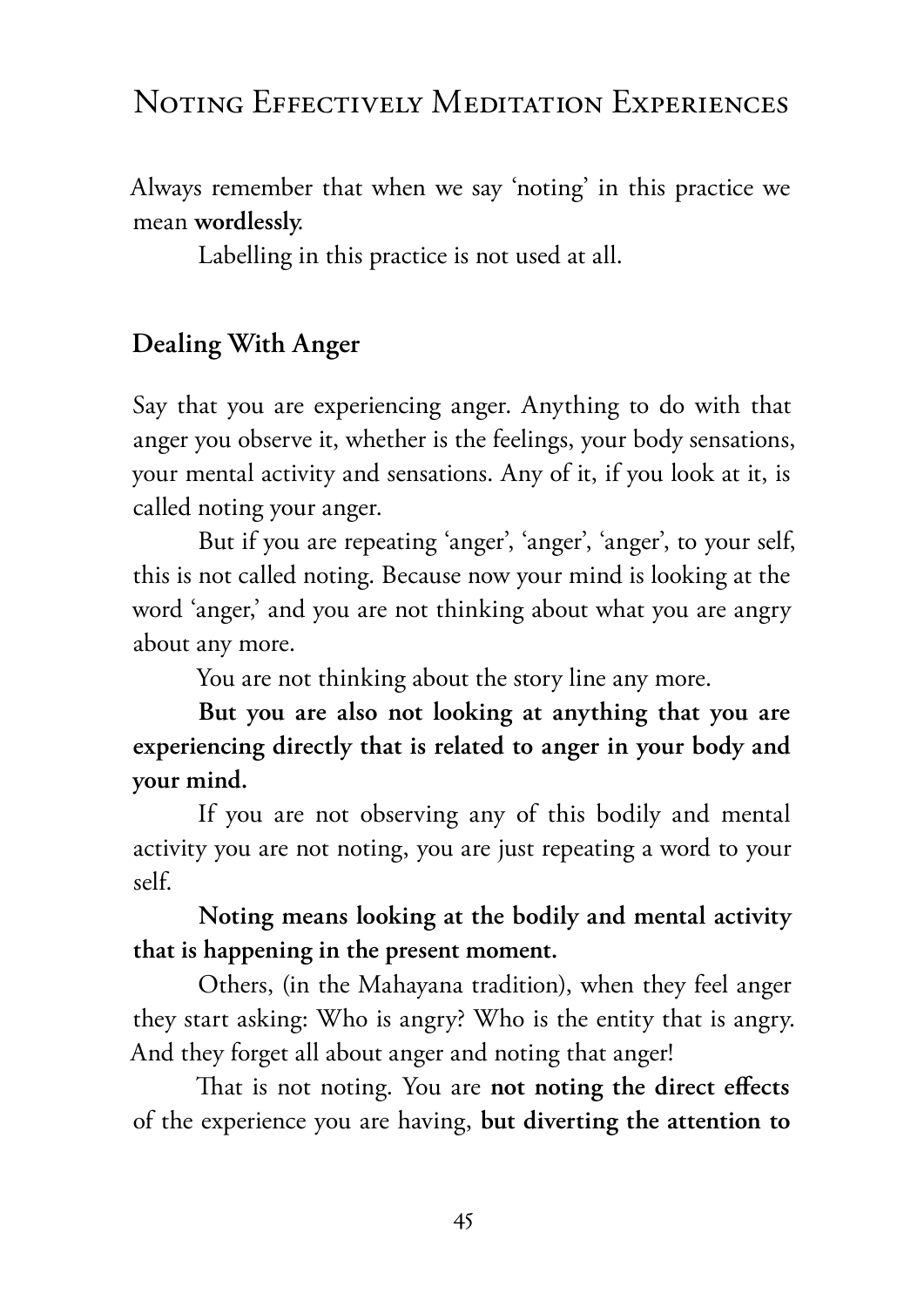**something else.** It has to be the direct effects of the experience. Has to be direct experience.

Try not to judge your own anger, because that doubles the trouble. You have the anger pain and the judging pain to deal with at the same time.

Look at the feeling of anger and it loses its power. Look at the story and it gets stronger.

When you are dealing with anger, look straight into it. Don't want it to go away. If you have that attitude no matter how much you try it's not going to go away.

So simply look at it. Look right into it. Sometimes people watch their anger and expect it to disappear immediately.

Don't expect that. Just learn how to look into your mind. Use that anger to learn from.

Consider these two ways of dealing with anger: Being reasonable and thinking if the other person is actually not aware of making you angry or he has a reason to behave the way he does.

Watch that sensation in your body and mind, don't judge and don't elaborate. Just stick with the knowing mind, don't worry about the object.

Also do not expect all sorts of pains and problems to disappear quickly. Even when you take medicine pains do not go away instantly.

With *Vipassana* you cannot hurry things up. Just stay mindful all the time and in good time things will happen.

# $\frac{1}{\sqrt{2}}$

When the yogi does walking meditation he notes 'lifting', his *samadhi* is very strong and he can see the lifting of the foot in his mind but does not feel the sensations of the lifting at all! This is not noting.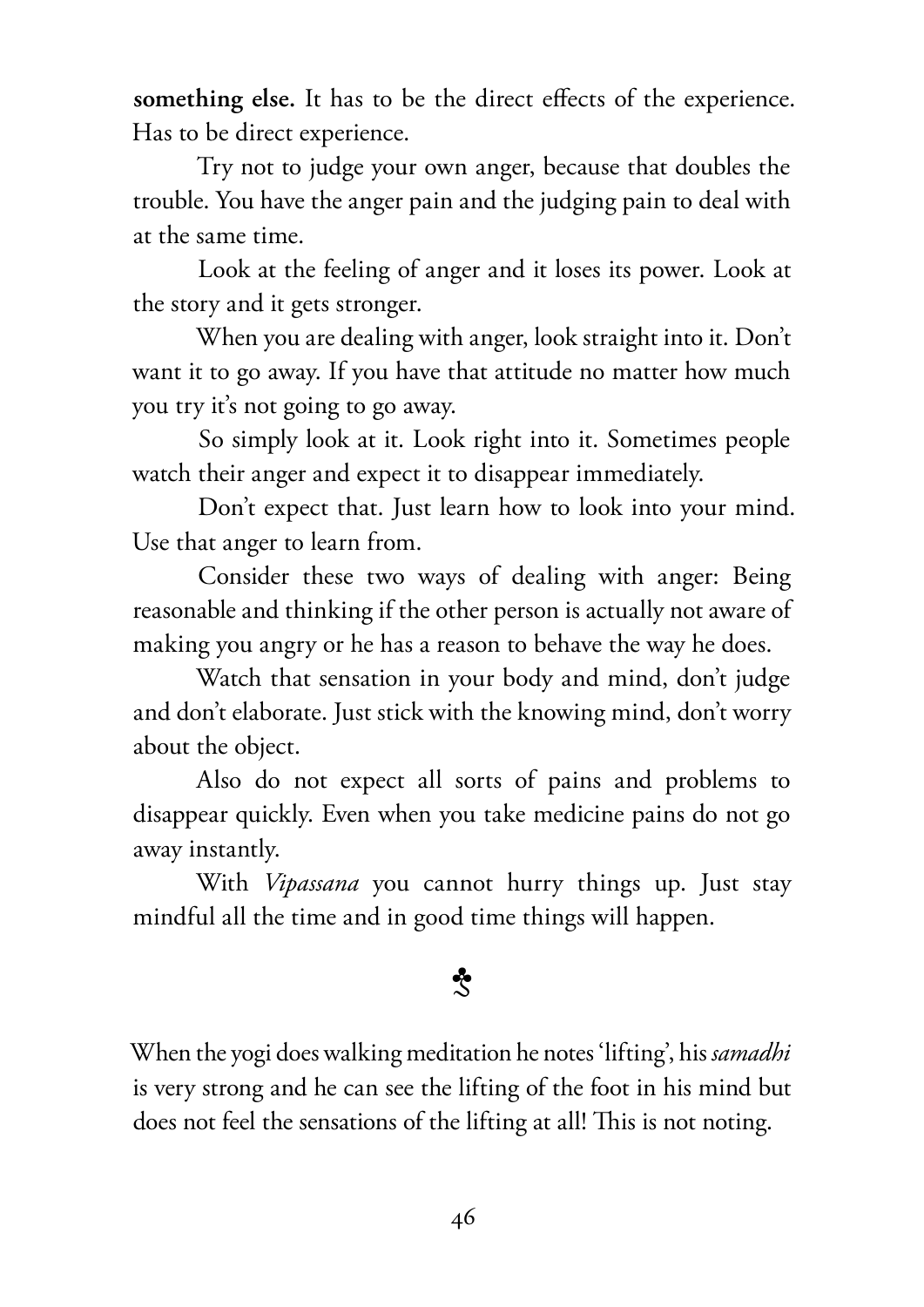So if things do not work, if the object does not decrease, or it is not clear enough you have to check your noting.

Another thing that is good to check always is your attitude. What is your attitude about the practice now? Is there lazy mind, bored mind, not relaxed?

### **Clear the mind so that you can apply yourself.**

*Cittanupassana* is about the content of the mind, observing it, feeling it. Whatever happens in your mind do not avoid it, don't try to make it go away.

Look at the feeling, let yourself experience it, see the reason why it arose in your mind and make this a habit in your practice always.

Don't get carried away by pleasant feeling or unwholesome feeling.

If the rising and falling becomes subtle look at that mind that observes the rising and falling.

Watching the subtle object requires more effort. Beginners can take a grosser object for observation if they cannot observe it.

However trying to see the subtle object will make your *satisamadhi* strong. When you look at the mind but you are not so strong the mind wanders.

# **Pain**

If you don't want to look at the pain that's fine; then look at the mind. You must start looking at the mind the moment that the pain begins, not when it's already very strong, because then it'll be too difficult to be able to watch the mind.

Watch the mind, the way it reacts, the way it feels, the way it speaks to you. Then you'll find that the pain disappears. (This also works with likes and dislikes).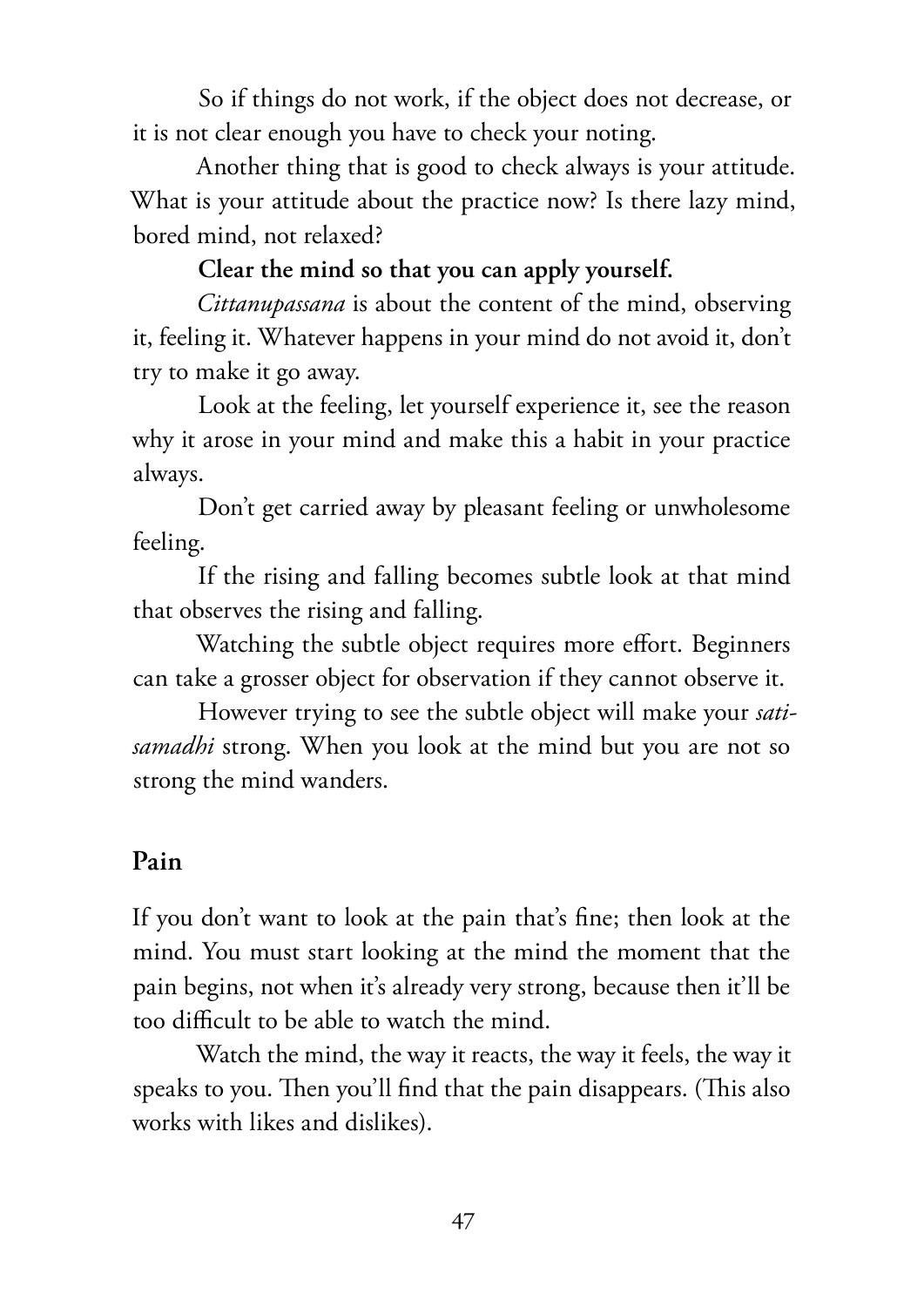To be able to look in the mind you have to be more skilful, because it is not as easy as looking at the pain, which is very obvious.

If you look in the mind and you still see the pain, change and look at the discomfort of the situation.

There are many different levels of discomfort that you can look at, there. Just choose one. With pain the most important thing is to relax, clear the mind, do not allow agitation to reach high levels.

If you choose to watch the painful sensation, then just relax into it.

Don't use the word 'pain' for noting it. It will only make things worse. Don't think 'this is pain', you don't even think at all. You are just with it relaxing into it.

You might have realised by now that 'pain' or any other sensation is not 'Yours', does not in any way belong to you. It is only sensation, just sensation going its own way. You don't think about 'You'. If you practice this way you will find it is not that difficult either.

### **Close Encounters**

**When it seems to you that it is difficult or even impossible to meditate, that is the most important time for you to meditate**  (NEVER FORGET!).

Keep the level of *sati* steady throughout the day. No gaps, no loops. Do not get involved with mental impressions, stay in control, don't listen to the mind don't follow the mind, or what the mind wants. Just observe. This will lead to equanimity.

**Practising mindfulness, in the beginning without labelling might feel not so strong, or not so solid but that kind**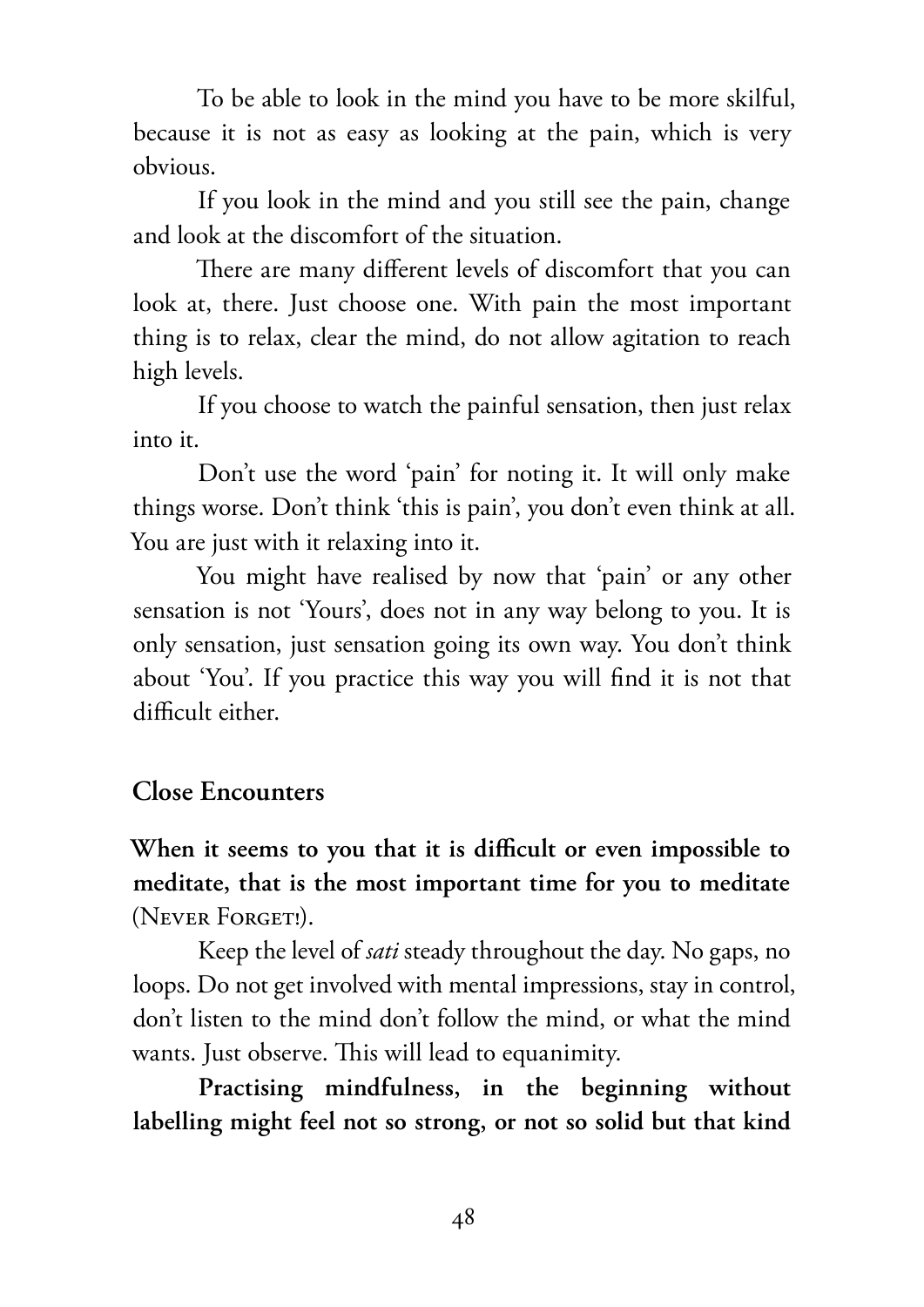### **of mindfulness is actually much stronger than when you are practising with labelling.**

In all practices see arising and passing away, in this way the mind gets stronger and less attached.

Then mindfulness will see *anicca* automatically everywhere.

Keep the finger on the big one (mind), know what the noting mind is doing.

#### **Don't label; just know.**

Reactions, moods, motivations, and postures: are to be kept aware of.

Look and feel at the effects that ideas and the outside world have on the mind.

Check out that relationship there. Let things come to you. Don't go after them.

Don't get too slack in the last sitting.

Go to sleep meditating.

Don't get tense during the day. That is making you tired. Check always for tension. Don't react automatically — be mindful.

**Your life depends on the quality of your mind.**

Never do anything in a hurry, never be upset, and never boast! Look at that mind and liberate the moment, each moment. Make *sati* your companion.

'I will not harm myself or others.' If you harm anyone in any way it is going to affect your practice and hinder it. Be patient and forgiving, you can't go through life without being hurt.

Use your *metta* to protect you from enemies and negativity.

**Before you act look at who is behind the scenes. Is it** *lobha***? Is it** *dosa***?** If so, do you want to please or get rid of *lobha* and *dosa*?

**'Do not follow the mind, do not go against the mind, just look at the mind.'**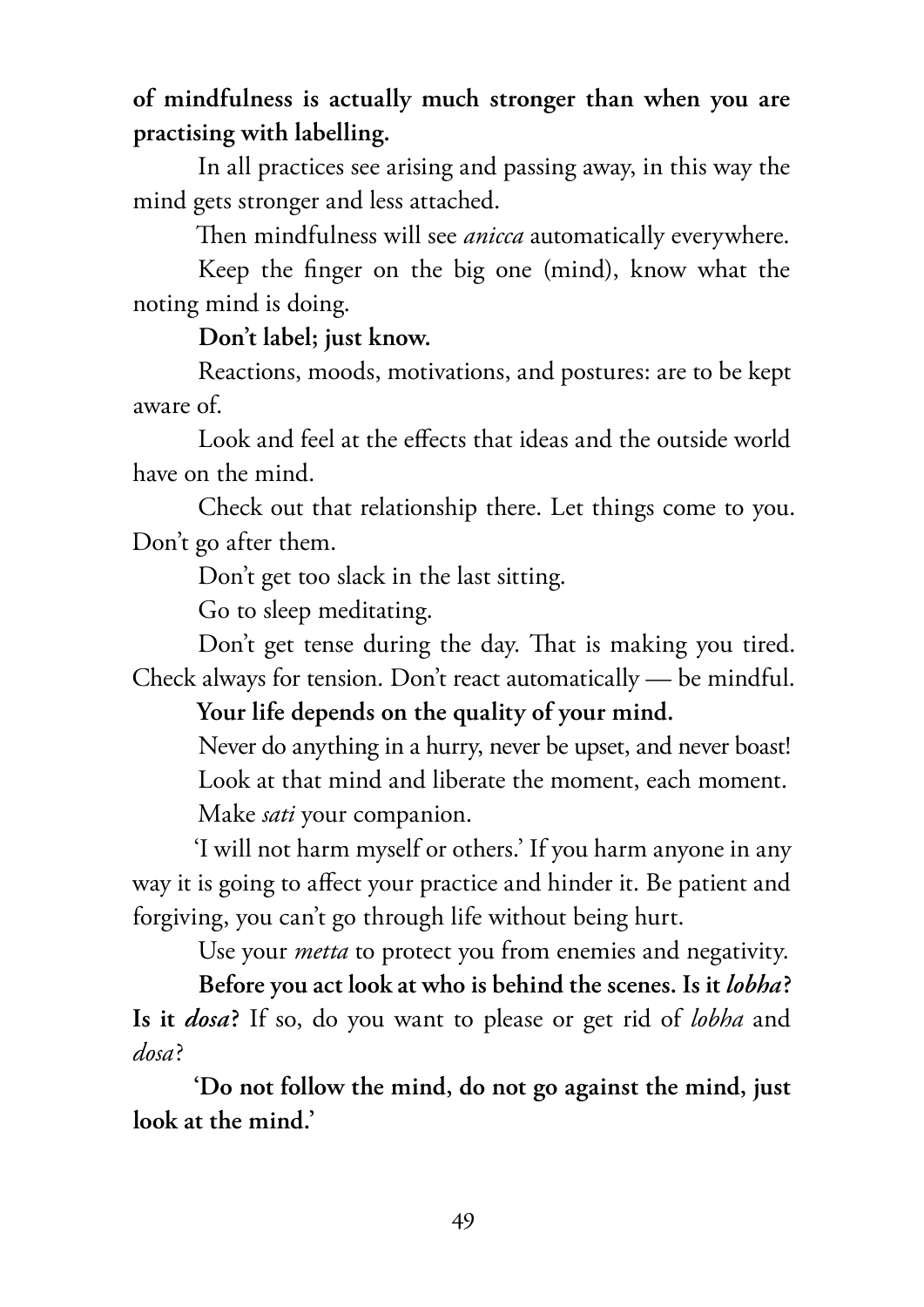You don't do things because you like them but because you are interested.

When you are experiencing something directly without thinking about it, that's *paramattha*.

**Meditation is happening by itself. Nobody does meditation.** *Cittanupassana*: awareness of mental impressions, thoughts, consciousness, mental states.

While you are meditating don't try to keep notes. If you think: Oh! This one is very good I better write it down before I forget — then the practice is gone.

**You have to go beyond that. You have to even let go of your insight.**

In this practice your object is changing continuously, all the time, but awareness is continuous. No matter how fast objects arise and pass away, you can keep up with them.

Effort is about being continuously watching the object without a break. Not focusing too hard, or harder. **It is relaxed effort, not tense effort.**

Moment to moment continuous attention leads to *Vipassana Jhanas*. That leads to being able to see arising and passing away. Every moment there is something to learn. So pay attention to the moment.

You start feeling bored when you judge the experience you've experienced. Just know, keep knowing what's happening as it is.

Why you want to come back to what you've been doing before? You have this **expectation** that what you've been doing was so good!

If you feel tired look at that tiredness. Don't think about what's happening. Just pure awareness, pure watching. **Knowing**  by knowing. That brings the best practice and builds the best quality, stronger *sati*-*samadhi*.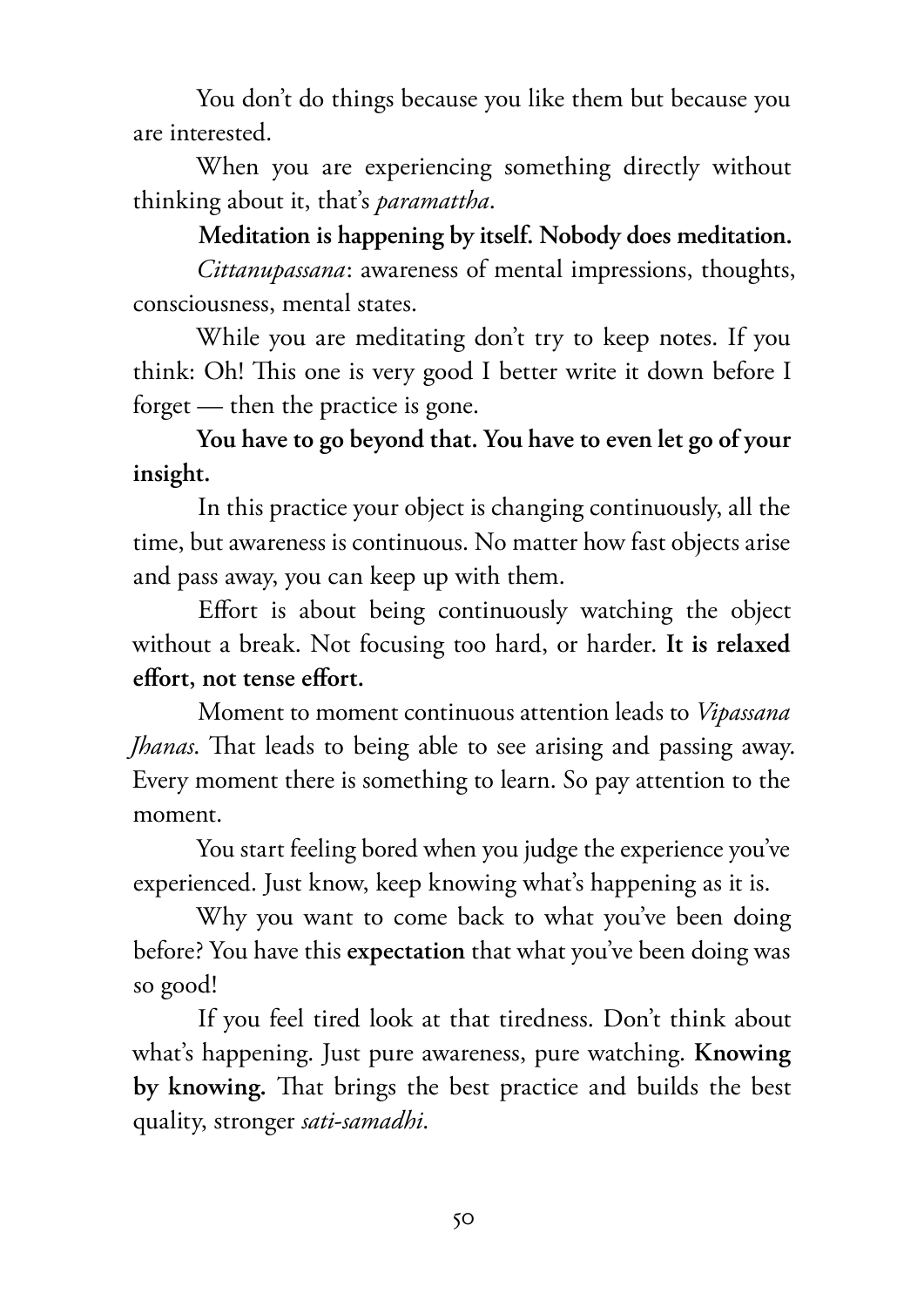So don't react, keep going, following the now as it is. If you do react then watch your reactions.

Difficult or unpleasant situations or people? Accept, watch sensation, stay inside yourself, and don't go out of yourself.

Every time you experience something new anxiety comes into the practice. Don't worry about the cause of your anxiety. That's irrelevant. Just be aware of the feeling of anxiety.



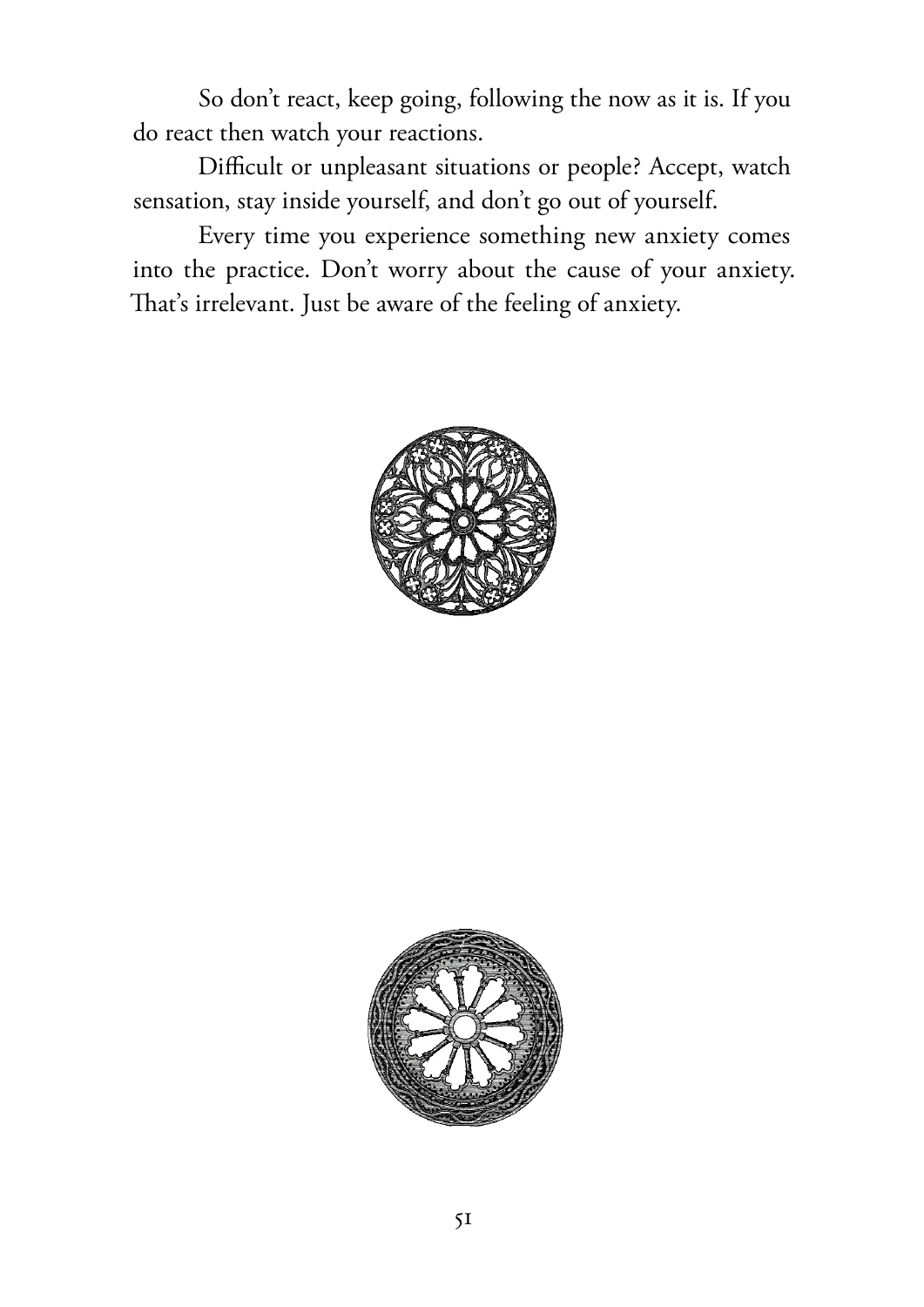# WHAT IS THE RIGHT ATTITUDE FOR MEDITATION?

(The centre's own pamphlet for yogis)

The most important thing when you are meditating is to have the right attitude. When meditating:

> Don't focus too hard Don't control Don't try to create something Don't force or restrict yourself Don't try to create anything But don't reject what is happening

But as things happen or stop happening, don't forget. Be aware of them.

Trying to create something is *lobha* (greed). Rejecting what is happening is *dosa* (aversion). Not knowing if something is happening or has stopped happening is moha (delusion).

Only when the observing mind has no *lobha*, *dosa*, nor *soka* (worry-anxiety) inside it, then the meditating mind will arise.

You have to double check to see what attitude you are meditating with. You have to accept and watch both good and bad experiences. You only want good experiences. You don't want even the tiniest unpleasant experience. Is this fair? Is this the way of the Dhamma?

Don't have any expectations. Don't want anything. Don't be anxious. Because if these attitudes are in your mind, it becomes difficult to meditate.

Why are you focusing so hard when you meditate? You want something to stop happening? It is likely that one of these attitudes is there.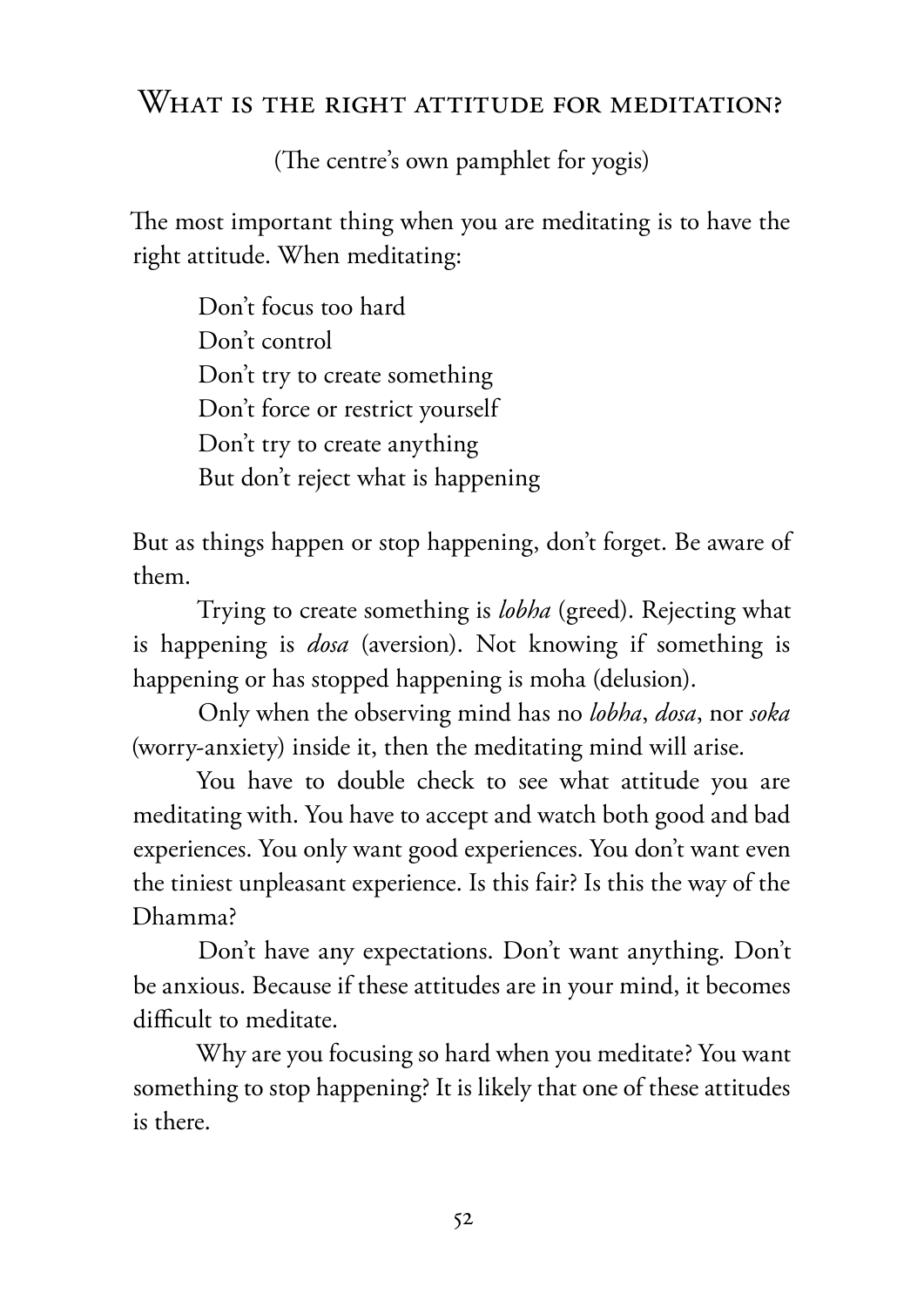If the mind is getting tired? Something is wrong with the way you are practising.

You cannot practise when the mind is tense. If the mind and body are getting tired it is time to check the way you are meditating.

Meditating is waiting and watching with awareness and comprehension-understanding.

Not thinking, not reflecting, not judging.

**Don't practise with a mind that wants something or wants**  something to happen. The only result will be that you will tire **yourself.**

The meditating mind should be relaxed and at peace.

Both the mind and the body should be comfortable. A light and free mind enables you to meditate well. Do you have the right attitude? Meditating is, whatever happens good or bad, accepting, relaxing and watching it.

What is the mind doing? Thinking? Or being aware?

Where is the mind now? Inside? Or outside?

Is the watching-observing mind properly aware? Or only superficially aware?

You are not trying to make things turn out the way you want it to happen. You are trying to know what is happening as it is.

Don't feel disturbed by the thinking mind. You are not supposed to reject the object (phenomena — things that are happening — being known).

You are to know (and thus note-observe) the defilements that arise because of the object and thus remove them.

Only when there is *Saddha*, (faith) *Viriya* (effort) will arise.

Only when there is *Viriya*, *Sati* will become continuous.

Only when *Sati* is continuous, *Samadhi* will become continuous.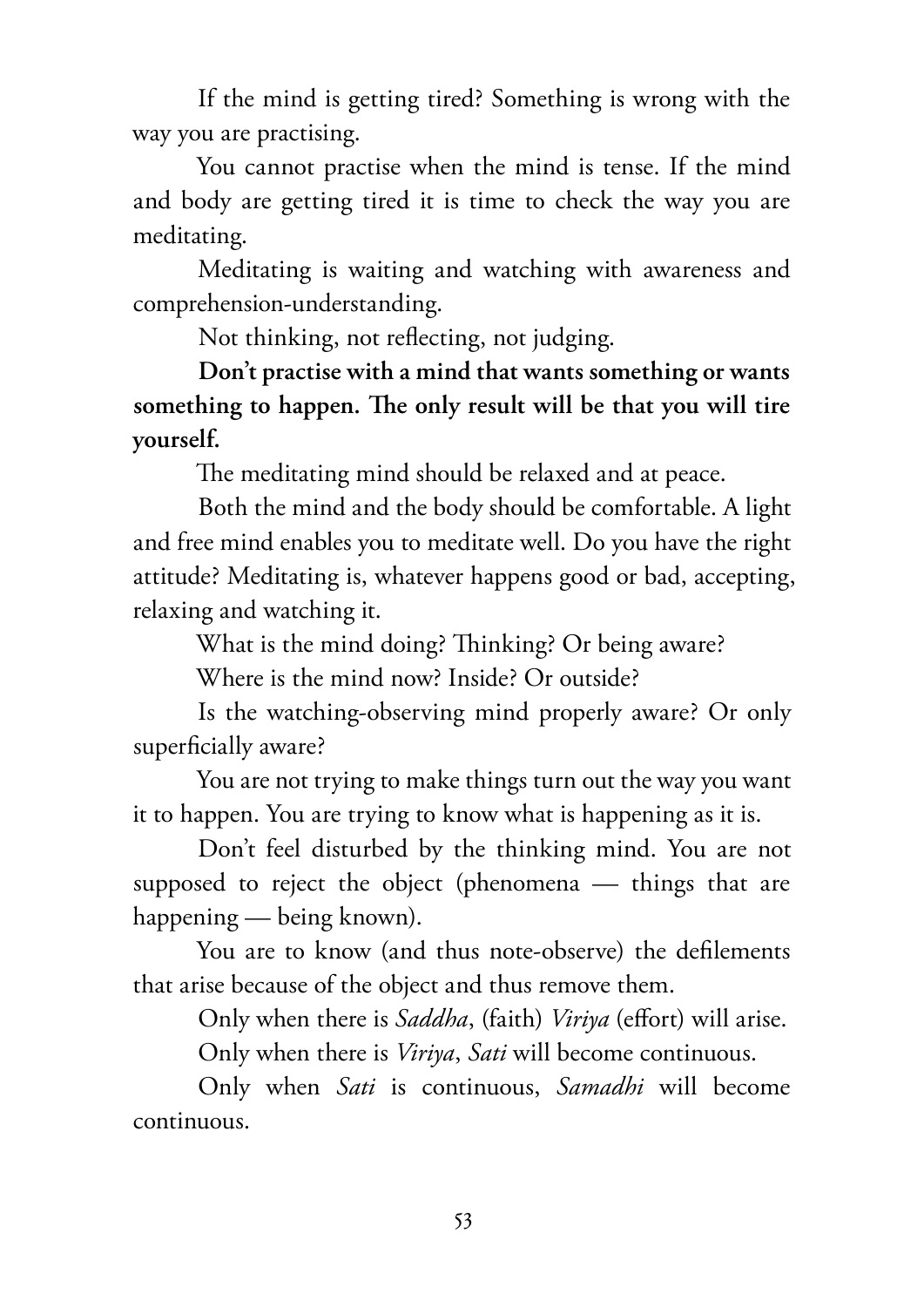Only then *Samadhi* is established, then you will know things as they really are.

When you start to know things as they really are, *Saddha* then increases further.

Just pay attention to what is, exactly in the present moment.

Don't go back to the past! Don't plan for the future! The object is not important.

The mind that is working in the background, working to be aware i.e. the observing-watching mind, is more important.

If the observing-watching mind is done with the right attitude the object will be the right object.

# **Object**

Although you look at the body you don't see the body you only look at the object; that is the sensations that you want to focus on.

So depending on where you are practising you might find you are doing the same thing using different technique.

When you have wandering mind it's not 'You', that's the nature of the mind. Stop blaming it on your self.

If you look at an object directly, the mind in order to know has to visualise the object and in visualising, form always comes in. So concept is not lost.

When you look at the mind and you know that the mind is not doing any kind of visualisation then you know you are at real *paramattha*.

Then you get to *Dhammanupassana*.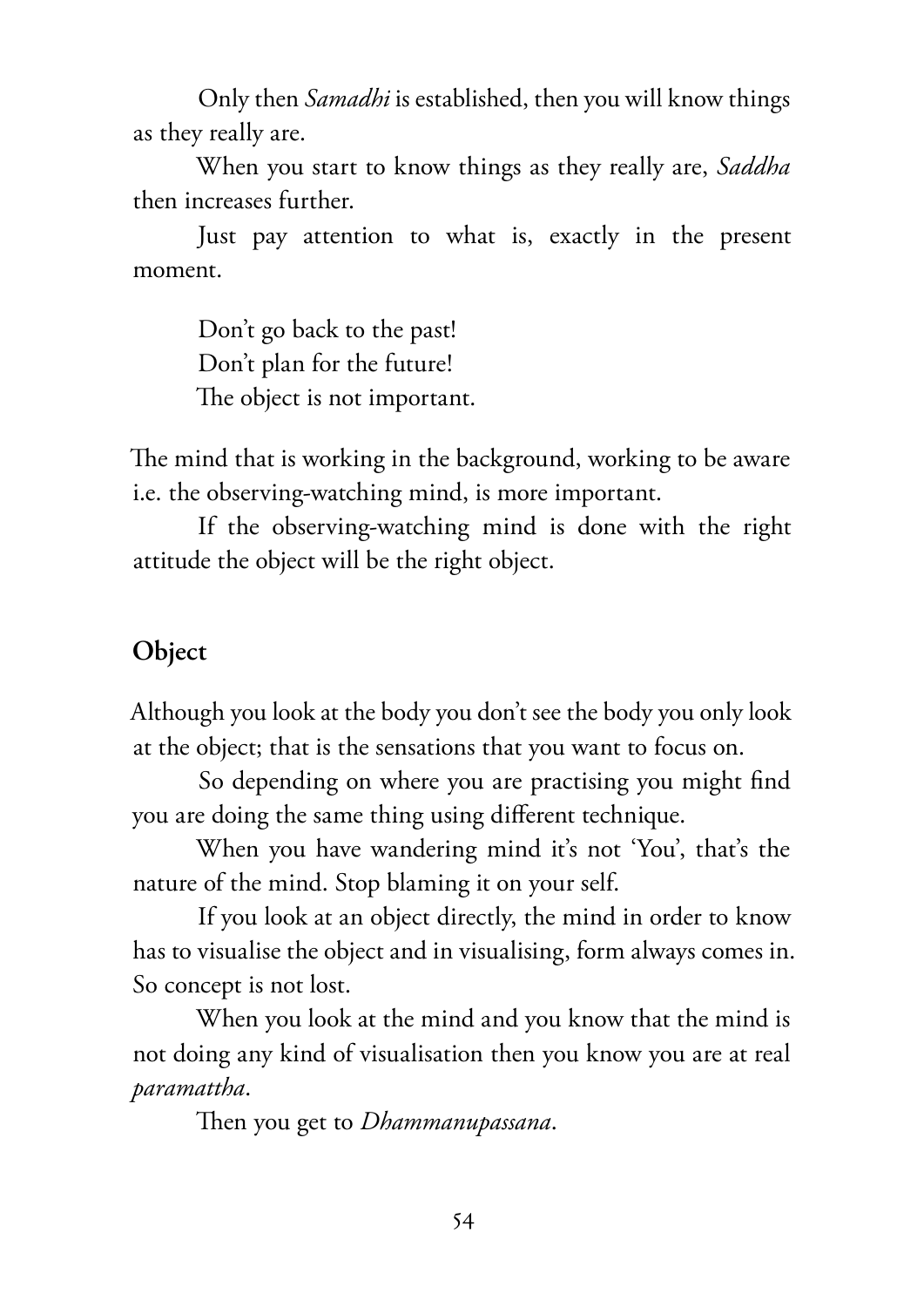Real *paramattha* then is *Dhammanupassana*.

What is real *paramattha*? Real *paramattha* has only its characteristics, when you see the object you see only its characteristics, the characteristics are changing, are impermanent.

When you get to real *paramattha* you don't know this is heat, cold, tension. You just know that this is the **changing nature** of the object.

The object is just object, all objects become the same as well, because identification with heat is still identification. Because identification is just a sense of what it is and it is changing.

When you look through the mind you don't think, where does this object come from, that is why you get closer to *paramattha*. Absolute reality.

Because the object **comes** into the mind you don't have to identify with the object any more. Because you know this object, object, object! Object has only one nature: **Object.**

If you know that you are relaxed, that's object. You can't say that you don't know of anything.

So if you don't think that you know of object you still know your state or mind.

Later things won't be subtle any longer, keep acknowledging that awareness is still present. You can watch your wandering mind but don't get involved.

# **Be With Whatever Is**

**You don't select objects, just be there and aware.** You don't try to experience past experiences. You don't try to get anywhere. **Don't encourage thinking, encourage seeing.** You develop sharper awareness if you watch closely the passing away.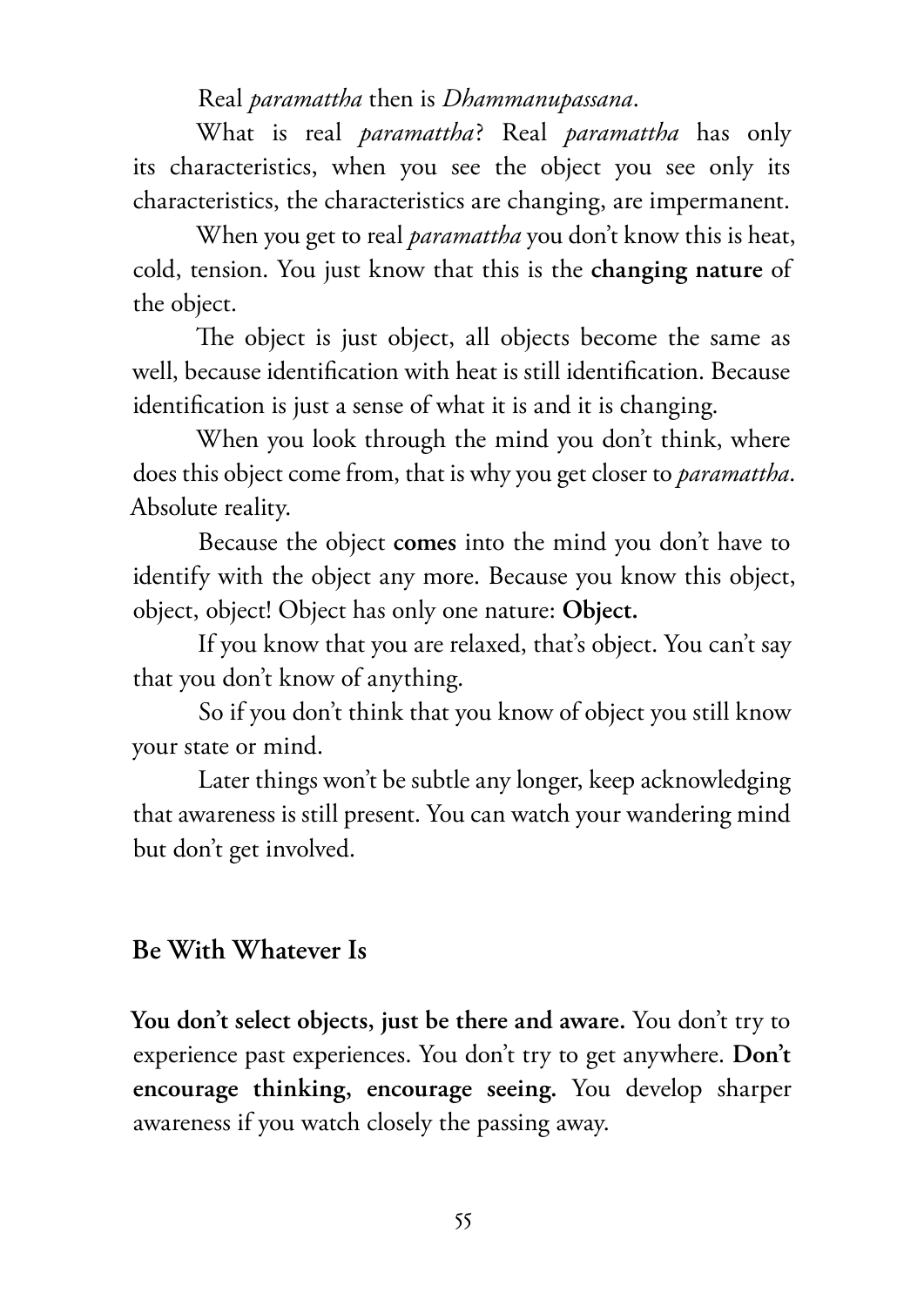#### **Real happiness is not wanting anything**.

Don't lie down too long it makes you lose your sharpness. If you have to rest maintain some mindfulness, keep sharp alert, awake and balanced. Do not encourage sleeping.

If you get lazy, motivate yourself, self-motivation is very important.

Thinking makes you lose awareness.

Note 'ego, wrong views, comparing, competing.' Have no thoughts or words about what you are knowing. You already know.

When meditating the mind is taking a rest from concepts. It gives no name to what is experiencing. It only knows what is happening directly without any thoughts.

It is necessary to look and know the state of the mind. Know what you can experience directly. There is no need to justify or stop what you are feeling.

### **Don't let memories affect you, or the present moment.**

If you want freedom from the process, (mind and body) you must see what the process is first. **Do not depend on externalsmaterial things** for your peace of mind, depend only on your own mind.

Do not think of thoughts or wandering mind as a disturbance. That is just another object.

### **It's not worth it getting upset about anything at all!**

When you meditate it is important to keep your mind on *paramattha* (movements, sensations of body and mind etc.)

If you don't, the mind can still become calm and concentrated but you cannot feel reality, you won't be able to develop deep insight.

We CANNOT directly experience concepts; only by experiencing the **quality** (hardness, coldness, heat, softness, stiffness, pres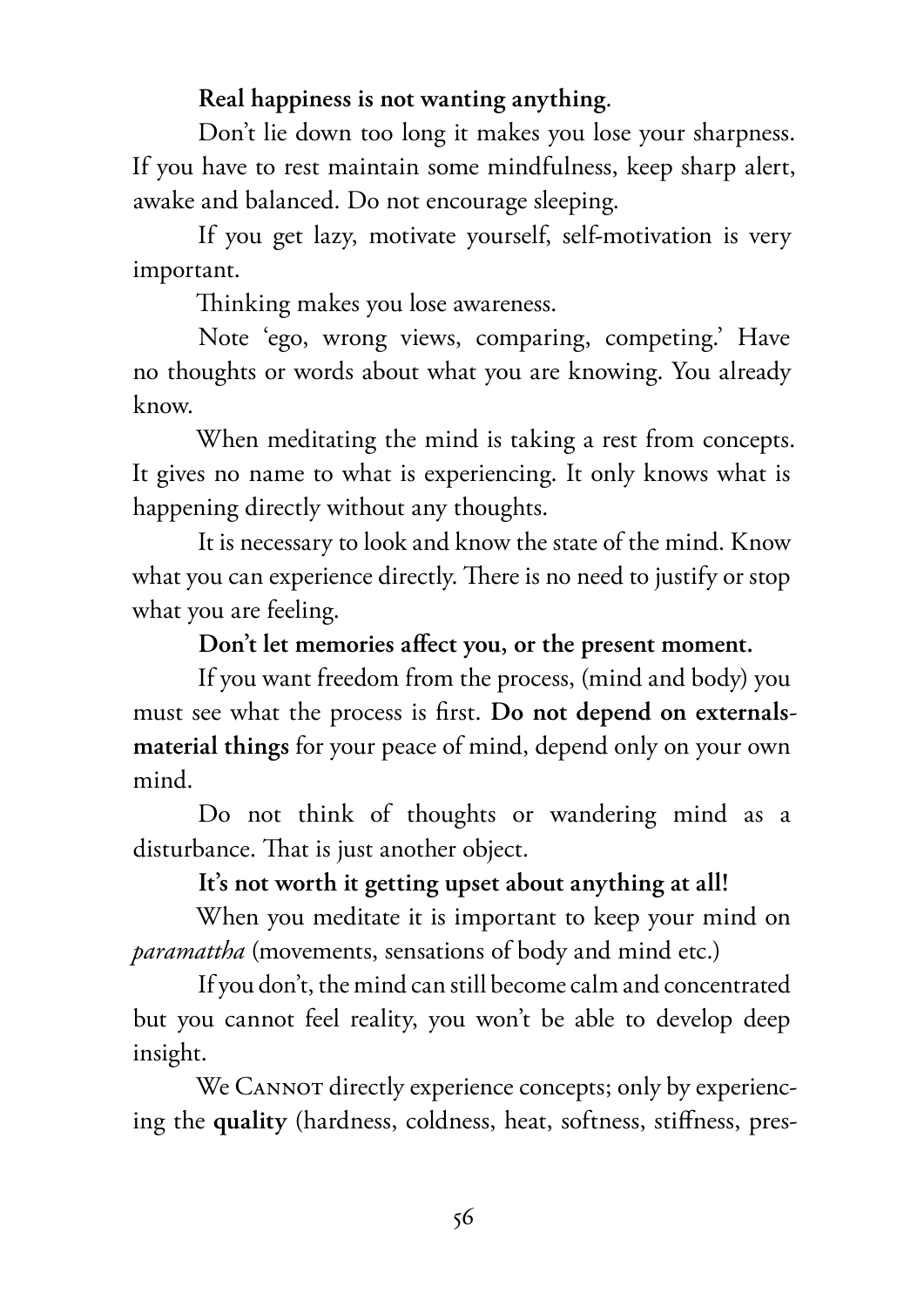sure, heaviness, tension, pain) we are experiencing directly without thinking about it.

Growth is a process of trial and error.

**Life is a series of experiments until the day we die! Tension is excessive energy.**

Be in control and not controlled by the mind, don't react, who's the boss?!

Attention moment to moment; see disappearing? Watch that thought-thinking, very closely but **don't get involved**. What you see: Is it satisfactory? Is it controllable? Is it lasting? Is it *atta*?

You will see all things, just stay in present moment.

What's important about defilements is to understand their nature, not to avoid them.

**Attitude: even if you go to a relaxed place, don't stop trying.**

Attachment: watch that mind that says 'I' know so much.

Note the interpreter, the explainer, **the one who reacts**, in the mind when these thoughts come just be aware of them and that you are interpreting (car sound, bird,) and they will go away gradually.

If you don't interpret, react and explain for a long time something strange happens again: It seems like you are not experiencing anything very well. Your experience is not very strong any more. This is normal.

Don't do any labelling, it'll get in the way and slow you down. In *Vipassana* you can change object as long as you are aware, as long as you don't think. It works on *kanika samadhi*.

When you are meditating whatever is happening right now is your object of meditation. Be ready, be present, an object is always there.

Do not expect what will happen next, do not try to create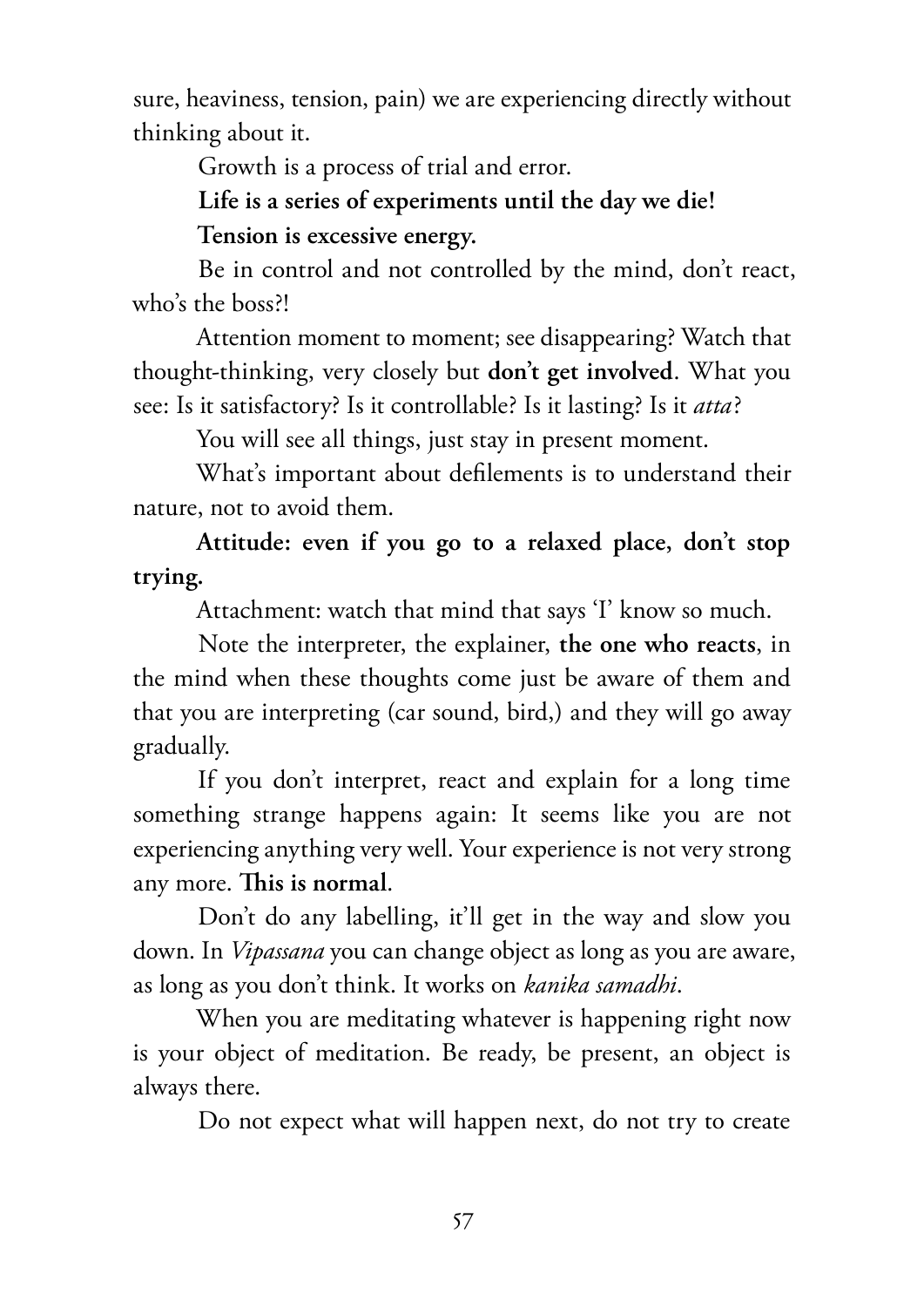experience, or to make your meditation experience better, just be with whatever is happening completely. That's the most important aspect of meditation.

### **Be with whatever is.**

Meditating is very-very simple. Are you willing to be simple?

Train yourself to be mindful of all six senses, seeing, hearing, tasting, smelling, body feeling and **thought**. (Thought, as well as everything that arises in the mind is sensation).

This consciousness is not a being. You are not creating it. It is happening because of the causes and conditions that you must have been able to observe by now.

Consciousness is arising and passing away so quickly that we think that it's always there, because it is the same type of consciousness.

> **It is not the same consciousness, it's the same type, of consciousness.** The two things very different.

After you practise for a long time and you become more and more mindful you can see a gap in between. You don't experience solidity any more.

# **Survival**

Concepts, Ideas, and Names are Prisons, they are useful to use, but they are also prisons.

If you want to free the mind you have to find what they really are, their limitations, how they affect you and also go beyond concepts, words and ideas.

So this is one form of reality.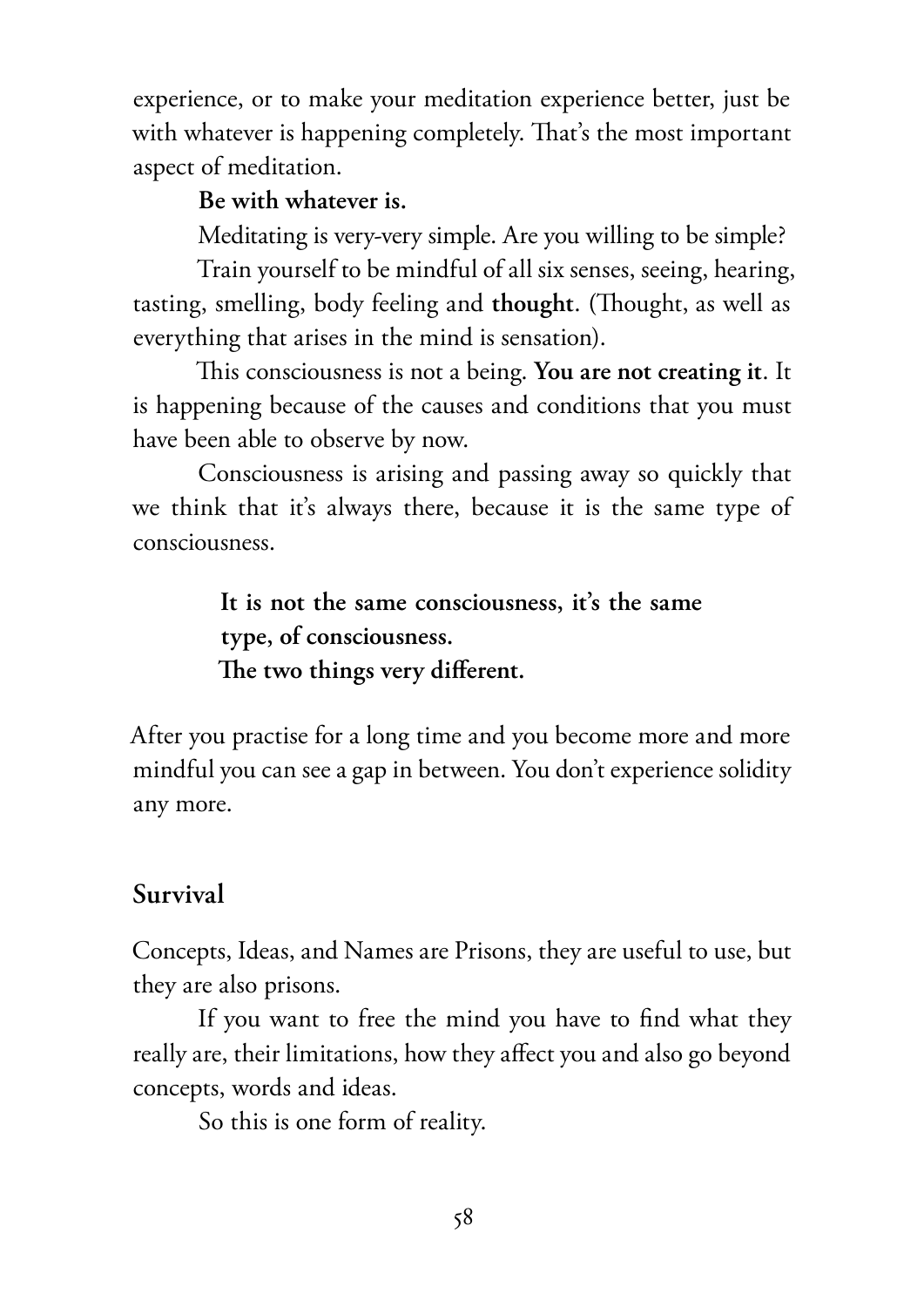If we don't interpret things in the right way we will not survive.

So this is necessary for our survival.

In the evolution process we have learned to interpret things the right way. But to go to beyond ordinary reality you leave these things behind.

Knowing your wandering mind is *Cittanupassana* but on a very gross level.

Knowing what you are hearing, is not *Cittanupassana* it is just hearing.

When you've been meditating for some time you don't stop looking at the subtle object and not let the subtle object disappear.

This takes more skill and strength from the mind but now you have that.

So exert energy and keep going. In Burmese 'meditate' also means exert energy. So try a bit harder, wake up!

The *samadhi* required to look at the gross object, and the *samadhi* required to look at the subtle object is not the same.

By trying to stay with the subtle object the level of *samadhi* increases. And only when you look at more and more subtle objects, only when it gets very subtle, you get closer to *paramattha*. Before that, you are with lots of concepts yet.

In daily activities practice, look and watch the mind, don't follow it. Look into it, watch what its doing, what's happening in the mind and don't force anything.

The mind always compares, you always like some dislike some, You don't have to follow the mind.

Some times it is more effective to look at the *vedana* (feeling), what is happening, what does it feel like, then the next thing you know is the presence of mind.

**Focusing on pure reality is helpful. Just sensation.**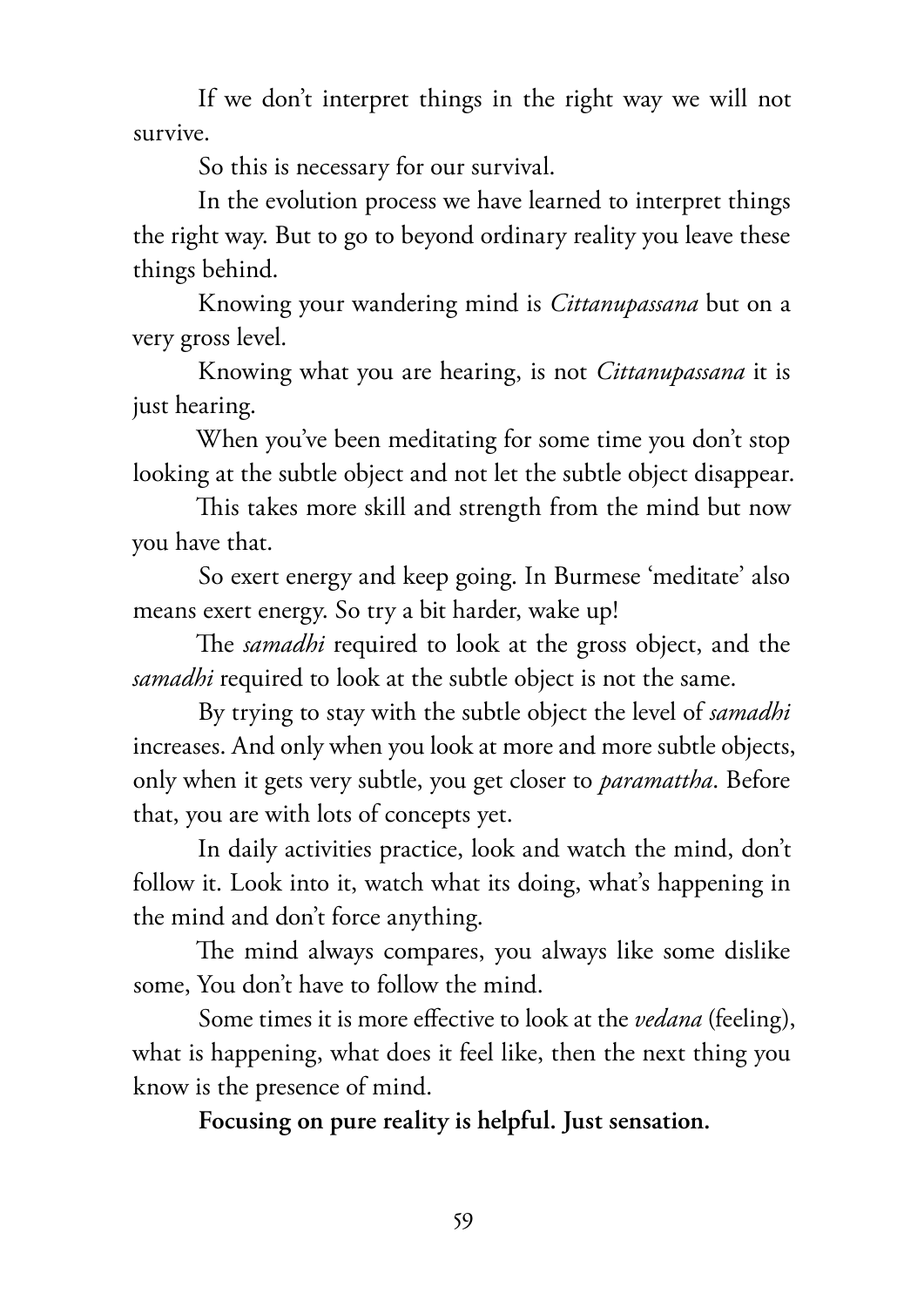Right attitude helps immensely to go through difficult times: painful times, tiredness, boredom, so check that state of mind always.

**When you see the object and the knowing mind arising and passing away together then you understand the watching mind, because it's the watching mind that sees that.**

The watching mind is also a knowing mind, which appears when we want to observe the knowing mind.

If the watching mind is not so interested in the object, it tends to fly away. Then wandering mind appears.

Try to look at many objects and keep the momentum happening so that wandering mind does not interfere. If the momentum slows down then patches of wandering mind will appear.

# **Eating**

#### **It is more important to note, than it is to eat.**

Watch the eye scanning the food table, watch the opening and closing of the mouth as food enters it. While eating, watch flavour, pay attention to your self, don't go outside yourself.

When eating is not so pleasurable, meditation is going well! So you've had your meal, being mindful of all your sensations, eating it, and then when you ask your self, 'well what did I eat?' You can't remember! Or it takes you a while to recall!

That's because you didn't pay attention to concepts. You forgot what you ate because you didn't pay attention to the concepts like: 'I ate chicken or carry.'

All you did was 'sensations, sensations, sensations and sensations!'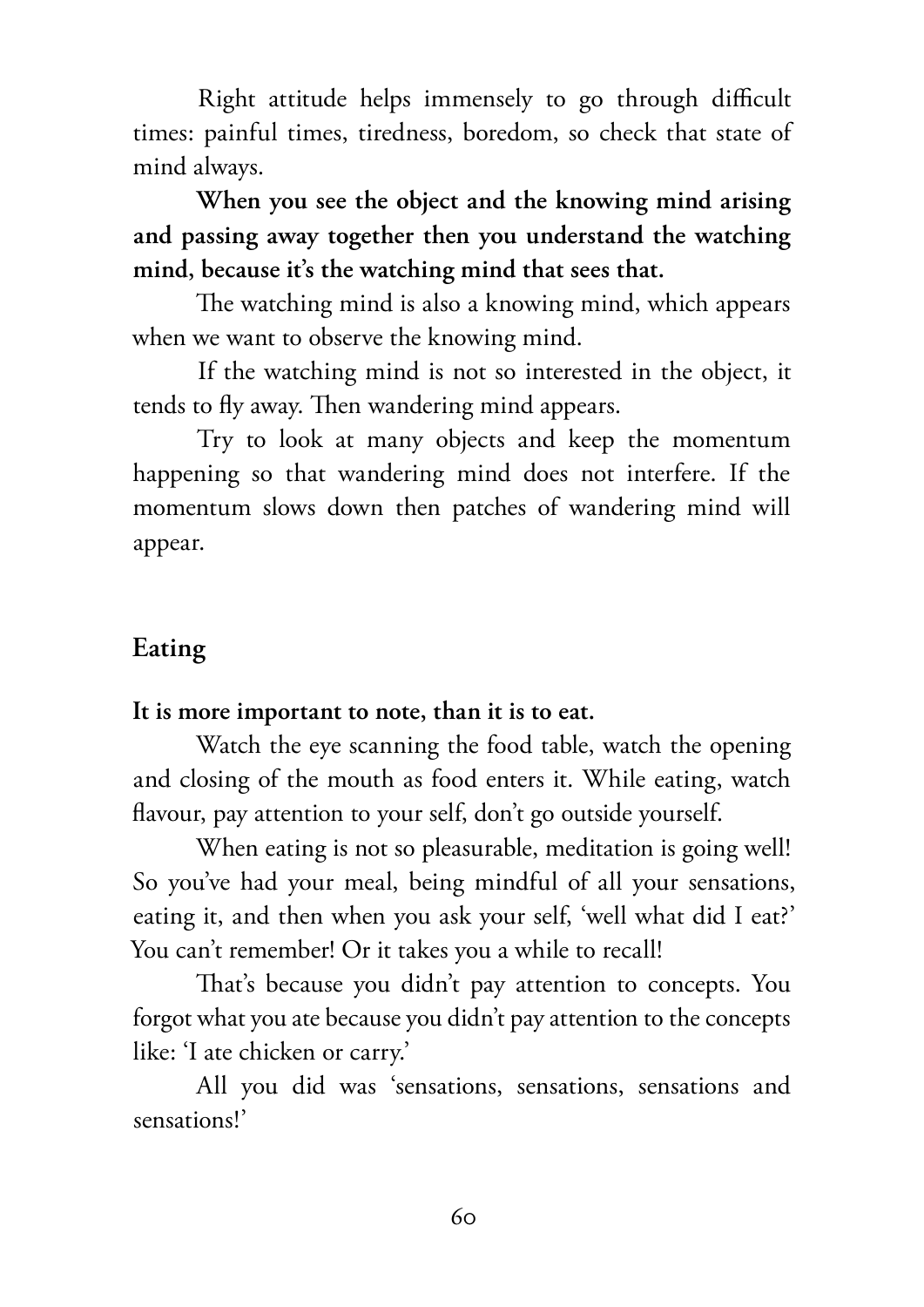No meaning comes into your mind about what you are eating, so when you get up you can't remember, or it takes you a while to remember. You can remember the whole process that you ate but you can't remember what you ate!

With eating remember three things always: sensations, taste, mind states. You can include movements as well as intentions as you go on. When you get very relaxed even eating is very calming.

When your mindfulness is lacking you tend to eat too fast! On the other hand when you are mindful it seems that it takes so much energy just to eat!

Because you are so calm! It's exhausting! And being aware of all your sensations, makes it feel so painful!

Every moment something is coming through the five sense doors to the mind constantly. So you are aware of something.

With all practices, try to have awareness of yourself every moment. If you really have awareness first, and awareness is first place and everything else comes second, then you will find really you start going up in the practice. The mind becomes obedient and tamed.

The more you look at subtle sensations the stronger the mind becomes. Choose the subtle sensations, the neutral ones that make you work harder and make *sati-samadhi* strong.

# **Nothing Added At All**

The act of 'just being', in all its simplicity and naturalness with nothing added at all. Seeing , hearing, tasting, smelling, touching, thinking, not 'I am' thinking.

That is the most important point, with nothing added at all. It's just the experience of simple being of simple process.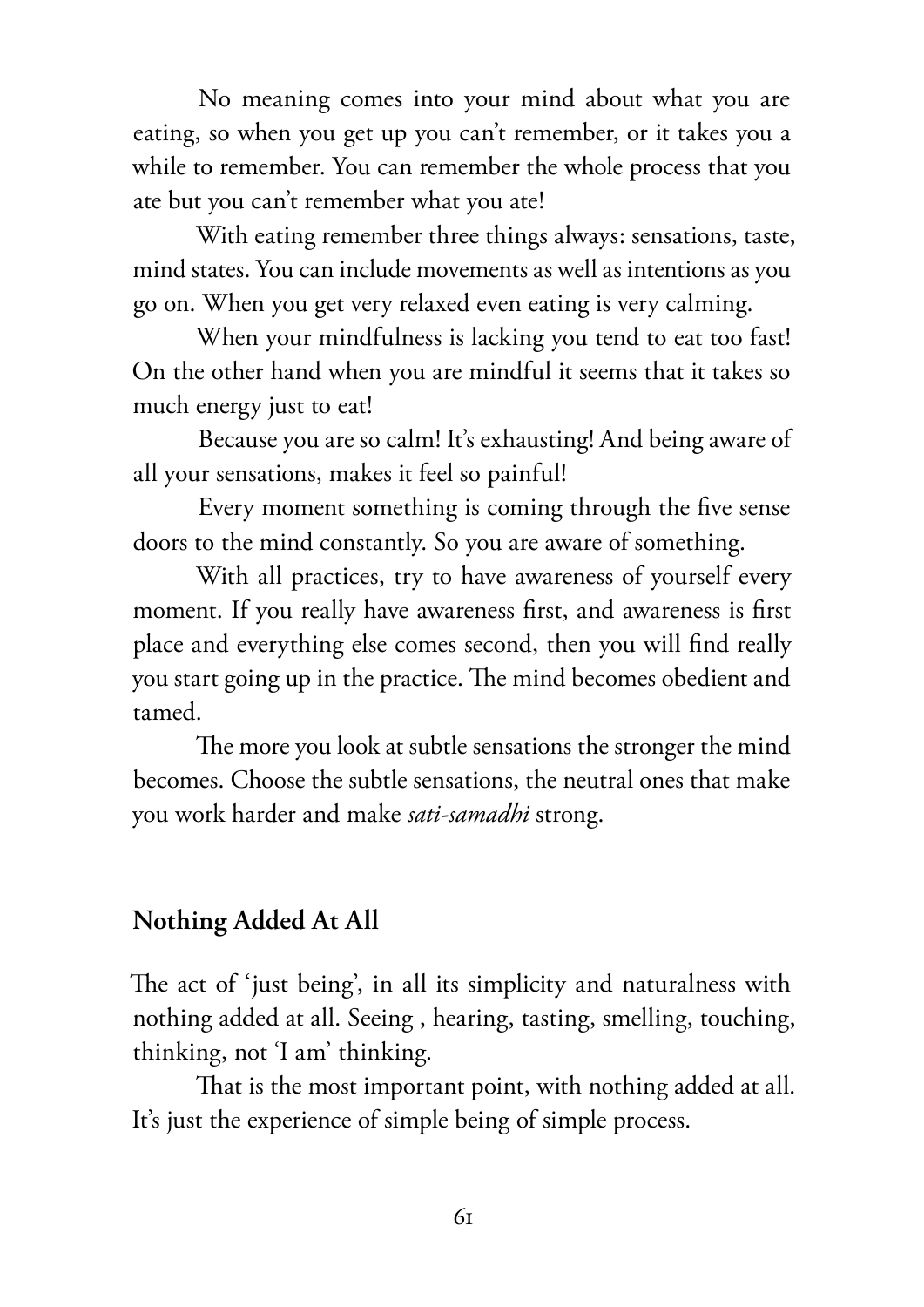No noting. As much as you learn to do that, you will find that you become more and **more peaceful** because peacefulness and simplicity go together.

If you want to be peaceful be very simple.

If you want to 'get somewhere' in meditation, some certain stage or experience, remember that the harder you try the harder it becomes.

### **If you really don't try anything at all you'll find that you are there.**

Without developing sufficient energy-intensity of the first insight you cannot go to the next insight. Actually one insight leads to another when it is ready. When it is developed sufficiently and strongly enough.

But you cannot voluntarily go into another insight. We cannot do that. That will happen so don't be in a hurry. Stay where you are and develop deep enough.

# **You cannot push your self too hard.**

Right attitude behind the practice will turn into the foundation, into the strength that you need to be aware of every moment of your day. Eventually the mind becomes obedient and tamed.

# The priority of the yogi is to be mindful, not to finish the **job.**

The most important thing in sitting is to be balanced and at ease. When you think of sensation, like pulling or pressing, stretching, pushing, all that, has **direction** so don't think of it like that. Just be aware of it.

In the mind the arising of liking and disliking, impatience and wanting is amazing and constant. It is subtler than thoughts and images and mental states because of the feeling that accompanies them.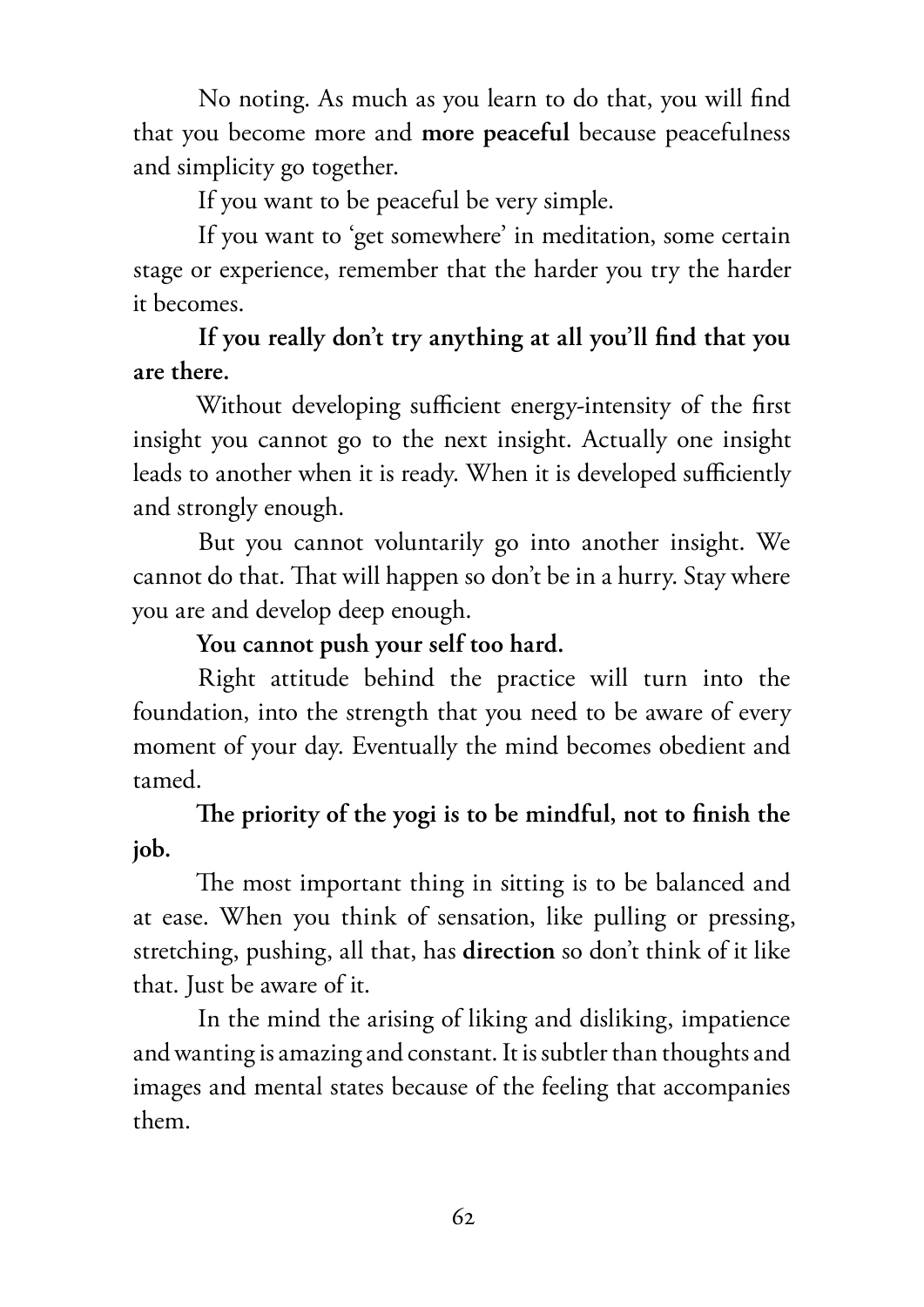Note the boredom, joy, determination, deciding, ego, identifying, attitude, clinging, intending, and all kinds of mental feeling.

When you have wandering mind, just try to be aware of it, if you try to get rid of it, it'll make you very tired.

# The burden of life is not so big; the burden of **greed is bigger. Greed is limitless.**

Never look-stay with the quietness and stillness because then you will really start going down.

The reason you are losing it-slowing down, is because you don't look at it clearly. Focus on it clearly. Just keep noting your main object focusing on it clearly.

The moment you start knowing that your mind is becoming quiet put in more energy immediately. When awareness becomes stronger it becomes able to go closer to the object. But you don't try to force that energy, let it happen naturally.

You will find that you start to see more detail. Gradually you become very skilful looking and seeing many objects in both the body and the mind. Just keep looking at it.

The more you know the practice the more it makes you know more things. Many things here means the mind knows many things.

# **Compassion Is The Only Way**

# **It is much more rewarding to study your own mind and your own life than anything else.**

When pain starts, look at your mind as soon as you know of it, and stay with the mind. In this way you will not have to experience pain at all.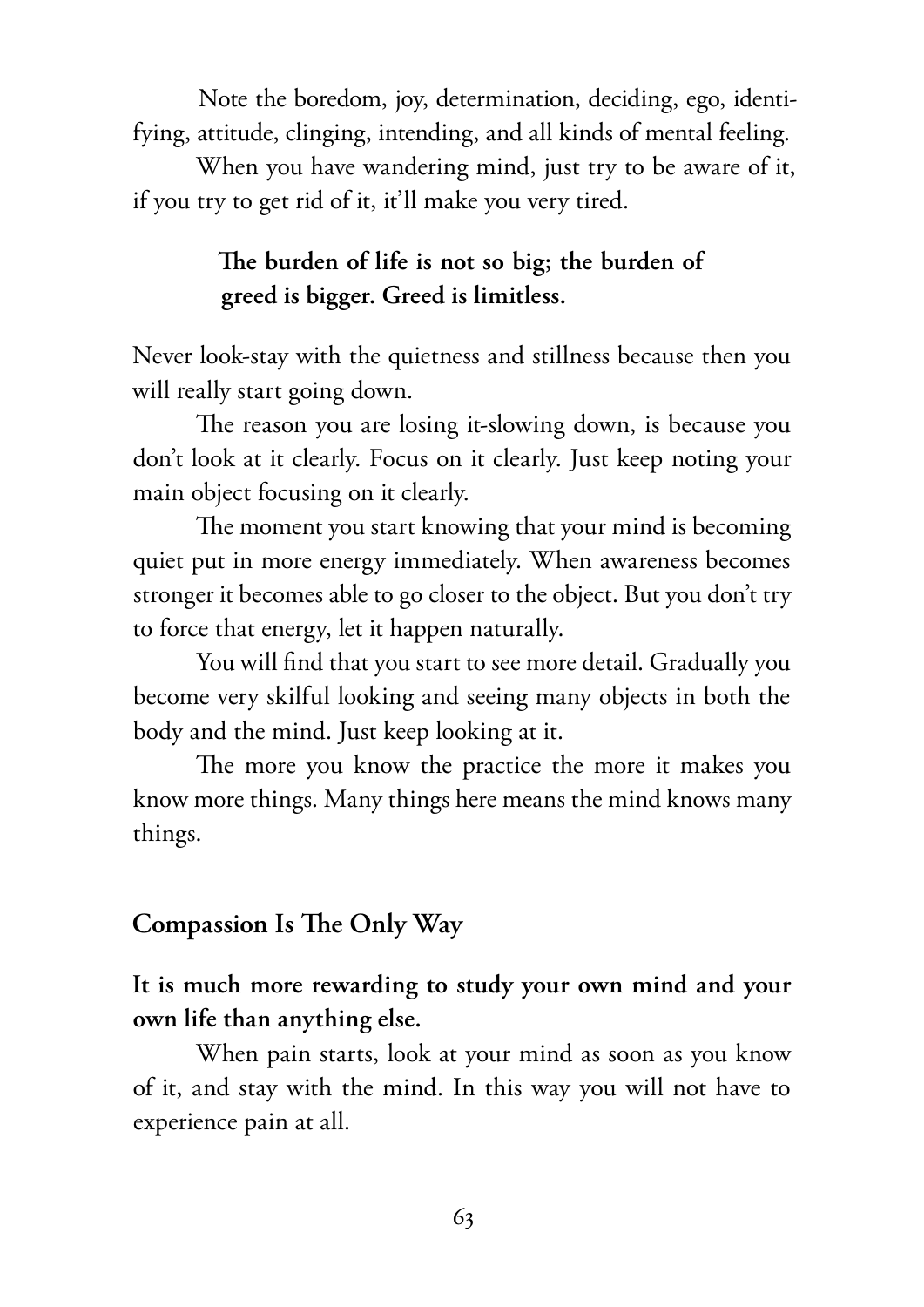Try to know about your 'wanting' when you walk and you start looking around.

Try to know the 'wanting' before all things that cause you to lose your mindfulness.

When you begin the retreat just keep your awareness continuous, be relaxed and check always for tension building up.

Don't try to focus too much or too hard. Later the continuous mindfulness will strengthen your mind and focusing will come naturally strong.

In the beginning the watching mind cannot follow, later it becomes more workable and flexible and the watching mind can follow the noting mind closer. The mind becomes obedient.

How do you know which mind is the noting mind?

It is the mind that is with the object and knows of the object, arises with the object and because of the object, (and passes away with the object and because of the object).

How do you know which mind is the watching mind? It's the mind that knows where the noting mind is and what it is doing.

If you have to choose between many sensations you should choose the more subtle one so that *sati-samadhi* increases because of the effort.

The more you look at subtle sensation the stronger the mind becomes.

When you are aware of the presence of *kilesa* and you are tempted to follow *kilesa* mind, before you do anything ask: Do you want to please *kilesa* or get rid of it? And act accordingly.

Please be mindful even though it is hard sometimes. When you think it is impossible to be mindful **that's the time when it is the most important to be mindful.**

If you understand how to practise then you can teach it to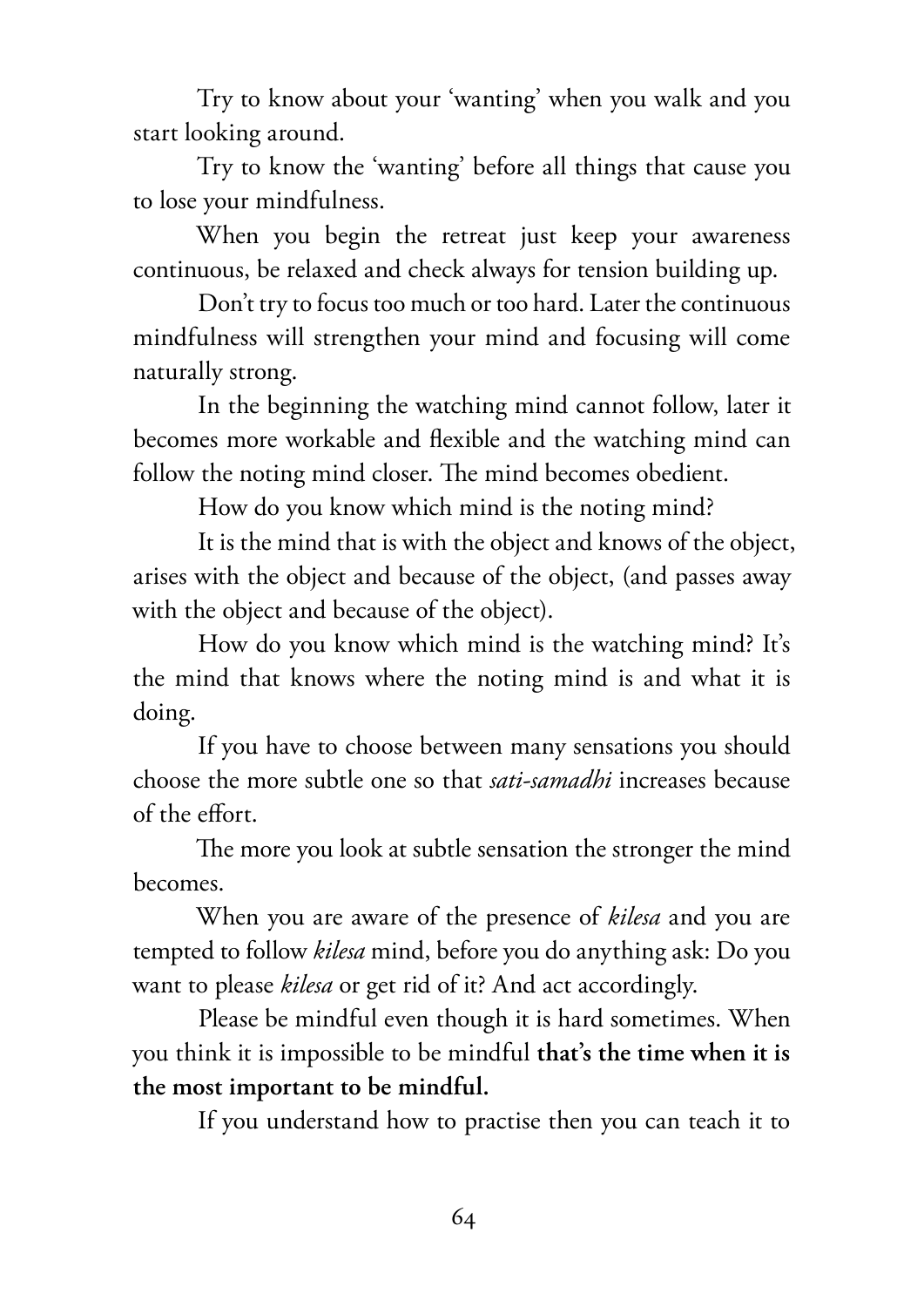others. If you like to teach others there's only one-way to do it.

It's like you've found something good and precious and you wish to share it with others. Don't perceive your self as a 'teacher' because things start getting complicated there.

One wants to be in a certain way, adopts a 'teacher' persona, starts looking down on others and feeling 'one step above', 'everyone depends on me', 'I have to be treated in such and such a way', 'everyone has to do exactly as I say' and so on.

All these things will come and hurt you and the students. Rather see your self as a giver.

Don't try to use the students as your record of some 'amazing' teacher! Don't try to be some 'amazing' teacher, just be a proper teacher.

The Buddha said: Compassion is the only way, sharing **with others.**

Happiness is having a quiet mind. Happiness is being completely mindful, so mindful that there is no thought, no sense of 'I'!

This happiness comes when all thoughts of past and future do not occur. No 'I', no tomorrow, no plan. In that time that moment there isn't an 'I' experiencing that bliss. There is only the happiness.

Real happiness has no reason.

When you are really happy you cannot say 'I am happy because….' If you try to be happy, you are sure to fail. Real happiness comes without being invited. 'Why am I so happy?'

See, when you are happy you want to know why you are happy. That's the way the mind is. Always wanting to know why.

Keep watching how the mind creates stories and pulls you in.

You don't look at the story, you look at that function of the mind. You don't look at the concept, the story, look at how the mind creates the story, and not you.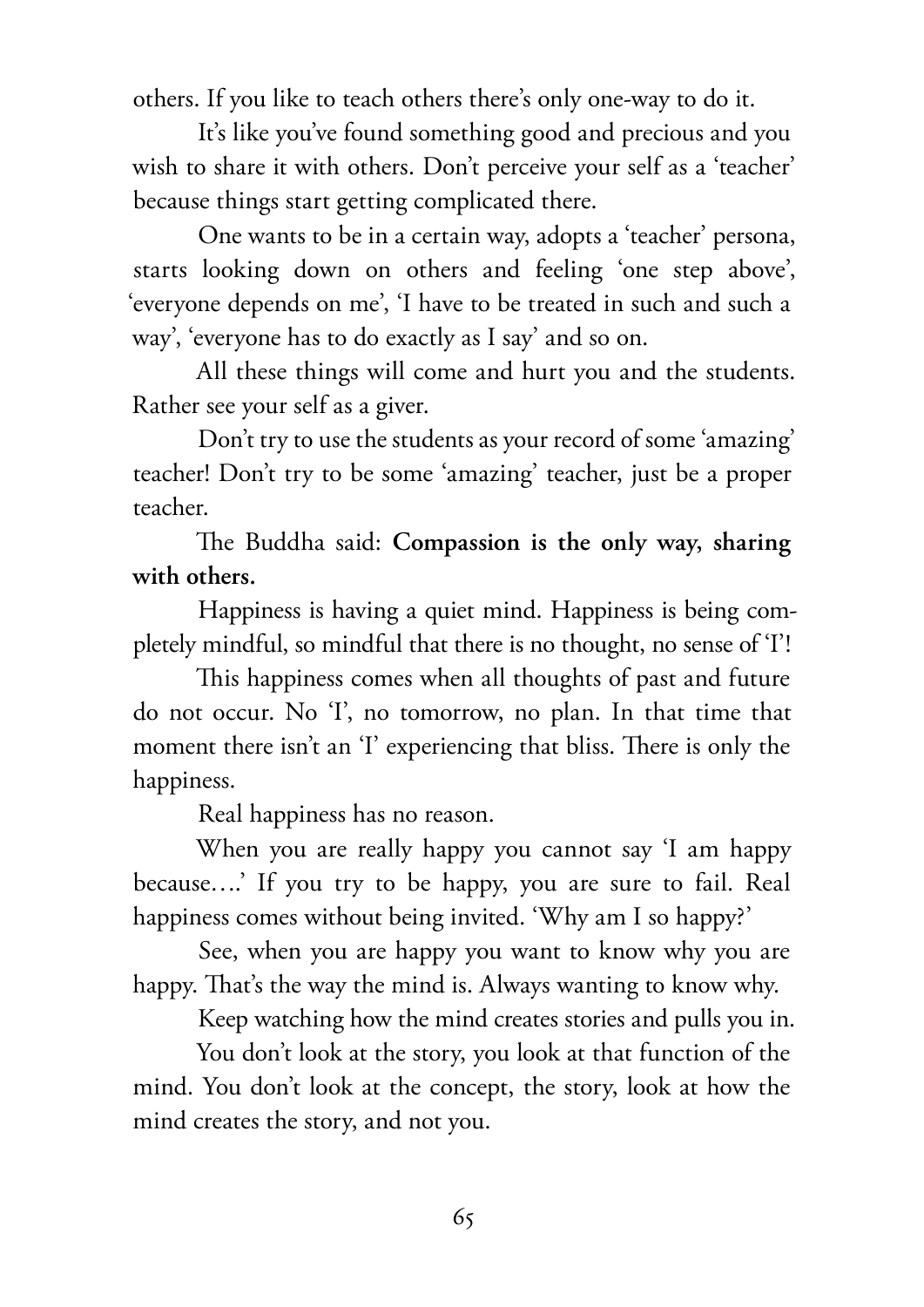The mind is one thing the story is another thing.

The mind makes a story and serves it to you. You buy it. By watching that, you will be able to see how the mind creates its own unhappiness.

Look how things affect the mind; desirable things rob it from its mindfulness, calm and wisdom and turn it into a slave of greed.

Look how delusion (the stories created by the mind) drag it away from *paramattha*.

Watch how anger arises and takes over it and controls it unwisely even dangerously.

You can see the anger arising, but can you see the **cause** of that anger? Can you see that it is **Pride?** It is because of that pride that this 'how can you do or say that to me' arises.

This is very important. This is how one really learns. Learning from the defilements, anger, frustration, lust, envy, pride, jealousy, desire, greed, all that. Watching them can teach us so much about the Dhamma, and ourselves and by watching them we can overcome them.

Protect the mind and be patient, it's all just passing by.

Seeing images in the mind, thinking, remembering, and imagining, planning, are not *paramattha* reality. All these different minds arising in the mind are not *paramattha*. The **knowing of it is**.

# **Rubbish!**

When you find yourself just looking, note it as 'looking,' (**wordlessly**). Don't look for the mind separately; the mind is there with the object 'knowing' so try to know a lot of objects.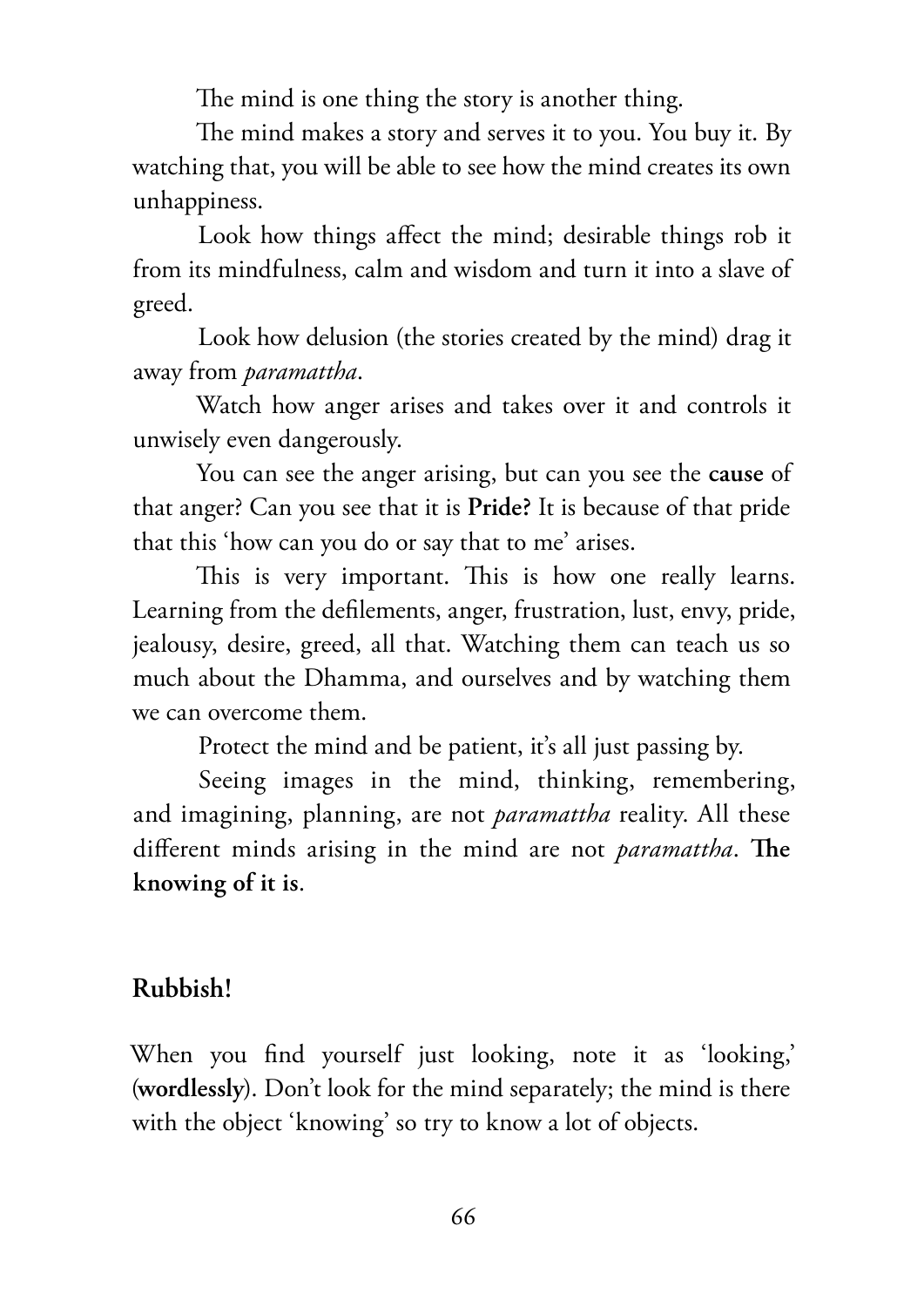When your awareness is very strong then because of the momentum and the strength of your mind that momentum carries it along.

Then the wandering mind doesn't come in. When the 'momentum' is not strong now and then you will experience wandering mind. Conversely, if awareness is good wandering mind won't stay for long.

Note continuously (wordlessly) but check for tension.

### **Noting not continuously is rubbish!**

Focus your mind in a relaxed way not too much.

If you are calm and concentrated but you are not alert, it's not good.

Stillness reflects your *samadhi* and at that time your mind is also working to be aware.

You see the object clearly, distinctly, and then it's good it is balanced. **is is** *viriya*.

When the mind becomes stronger, it becomes able to go closer to the object-process, but you don't try to force that energy. Let it happen naturally, you will find that you start seeing more detail.

The present moment is our destination; our wish is to know what is happening now as it is.

**Every moment should be lived completely and wholeheartedly.**

### *Viriya* **is not force it is perseverance.**

Laziness often comes disguised as 'exhaustion' so do not let that mind go unnoticed. **Relax** and watch that lazy mind with interest.

If there is wandering mind, just relax and watch it.

Late at night if you feel very tired and painful don't look at the pain, look at the mind until the pain goes away and then you can go on.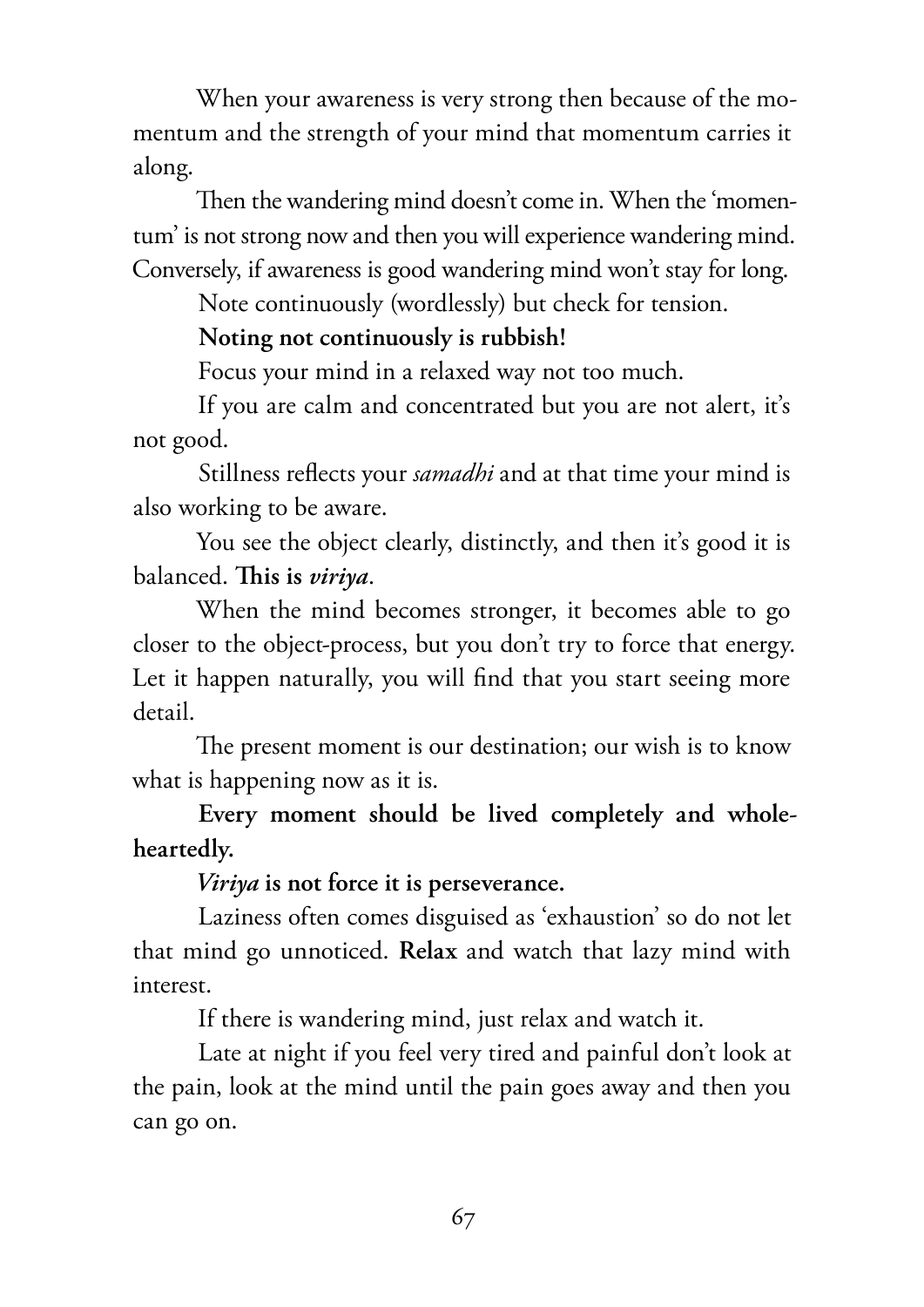### Don't Quit!

You must always note the liking and disliking mind because it is when the mind gets involved and it likes or dislikes, that mindfulness disappears.

Note the thinking mind always in daily activities and walking (not only when you are sitting). If it persists look straight into it. It's just another mind.

So you know there is thinking process. Know that some thinking process is going on.

Ignore the content of it. Never get involved in the content, in the story. Thought content is concept, that function of the mind that 'makes' thinking is *paramattha*. (Ultimate reality).

> The mind is not concept but the voices you hear **in it are; the images you see the words, and**  thoughts in it are. The mind is *paramattha*.

Thought is movement you can observe that when the mind goes **from stillness to 'thinking.'**

So note the thinking mind if it persists look straight into it. In the case of irritated mind, don't note, just look at that mind. What's it irritated with? Find out first and keep watching it.

#### **Be constant and don't expect anything soon.**

If you see a person that you don't like, don't look at that person, look at your mind. (Do not follow the dislike in your mind! Just watch it).

That person might be passing you by. You don't like that person at that time but that person is not doing anything to you. **You are doing it to your self.**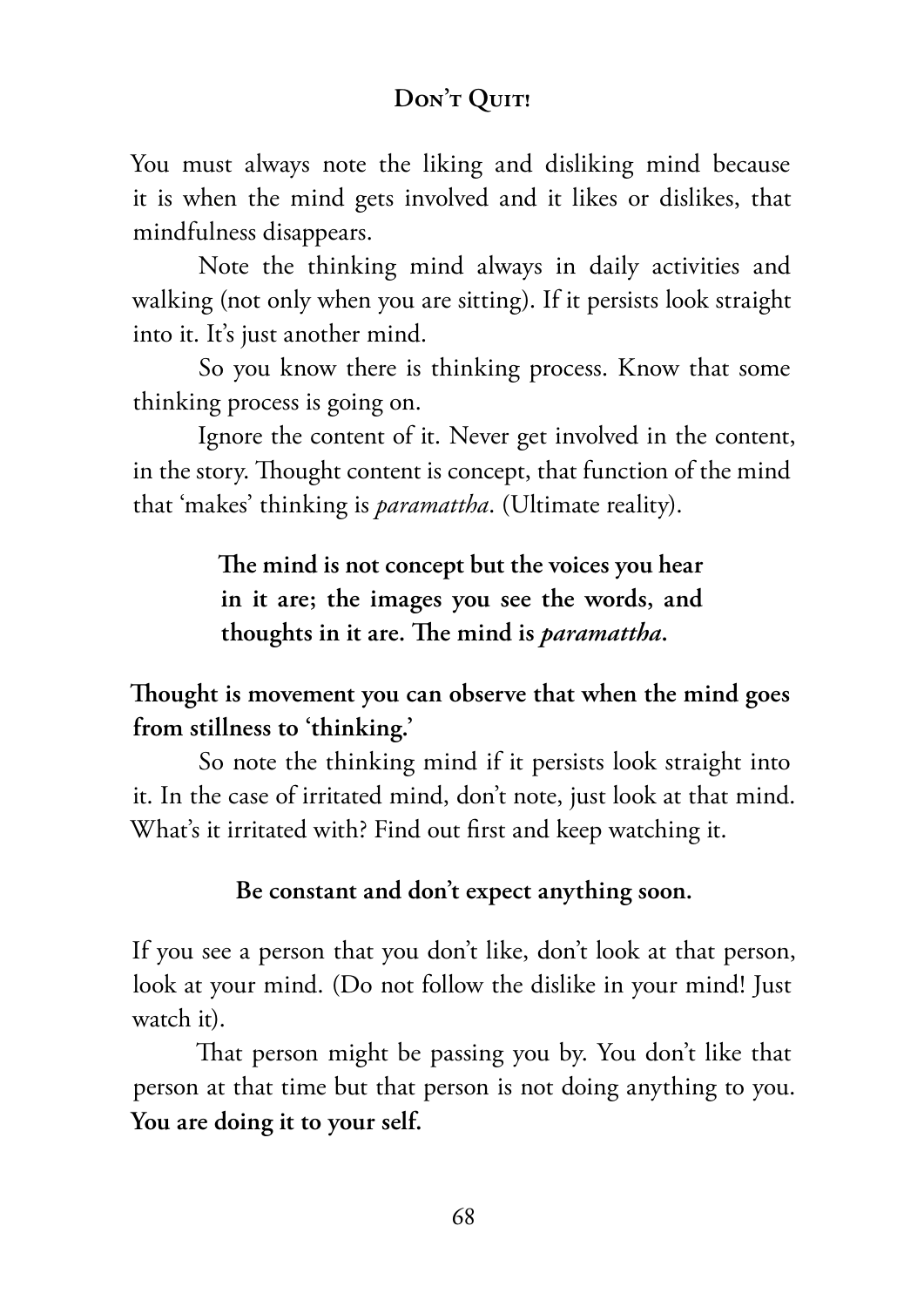### **Gentle Effort**

If you are mindful when you go to sleep you are not going to have dreams.

A dream is a manifestation of your own manifestation. Clear the mind before you sleep so that you go to sleep at peace.

When you need to speak have awareness when you finish speaking still have awareness. Before, you speak, during and after!

Things like depression and sadness, are to be noted, not to be thought of.

If you think for a long time about it you'll go crazy. In meditation never get involved with anything, only be aware of everything.

*Viriya*, (effort) is usually misunderstood by people as force. Viriya is not force. It is perseverance. Mental effort. **Gentle effort.**

Sometimes when you walk, lazy mind arises; don't fail to look at that mind and watch it disappear. In daily activities practice, when the mind pushes you to go faster, (note the intention in there) don't follow that mind, **stop** and look at that mind.

#### **Never do anything in a hurry.**

Stay always mindful.

Being able to be aware of your mental and physical sensations can save you a lot of energy throughout the day. This is real mindfulness.

You don't have to control your movements but they are so soft, gentle, co-ordinated. Your footsteps are soft, not heavy, not tense, moving comfortably!

We have to think of ways to make our daily routines as simple as we can so that we don't suffer but preserve our energies.

If you are practising the right way year after year you should be progressing, but if you are not practising the right way, no matter how many years you practise you will not get anywhere.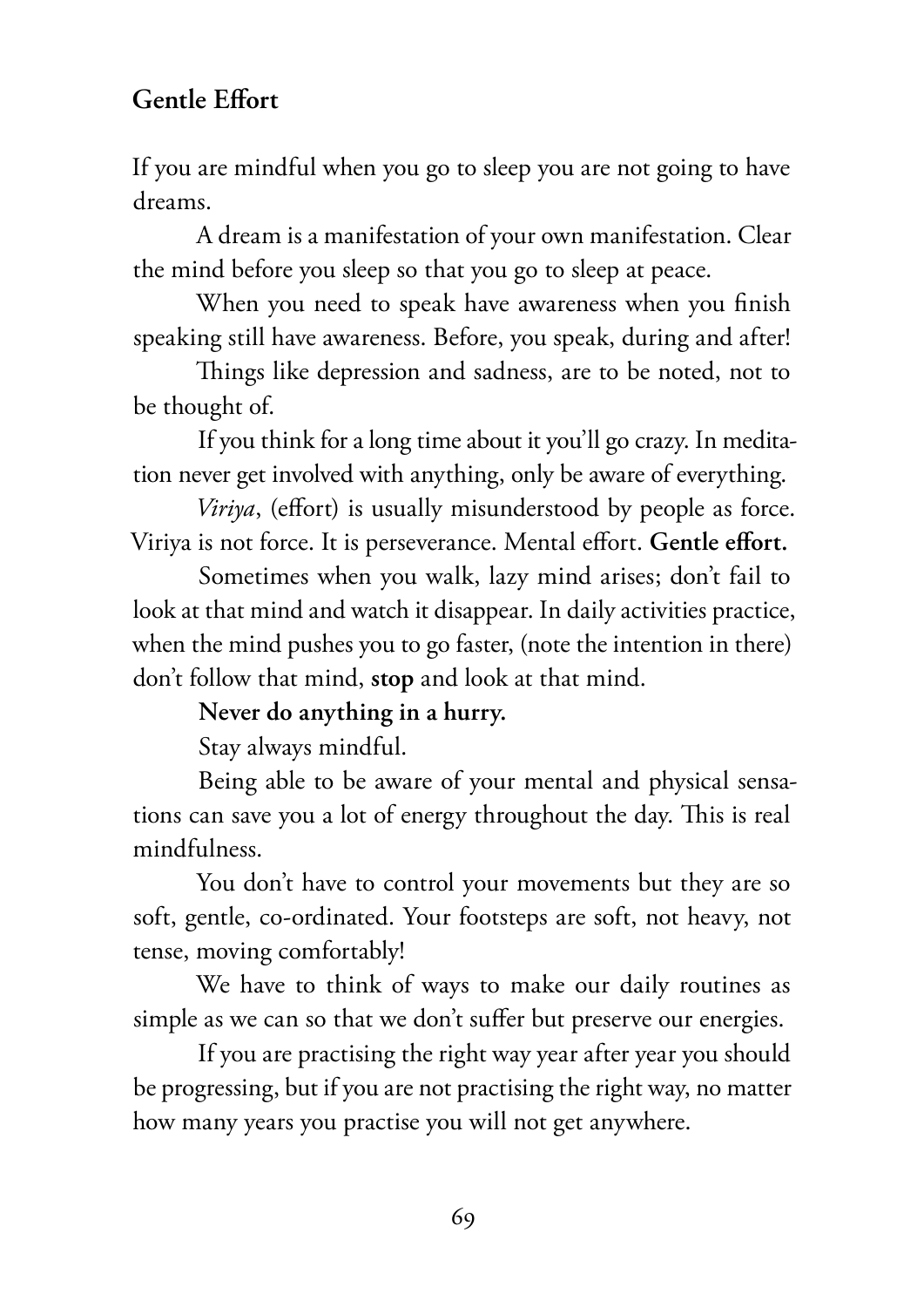Don't look for the mind separately; the mind is there with the object 'knowing,' so try to know a lot of objects.

When awareness escapes you just catch it and bring it back!

If there is destructive mind and constructive mind then don't follow the destructive mind.

Seeing intention helps you sustain your mindfulness a lot longer.

# **Sati Compass**

The nature of the body is to be born, decay and die.

Don't try to get calm or peaceful. Do just one thing. Watch the noting mind.

If any questions come up in your mind just watch it and let go. The answer will come to you later.

After you have watched your mind for years, you get to know it so well, recognise it so clearly; how stupid, tricky, jealous, foolish, covetous, bossy, overpowering, it can be and because you can be aware of it, it cannot carry you away.

We cannot afford to be careless, always try to be very careful and **use your** *sati* **as your compass.**

The mindful mind will always warn you when you are getting into trouble. No control, just simple bare awareness of mind. Can you hear the chattering, the monologue or dialogue going on in the mind, the comments, the judgements and so on.

The mind is always tricky and craves for something, but is that what you really want to do? Run all day slaving for the mind?

Just because many other people are running mindlessly after all kinds of stimulation?

Watch how the mind creates its own problems. Most of our problems are mind made. Most problems will disappear just by the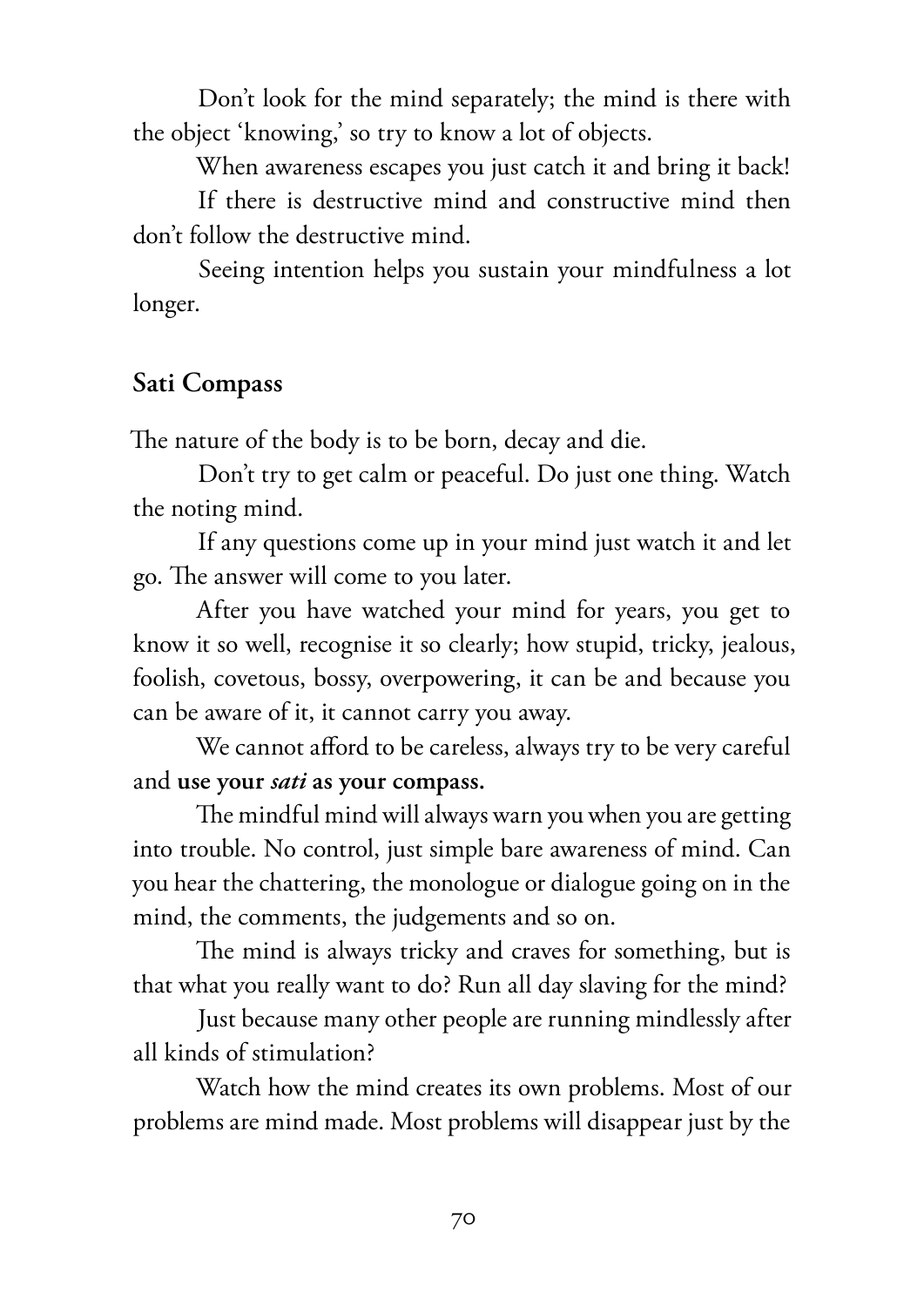understanding of the mind.

The present phenomenon is the only thing I have whether I like it or not. So it is more important for me.

Having little distraction we can observe things easily. When you will become quite mindful you will know how to live your life. You will know what to do in any situation.

Looking for satisfaction is looking for pain. Understanding this deeply we learn to let go.

See how much you hurry yourself when you are upset. Be mindful. See anger as anger, not 'my anger'.

If you are upset because you enjoy music you are too demanding, you are asking and expecting too much of yourself.

But if you see the enjoying mind and watch it with equanimity then only you will see it for what it is.

Being upset which is a kind of aversion, is a close companion to greed and pride, because you think: ' I am a meditator so there shouldn't be greed and pride arising in my mind.'

But you should be thinking: 'Now is a good chance for me to study and examine them!'

A stream enterer still has greed and anger. But he has no identification with mind and body. Only non-returners and fully enlightened ones are free of greed and anger. Only the arahat is free from comparing oneself with others.

Meditate also when you are restless when you think it's impossible for you to meditate because your mind is crazy. That is **the most important time for you to meditate.**

The Buddha said: 'When the mind is restless he or she knows' that the mind is restless'.

You are not expected to do more than that. You don't feel guilty because there is anger or greed, etc. You know anger or greed are happening, you don't deceive your self.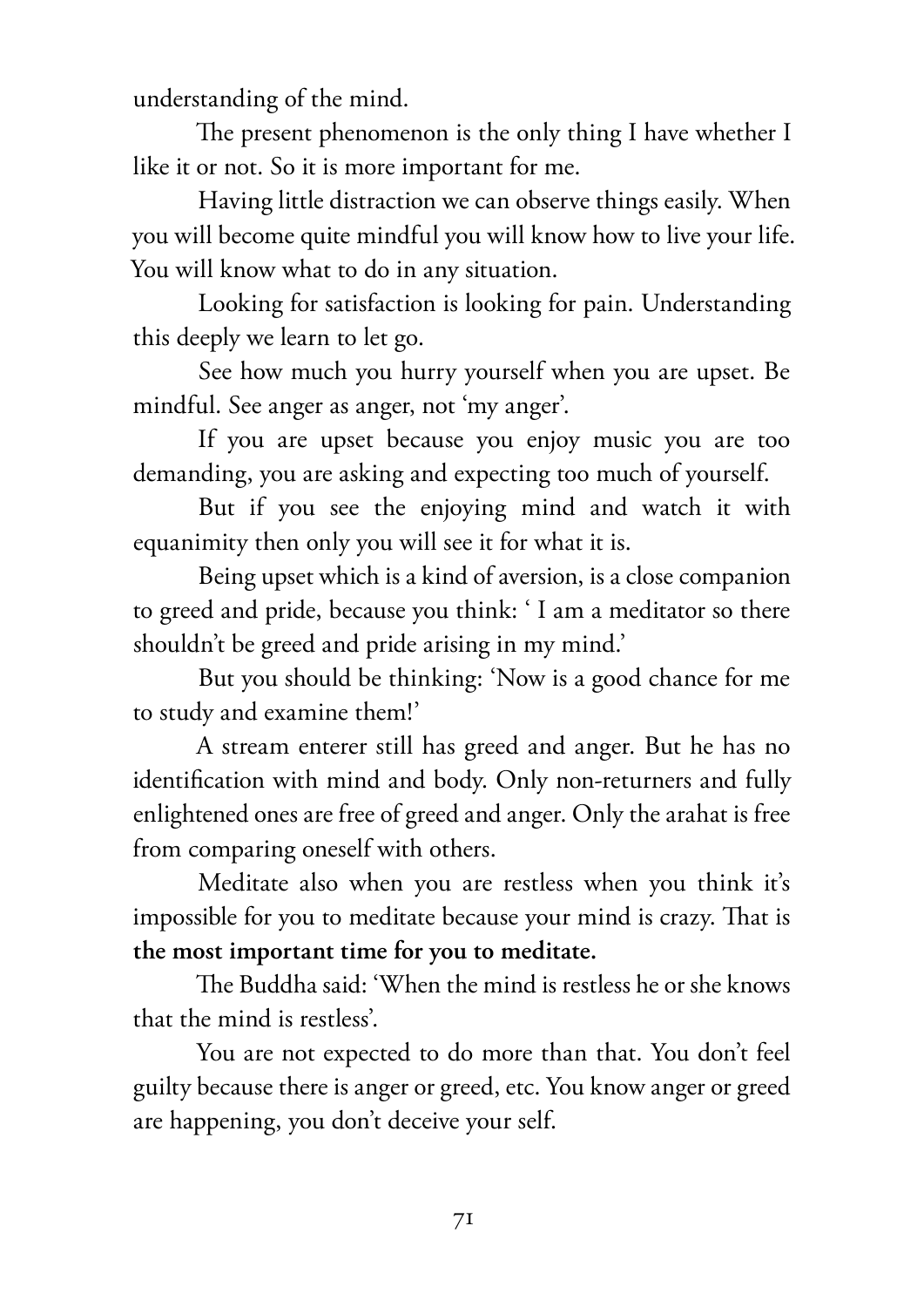That's all you can do. So just be mindful, don't beat up **your self.**

About consciousness-awareness-knowing, remember and observe these things always:

The arising and passing away of consciousness. That every mind that arises is another and new mind. Consciousness arises because of the object and passes away because of the object.

It is consciousness that sees hears, smells, tastes, touches, and thinks, not 'I' or 'me' or 'mine.' It is consciousness, the mind, that experiences all sense objects.

When you are not mindful you get gaps of 'knowing.'

Understanding comes to those who are not in a hurry to understand. Understanding is like a fruit tree. It takes some time to mature. One cannot force it to bear fruits.

**A person who is 'role free', 'game free', 'I' free. Accepting the truth frees the mind.**

Understand your limitations, you can only do so much. Seeing ones own limitations clearly is very important.

How hard it is for me to see where I am stuck and how to become unstuck. Only when you see clearly where you are stuck, there is a chance that you might become unstuck.

People behave like they are doing something and as if they know what they are doing. Do they really know what they are doing?

You may stop thinking for a while just how important you are!

Life is very short. There are things to be done.

Only deep understanding of attachment can free the mind from it.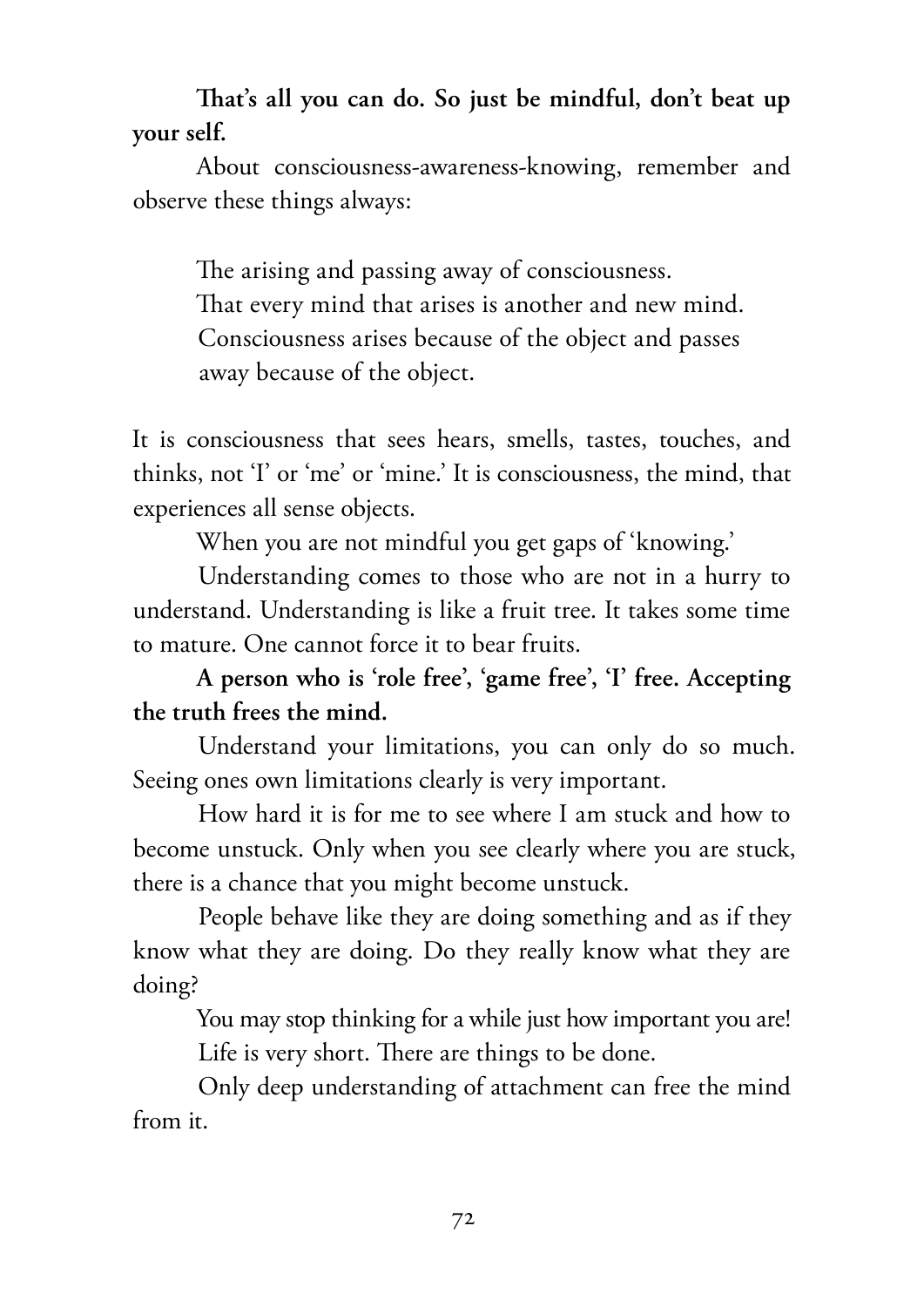If you force your mind to let go of attachment without really seeing the nature of it, attachment will come back very soon.

The practise is being with whatever is there, regardless of speed and quantity of objects. The pace might be fast, medium or slow, even still, just some or many objects.

Moment-to-moment awareness is the objective.

Sometimes is like every moment needs to be liberated from identifying or grasping, and awareness does that automatically by keeping that space between mind and object.

### **Beauty Of The Heart**

#### **Progress in meditation comes from skilfulness.**

#### The mind without effort in meditation becomes dull.

Don't drop the attention. Keep the mind going, being aware of something (preferably *citta*), don't stop.

Keep seeing how things affect the mind.

When things go wrong in meditation or with the retreat in general ACCEPT IT. It's all part of it, RELAX!

This is the cool practice. No tension, check attitude, expectations, *lobha*. Do not react in practice, or outside it.

**Keep your mindfulness no matter what the problem. Keep that beauty of the heart.**

If you want to get a good result in meditation don't be in a hurry. This 'being in a hurry' makes the mind agitated.

Sometimes when you enjoy something you are not attached to it. That's a kind of freedom. Enjoying something without being attached, without being greedy.

As long as you are not lost in thought you are meditating, being here and now.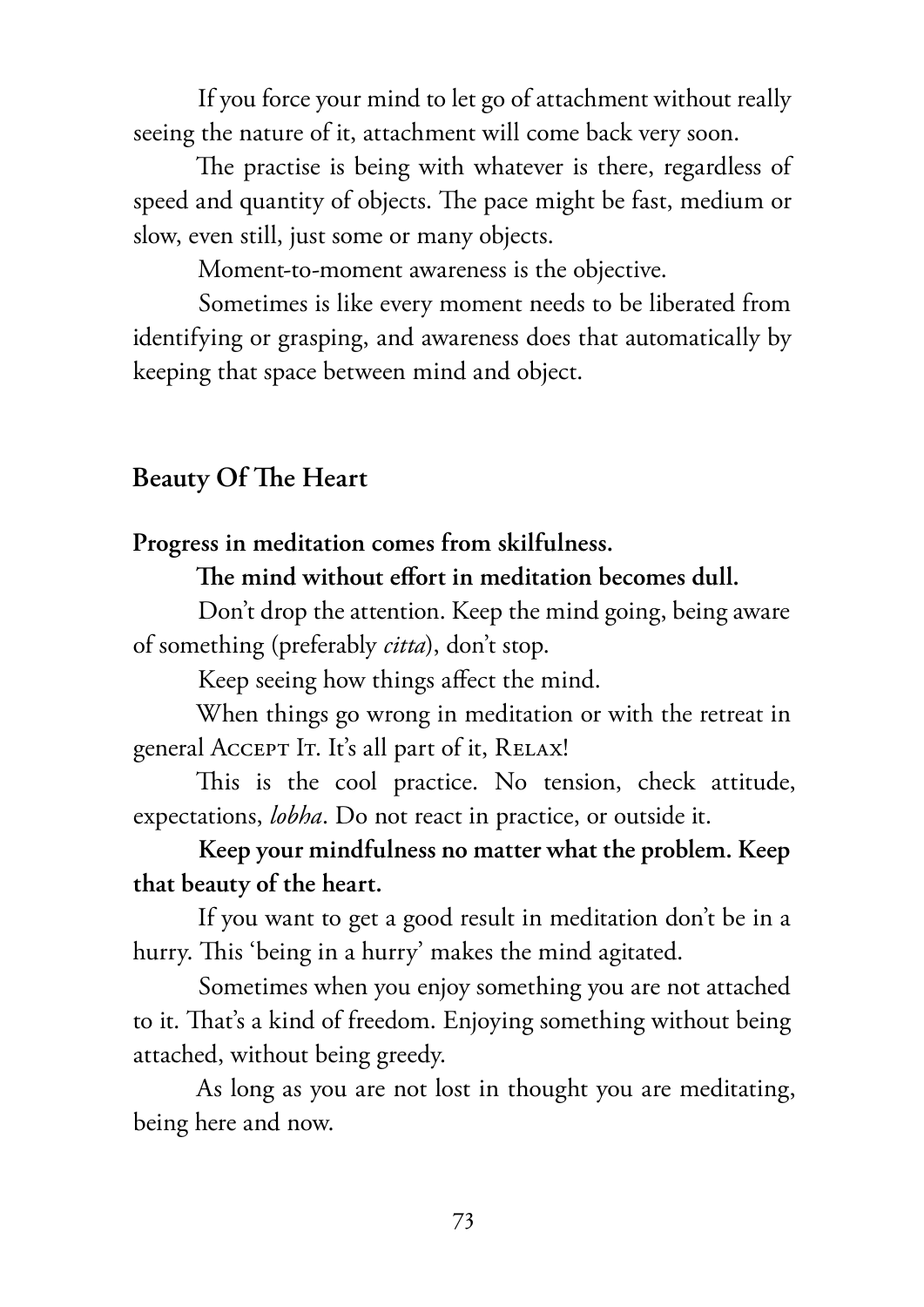Don't think and run around too much. Save your energy.

How is your meditation these days? When you stop thinking, when you even stop labelling, when your mind comes to a complete silence, alert, aware, then you see that fleeting nature, the dream like nature of things.

**If you cannot be mindful in your daily life you cannot develop understanding of life.**

Understanding of life and understanding of Dhamma go together.

First of all learn to live your daily life mindfully, sanely.

Do you understand wholesome and unwholesome states of mind?

This is most fundamental in the practise, really seeing them immediately and by seeing the difference of quality of mind whether they are wholesome or unwholesome.

Let it happen and watch. Don't interfere just be aware.

When *citta* becomes very subtle, easy to lose, or difficult to find and follow, just stay with one thing until things improve. Don't try hard to follow or strain.

If you give, with expectations of getting something back then you get back small. If you don't expect nothing back but you are happy to give, then you get back big.

Just big heart, and you do get a lot back.

'The whole world is in flames' says the Buddha. By what fire is it kindled? It is kindled by the fire of greed, hatred and ignorance. By the fire of birth, old age, pain, lamentation, sorrow grief and despair.

It is not enough just to read an idea or just listen to an idea. It is very important to live it.

If you live it then it can affect your life and change your life.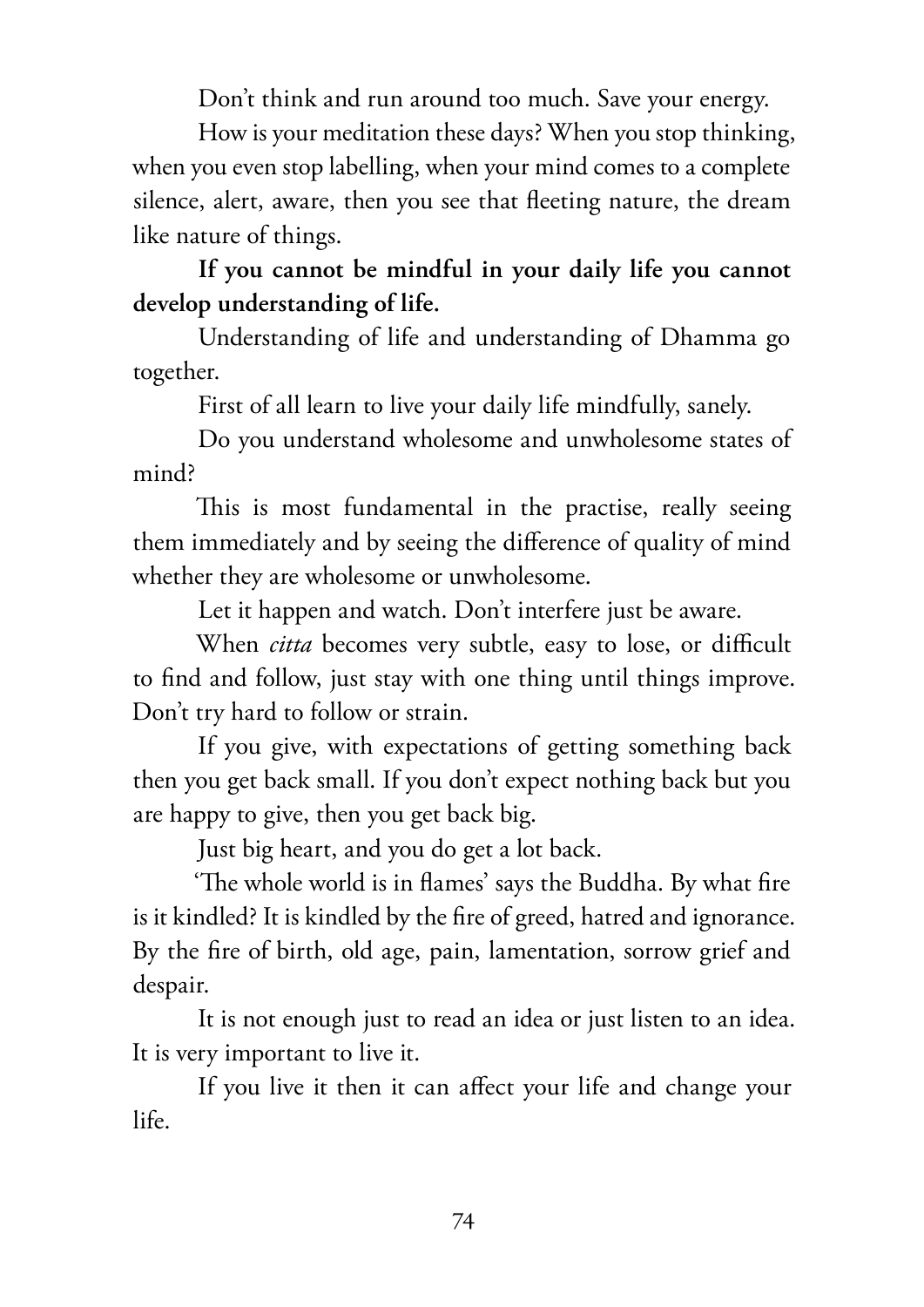The best way to learn Dhamma is from someone who is living it. But you have to be fit to be taught.

There is a point when one has to travel alone. No place, no thought.

Let go of views and opinions (especially good or bad meditation).

#### **RESIST NOTHING.**

**You can be aware of one thing or many, if you see how one thing behaves you can see how all of them behave. When you know one you know them all.**

Watch bodily and mental sensation arising and passing away.

You can stay with one object only if you like. That can be the rising and falling for example. You can stay with it as long as you like.

Listening mindfully, is not just concentrating on the talk, and trying not to miss anything but being aware of that too.

Reading and writing is pretty much the same. 'Keep the finger on the big one.'

'Keep the finger on the big one' means: Know where your mind is and what it is doing.

When you are retreating, you must try not to make enemies and arguments with people and not to take sides with people who have arguments or fights. If you keep mindful, you'll be able to go through without trouble.

Starting out small: Observe obvious objects and continuously. If an emotion appears watch that emotion then go on.

If it is hard to observe one object start observing more. If observing many objects is hard, observe just one stable object. Be always mindful of something.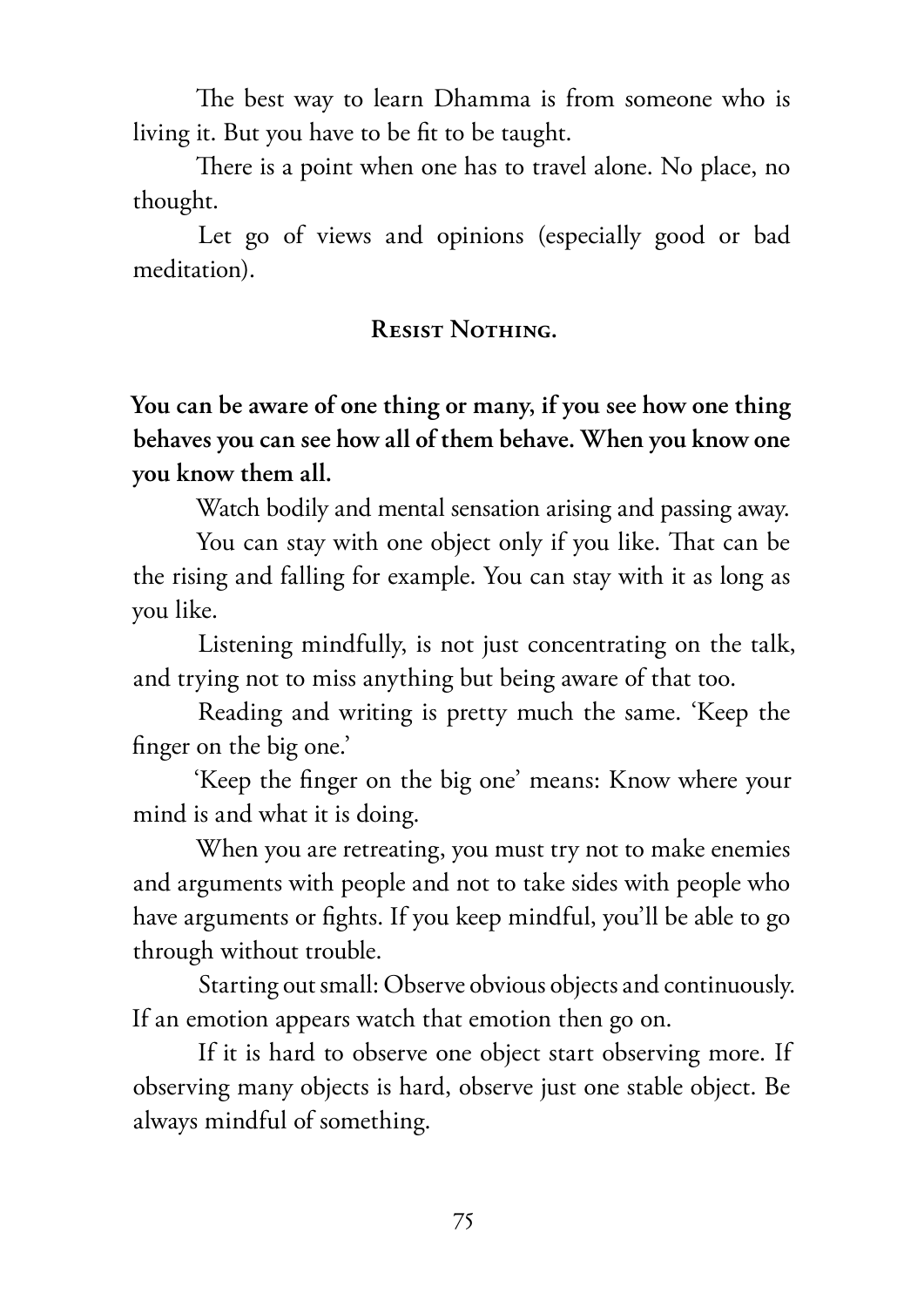## **Mindfulness**

Keep the mind only on what you are doing. (No externals, staring, thinking, listening, planning etc.) But don't focus too hard because that will only tire you more.

When you feel tired, don't worry about it. That's all!

Happy! It is important that you are happy, feeling content and not wanting when you practise. Happiness and contentment are very supportive factors to concentration.

Note the wanting mind, check the mind's attitude when you practise.

**See clearly what's happening in the mind, don't look only at the object.**

## **On The Road**

When you go out of the monastery the mind has a lot more stimulation from a lot of different places and people. So you have to be more mindful then.

When you can practise outside as well as you practice inside the monastery then you know that your practice is good.

Even in the midst of crowded noisy places you can stay calm, in touch with your mind.

The watching of the mind becomes a strong habit.

Note your feelings too. Are you feeling isolated, lonely, is that wisdom, is that *kilesa*?

When you are out always watch *kilesa* arising. Stay close to yourself.

When people talk to you speak slowly and mindfully so that they slow down too. It takes a greater effort, so try relentlessly. Keep to yourself as much as you can especially when it's difficult.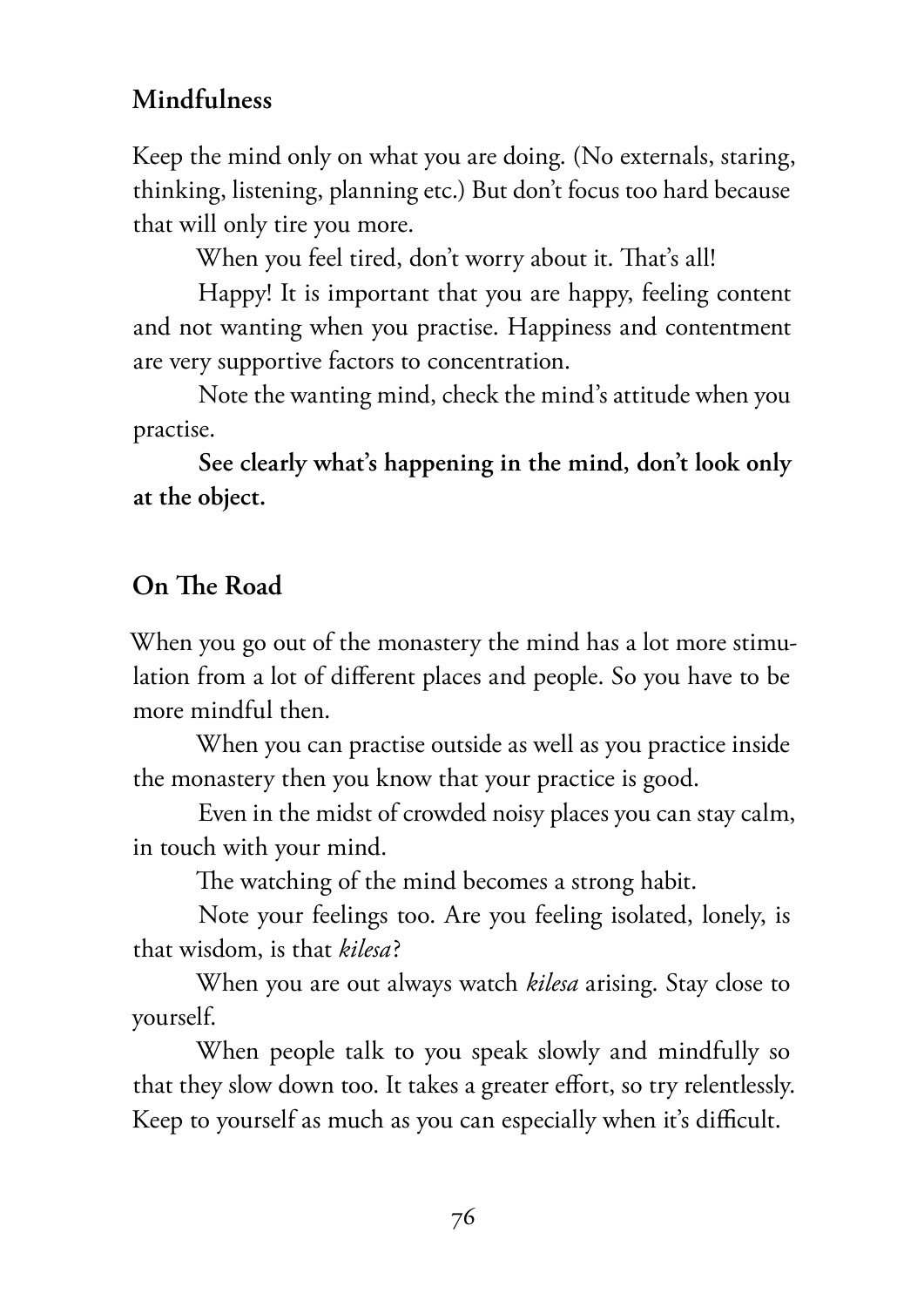When you go back to your country, it's like, 'my friends, my room, my clothes, my familiar hangouts, my possessions, my family.' So you forget the whole thing.

But that is when you must understand the nature of the mind. Out there in the real world your concentration is useless. Mindfulness is what will show you how things are.

Keep the mind interested inwardly not on the road. When you go out the mind starts partying: 'I'm going to break free now!' It tells you: 'Okay, just a little of a much needed break'! And out it goes for the whole trip!

You might find it 'being cold.' Just keep up your *viriya* (effort), keep trying again and again.

You are not meditating in order to calm down the mind but to observe it. To look and see why is the mind like this now and how was it different before. So that wisdom arises from this watching. You get to know what's happening in the mind.

In sitting meditation don't worry about if the objects are very clear or not. Watch the mind follow the awareness. Of course, it is better if the objects are clear, but that will follow later.

The *kilesa* when they know that you are meditating, they stay away from you. They say: Okay, meditate now! But when you don't, they come and attack you when you least expect it! So watch out always, watch the mind carefully.

**If you can watch the mind, watch it in real life situations where it is more natural.**

If the mind is not strong enough then return to your ordinary practice. See how different the mind feels when you are in your room, in the Dhamma hall or the dinning hall.

*Samadhi* is good for developing wisdom (*panna*). It is not good only for sitting practice; you must have it at all times if you can, and investigate things.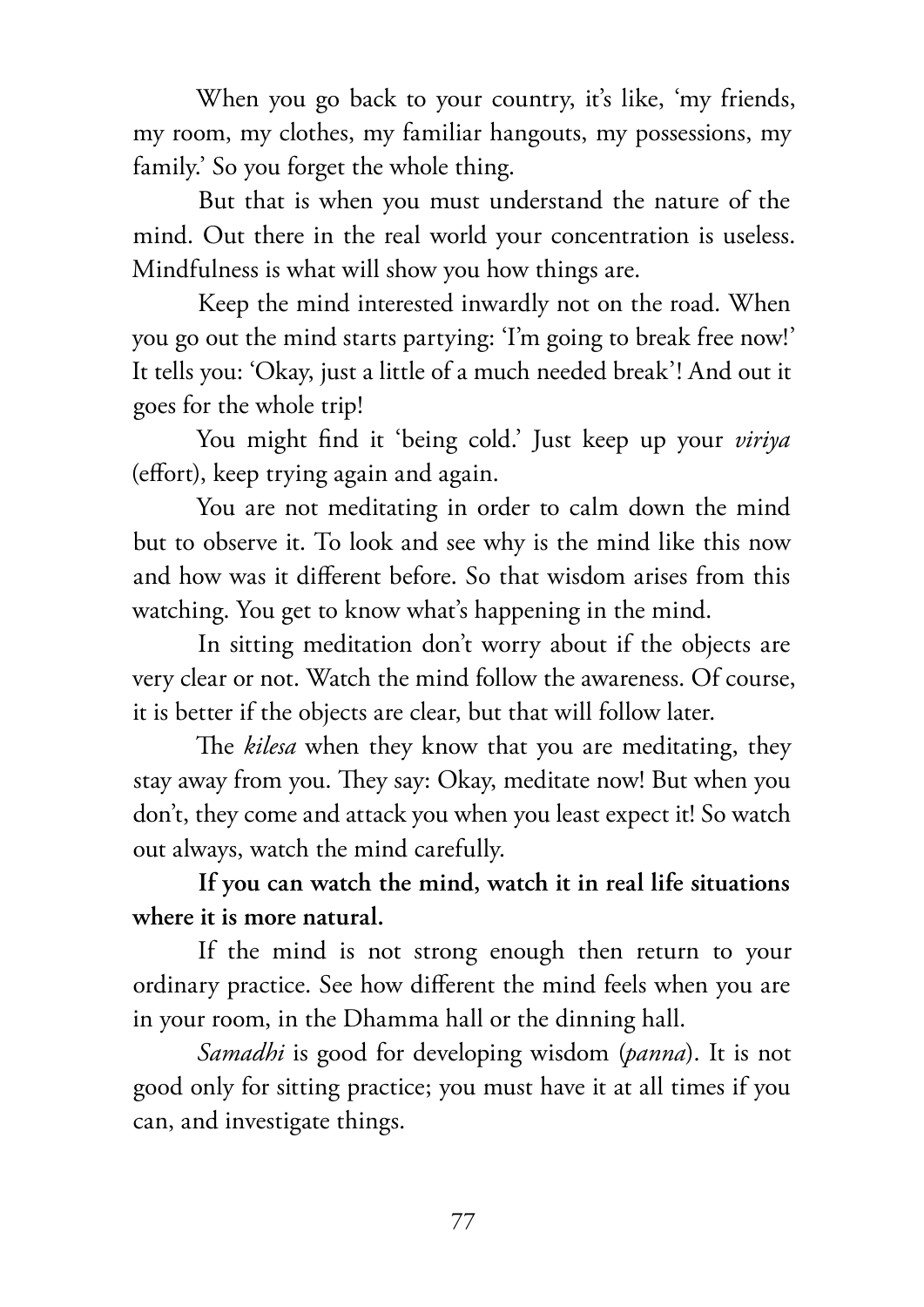*Viriya* is a mental thing, not posture. When you are dying your body has no control, it's the mind that stays mindful.

Sitting and lying meditation is good exercise for *viriya* because you have to apply more *viriya* without the support and aid of posture, but you must not keep falling asleep!

When you are not doing sitting meditation, and you don't have the support of the posture but instead you are sitting on a chair or lying down, the mind relaxes and you need to try mentally harder to keep your mindfulness.

If your *viriya* is really strong, no matter how your posture is, it doesn't matter. You can be upside down!

Keep *kilesa* noted regularly, don't let it accumulate. Keep relaxed, check for tension now and then, check your emotions.

Are they involved? Are you in control? Don't panic if you are not, just relax and get in touch.

The Buddha is not the statues and images in the pagodas that people go and visit all day long. The Buddha is inside you.

Just observe whatever the mind can be aware of at the moment, see how it goes to objects how it feels, be aware of it. When it gets stronger it will be aware of many objects.

Save your energy to last you until the end of the day. Never think like: 'In the morning it is best, let's put all the effort then.' Just practise. Save your energy to go through the whole day, until the end of it.

The mind needs to slow down, become stable.

### **Accept**

If *samadhi* is decreasing, check your mind, what attitude are you practising with?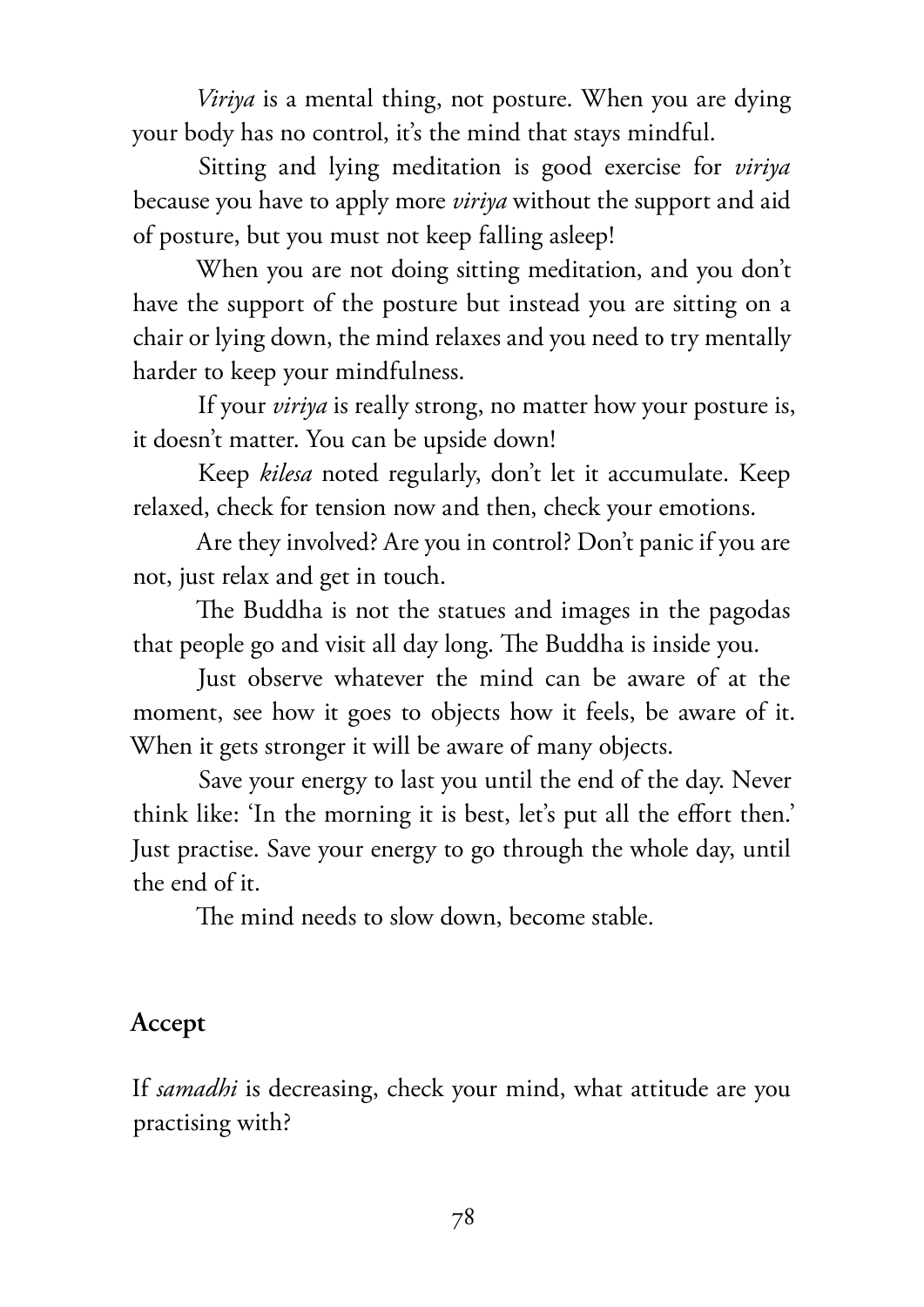Just accept that your *sati*-*samadhi* is not very good at the moment. Just accept it.

You don't have to have great *sati* / *samadhi* to be aware of what is happening now.

How do you feel about your awareness not being so good? Check that too. Keep looking how the mind is feeling always. The mind is always reacting to everything.

When the mind is travelling around the world that is an indication that interest in the present moment is not enough. Put more effort into staying with the present moment.

Are you properly aware? Is the mind interested into what's happening in the moment?

When you are experiencing something new the mind starts thinking. That is natural, nothing to worry about. But when you are aware that the mind is thinking you must take care of it.

Realise that there is not anything we can do about our emotions. They just come and go and feel in certain ways. That's the way it is. No need to worry just be aware.

Sometimes you find yourself with a wrong attitude, and you have to sit and meditate knowing that the attitude is wrong.Just turn this attitude into you meditation object.

Embraced it fully with your attention-awareness and watch it closely.

That can be a very interesting experience.

Be aware of greed, laziness, expecting — whatever might be there.

**How much greed hides in habits? It is because of greed that habits develop.**

**Automatic reaction is always unwholesome, because it comes from habits formed by greed.**

(If you practise the way we practice here), it doesn't matter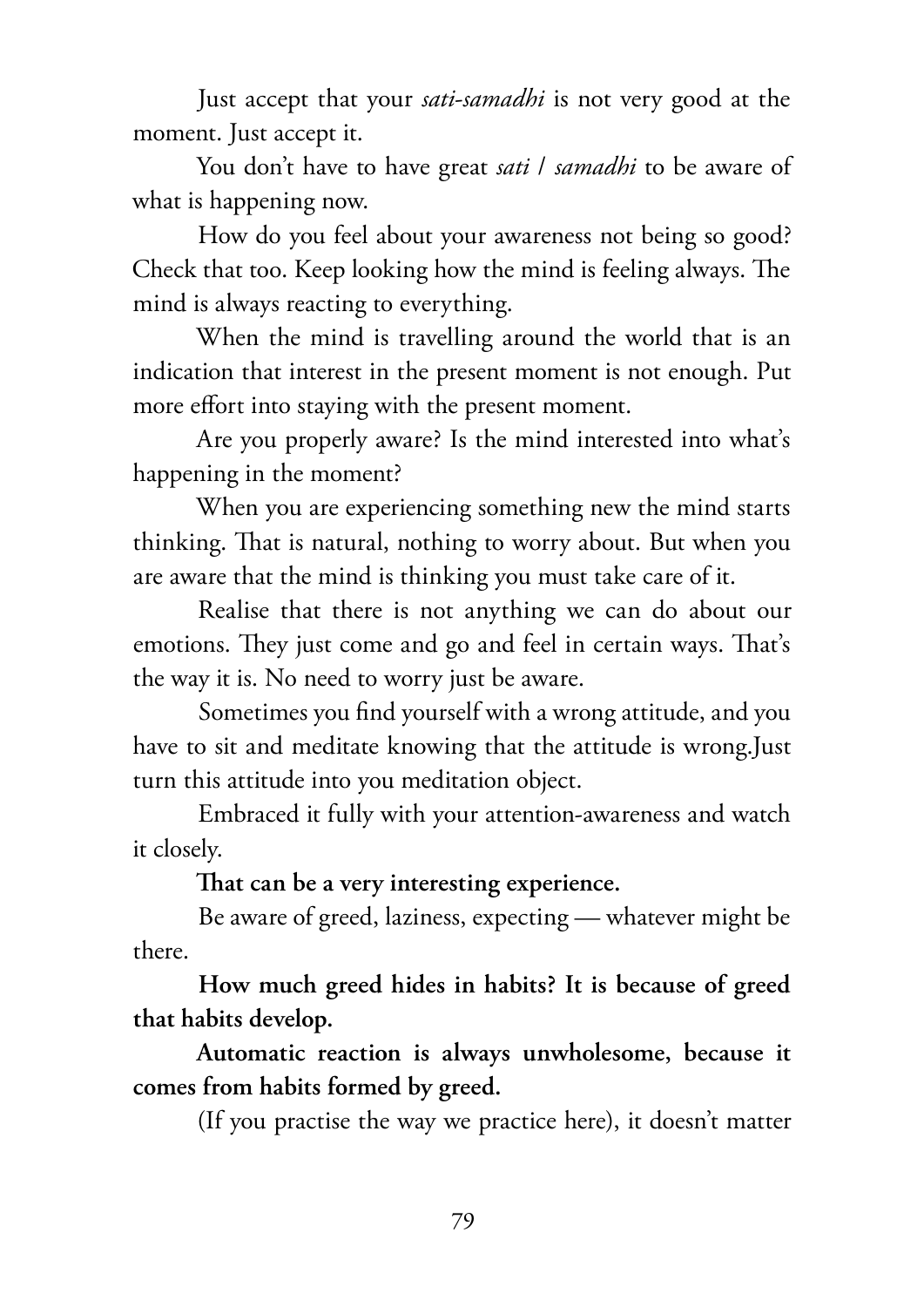how long you have been practising for. If you are feeling very tired you are not practising the right way.

Watching the mind means: knowing what is happening in the mind (emotions, thought process, story making, intentions). **Without getting carried away by it.**

## **Pick It Up Again And Again**

Just observe whatever the mind can be aware of, at the moment. See how it goes to objects, how it feels, be aware of it. When it gets stronger it will be aware of many objects.

You can stay with one object but don't force awareness to stay with one thing and start struggling with it.

Don't think that you have to stay with one object for the sake of developing *samadhi*. That is not good practice. Just be aware of what is happening in the present moment.

When something fruitful happens in meditation the mind feels like its done its job and starts getting slack. Watch out for that mind. Get to know it.

You can't help losing your mindfulness. **Your effort is to start again and again**.

*Kilesa* are always waiting there for a chance to creep in.

What can you be aware of when you are walking? Your whole body? When you find that you are not comfortable look at how you feel about it in the mind.

When mental feeling occurs make it your priority. There is always a certain way the mind feels about things. Look at that mental feeling be aware of it. The same applies to daily activities practice too.

In order for the mind to be observed constantly, it has to be balanced, relaxed, settled. Check all the time the state of your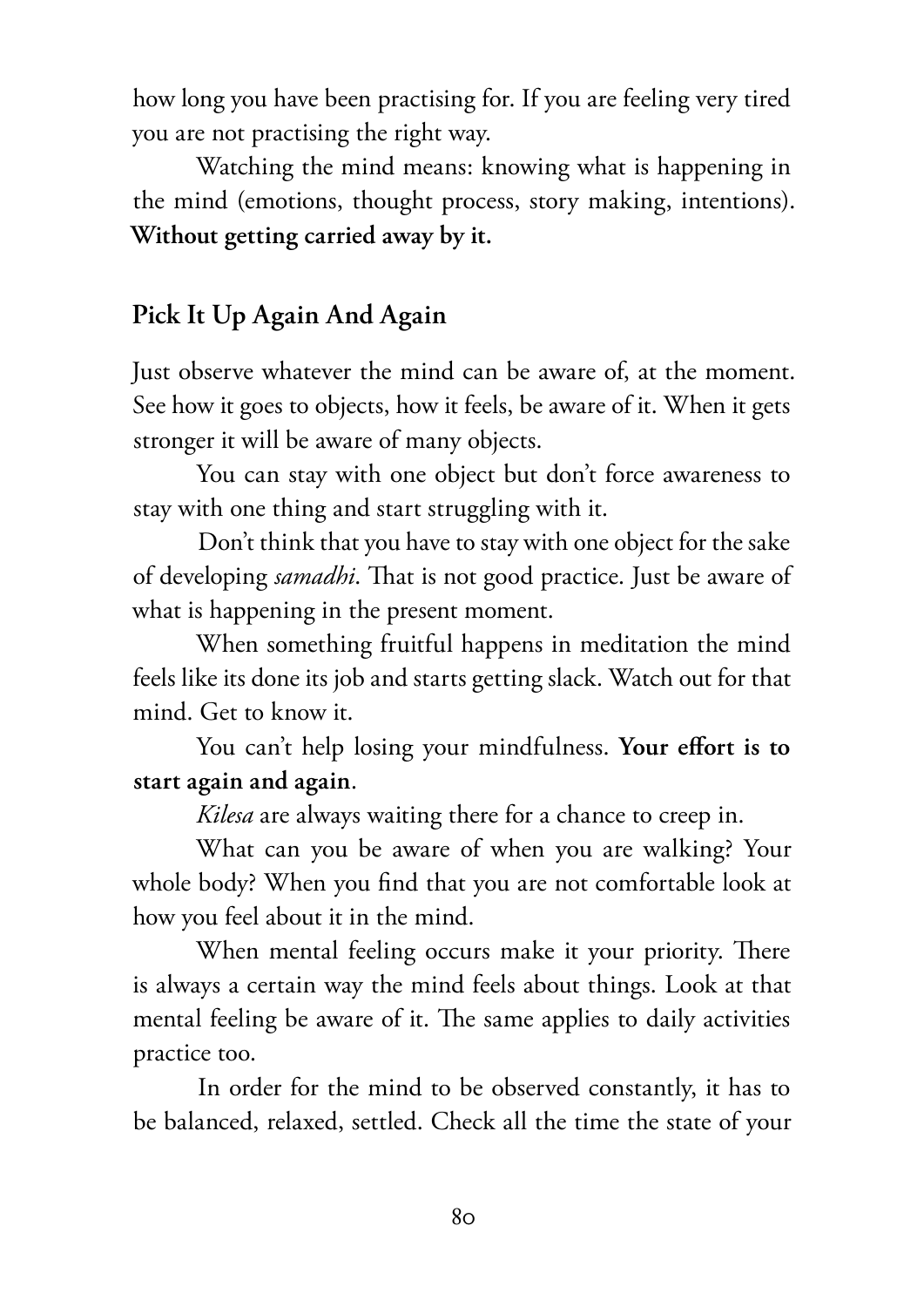mind. Relax and watch, relax and watch, and the practice balances up. So balance the mind, be mindful, happy and keep going on.

Never think or ask about the momentum to come. Just meditate. Peacefully. Continuously check attitude and relax.

In the evening when it feels like the practice is not so good, don't try harder in order to 'fix' it or something. Fix your attitude and meditation will happen by itself.

#### **Meditation is paying attention and not the result of it.**

The mind in the background (watching mind) is the important thing not the object.

**Never do anything in a hurry.**

If you feel groggy! (unsteady, shaky) take some mindful deep breaths.

An American professor arrived today and introduced us all to the latest American term: "Obsessive Compulsive"!

When the mind gets calm, *samadhi* arises. The mind should use these qualities for attentiveness, otherwise sleepiness will come in.

When restlessness arises, turn it into your object of observation. It does not matter for how long. Awareness is what matters. Later on when you see the cause of it all it will stop by itself. Don't try to stop it.

Keep looking and asking: How does the mind feel?

The simplest thing in daily activities is to know if you are aware or not. That's all. The important thing is that you are aware all the time.

The state of the mind is what is important not the actions, **movements etc.**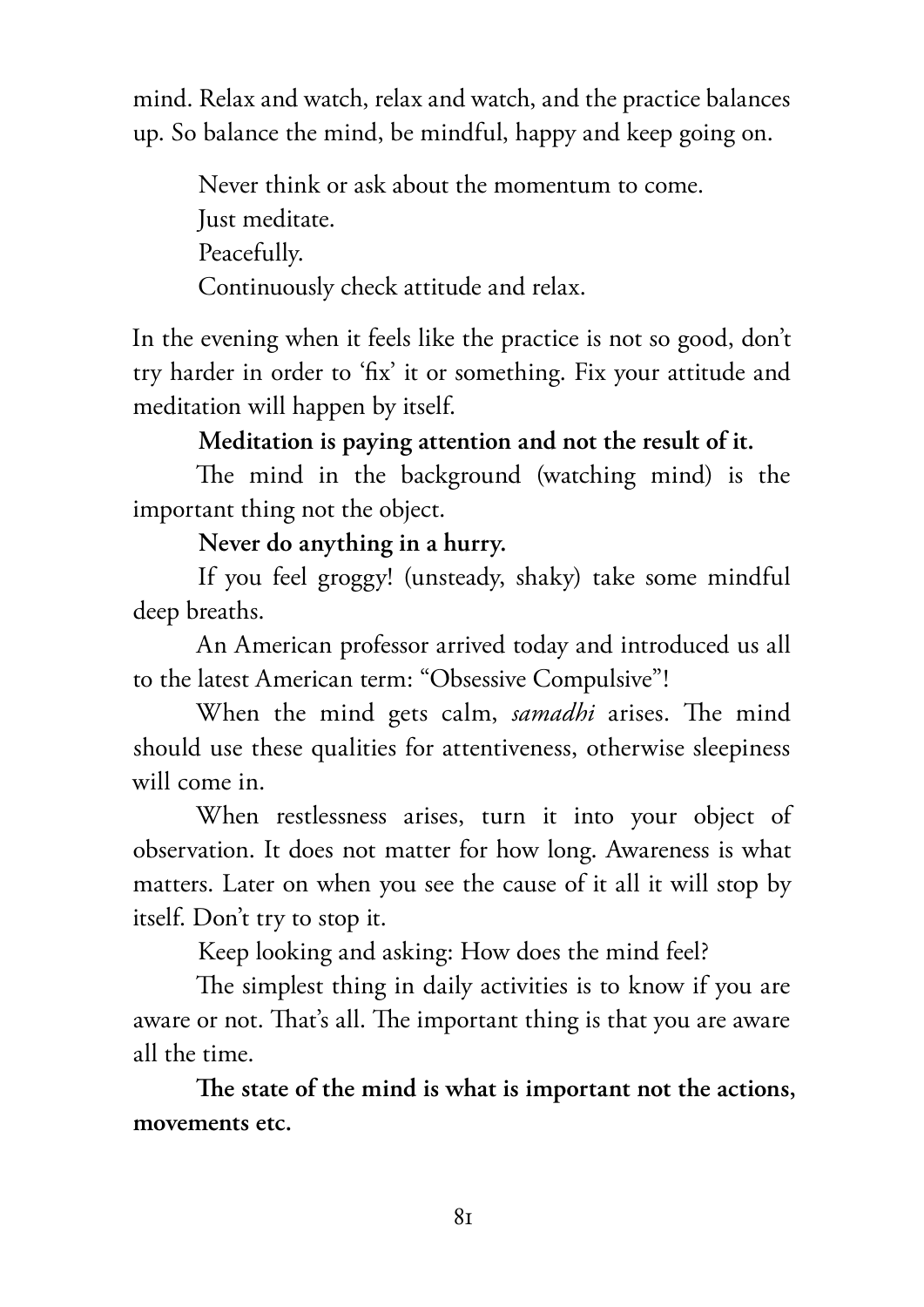See the thought process but not the content. Just process, just feeling.

You don't identify, you don't analyse, you don't reject what you are experiencing. You don't identify with anything at all. **Not even good thoughts.**

Thinking creatively all the time can become a problem.

If you like you can stay with one object that's fine. Get into it, below surface level and observe it. But you don't have to. You can switch to another object or other objects.

When you feel hunger, coldness, don't judge and name these sensations, just observe them and they will go away.

If you know that there is awareness, it means that you are mindful already.

## **Suffering**

Suffering?.. It's no problem! You have to know suffering in the smallest detail!

> You can't learn the Dhamma in luxury because in luxury and comfort you don't get a chance to go against the defilements and develop *parami*.

> We must depend on patience, restraint, renunciation and frugality. When you feel distressed it's not that the mind is distressed, **defilements are distressed**.

*Lobha* is not me-mine Lustful mind is not me-mine Anger is not me-mine.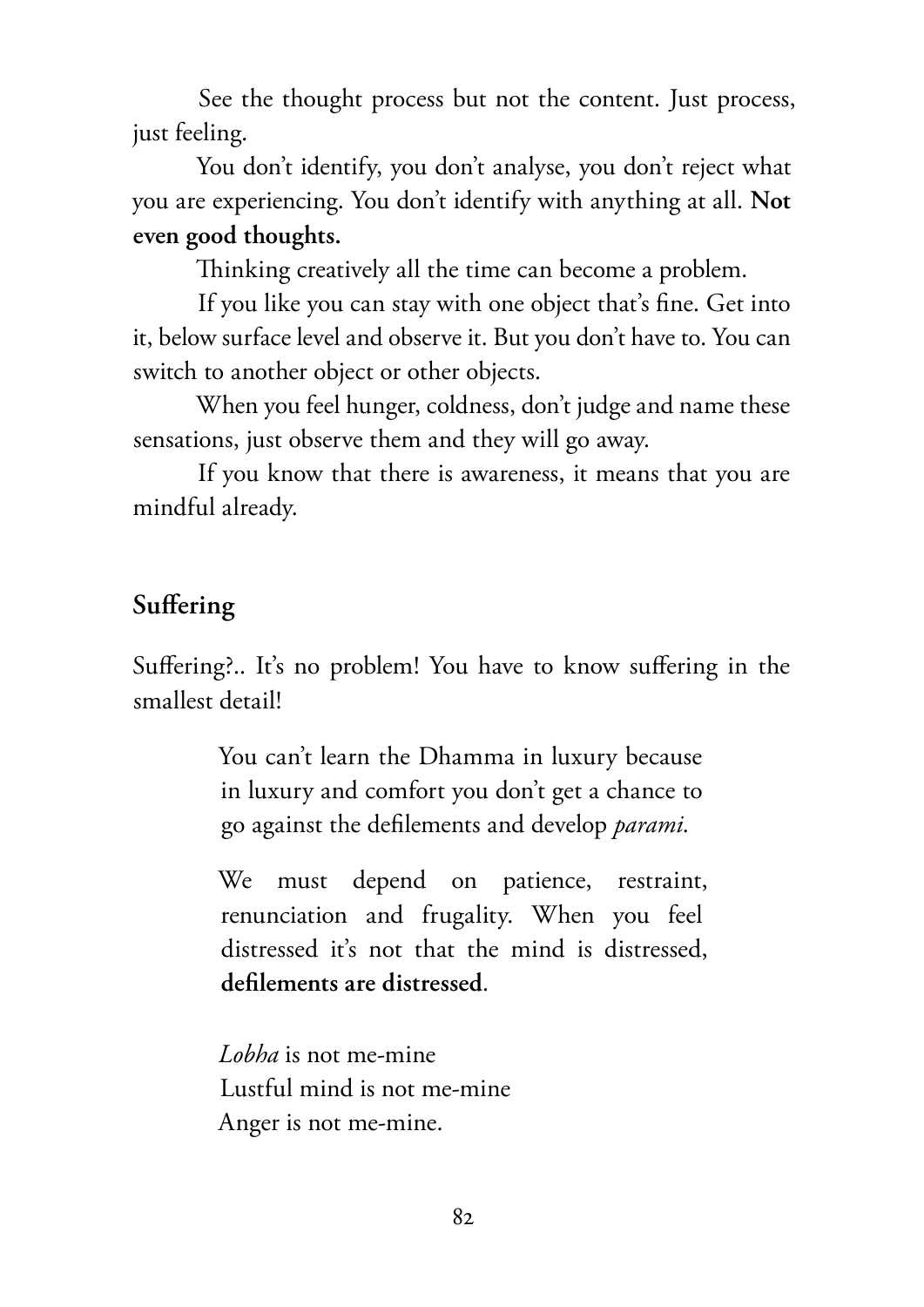You don't ask 'good attitude or bad attitude'. Just feel, does it feel good, comfortable or uncomfortable and painful; that's how you know.

The mind is one object of awareness; the breath is another and mind object is another. They are all present in the field of awareness.

In meditation you don't get into a fight and you don't run away from it.

You watch. You don't blame yourself about what's happening. Just watch what's happening.

The problem is short and little but we make it very long and carry it around and exaggerate it.

**You must not look at images and concepts because the more you look at them, the more they grow and expand**.

The moment you stop looking at reality the mind turns to concept. The more you stay with *paramattha* the easier it gets.

Look at the increasing and decreasing intensity of things, and don't try to stop their impact, their force.

If there is niceness **look** at that niceness, don't just have a good time.

You shouldn't try to create any particular feeling. Just know what feeling feels like as it disintegrates and vanishes.

The past and the future, they are a trap! No matter how attractive they look. When you go to sleep observe your mind but don't drift into past and future.

When we practise we give our selves a direction and from there we observe what's happening on the way. And that experience gives rise to wisdom and knowledge about ourselves also.

**To be able to go through the hard times makes one more skillful and courageous.**

Don't think how tiring, boring, difficult, frustrating, com-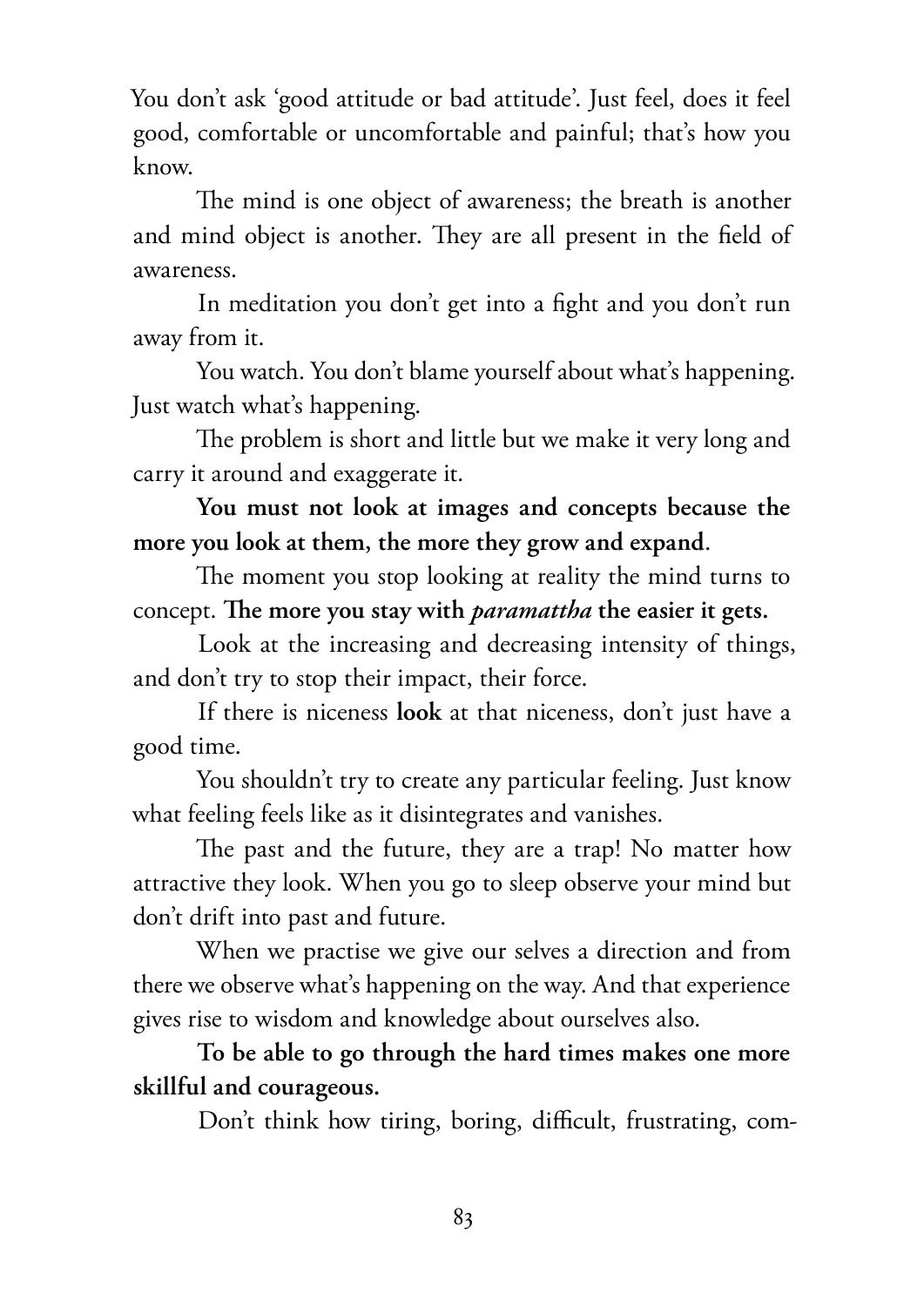petitive things can be (how hard to be mindful is). Because you will exhaust yourself and hinder yourself.

Think instead how meaningful it is. Think about the benefits that come with the practice.

The negative thoughts are hindering, they are Mara, defilements trying to stop you from trying.

Any kind of thought that makes your mind uncomfortable, unhappy, tired, disheartened is definitely a defilement. So always challenge your ideas.

### **That Is The Solution**

When you are on retreat meditating, you are in the shade, in the coolness but you don't realise it. Only when you go out in the heat of the sun do you see how beneficial, not boring, not hard it was in the shade, and how hard it is now in the sun.

> Don't think, trying to find solutions for your 'problems.' Relax, let the mind become clear and relaxed again and you will see clearly. That is the **solution.**

If you are thinking, it's not 'as it is.' You are creating something.

In ultimate reality there are conceptual consequences i.e. if you kill somebody you will suffer the consequences of all kinds that come along with that action.

In practice it takes thirty to forty-five days for *samadhi* to reach full development.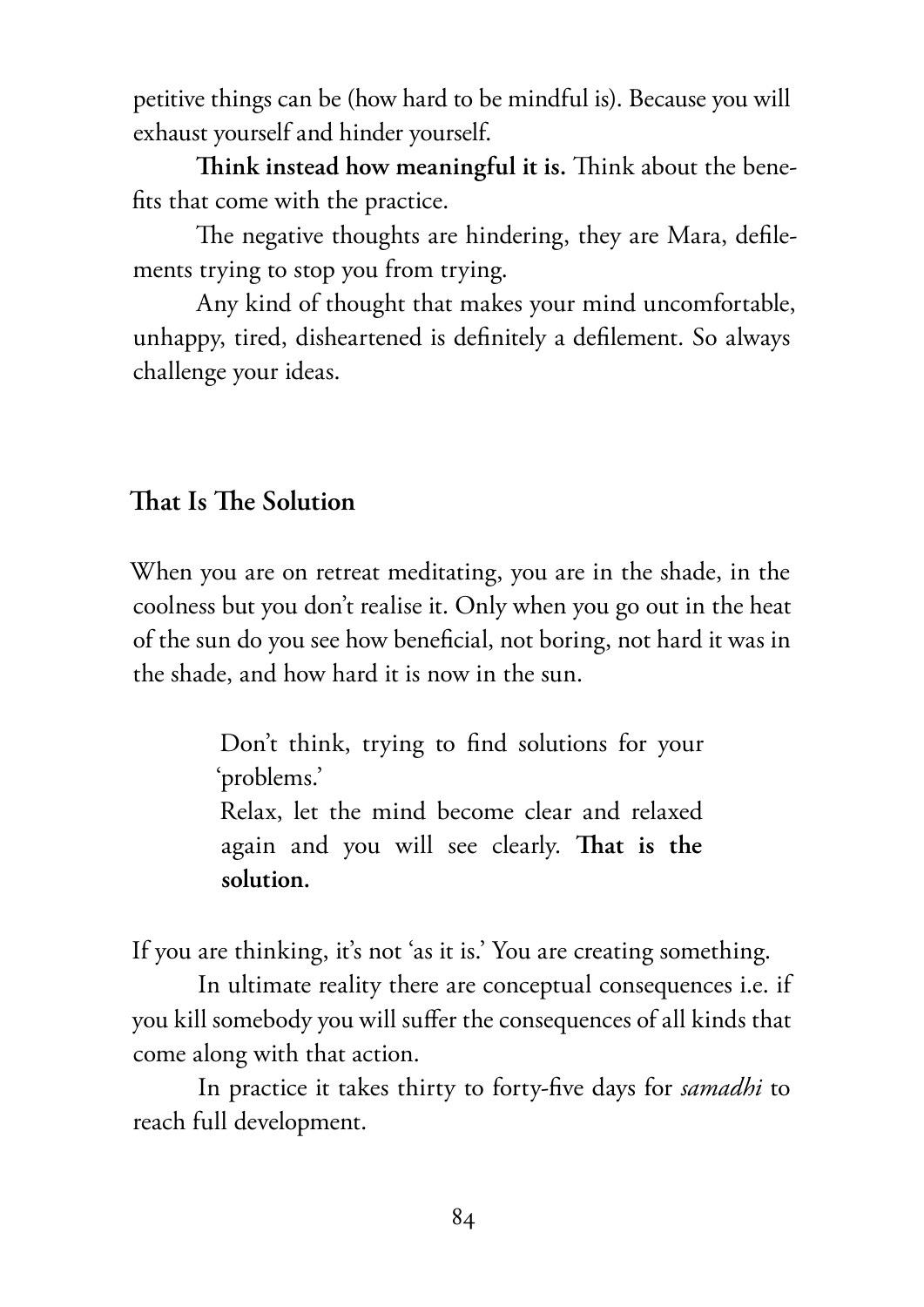**Your life is a reflection of your mind. What gives our life meaning is wisdom. You have to have the courage to live with just yourself.**

Watch how the *kilesa* arise constantly in the mind. The *cittas* are *kusala* (wholesome) or *akusala* (unwholesome) It's not 'Your' *kusala* or 'Your' *akusala*.

Whatever feels good or bad, as in seeing, hearing, smelling, tasting, touching and thinking and your state of mind are related and connected. Don't overlook that relationship there.

Never act with agitated and blurry mind. It will always cause you to do wrong.

Develop equanimity towards all phenomena.

Keep checking, is the mind pure, clean, or not? It is very important and useful to see the state of the mind clearly. If it is not pure, **you must work** to purify it.

When *sati-samadhi* is not so strong and you look at the mind, the mind wanders. Meditation is not long and big. It's moment-tomoment awareness.

## **Who is meditating? A series of consciousness! Who is experiencing? Formations! Meditation is happening by itself, nobody does meditation.**

Watch out for the interpreter in the mind! You interpret, you react, you interpret, and you react!

But if you don't interpret you stop reacting. So keep doing that for a long time until you stop interpreting and reacting. Then you see what's really there.

Wisdom is not you it is just a function of the mind.

There is a distinct space created between the object and the observing mind. That is the way things should be in practice.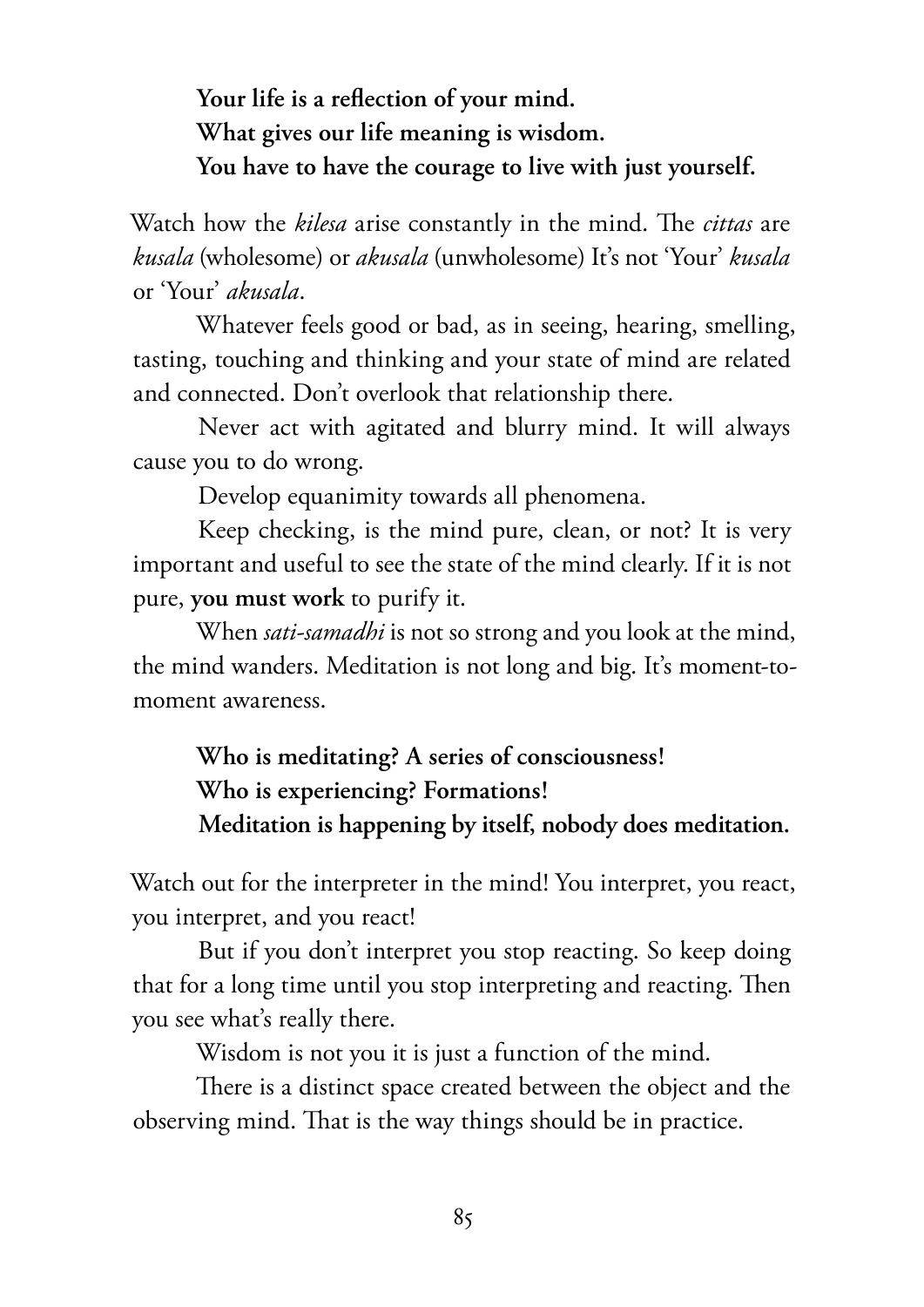Note that 'I am a better meditator than others' mind, it's very, very dangerous.

Somebody walking, somebody talking, it is too noisy in here so many cars pass by, what shall I do? All sorts of thoughts come to your mind. So be aware of your thoughts coming in your mind, and that you are interpreting and commenting. Just know, that **because** of that sound **there is** feeling going on. When you become more aware of your reactions they become less and less.

After awhile when you become aware that you interpret and react, interpreting and reacting stops.

When we stop interpreting and reacting we experience something new: **Not thinking**.

Just become aware of it. Things there stop having identity.

So when you stop thinking you just come in touch with it. You can't grasp at anything any more. It becomes slippery and vague and that is the way it should be actually.

When you stop wandering, you can be aware of that thought, liking or not liking. It's our interpretation, we are conditioned to like or dislike something. So it is our conditioning.

The important thing is not to react too much. But don't try to not react too much!

So when you notice an odour, you are just aware of it, because of this odour there is this consciousness.

So, object and sense base and consciousness. You can be aware of all three of them in your meditation, but to be aware of one is enough.

When you change objects don't think about them. It is the way the mind looks at experience that makes things better of worse.

Joy is very close to interest, if you have interest, you have joy.

Watch your greed and desire just as mental processes arising and passing away without backing anything up with an 'I'.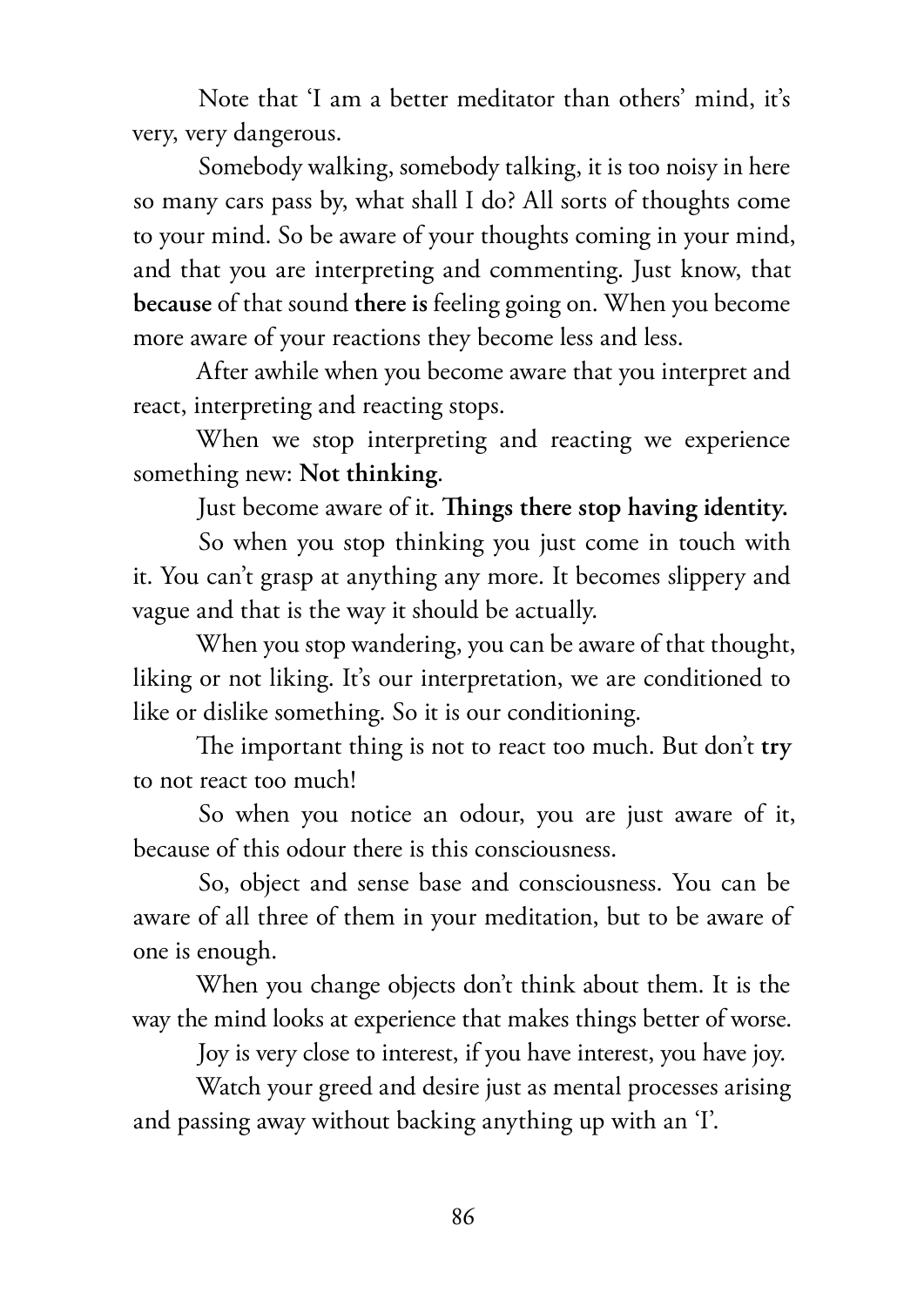**What we want is limitless, but what we need to be happy is very little.**

There is not a 'God creator'. This is not somebody's creation, this is natural phenomena behaving the way they do because of cause and effect conditions.

Watch that disappearing again and again, if you watch the passing away you develop sharper awareness.

If you need to keep alert note two phenomena (objects). If two many objects come and hit the field of awareness and the mind cannot cope and gets agitated (seeing, hearing, bodily sensation) and you are experiencing loss of clarity, then try to limit the objects. Stay with one or two only.

Can you see the observing mind arising and passing away?

The only way to overcome Samsara and become liberated is to watch this mental and bodily process. Through and through.

Keep your *sila*, purify your views. This is the only way.

Why do you need more-so much knowledge? Then you don't really develop the emotional, spiritual, and psychological aspects.

Self discovery-mindfulness: You learn more and more about yourself, about your mind and body, how they are related to each other, how everything affects your mind and body.

You see, you hear, you touch, you smell , you taste, you think. It affects your body and mind. Every relationship with each other will affect your body and mind. Depending on how healthy that is, it will have an influence on the world around us.

You have to carefully watch how you affect others in every way, whatever you do, whatever you say, **how does that affect people and the surroundings?**

Also to get absorbed in something, any activity (watching the sunset) is a kind of meditation.

Don't create. If you create in *Vipassana* it is very dangerous.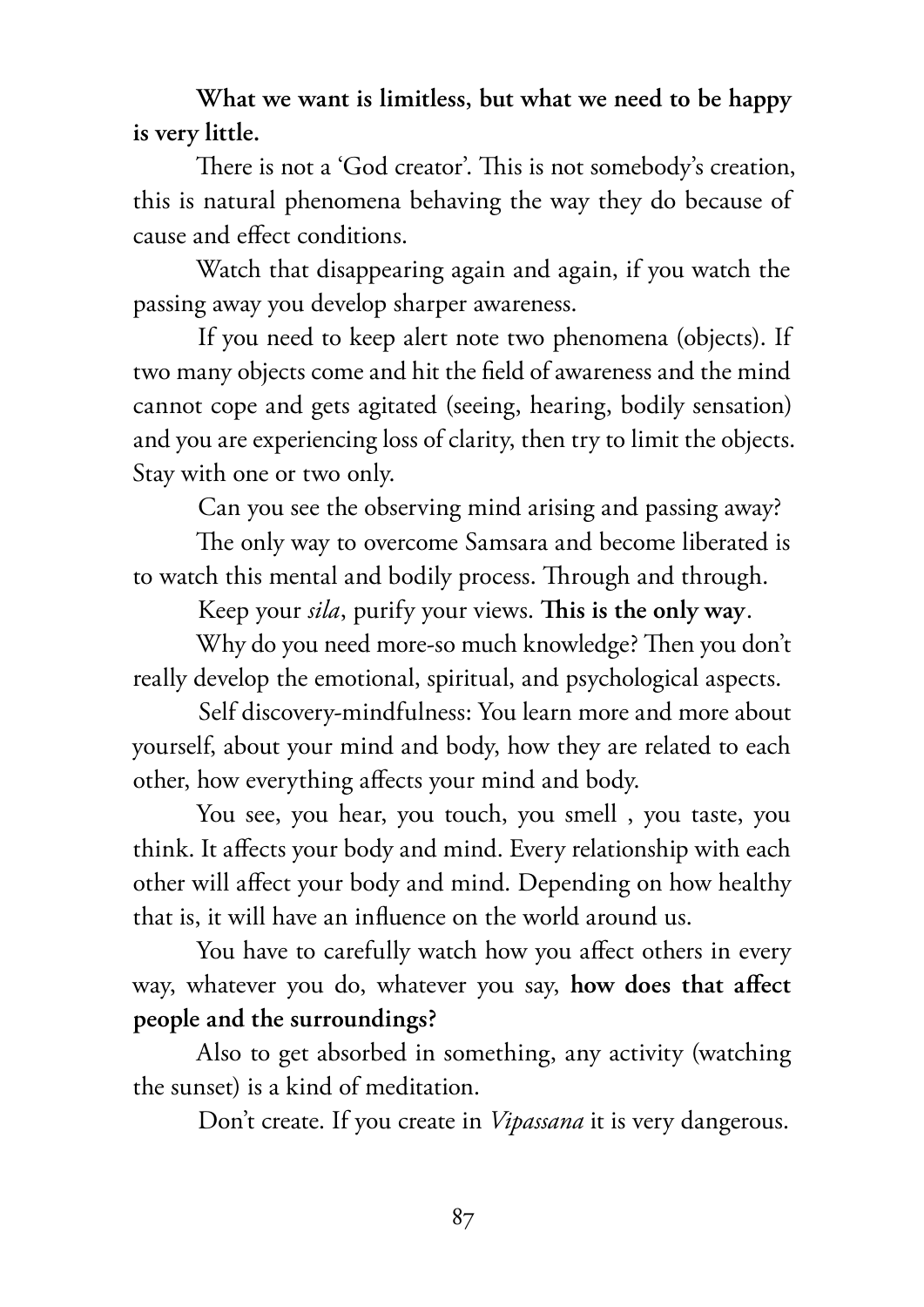Be aware of the liking and enjoying mind when you are thinking.

Look at the knowing of the mind experiencing mind objects and the knowing of the mind that is separate from mind objects. See the difference?

### **Just Mindfulness Is Enough**

The main concern is whether awareness is there or not. Not the **object.**

Just observe: Is there knowing or forgetfulness, collected mind or scattered mind?

All these techniques can be combined and used, all in one sitting if that helps to keep attention flowing.

You don't need the aid of *samatha*-*anapana*, etc. in order to boost your concentration. **Just mindfulness is enough.**

You can just keep it simple when dealing with hindrances. Just ZAP them! With your Super Mindfulness eyes!

Keep reading and writing to an absolute minimum and do it mindfully or it interferes with the momentum.

If you are already tired, the motivation in your practice is not wholesome. Check that out. Tension might also be behind that.

Present moment: That's what we do here. If you practise like this everything will be revealed to you because everything is in present moment. Nibbana is in present moment!

Consciousness is energy. Every thought is a different mind. Just observe, don't fight.

The mind doesn't need to be tense because the object is tense or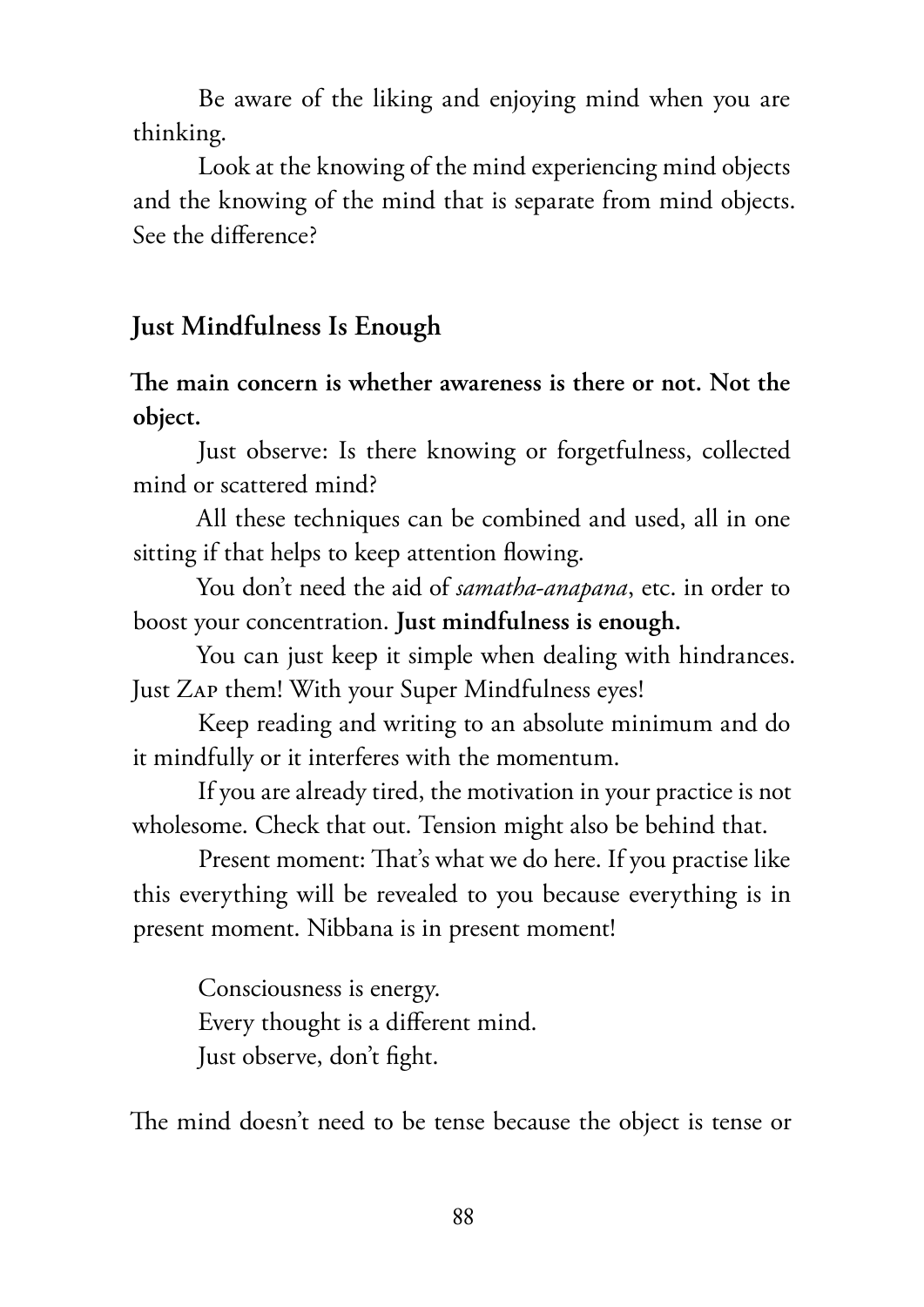whatever. The mind watches calmly. (Actually tension can only be felt in the mind, tension is in the mind but the observing mind can be relaxed.)

It is important to understand the nature of defilement, not avoid it. Watch it pass away.

Even though you might be watching concept and defilement arises, watch the defilement. Because when you are knowing the nature of a defilement then it becomes *paramattha*.

Just like when you watch your thought process. It is just another thought. It is just another defilement. Defilements are not 'You' or 'Yours'. They are passing by just like thoughts.

Turn them into your observations. That is all. Let them go no matter how tempting they dress up for you.

### **Keep that observing distance between you and them.**

So when you observe a defilement arising don't stay with the identifying panicking mind but the knowing of it, which is *paramatha*.

It does not take the experience for reality but knows it as just another object arising and passing away. Stay with the knowing mind. By doing so you don't identify and you repel *kilesa* (defilements) at the same time.

When you are thinking with awareness, it is practising it is mindfulness. But better than that, to get the mind used to watching *paramatha* rather than concepts.

Make it **aware** of concepts.

It's okay to know you are thinking, but don't get involved.

When you come back from forgetfulness, don't look for an object look for awareness. Where is awareness? Take it from there. What is it aware of? What does it feel like?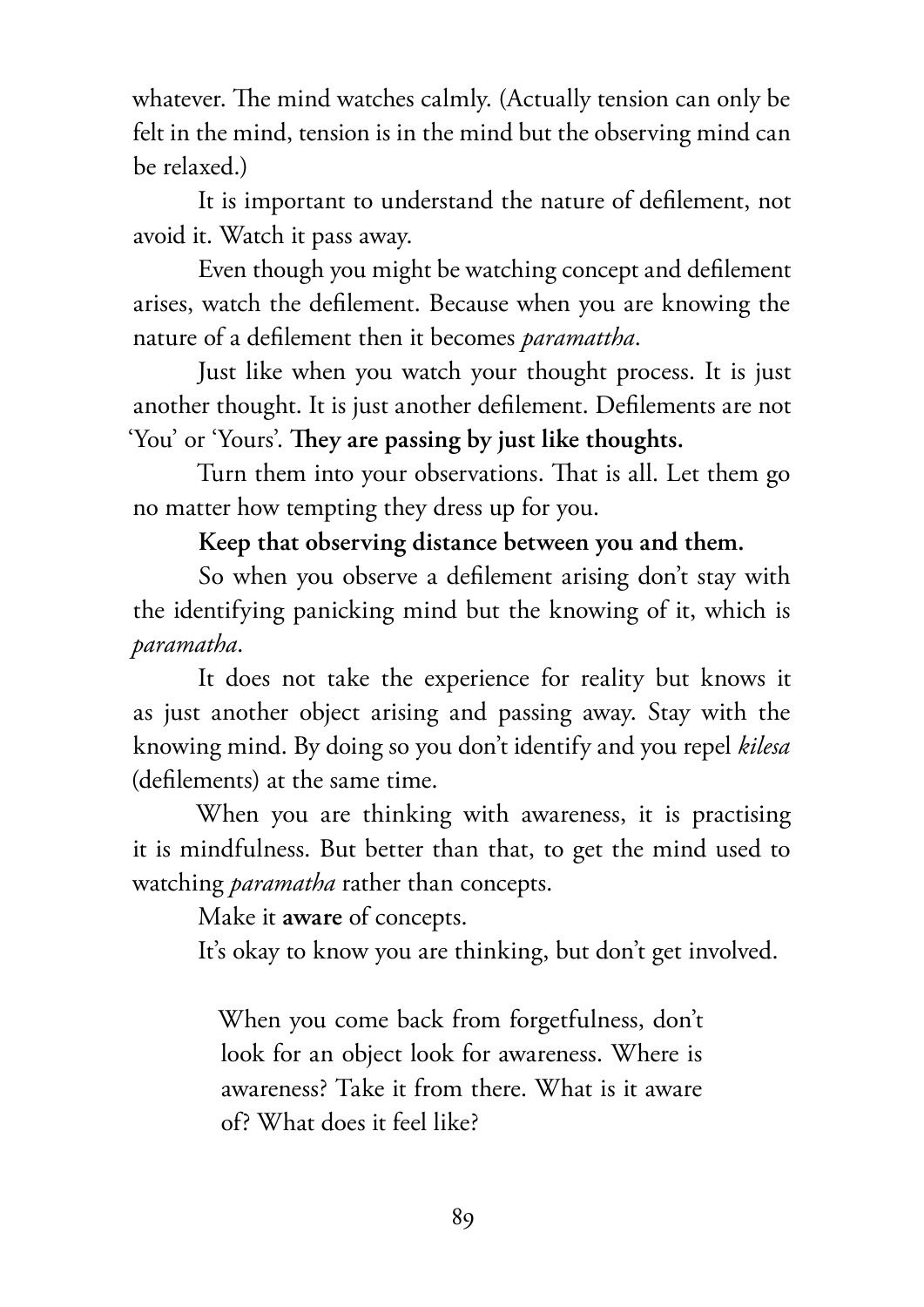It's okay to stay with one object only, for some time, maybe just to give yourself a break for a while. And you can stay with one object for the whole session if you like as long as you are aware of seeing the rising and passing away.

## **Transformer**

In *Satipatthana* practice there are also *Jhanas*. These are degrees of absorption into moment-to-moment observation, which leads to very powerful states known as the '*Vipassana Jhanas'*.

# $\ddot{\mathcal{S}}$

**Double trouble.**

Two realities, Conventional and Ultimate/*Paramattha*. **Hurting… at the same time!**

**From moment to moment. And never for one moment apart from…**

**Sickness, decaying, dying.**

Because the 'arising and passing away' started at this stage you tend to get overcome by feelings of anxiety or terror, and so on. But not necessarily, only if you identify with the experience and you think there is 'You' there, then that is going to happen.

But if you don't, if you can see that these phenomena are impersonal, it will be a different story. Just watch without thinking.

Of course you get a bit exhausted and sick and tired by the intensity of the 'arising and passing away' but you must not lose sight of it. Never.

*Kilesa* will attack immediately as your wisdom weakens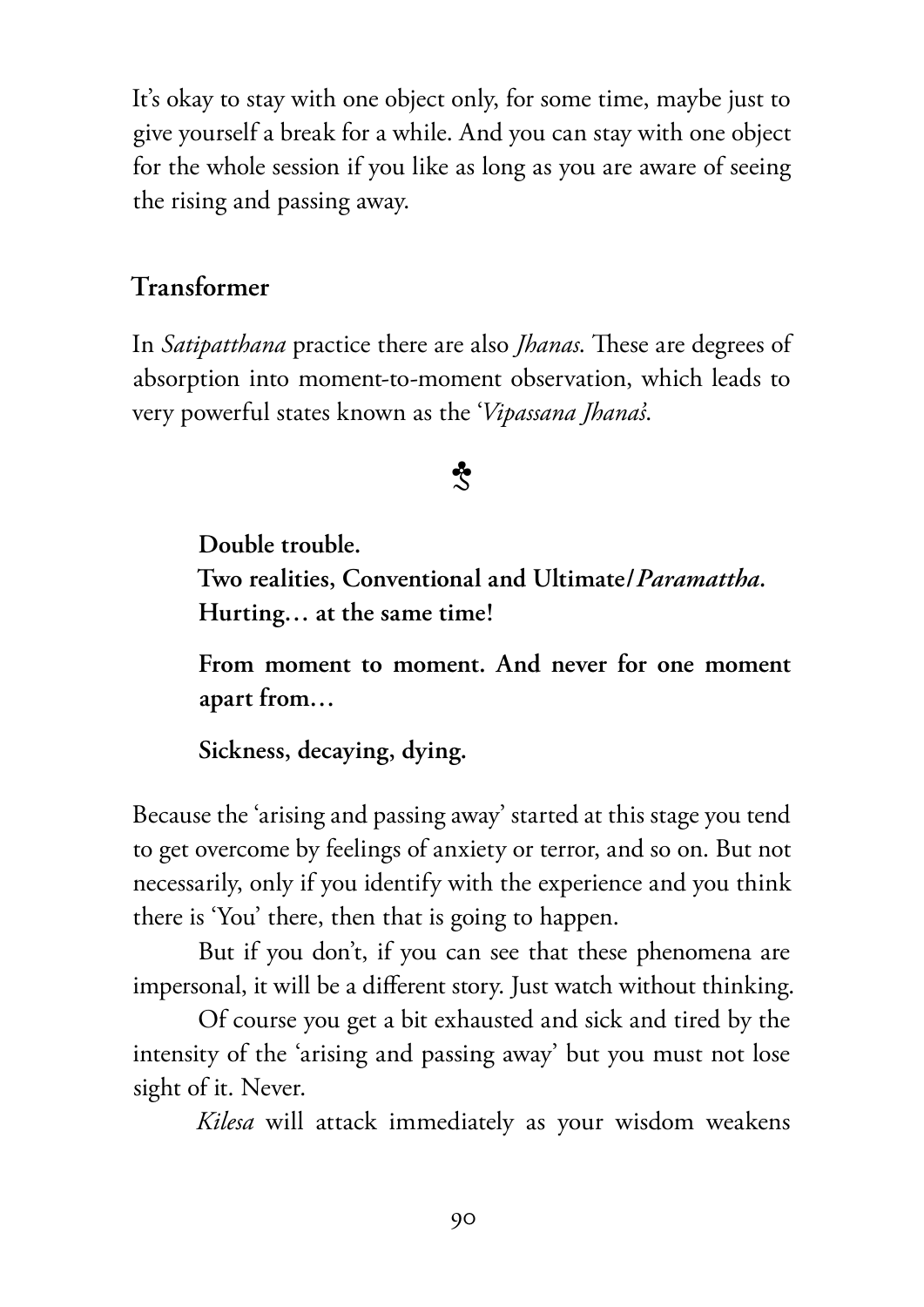because of the absence of arising and passing away of phenomena (gaps in the practice). This is **not the time to stop** watching 'arising and passing away', no matter how sick you might be from it.

#### **We… are not living, we are dying!**

The only way to deal with the body and mind process is to look at it even more closely.

**Nothing seems real… Meaninglessness… Delusion... No control….**

# $\ddot{\mathcal{S}}$

It so happens, when you are sitting you might be feeling like you are in a different place, other than the one you are sitting (lose your sense of place), and that it is a different time and not the part of the day that you think it is (lose your sense of time).

That is so because time and place is a concept. Concepts start dropping at this stage in meditation. You come into contact with the **'conceptless'…**

# $\frac{1}{\sqrt{2}}$

Welcome, to the world of disintegrating phenomena. The land of... instant arising and passing away. The instant you are aware of anything it's disintegrating, it's disappearing.

All experience here, loses totally all significance. And nothing can be ever gained. Because whatever that experience might be, is disappearing along with the awareness of it as soon as you can know it.

Just phenomena.

Due to that kind of nature, whether it is experience of the body or the mind, it cannot possibly be owned by me or anybody,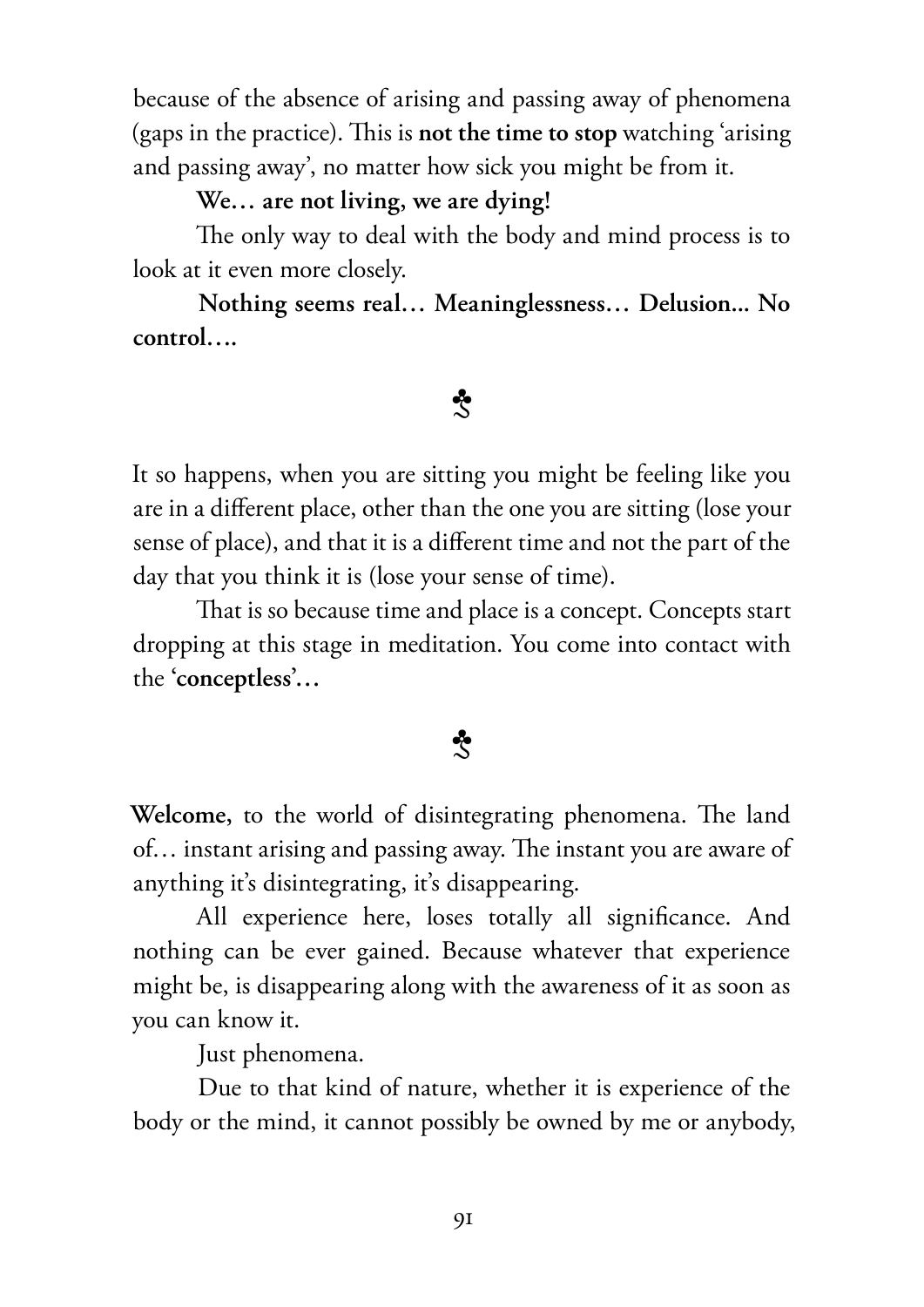it cannot possibly be me, or anybody, it cannot be created by me, or anybody.

Just phenomena.

## $\ddot{\mathcal{S}}$

#### **Face to face with Ultimate Reality and… Concept free!**

So far apart and yet so close. 'When you know your self you know all'.

There is no more man or woman, no human race, no animals no birds, no snakes no insects, no fish, no trees no clouds no Universe. No 'borderline' in between. All is One: One kind of nature.

Only causes and conditions, because of causes and conditions, causing causes and conditions.

**Having a different mind, being in a different world!**

...The mind is just not the same any more... the world is **just not the same any more.**

# $\frac{1}{2}$

Possibility and change… Perceiving the Grave Danger… The dawn of a brand new Terror... There is **only** one path that's got to be walked down now.

Out of delusion. Out of suffering. Out of Samsara.

## $\ddot{\mathcal{S}}$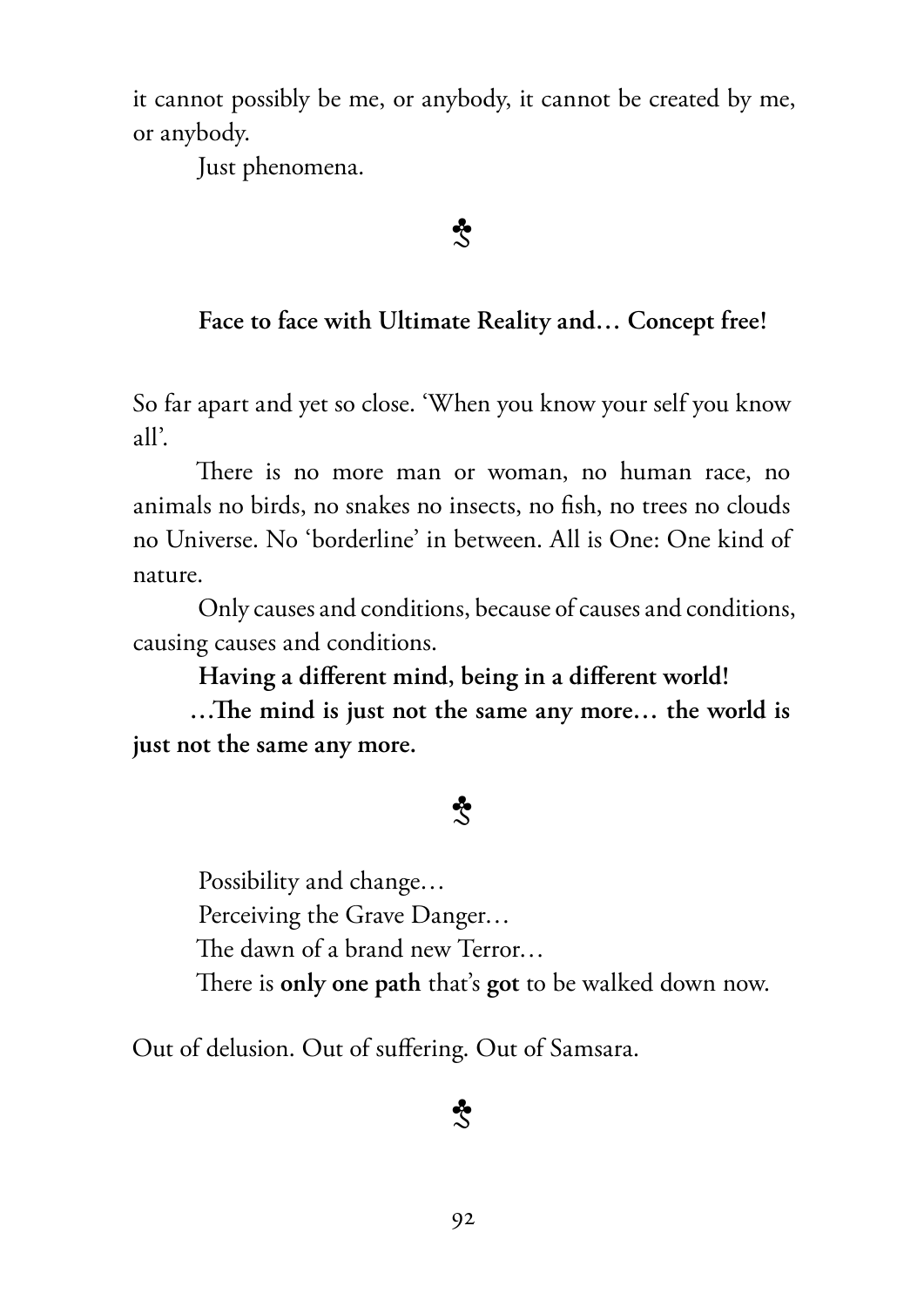So now you are able to see clearly and beyond any doubt what you really are. And because of that you can see where you are going. When you can really penetrate and understand phenomena in this way you can understand what you have been in all your previous lives and what you are going to be in all your future ones!

Just phenomena. And all the suffering. Things become very clear to you now.

The effects of 'equanimity', this 'automatic' and effortless state of practice in both body and mind are very appealing. But don't have any expectations, don't try to interfere, let them just occur without manipulating, without getting involved, without getting attached to them. Let it all happen naturally.

People who know how to handle this kind of situation can experience it for a long, time. You just do your practice.

Yes, you may say, 'there is nothing to look forward to in life' and you can see it very clearly. You know for yourself about 'body and mind' now. But you don't feel unhappy or upset about it. You feel fine. That's because your mind is balanced now. Keep practising like this and you will get to Nibbana!

Well, when you go to the dinning hall and sit down to eat or talk to somebody or do anything outside meditation you find that your mind is still 'automatically noting incessantly'! And your body is floating and feels just like when you are doing your sitting meditation!

That's the **power of momentum** at this stage in the practice!

It is a very special clarity of mind that appears at this stage. Mindfulness is very strong and cannot be abandoned even if you wanted it to go away.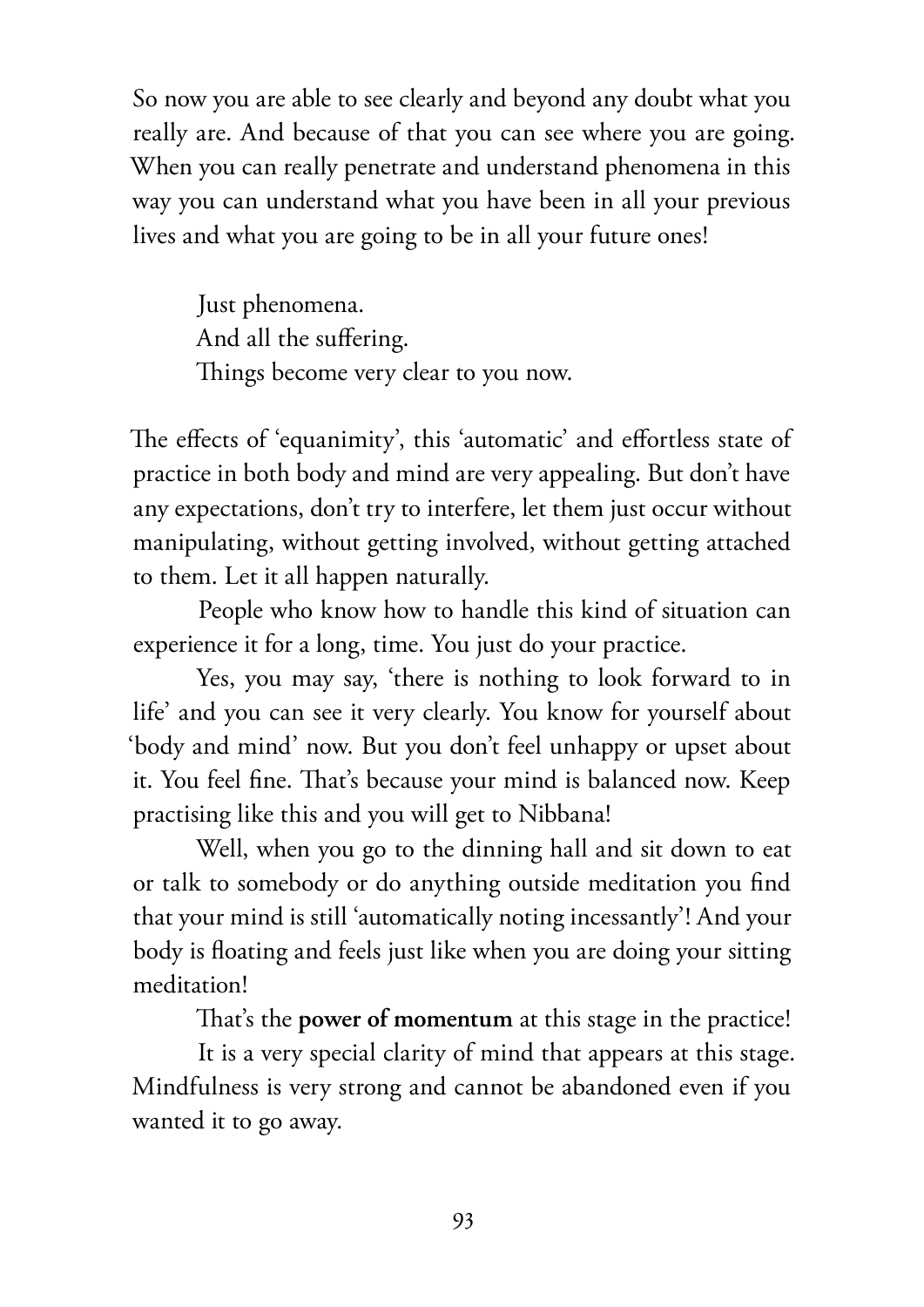It is stuck there with glue! You would like it to stay like that forever!

About 'equanimity': At this stage you know everything but you are not affected by it, you do not cling to what you know.

When the effects of 'equanimity' start waning don't panic. That is the worse thing you can possibly do. Let it take its natural course. It may come back if you don't create any tension and don't get involved emotionally. So don't worry about it. The moment you 'want', you kill all potential.

# $\ddot{\mathcal{S}}$

So, after all these days, 'equanimity' has faded out. It finally disappeared and your *sati*-*samadhi* is not 'automatic and 'fantastic' any more and you have to effort and struggle again!

Stop being in a state of shock! It's ok.

Stop wanting to get strong *sati-samadhi*, stop wanting to get some 'level' of practice. CHECK ATTITUDE (wanting ,attachment expecting). *Kilesa* has the capacity to eliminate your practice. Just be with the moment, mindful.

The momentum is still there. Just don't 'want'. The moment you start wanting you hinder the practice and you also strain and exhaust yourself.

### **Start again, start 'small' be patient, do not expect. JUST DO IT!**

The mind without the effort in meditation becomes dull. Don't drop the attention because you think that you might be focusing too hard.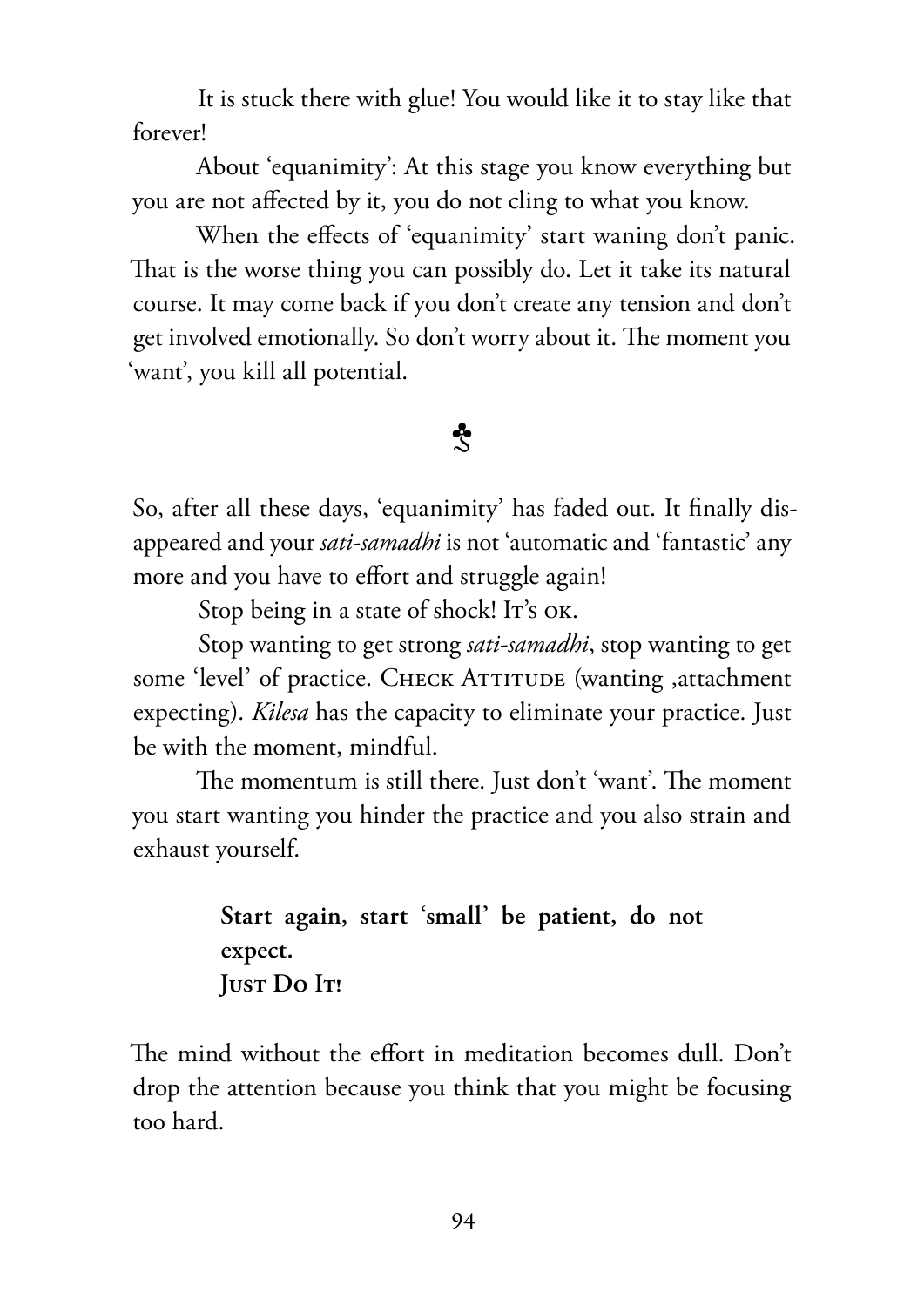### **All progress in meditation comes from skilfulness.**

Keep the mind going, being always aware of something, don't stop and when things go wrong in meditation or out of meditation. ACCEPT IT! It's all part of it. RELAX!

This is the cool practice! Start again! Check for tension! Balance the mind! Check attitude! Expecting! Craving! Don't create! Don't react!

**May you always be peaceful and content, and attain Nibbana.**

KHEMA - a wandering monk

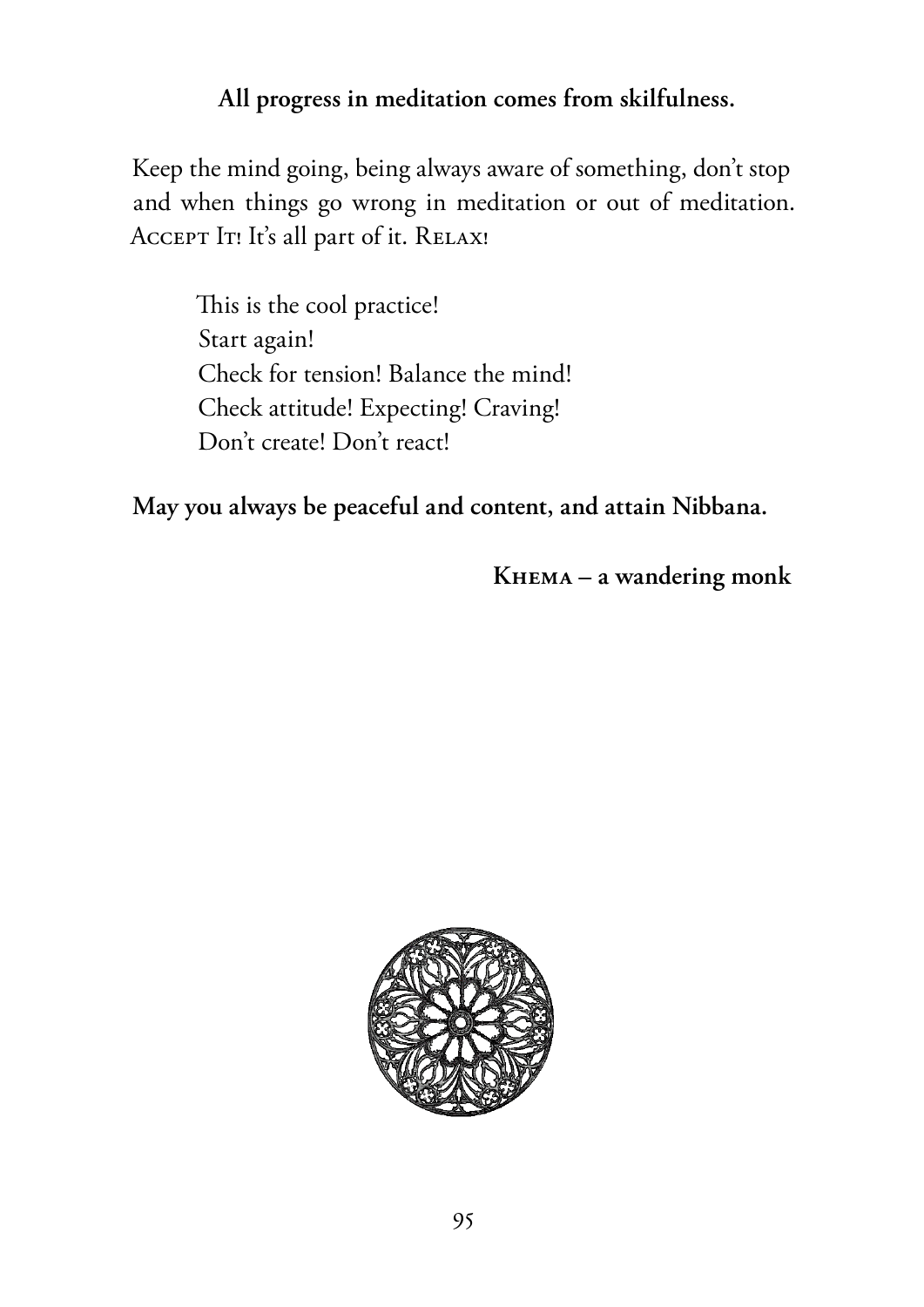# PART II

### **Practising Dhammanupassana**

Year 2002 was not the most memorable year in Dhamma Sukha Tawya. The good Sayadaw was obviously on his last legs and new influences had clearly started changing it almost beyond recognition.

Nothing in the phenomenal world stays the same for more than an instant and everything is subject to change.

Shwe Oo Min Saysadaw departed this life on Wednesday the 20<sup>th</sup> of November at the age of eighty-nine.



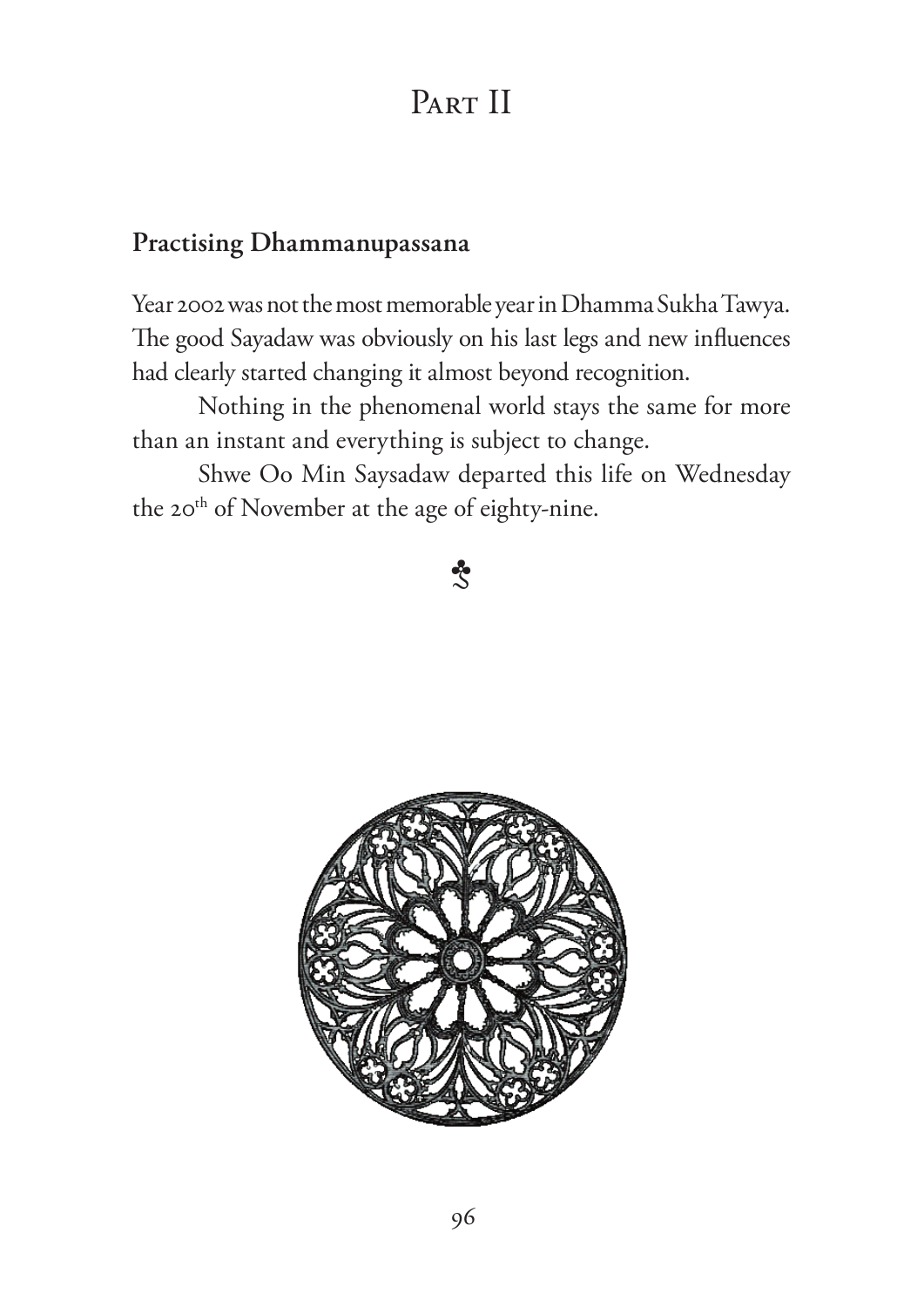## 2003 SOMEWHERE IN THE THAI FOREST

#### **Released from Darkness**

...The Buddha said that if we continue diligently doing this practice of Satipatthana, it will lead us all the way out of suffering. And that this is something, that we are all capable of attaining.

But he also said, don't believe in me, come and look for yourself… so we keep practicing….

Consciousness is not something separate from its objects because it can not arise separately from object.

And object is not something separate from consciousness because it cannot arise separately from consciousness. That has been our experience in this practice and it is the law of the Universe.

However as we keep contemplating phenomena of body and mind we come across some new experience where this law does not seem to apply any longer.

This is not something easy to put into words clearly, but perhaps it could give the reader some idea when described as a separation of phenomena occurring, when one is perfectly aware of the incessant arising and passing away of phenomena going their own natural way, but consciousness that would normally arise and pass away with them is not there; but it stands still and phenomena arise separately and at a distance.

Just foreign matter not belonging anywhere.

And the awareness that knows and sees all that is not supported or caused by these objects or anything else. But it's unconditioned by objects. An awareness sustained by itself, beyond arising and passing away.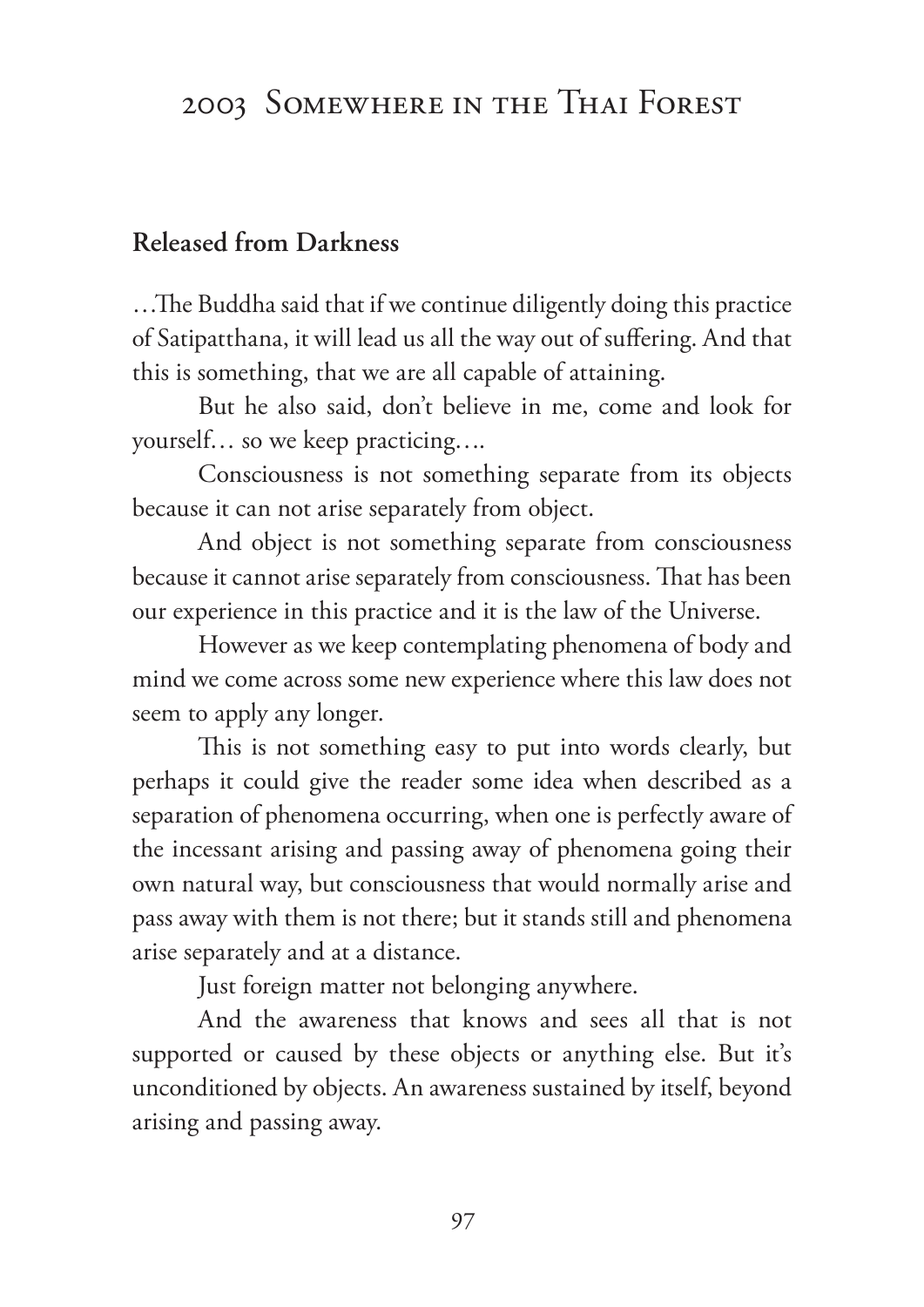At that moment a totally undeniable understanding arises, that the process of arising and ceasing of phenomena which carries with it all defilements, unawareness, unintentional thinking processes, delusion and all suffering that held us prisoners and tortured us for so long, it's not in any way ours, me or mine, or self or part of self, but a completely separate process, beyond anyone's control, independent, arising at a distance and going its own way; having absolutely nothing to do with us or anybody in the slightest.

Process clearly and really seen as not me or mine. But just as a nightmare once we have awaken. Self simply does not exist.

This is the moment when one for the first time enjoys total freedom from lobha, dosa, moha and the whole process of arising and ceasing of phenomena. And that gives rise to a totally unprecedented sensation to arise – totally inexpressible nameless and foreign to this world.

Felt in the beginning for an instant as the touch of a tiny dot in the middle of the abdomen and disappearing;

Then gradually expanding from that spot and taking over the whole body a sensation appears which simply leaves one with out any doubt that this is nothing else but the taste of Nibbana.

Nothing that we have experienced or even dreamed of before, naturally or artificially or through meditation practice like different kinds of crude or refined rapture, calm, bliss… or if we combine all of these together and add anything else we can imagine to it, in terms of pleasantness of all kinds and even intensify them, can amount to anything else but piles of excrement, compared to this liberating experience, which cannot be described in words at all.

This is true freedom! This is true peace! At long last. This is true love! Tremendous sense of relief, released from jail, off the hook, tons of weight off of the chest. **It was all a nightmare!**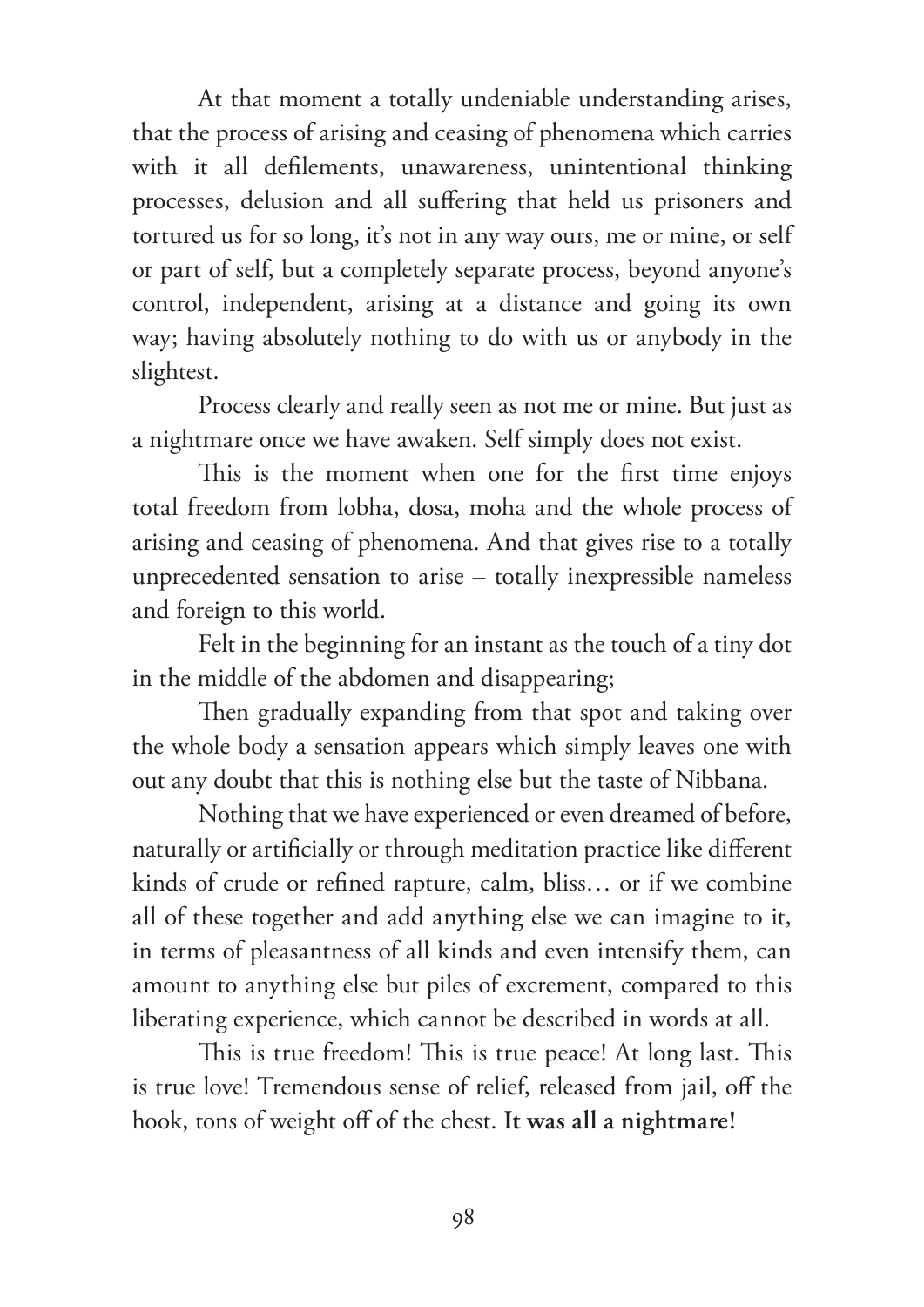Suffering is not the same any more because we have seen that it is clearly not ours, it does not belong to anyone but it's just going its own way away. The jail door has opened and we are not held prisoner any longer.

At this point we understand really and clearly that it's nothing but the truth that liberates.

Mundane happiness reveals itself as useless!

It can really be seen now for the first time and be understood and known that it is the absence of defilements, absence of conditionality that is Nibbana. Simple as that. For all those who ask, 'who or what makes it to Nibbana,' I hope that this gives some idea about how to approach their question.

So where does this unconditioned freedom come from? Is it the product of sati-samadhi? Of morality? Of hallucination? The Satipatthana practice is certainly the path that leads to it. But it's not something that is 'out there'. But rather somewhere deeper lying dormant in each and every one of us. Our true nature when it is not obscured by defilements – the deathless within – and everyone can experience it.

The unconditioned, the unborn, the non-suffering, the noncreated, does really exist. Right at the end of the process of cause and effect. So this is why we practise. To reach the end of suffering. Real freedom.

And it is certainly all well worth it.

And some quick word for those who are always too quick to condemn or disbelieve : I am not… looking for a following! Or anything else for that matter. Look for yourself, if you wish. And do keep your distance.

Well practice never ends until we leave our last breath, in this life at least. So we go on. Then we find that things are not what they used to be. There is a special kind of peace, aloofness,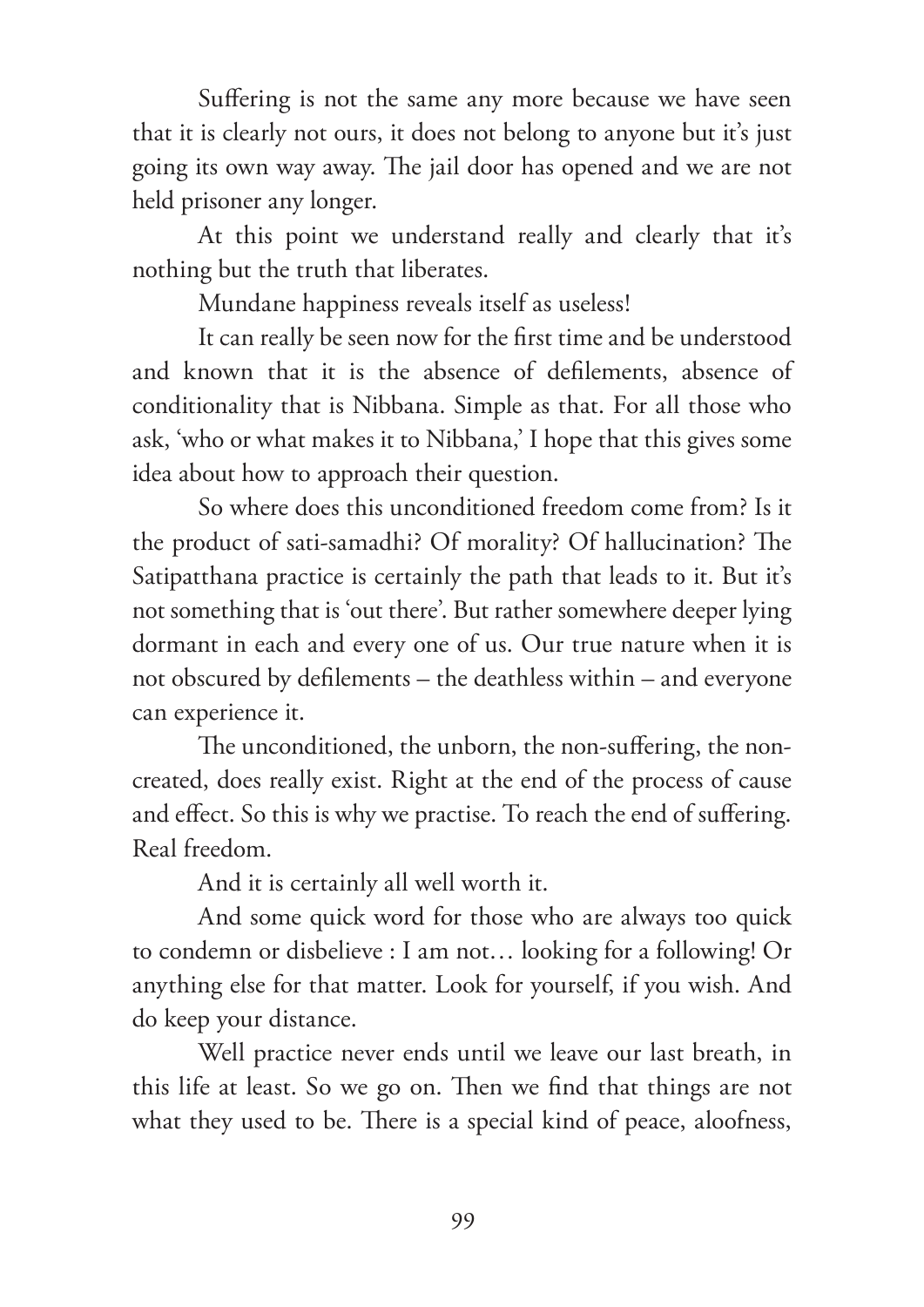great sense of relief and happiness which is always there and it's indifferent to the worldly and out of the reach of worldly.

Our suffering is a lot more bearable. Renewed interest, zeal, and faith for the practice arises now as well as equanimity and the path, still carries on.

Obviously there is a long way before the end of road and a lot more space for growth. From time to time some quite remarkable experiences occur and a time comes when the understanding of one's own mind to a certain degree has some very important things to reveal.

As we get to the source of the mind and we are able to look, to our astonishment we can clearly see that… **Suffering does not**  exist! But it is created by the mind. The mind creates it's own suffering!

And once we are able to catch the mind red handed, on the act, doing it, we are automatically free from that suffering.

Suffering is not really there but it is manufactured by the mind. But ordinarily we can't see that because we cannot see the source of the mind. Now the suffering maker has been seen and it simply cannot fool us any more. The mind cannot make us suffer any longer.

At this point the mind changes and transforms again irreversibly. An amazing blissful, floating feeling of equanimity follows this insight which lasts for two – three days, during which the mind automatically catches and rejects all attempts of the 'creating' mind to inflict suffering – although these attempts are only a few during that time – after that, the feeling subsides, but the knowledge remains and every time the mind due to unawareness tries to inflict suffering we know, and as soon as we know the mind lets go and that's the end of it.

So this is permanent. The mind cannot go back to what it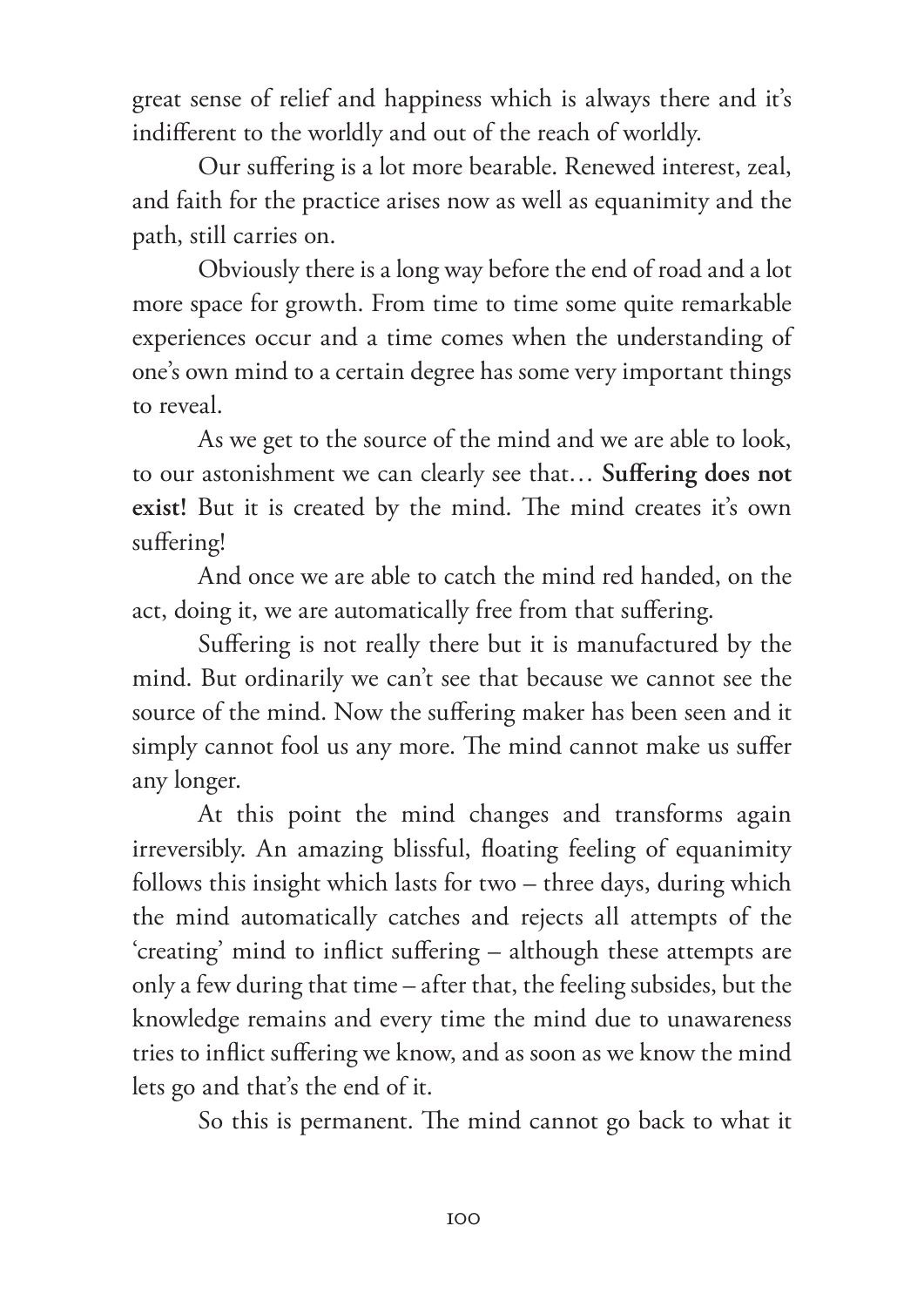was like before. **In that respect, the mind is not our master but its become the mastered.** A huge percentage of our suffering has disappeared and pretty evidently lobha, dosa, moha, have been considerably weakened. The mind is transformed, blissful, content and luminous.

Our whole life changes here because everything has changed under this new light. A very enlightening moment indeed. A very important turn on the path.

Although suffering now might be considerably under control, we are still very far from the end of the road.

So the practice goes on, until the end, until Nibbana is permanent.

A couple of things should be said about the conditions surrounding these experiences as they happened. They did not occur as you might imagine while 'trying really hard' or when it was 'really difficult, painful and super-intensive' and so on. But they arose out of just living mindfully and practising diligently and continuously in my kuti, free from tensions and pressure, in the peaceful forest.

Surprisingly enough, there are those who say, even monks, and despite the fact that they are not high enough in the practice to know so, that this practice, Satipatthana / Mindfulness meditation is not powerful enough to overcome defilements and suffering.

We feel that we strongly disagree with all those people and we understand that they speak for themselves and their own practice. Because that is their own views and opinions resulting from the fruits of their own practice. It is not Dhamma. It is not what the Buddha taught.

So just keep going, don't let that 'I couldn't do it, therefore it cannot be done' self-centered mentality stop you.

At the time of the Buddha, many-many people attained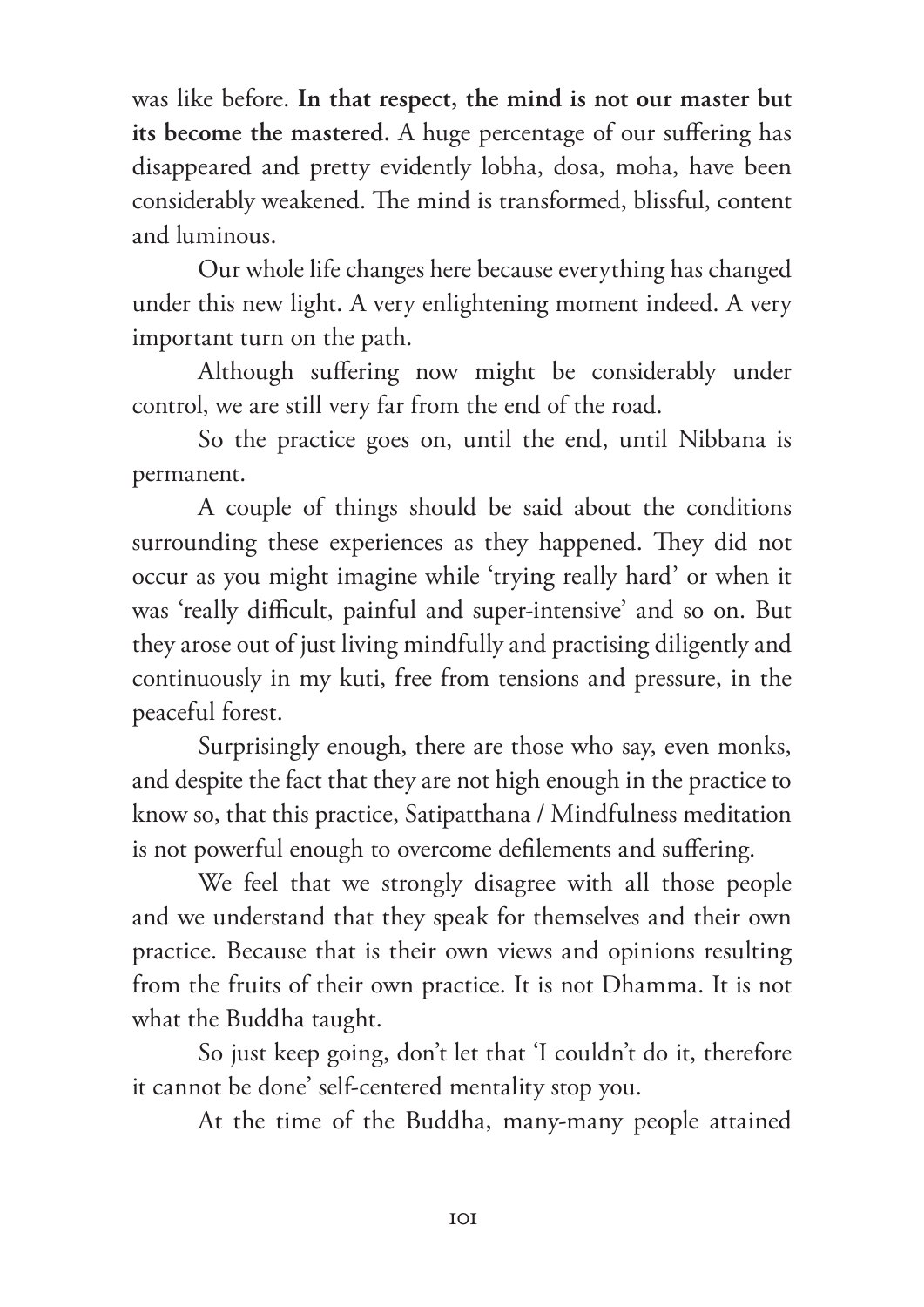various stages of enlightenment as well as liberation from cyclic existence. But even then, an awful lot more did not. Who's to blame?

All of those who did not attain much, could tell you that it's the fault of the teaching or the teacher. What are you going to do? Maybe not everybody is meant to meet with Nibbana right now. Why don't we stop wasting our time by cherishing opinions….

May you all practice the Dhamma and easily attain enlightenment.

REV. KHEMA



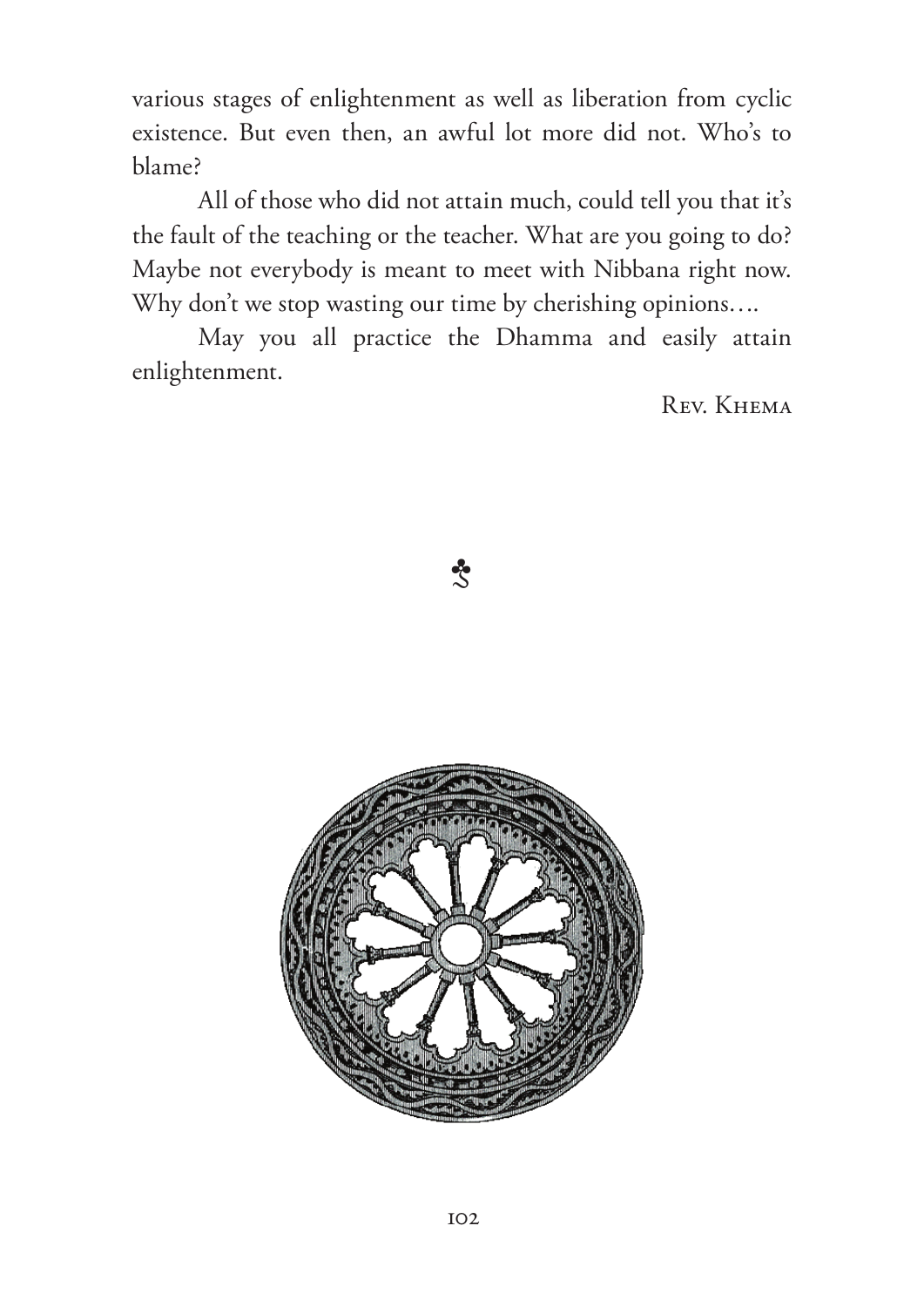# GLOSSARY

| Abhidhamma      | The Higher Dhamma.                                                 |
|-----------------|--------------------------------------------------------------------|
| Akusala         | Unwholesome.                                                       |
| Anagami         | Once returner.                                                     |
| Anapana         | Meditation technique-watching the 'in'<br>and 'out' of the breath. |
| Anatta          | Not self-impersonality.                                            |
| Anupassana      | Contemplation.                                                     |
| Arahat          | Non-returner.                                                      |
| Atta            | Self, Ego, Personality.                                            |
| Anicca          | Impermanence.                                                      |
| Citta           | Consciousness.                                                     |
| Cittanupassana  | Contemplation of the consciousness.                                |
| Dukkha          | Suffering-Pain.                                                    |
| Dhammanupassana | Contemplation of mental objects.                                   |
| Dosa            | Anger.                                                             |
| Kanika Samadhi  | Momentary concentration.                                           |
| Kayanupassana   | Contemplation of the body.                                         |
| Kilesa          | Defilements.                                                       |
| Kusala          | Wholesome.                                                         |
| Lobha           | Greed.                                                             |
| Metta           | Loving kindness.                                                   |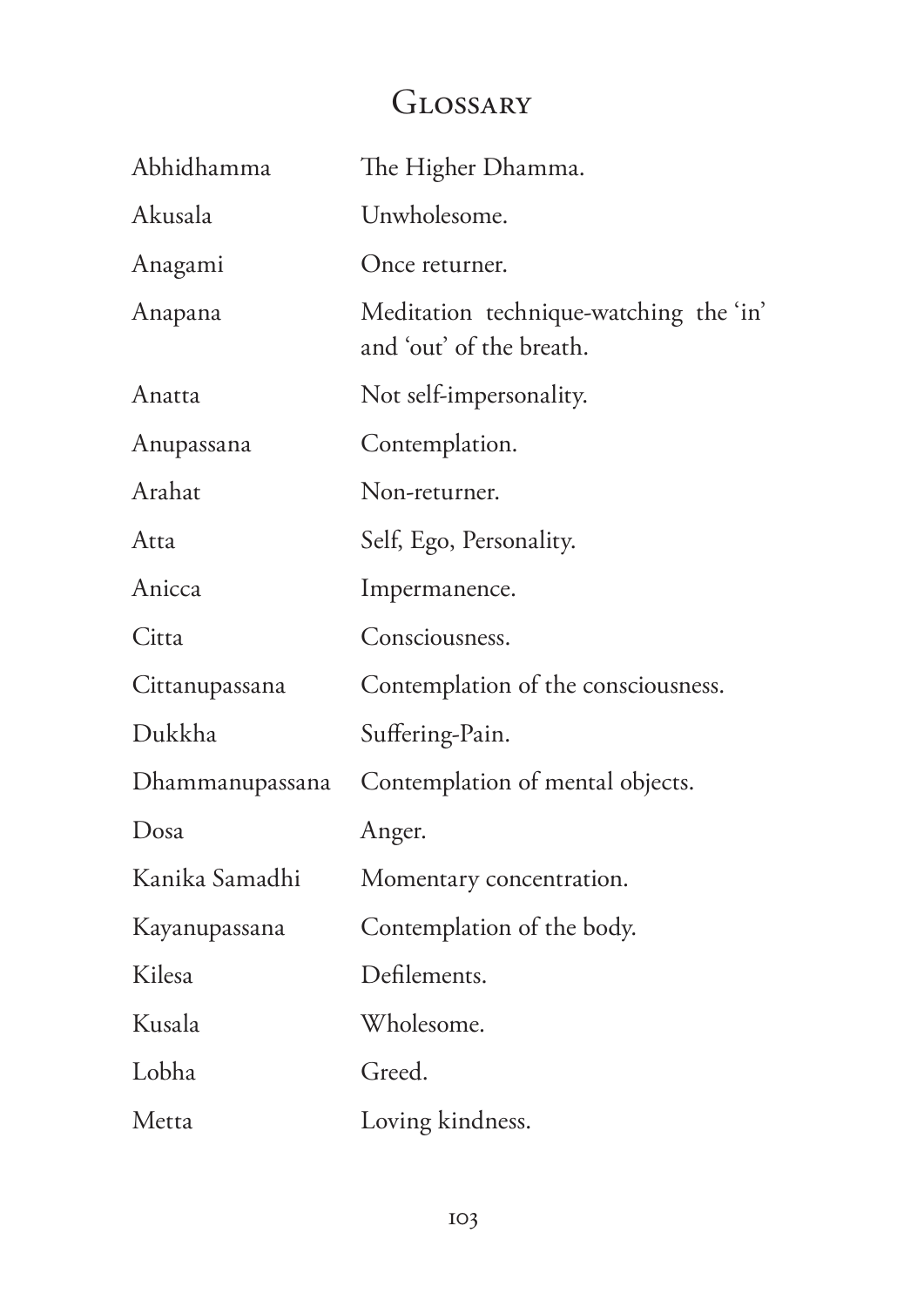| Moha              | Delusion.                                                                                                             |
|-------------------|-----------------------------------------------------------------------------------------------------------------------|
| Nama              | Mind-Mentality.                                                                                                       |
| Nana              | Insight Knowledge.                                                                                                    |
| Panna             | Wisdom.                                                                                                               |
| Parami            | Perfection.                                                                                                           |
| Paramattha        | Ultimate Reality-Truth.                                                                                               |
| Passadhi          | Calm, Tranquility.                                                                                                    |
| Piti              | Rapture.                                                                                                              |
| Rupa              | Body, Materiality.                                                                                                    |
| Samadhi           | Concentration.                                                                                                        |
| Sangha            | Community of Buddhist monks.                                                                                          |
| Sati              | Mindfulness.                                                                                                          |
| Satipatthana      | Foundations of Mindfulness.                                                                                           |
| Sayadaw (Burmese) | Dhamma Teacher.                                                                                                       |
| Sila              | Virtue-Morality.                                                                                                      |
| Upekkha           | Equanimity.                                                                                                           |
| Vassa             | The three month annual 'rains retreat' of<br>Buddhist monks and nuns. Also a way of<br>estimating a monk's seniority. |
| Vedananupassana   | Contemplation of the feelings.                                                                                        |
| Vipassana         | Insight, (Insight meditation).                                                                                        |
| Viriya            | Energy, Effort.                                                                                                       |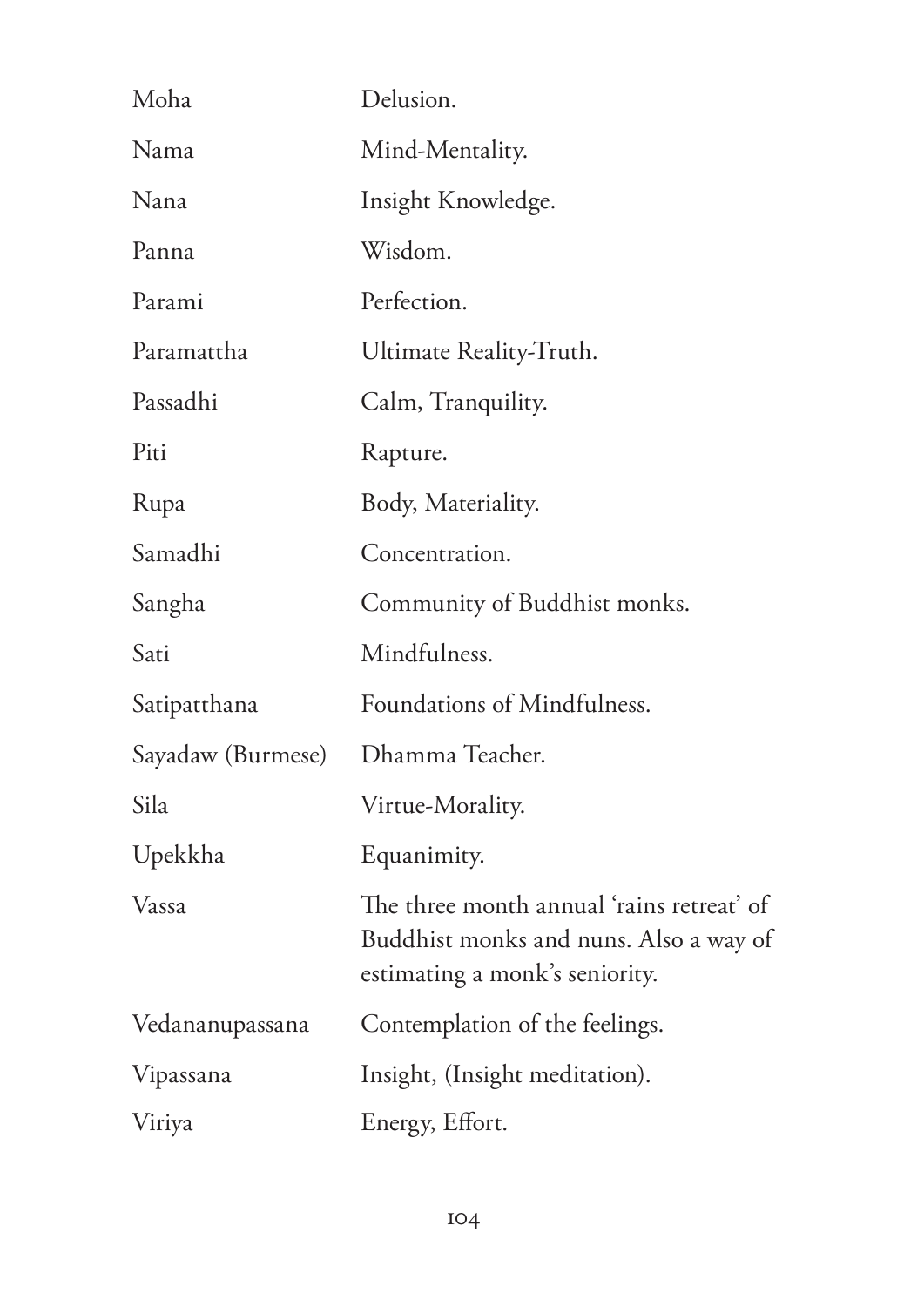### **About The Author**

Bhikkhu Khemavamsa is an Australian monk, born in Greece, and has been meditating since 1996. In 2000, he received full ordination in Chanmyay Yeikta forest monastery, in Hmawbi (Burma/Myanmar), by the Abbot Sayadaw U Indaka. He has practiced with Sayadaw U Janaka, Sayadaw U Pandita, Sayadaw U Lakkhana, and Shwe Oo Min Sayadaw amongst others. Khemavamsa lives in forest monasteries in Burma, Thailand, practicing meditation and occasionally studying in Malaysia.

## $\ddot{\mathcal{S}}$

### **Rear Book Cover Text**

To put it simply, this is a 'hands on' manual for practising *Satipatthana Vipassana* for yogis who are interested in emphasizing the mind in their meditation practice.

As you read through you are likely to find it different from your regular *Vipassana* practice but very interesting, beneficial and enriching. It could also be helpful in understanding your own practice better, without having to 'convert' or change the way you meditate.

This is about 'the watching of the mind by the mind' but not separating the mind from the rest of the foundations of mindfulness (*Satipatthana*). By practising *Cittanupassana* one is practising all four of them.

**Emphasizing the mind** is most important. Whether you are doing *Kaya* or *Vedana* or any other combination, you have to reach the knowing mind, because this is how the path is. There is no other way.